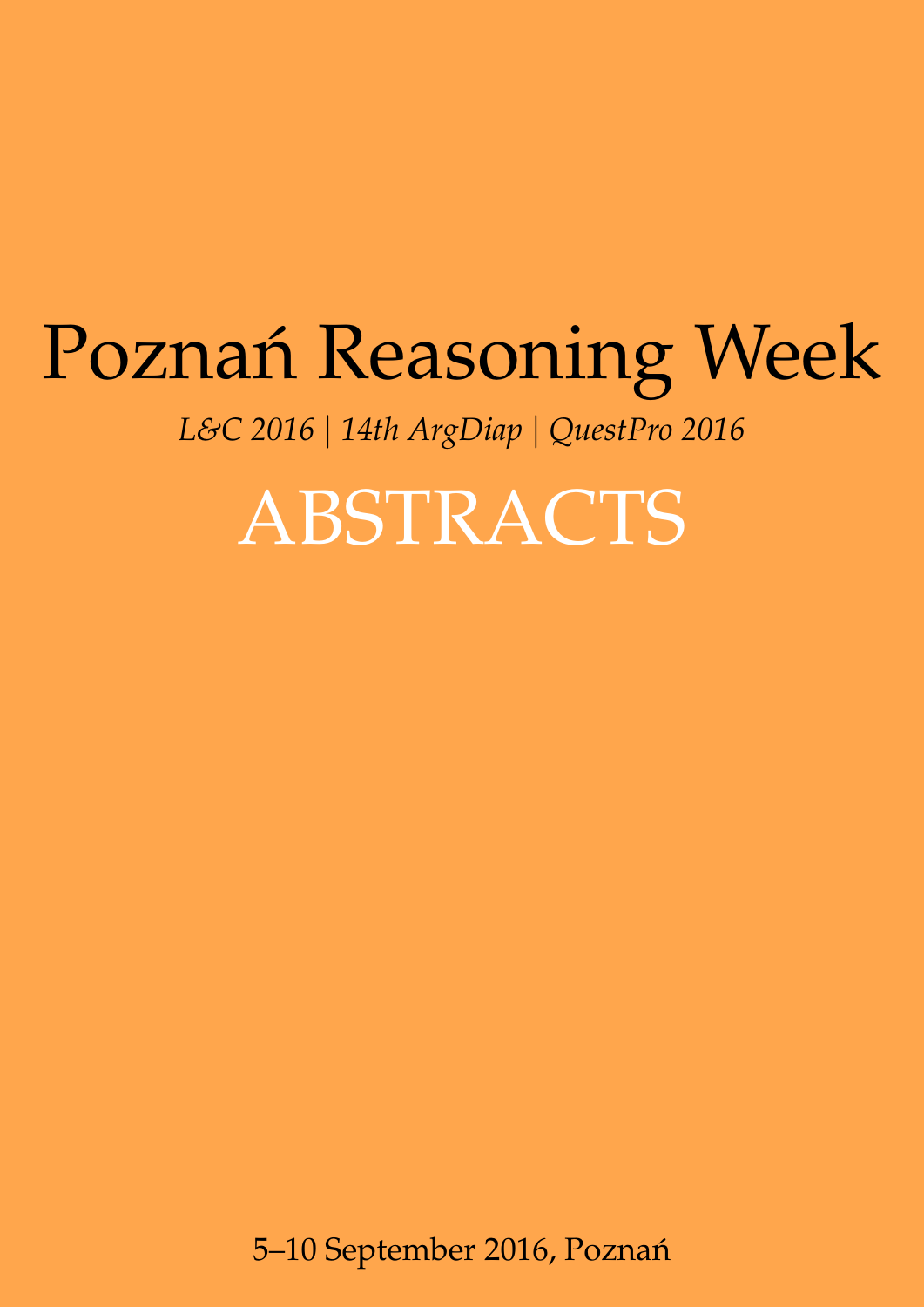# About

In recent years we are witnessing a cognitive turn in logic. It results in inclusion of some areas of cognitive science, psychology and computer science into its hard core. Consequently, logic becomes capable of modelling actual cognitive activity of real life agents.

This turn does not create a rival for the mathematical logic: it forms a next step in the development of logic. It also reminds that for many centuries logic stood in a close and natural relationship to the science of actual reasoning processes.

Poznań Reasoning Week, consisting of three conferences, aims at bringing together experts from various fields, whose research focus on reasoning processes and their modelling from three perspectives:

- the interplay of logic and cognition (Logic and Cognition 2016);
- formal modelling of reasoning and argumentation (14th ArgDiap);
- natural question processing (QuestPro 2016).

### Invited speakers

(ArgDiap / L&C) *Ruth Byrne* (The University of Dublin) (L&C) *Adam Chuderski* (Institute of Philosophy, Jagiellonian University) (QuestPro) *Ivano Ciardelli* (Institute for Logic, Language and Computation, Universiteit van Amsterdam) (QuestPro) *Jonathan Ginzburg* (UFR d'Études anglophones, Université Paris-Diderot) (QuestPro) *Yacin Hamami* (The Centre for Logic and Philosophy of Science, Vrije Universiteit Brussel) (QuestPro) *Philipp E. Koralus* (University of Oxford) (L&C) *Michiel van Lambalgen* (Institute for Logic, Language and Computation, Universiteit van Amsterdam) (ArgDiap / L&C) *Keith Stenning* (Edinburgh University) (ArgDiap) *Andrzej Wi´sniewski* (Department of Logic and Cognitive Science, Institute of Psychology, Adam Mickiewicz University in Poznań)

# Acknowledgements

Poznań Reasoning Week Multi-conference is *endorsed by*: [Polish Society for Cognitive Science](http://ptkogni.amu.edu.pl/english/) and [Polish Asso](http://logika.net.pl/?lang=en)[ciation for Logic and Philosophy of Science](http://logika.net.pl/?lang=en)

PRW 2016 is *hosted by* the [Department of Logic and Cognitive Science,](http://kognitywistyka.amu.edu.pl/en/) [Institute of Psychology,](http://www.psychologia.amu.edu.pl/en/home/) [Adam Mick](http://international.amu.edu.pl/)[iewicz University,](http://international.amu.edu.pl/) Poznań, Poland.

PRW 2016 is *supported by* funds of the National Science Centre, Poland DEC-2013/10/E/HS1/00172 and DEC-2012/04/A/HS1/00715.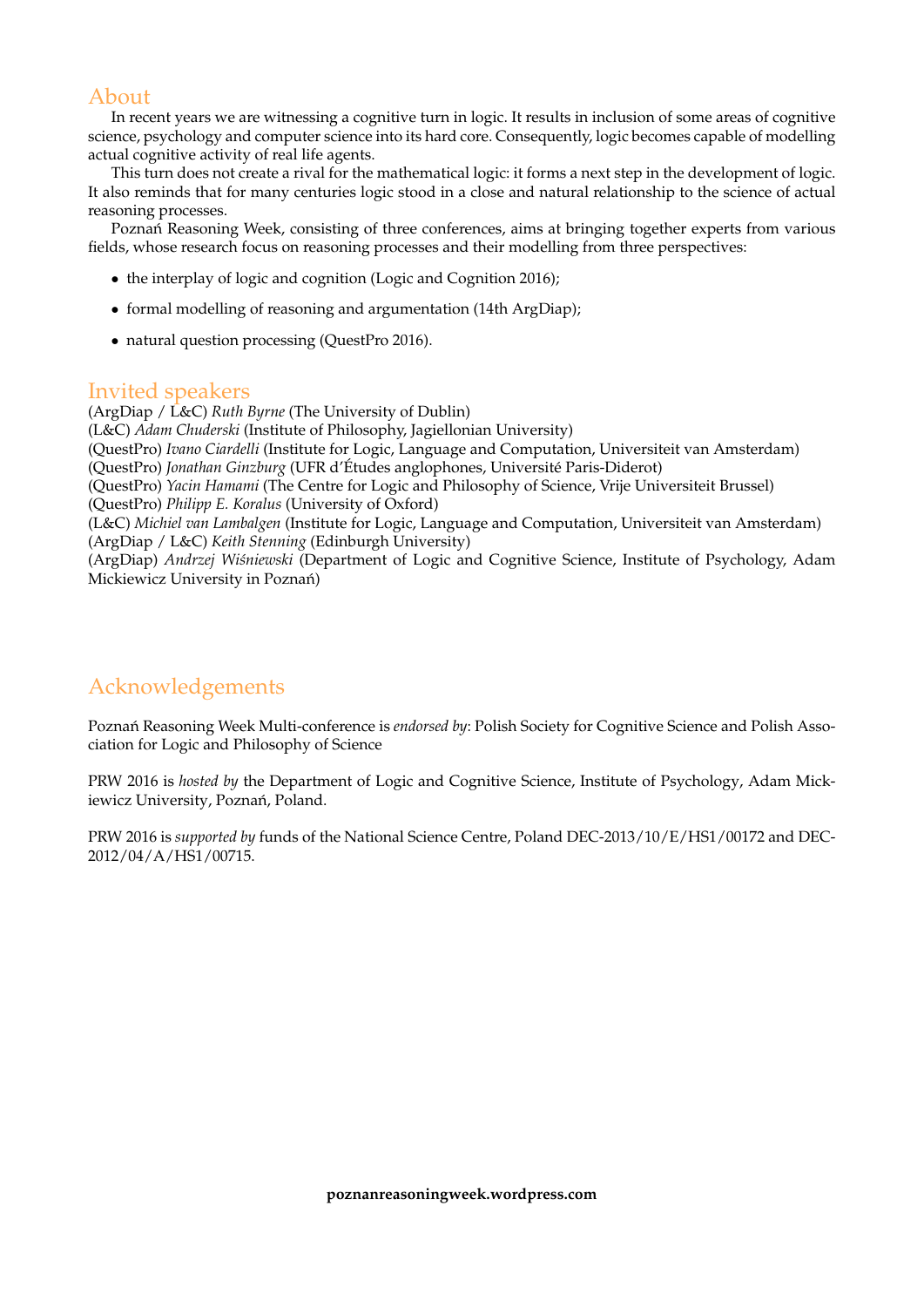# **Contents**

| I Logic & Cognition 2016                                                                                                                                                                                                                                                               | 4  |
|----------------------------------------------------------------------------------------------------------------------------------------------------------------------------------------------------------------------------------------------------------------------------------------|----|
| Invited talk: Counterfactual conditionals and the mental representation of possibilities<br>Ruth M.J. Byrne                                                                                                                                                                            | 5  |
| Invited talk: Relational reasoning in the human brain<br>Adam Chuderski                                                                                                                                                                                                                | 6  |
| Invited talk: Kant, time and cognitive science<br>Michiel van Lambalgen                                                                                                                                                                                                                | 7  |
| Invited talk: What is the working relation between intensional and extensional reasoning<br>and judgement?<br>Keith Stenning                                                                                                                                                           | 8  |
| Difficult deductions and fluid intelligence: Deductive Flexibility Test vs Raven's Advanced<br><b>Progressive Matrices</b><br>Kinga Antonik-Jonczyk, Dajana Bieganowska, Agnieszka Dubowska, Dominika Koch, Iga Kropa,<br>Maciej Małkowski, Dawid Ratajczyk, Anita Steć, Natalia Żyluk | 9  |
| On Logical Characterisation of Human Concept Learning within Terminological Systems<br>Farshad Badie                                                                                                                                                                                   | 12 |
| Subject's understanding of conditional sentences. Content analysis of Socratic dialogues<br>during solving various versions of Wason selection task<br>Andrzej Gajda, Szymon Chlebowski, Mariusz Urbański, Emilia Soroko                                                               | 15 |
| Abductive problems in a connectionist environment. Computational approach<br>Andrzej Gajda, Adam Kupś                                                                                                                                                                                  | 18 |
| A Non-Modal Deontic Logic<br>Robert Kowalski                                                                                                                                                                                                                                           | 21 |
| The Majority Rule or the Equate-to-differentiate Rule? The Moderating Role of Regulatory<br>Focus, Self-construals, and Culture Differences<br>Yong Lu                                                                                                                                 | 24 |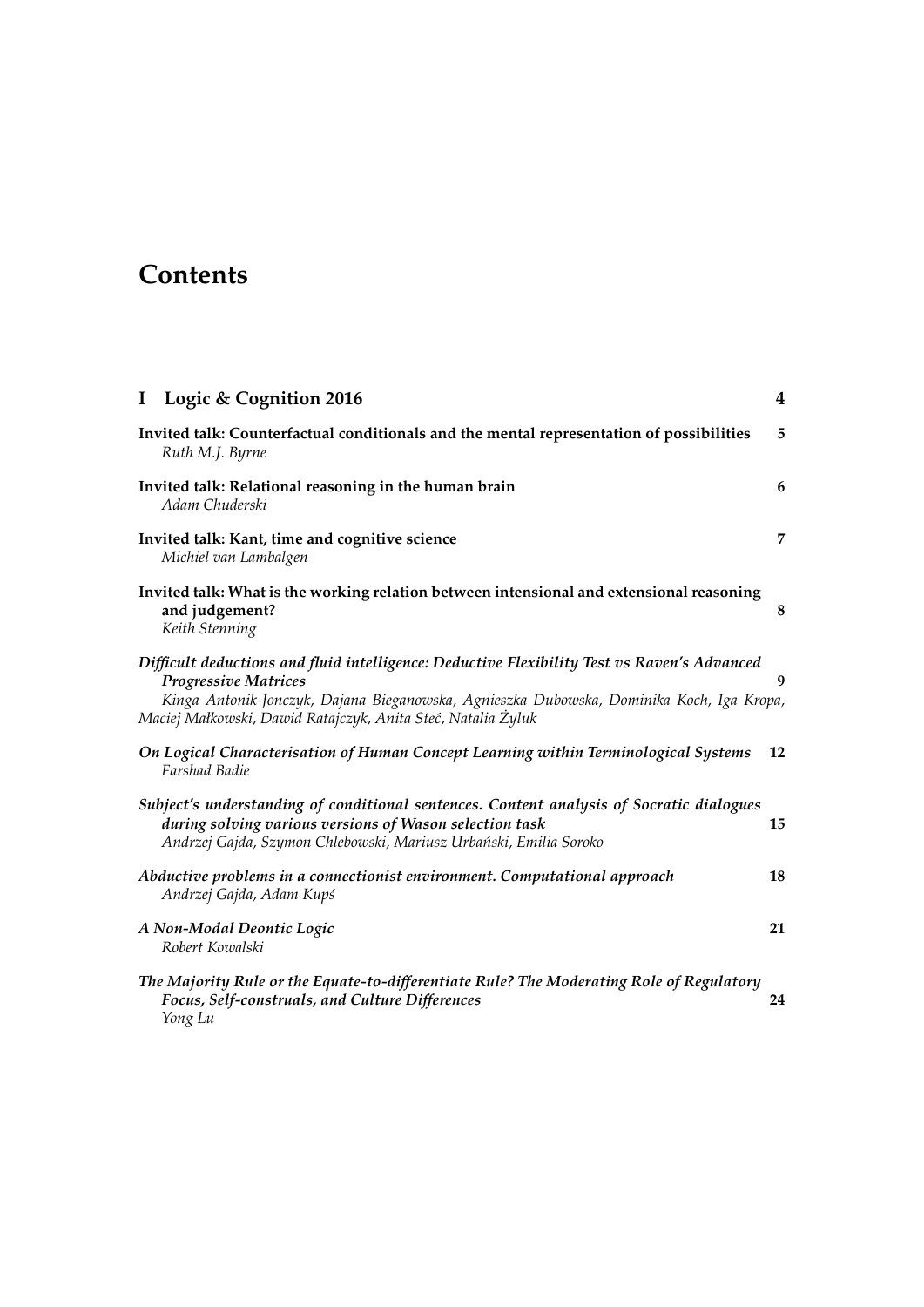Poznań Reasoning Week 2016

| On The Origin Of Metalogical Notions: The Case Of American Postulate Theorists<br>Jerzy Pogonowski                                                                     | 27 |
|------------------------------------------------------------------------------------------------------------------------------------------------------------------------|----|
| <b>Cognitively Relevant Formal Properties of Diagrams</b><br>Atsushi Shimojima, Dave Barker-Plummer                                                                    | 30 |
| Abduction: some conceptual issues<br>Mariusz Urbański                                                                                                                  | 34 |
| Can Bayesian models have "normative pull"<br>on human reasoners?<br>Frank Zenker                                                                                       | 36 |
| <b>Deductive Flexibility Test (DFT)</b><br>Natalia Żyluk, Mikołaj Michta                                                                                               | 40 |
| 14th ArgDiap<br>$\mathbf{I}$                                                                                                                                           | 43 |
| Invited talk: Counterfactual thoughts and the controllability of events<br>Ruth M.J. Byrne                                                                             | 44 |
| Invited talk: Arguing with oneself, in a nonmonotonic logic, about a causal regularity's<br>reliability<br>Keith Stenning                                              | 45 |
| Invited talk: Deductive arguments and strong entailments<br>Andrzej Wiśniewski                                                                                         | 46 |
| Annotating Judicial Decisions for the Sake of Identification of Case-Based Reasoning Struc-<br>tures in the Context of Statutory Interpretation<br>Michal Araszkiewicz | 47 |
| Reasoning by Cases in Structured Argumentation<br>Mathieu Beirlaen, Jesse Heyninck, Christian Strasser                                                                 | 51 |
| Normal Default Rules as Epistemic Actions<br>Michal Dančák, Michal Peliš                                                                                               | 54 |
| <b>Slippery Slopes and other Consequences</b><br>Martin Hinton                                                                                                         | 57 |
| A formal model of an argumentative dialogue in the management of emotions<br>Magdalena Kacprzak, Krzysztof Rzeńca, Anna Sawicka, Andrzej Zbrzezny, Katarzyna Żukowska  | 59 |
| Erotetic Reasoning Corpus. A data set for research on natural question processing<br>Paweł Łupkowski, Mariusz Urbański                                                 | 62 |
| <b>Intuitive Explanations</b><br>Jerzy Pogonowski                                                                                                                      | 66 |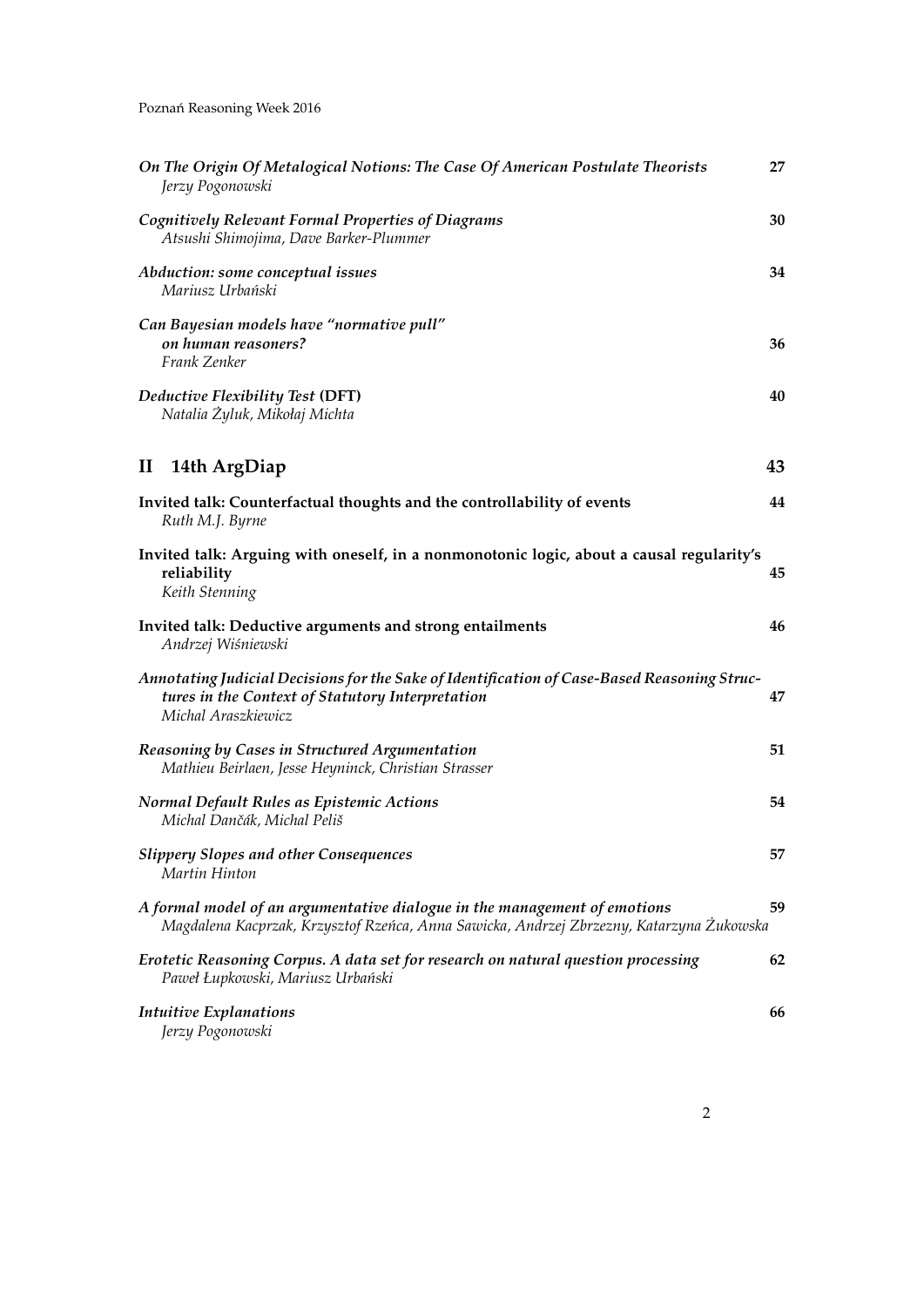| Based on what should we formulate a legitimate definition of quasi-logical arguments?<br>Case study of arguments of reciprocity<br>Iva Svačinová | 69 |
|--------------------------------------------------------------------------------------------------------------------------------------------------|----|
| A Critical Discussion Game for Prohibiting Fallacious Arguments<br>Jacky Visser, Katarzyna Budzyńska, Chris Reed                                 | 73 |
| QuestPro 2016<br>Ш                                                                                                                               | 76 |
| Invited talk: Questions as Information Types<br>Ivano Ciardelli                                                                                  | 77 |
| Invited talk: Interacting and Reasoning across Domains<br>Jonathan Ginzburg                                                                      | 78 |
| Invited talk: A Game-Theoretic Analysis of Interrogative Games: First Steps<br>Yacin Hamami                                                      | 79 |
| Invited talk: Reasoning as Inquiry<br>Philipp Koralus                                                                                            | 80 |
| Some Operations on Erotetic Search Scenarios<br>Szymon Chlebowski                                                                                | 81 |
| Abductive Question-Answer System for Non-Classical Logics<br>Szymon Chlebowski, Andrzej Gajda                                                    | 84 |
| Automated Generation and Analyzes of Erotetic Search Scenarios<br>Adam Kupś                                                                      | 86 |
| Dialogic logic and dynamisation of erotetic search scenarios execution<br>Paweł Łupkowski                                                        | 89 |
| Erotetic Epistemic Logic<br>Michal Peliš                                                                                                         | 93 |
| On non accepting Hamblin's third postulate<br>Mariusz Urbański                                                                                   | 96 |
| Deduction and reduction theorems for Inferential Erotetic Logic<br>Andrzej Wiśniewski                                                            | 98 |
|                                                                                                                                                  |    |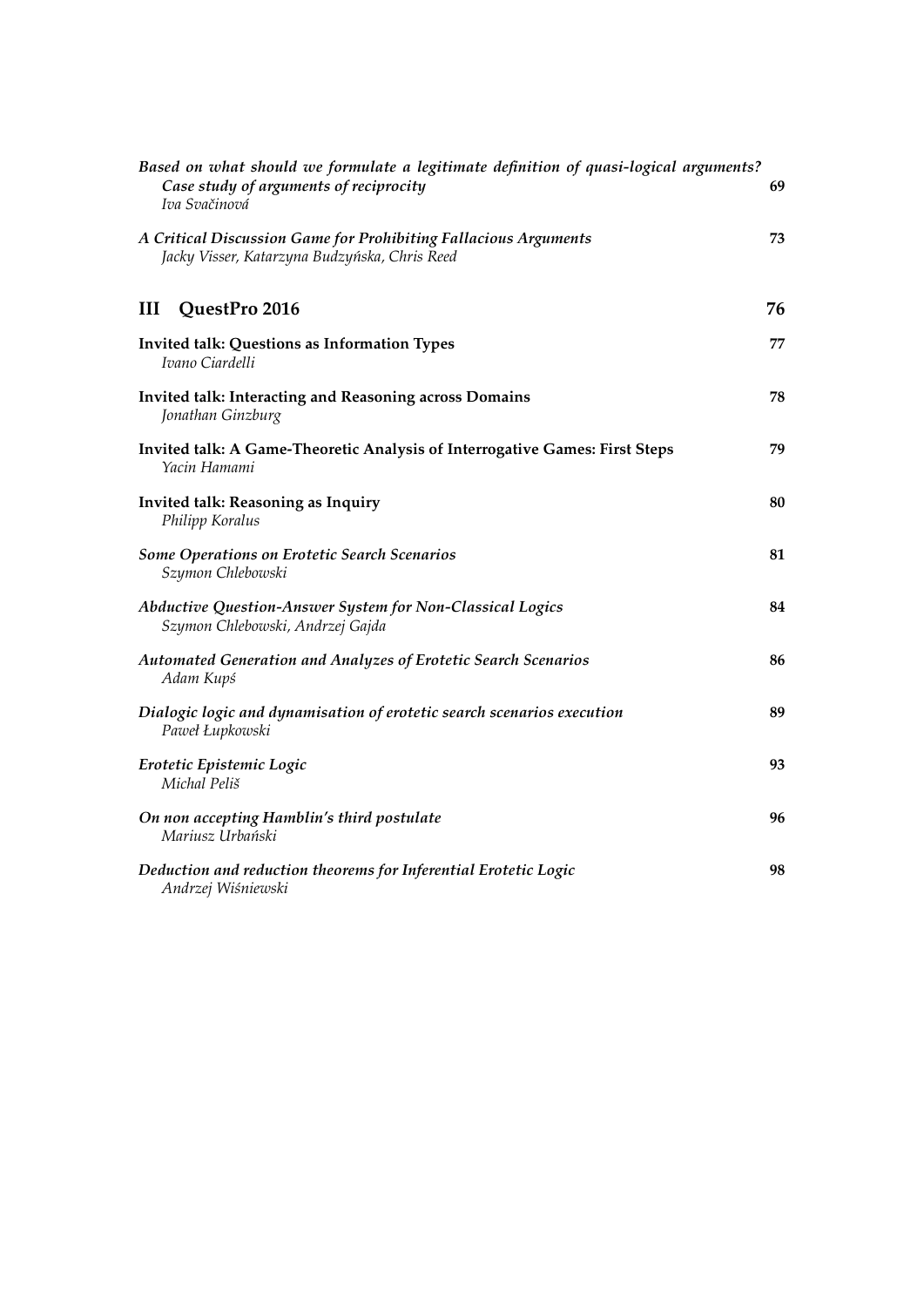# **Part I**

# <span id="page-5-0"></span>**Logic & Cognition 2016**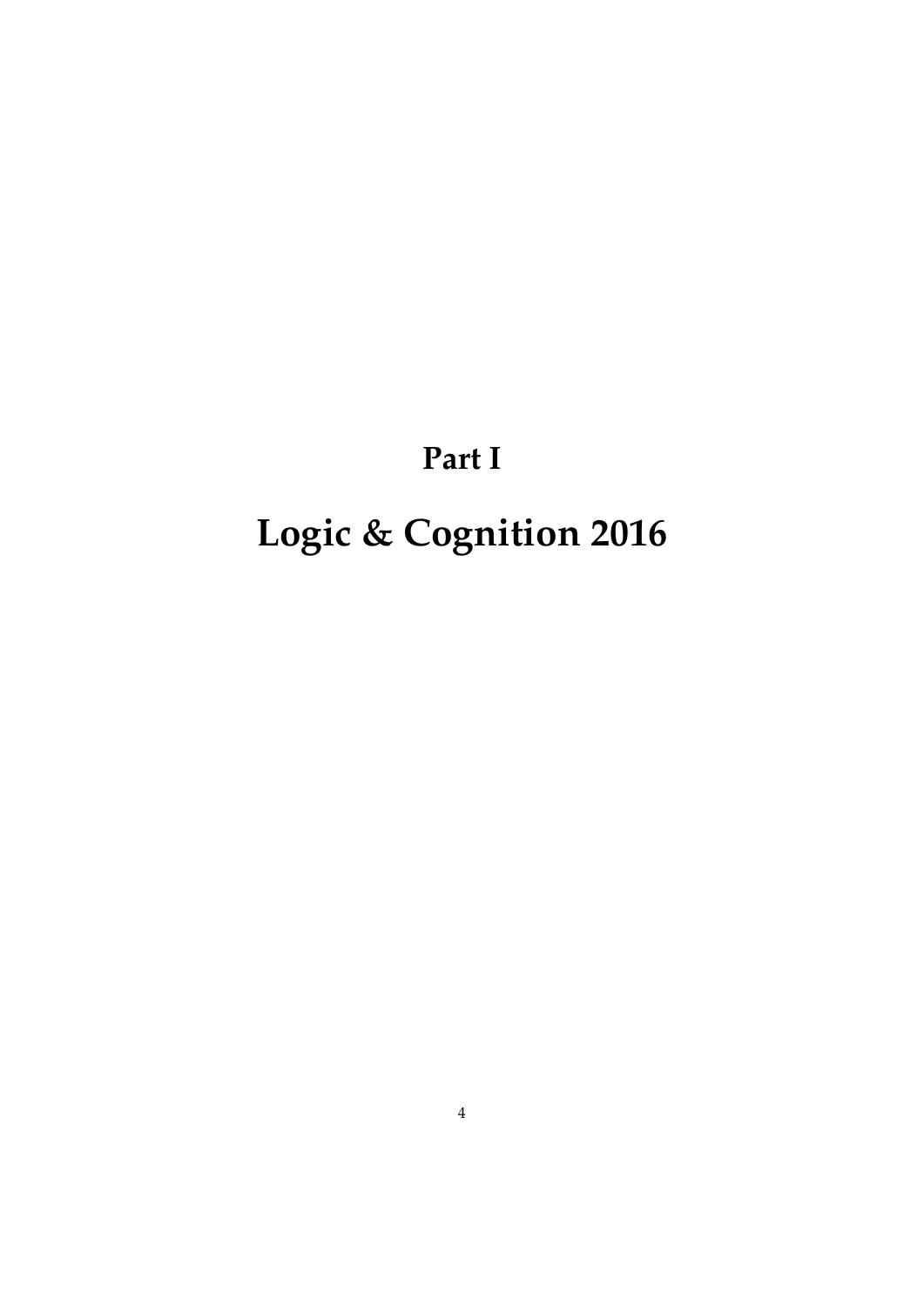# <span id="page-6-0"></span>**Invited talk: Counterfactual conditionals and the mental representation of possibilities**

Ruth M.J. Byrne Trinity College Dublin University of Dublin, Ireland [ruth.byrne@tcd.ie](mailto:ruth.byrne@tcd.ie) <https://reasoningandimagination.wordpress.com/>

I consider competing views of the nature of the mental representations and cognitive processes that underlie understanding and reasoning about counterfactual alternatives. One view is that counterfactuals are based on the computation of possibilities and another is that they are based on probabilities. I report experimental results on judgments of the truth of counterfactuals that indicate that people judge their truth based on the computation of possibility rather than probability. I also consider alternative views about the format of the mental representation of counterfactuals. One view is that it can incorporate symbols, e.g., a counterfactual to a set of facts can be represented by a symbol for negation, and another view is that it relies on embodied meaning, e.g., a counterfactual to a set of facts is represented by alternates. I report experimental results on inferences from counterfactual conditionals that indicate that counterfactuals can be represented symbolically rather than by embodied meaning.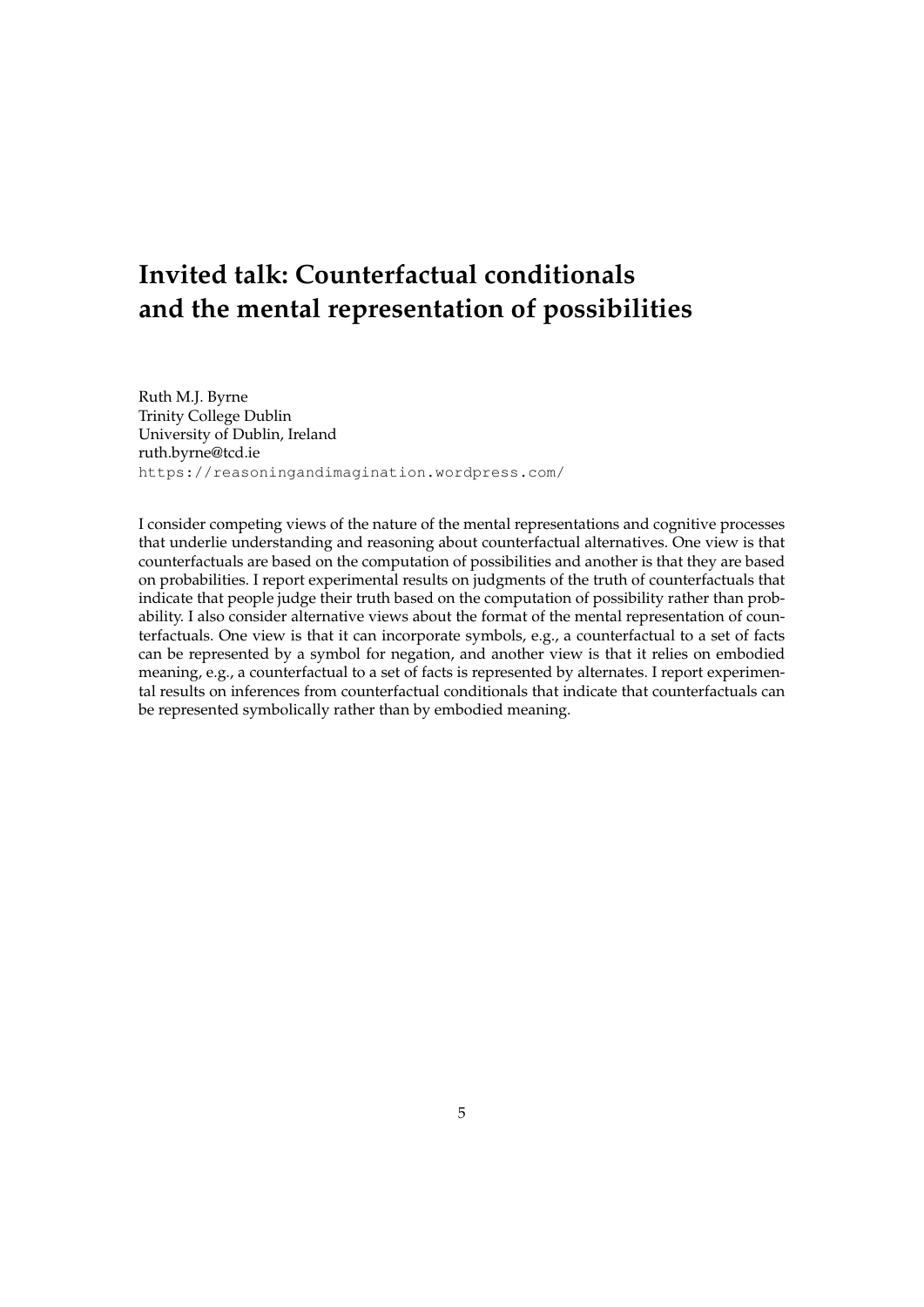# <span id="page-7-0"></span>**Invited talk: Relational reasoning in the human brain**

Adam Chuderski Cognitive Science Department Jagiellonian University in Krakow [adam.chuderski@uj.edu.pl](mailto:adam.chuderski@uj.edu.pl) <http://ecfi-group.eu/>

Relational reasoning refers to a general category of inferences that comprises many specific processes representing and transforming relations, like analogical, transitive, syllogistic, and spatial reasoning. Although different types of relational reasoning may rely on different cognitive mechanisms and strategies, psychometric studies have demonstrated that the individual scores on all these types of reasoning are strongly intercorrelated, and they converge to one reasoning ability factor (termed also fluid intelligence). This factor is crucial for describing human complex cognition, and it predicts not only other reasoning skills, like deductive or probabilistic, but also contributes to success in academic, professional, and daily life.

Unfortunately, despite more than half century of research on neurophysiological basis of reasoning ability, we still know little about brain processes carrying out relational reasoning (though we can quite precisely locate them in the frontal and parietal cortices). The individual differences in several candidate brain processes, or factors, like grey/white matter volume, neuronal speed, conduction reliability, signal power, and metabolic efficiency, explain an unsatisfactory portion of relational reasoning variance, too scarce to explain the phenomenon that some people excel in a wide variety of reasoning tasks, whereas other people fail to perform them.

In contrast, several formal models of relational reasoning have recently suggested that this process may be driven by so-called cross-frequency coupling (CFC) of neuronal oscillations. Specifically, premises and conclusions are represented and processed by both synchronous and asynchronous fast oscillations (usually, the gamma band) modulated by the phase of some slow oscillation (like the delta, theta, or alpha band). We present our computational model which explains how several types of relational reasoning can be realized by CFC. The model predicts that individual effectiveness of relational reasoning depends on the number of asynchronous fast oscillations that can be fitted in one slow oscillation (the fast-to-slow frequency ratio). We also present the first evidence from a EEG experiment on matrix reasoning showing that such a ratio strongly predicts the scores on a reasoning task, both intra- and interindividually.

In general, CFC may serve as the optimal level of description of complex neurocognitive processes, integrating their genetic, structural, neurochemical, and bioelectrical underlying factors with their explanations in terms of cognitive operations driven by neuronal oscillations.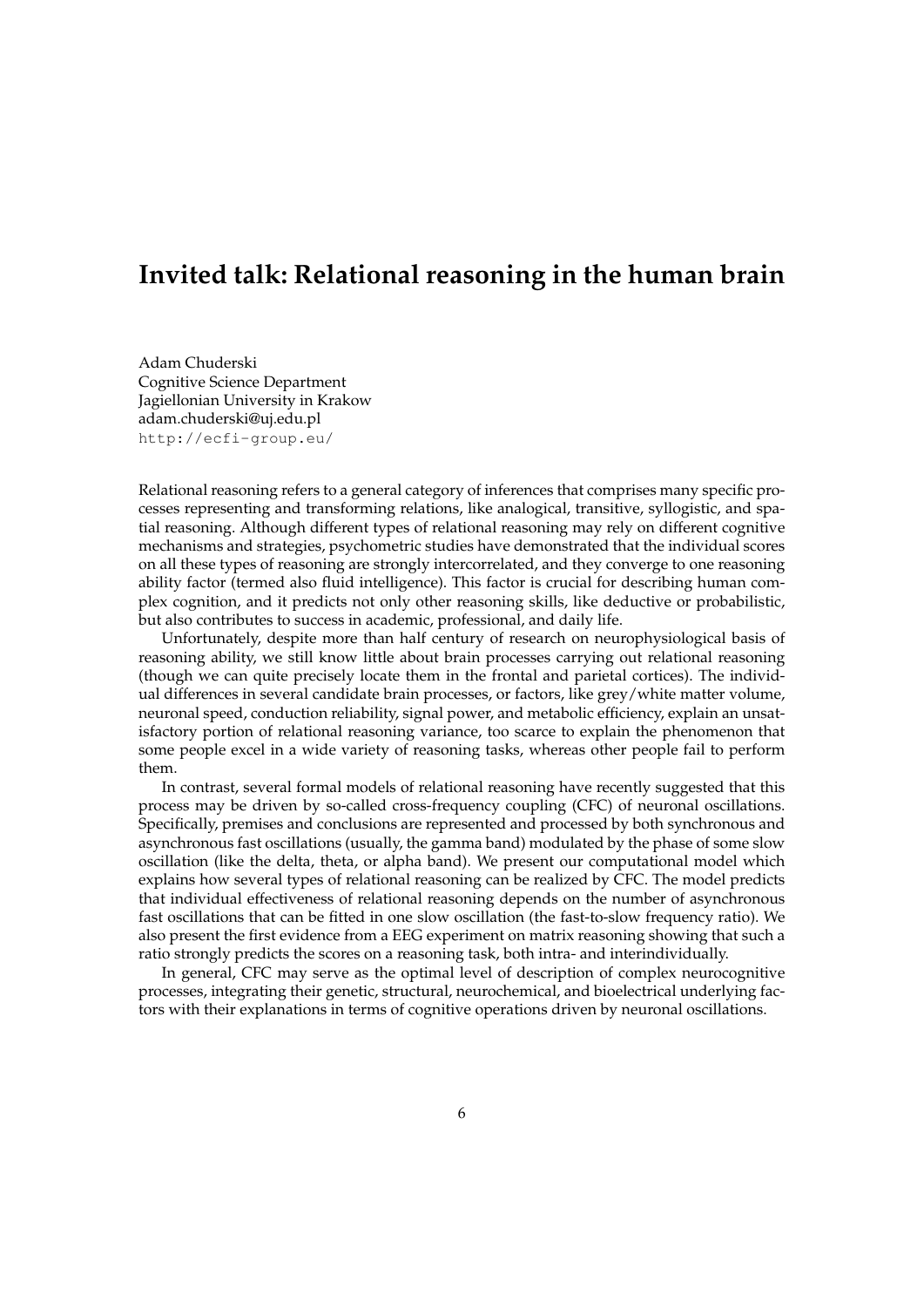# <span id="page-8-0"></span>**Invited talk: Kant, time and cognitive science**

Michiel van Lambalgen Institute for Logic, Language and Computation Universiteit van Amsterdam [M.vanLambalgen@uva.nl](mailto:M.vanLambalgen@uva.nl) <http://uva.academia.edu/MichielvanLambalgen>

The customary representation of time as the one-dimensional continuum of the real numbers is useless as a model of psychological time and its development. For example, the experimentally confirmed existence of the 'specious present' – an instant which has nonzero duration, but is still perceived as a unity – leads to a topology of time which is much stronger connected than that of the reals.

Another example, taken from developmental psychology: the order of events is sometimes encoded in the child's mind, but is generally not accessible to reasoning (e.g. children find it difficult to recite an event sequence in reverse order). The aim of this talk is twofold: firstly, to show that these phenomena (and more) can be profitably related to Kant's theory of time in the Critique of pure Reason, and secondly, that this theory can be given a mathematical form such that all of Kant's 'synthetic a priori principles' for time are validated. We close by relating the mathematical formalism to cognition and to contemporary debates on the nature of time.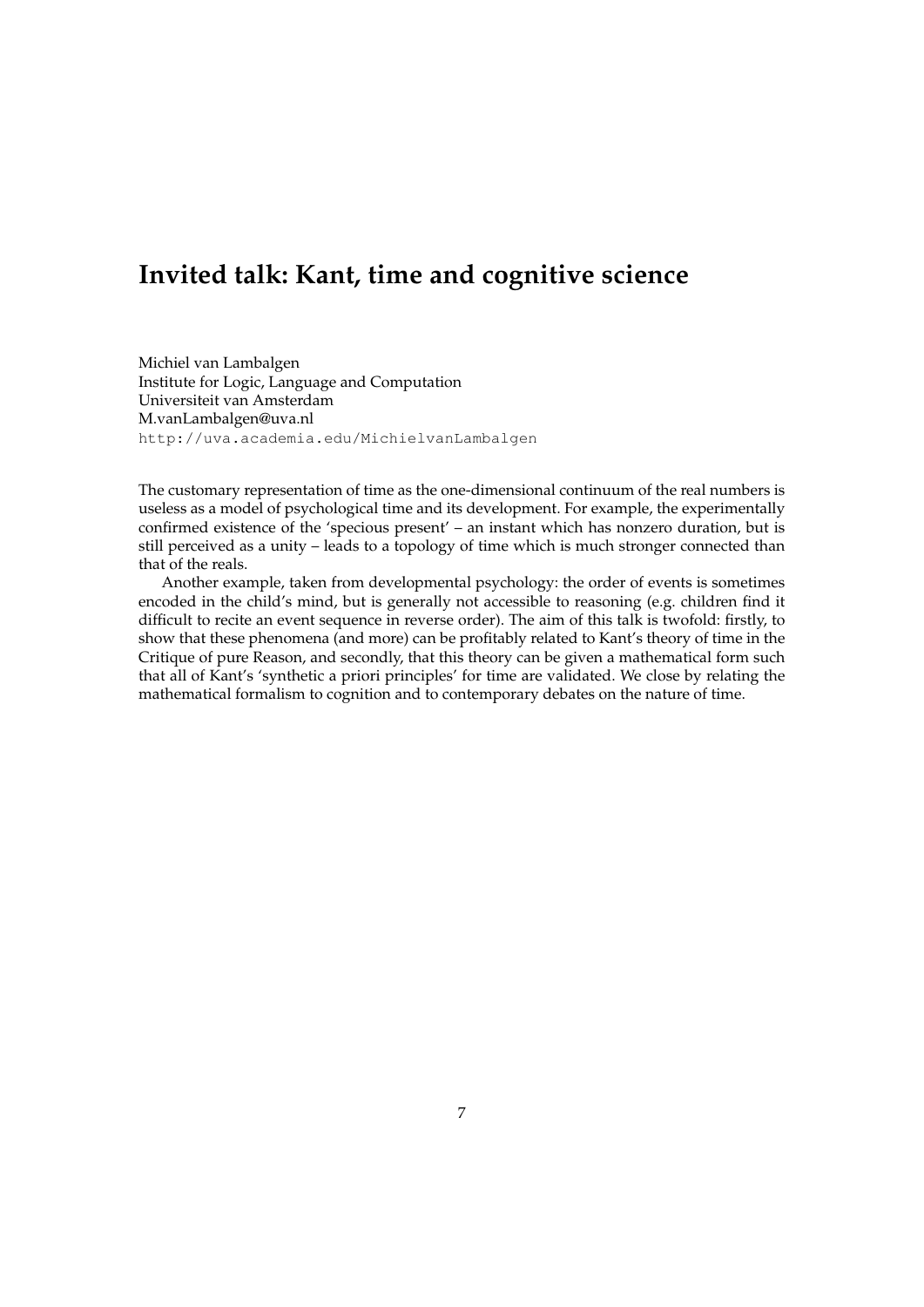# <span id="page-9-0"></span>**Invited talk: What is the working relation between intensional and extensional reasoning and judgement?**

Keith Stenning University of Edinburgh [k.stenning@ed.ac.uk](mailto:k.stenning@ed.ac.uk)

'Intensional blindness' characterises a phenomenon in the cognitive reasoning, judgment and decision making (JDM) fields' progress in the last half century. Experimenters assume that their subjects are trying to do extensional reasoning (and failing miserably) when subjects are actually, not unreasonably, engaged in intensional reasoning. [\[3\]](#page-9-1) and [\[2\]](#page-9-2) are two celebrated experiments which illustrate. [\[1\]](#page-9-3) identifies Logic Programming (LP) as a suitable logic for modelling intensional reasoning in cooperative discourse, and sketches a multiple-logics approach which distinguishes reasoning *to* and *from* interpretations. Here we draw some corollaries from this approach in proposing an account of how LP can interface with probabilistic reasoning, so giving an example of how intensional and extensional reasoning can work together.

- <span id="page-9-3"></span>[1] Stenning, K., & van Lambalgen, M. *Human Reasoning and Cognitive Science*. MIT Press, Cambridge, 2008.
- <span id="page-9-2"></span>[2] Tversky, A., & Kahneman, D. (1983). *Extensional versus intuitive reasoning: The conjunction fallacy in probability judgment.* Psychological Review, 90, 293–315.
- <span id="page-9-1"></span>[3] Wason, P. C. (1968). *Reasoning about a rule*. Quarterly Journal of Experimental Psychology, 20, 273–281.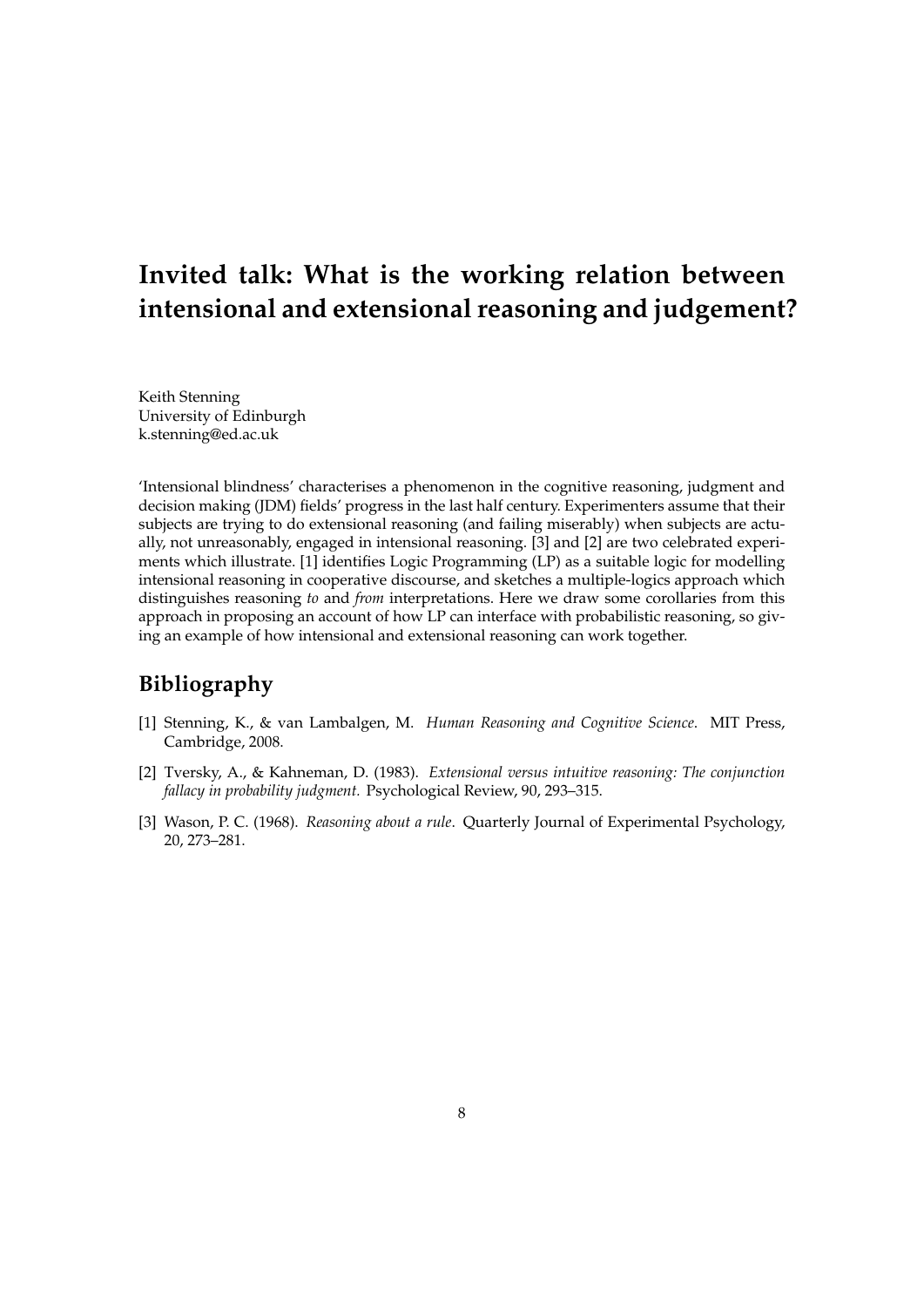# <span id="page-10-0"></span>*Difficult deductions and fluid intelligence: Deductive Flexibility Test vs Raven's Advanced Progressive Matrices*

Kinga Antonik-Jonczyk Dajana Bieganowska Agnieszka Dubowska Dominika Koch Iga Kropa Maciej Małkowski Dawid Ratajczyk Anita Steć Natalia Zyluk ˙ Institute of Psychology Adam Mickiewicz University [d.bieganowska@gmail.com](mailto:d.bieganowska@gmail.com)

#### **Abstract**

We report research on correlations between fluency in difficult deductive reasoning and fluid intelligence, and also some other high-level cognitive abilities: need for cognitive closure and level of epistemic understanding. As we found no statistically significant results, our results are in line with previous research on this type of correlations. Additionally, psychometric properties of the methods used were mostly consistent with the ones presented in previous research, with one significant exception of The Standardized Epistemological Understanding Assessment. **Keywords:** deductive reasoning, fluid intelligence, cognitive abilities

## **Extended abstract**

#### **Objective**

Our main aim in this research was to test if there are any significant correlations between the cognitive abilities operationalised by means of results in Raven's Advanced Progressive Matrices (APM) and Deductive Flexibility Test (DFT) in young adults. APM results are generally thought of as a good measure of reasoning ability component of general intelligence, especially its fluid factor [\[1\]](#page-11-0). If untimed, this test is designed to differentiate between people at the high end of intellectual ability. When administered under timed conditions, the APM can also be used to assess intellectual efficiency  $[6]$ . DFT has been developed by  $\ddot{Z}$ yluk and Urbański  $[10]$  $[10]$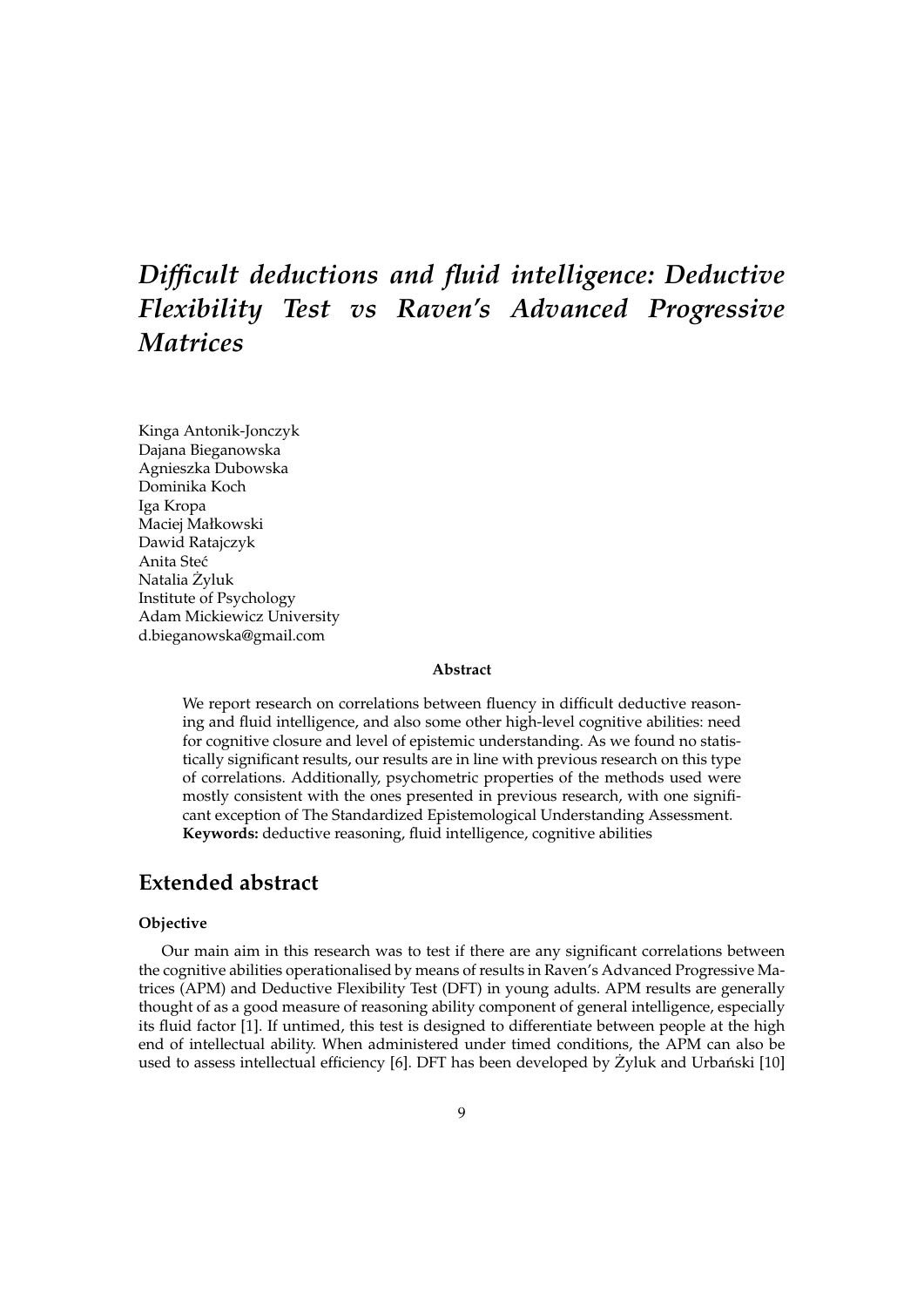to account empirically for different ways of understanding the concept of deduction in psychological vs logical traditions. In DFT items the task is to choose all and only these combinations of premises which justify the conclusion. Thus the correctness of solution is based not only on ability to identify the entailment relation, but also employs reflective self-regulation, in particular with respect to metalogical norms [\[7\]](#page-12-2). Previous research [\[9\]](#page-12-3) demonstrated, that fluid intelligence and fluency in deductive reasoning are correlated, as predicted by the CHC model of intelligence [\[2,](#page-11-1) **?**]; however, this holds only for simple, or easy, deductions, as operationalised by syllogistic reasoning. In case of more complex deductions, operationalised by erotetic reasoning and polisyllogisms, subjects educational experience needs to be taken into account.

Additionally, as correctness of DFT solution requires substantial self-regulative ability, we were interested also in possible correlations between DFT results and results in tools measuring other high-level cognitive constructs: need for cognitive closure (NFC, [\[4\]](#page-12-4); in our research we employed shortened version of the scale, as described in [\[3\]](#page-12-5)) and level of epistemic understanding (SEUA) [\[5,](#page-12-6) [11\]](#page-12-7).

#### **Method**

Four tests (APM, NFC, DFT, SEUA) were administered, in Polish, to 30 participants (18 women), students of different curricula aged 21 to 25, in two ca 45 min. sessions, separated by a 5 min. break.

#### **Results**

There were no significant correlations between the tests' results. In most of the cases, we obtained satisfactory reliability levels (assessed using Cronbach's *α* coefficient and Guttman's  $\lambda_2$ ). Also, reliability results were mostly consistent with those reported in previous Polish research employing tools used. One significant exception was SEUA, which was administered in a paper-and-pencil setting (as were the other methods). The results showed lower levels of reliability of this instrument than the ones obtained in an interview setting [\[11\]](#page-12-7).

The obtained reliability levels were:  $\lambda_2 = 0.808$  for APM,  $\alpha = 0.662$  for NFC (between 0.613 and 0.754 for test's subscales),  $\lambda_2 = 0.804$  for DFT and *α* ranged from 0.428 to 0.670 for SEUA's subscales (there is no general score for SEUA).

#### **Conclusion**

In line with previous studies, our results confirm that the concept of deduction in CHC model, which stems in fact from logical tradition, is not fine-grained enough as to account for many manifestations of deductive reasoning. However, further research are needed in order to provide more detailed analysis of different kinds of deductive reasoning.

- <span id="page-11-0"></span>[1] C. Blair. Fluid Cognitive Abilities and General Intelligence: A Life-Span Neuroscience Perspective. In R. M. Lerner and W. F. Overton, W. F. (eds.), *The Handbook of Life-Span Development. Cognition, Biology, and Methods*, John Wiley & Sons, 2010.
- <span id="page-11-1"></span>[2] D. Flanagan. The Cattell-Horn-Carroll (CHC) theory of cognitive abilities. In C. Reynolds, K. Vannest, E. Fletcher-Janzen (eds.), Encyclopedia of Special Education, pp. 368–386, John Wiley and Sons, 2008.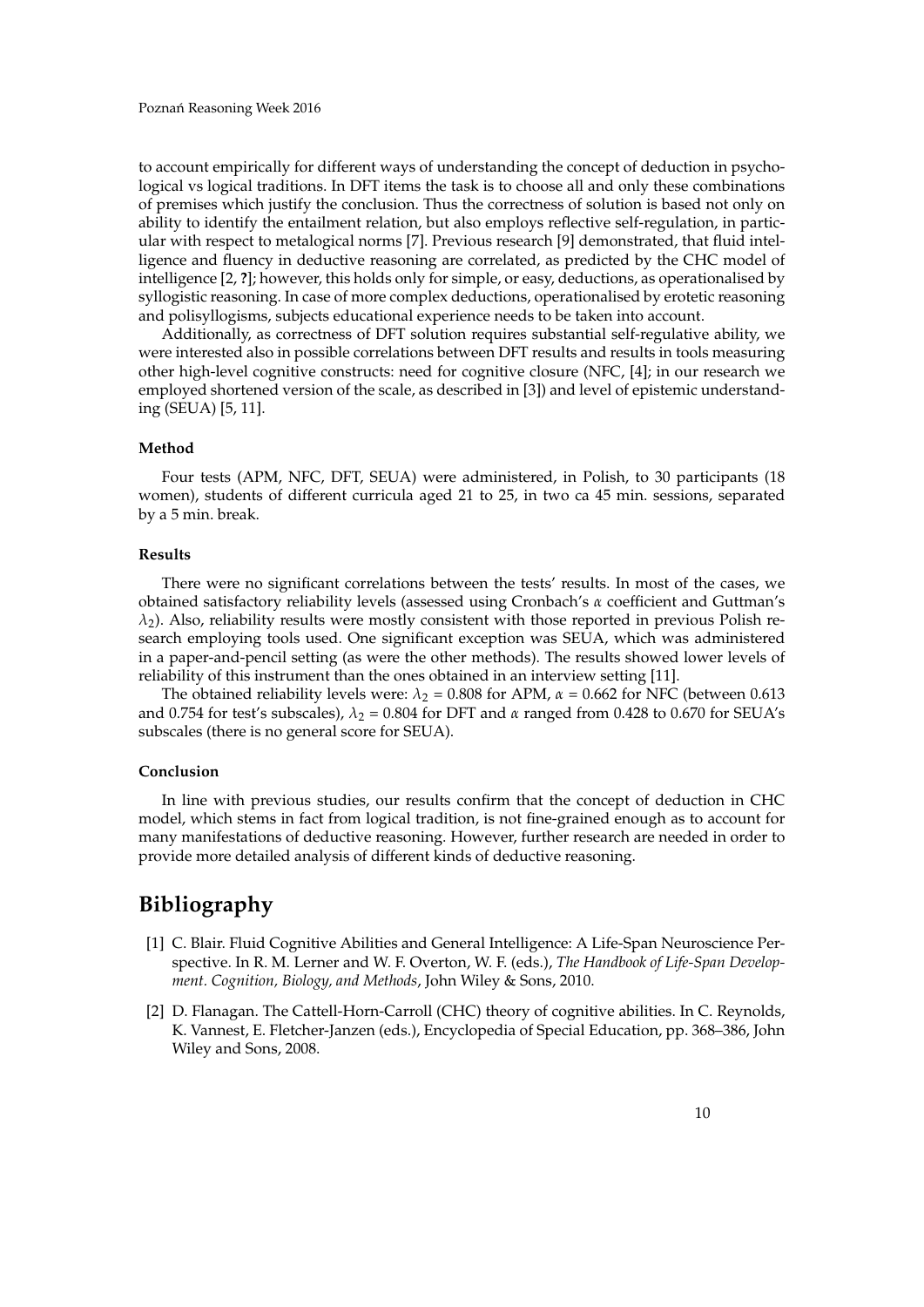- <span id="page-12-5"></span>[3] M. Kossowska, K. Hanusz, M. Trejtowicz. Skrócona wersja Skali Potrzeby Poznawczego Domknięcia. Dobór pozycji i walidacja skali [Shortened version of Need for Cognitive Closure scale. Items' choice and scale's validation]. *Psychologia Społeczna*, 7(1), pp. 89–90, 2012
- <span id="page-12-4"></span>[4] A. Kruglanski, D. M. Webster. Motivated closing of the mind: "Seizing" and "freezing". *Psychological Review*, 103, pp. 263–283, 1996.
- <span id="page-12-6"></span>[5] D. Kuhn, R. Cheney, M. Weinstock. The development of epistemological understanding. *Cognitive development*, 15(3), pp. 309–328, 2000.
- <span id="page-12-0"></span>[6] J. Raven, J. C. Raven, J. H. Court. *Manual for Raven's Progressive Matrices and Vocabulary Scales* (Section 4: Advanced Progressive Matrices), Harcourt Assessment, San Antonio, TX, 2003.
- <span id="page-12-2"></span>[7] R. B. Ricco, W. F.Overton. Dual systems Competence  $\leftarrow - \rightarrow$  Procedural processing: A relational developmental systems approach to reasoning. *Developmental Review* 31, pp. 119– 150, 2011.
- [8] W. Schneider, K. McGrew. The Cattell-Horn-Carroll model of intelligence. In D. Flanagan, P. Harrison (eds.), *Contemporary intellectual assessment: Theories, tests, and issues* (3rd ednstitute of Psy- chology, Poznań, 2016. 11. N. Żyluk, K. Karpe, M. Michta, W..), pp. 99–144, Guilford Press, 2012.
- <span id="page-12-3"></span>[9] M. Urbański, K. Paluszkiewicz, J. Urbańska. Deductive Reasoning and Learning: a Cross-Curricular Study. Research report, AMU Institute of Psychology, Poznań, 2014.
- <span id="page-12-1"></span>[10] N. Żyluk. Test Gietkości Dedukcyjnej – raport z konstrukcji narzędzia [Deductive Flexibility Test – development report], Research report, AMU Institute of Psychology, Poznań, 2016.
- <span id="page-12-7"></span>[11] N. Żyluk, K. Karpe, M. Michta, W. Potok, K. Paluszkiewicz, M. Urbański. Assessing Levels of Epistemological Understanding: The Standardized Epistemological Understanding Assessment (SEUA). *Topoi*, 2016.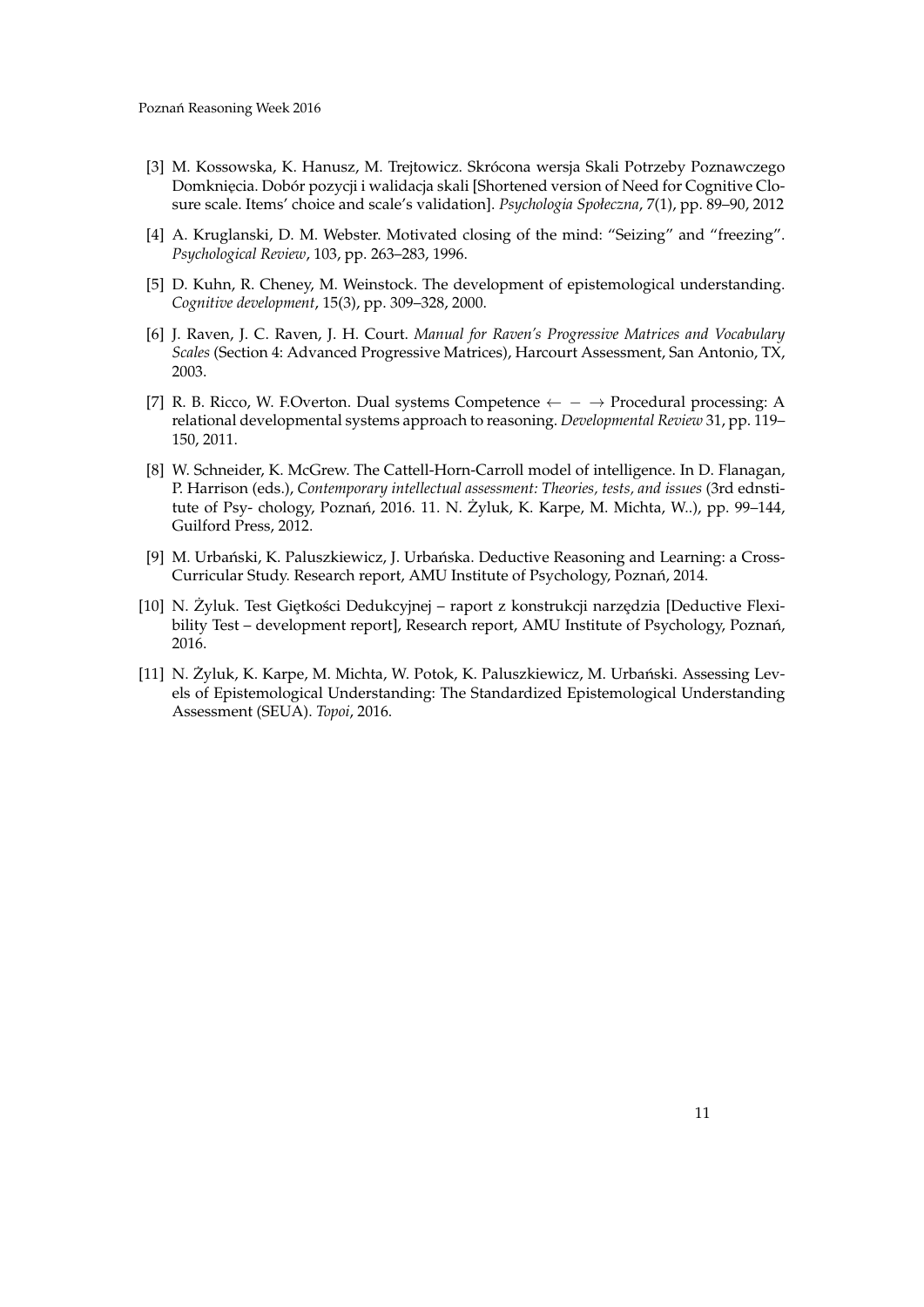# <span id="page-13-0"></span>*On Logical Characterisation of Human Concept Learning within Terminological Systems*

Farshad Badie Center for Linguistics Aalborg University <badie@id.aau.dk>

### **Extended abstract**

In this research the phenomenon of 'learning' is seen as the process of [concept] construction, and thus, 'learning' will be assumed to be supported by an epistemology which argues that knowledge is generated (and constructed) from an interaction between human beings' experiences and over their conceptions, see [\[13\]](#page-15-0), [\[5\]](#page-15-1), [\[4\]](#page-15-2), [\[15\]](#page-15-3), [\[14\]](#page-15-4). This research focuses on analysing the logical characteristics of 'human inductive learning over her/his conceptions' within terminological systems. It focuses on applications of Description Logics (see [\[1\]](#page-14-0)) and concept languages to the analysis of actual human inductive reasoning (and learning) in order to make a linkage between logic and cognition. The main objective is providing a logical background for theorising over the Human Concept Learning Problem (HCLP) in terminological systems.

My point of departure is the special focus on structural and analytical descriptions of 'concepts'. According to [\[2\]](#page-14-1), concepts might be understood as representations of [aspects of] reality in mind. Considering concepts as mental representations, any concept could be considered to be equivalent to a psychological (and mental) entity<sup>[1](#page-13-1)</sup>, see [\[12\]](#page-15-5), [\[17\]](#page-15-6). Concepts as mental entities could be studied and analysed by the representational theory of the mind (and the theory of mental representation), see [\[16\]](#page-15-7), [\[7\]](#page-15-8), [\[8\]](#page-15-9). In this research the term 'concept' is suggested as following: a concept may be said to be a linkage and interconnection between the mental representations of linguistic expressions and other mental images (e.g., aspects of representations of the world, and of representations of inner experiences) that a human being has in her/his mind, see [\[6\]](#page-15-10). I shall claim that humans' conceptions are the outcomes of their constructed concepts. Let me offer an example: John has a visualisation of 'book' in his mind. Regarding his mental image, he may describe the concept of 'book' by 'set of written sheets'. Obviously, John's conceptions about book (based on his concept description) is transformable into a hypothesis like "book is a set of written sheets". The central word of this hypothesis is the distinct entity 'book'. Therefore, John has established the correspondence 'set of written sheets' to the entity 'book' (by means of the logical connector 'is a'), and thus, he has made a logical relation (and dependency) between a distinct entity and a description (or concept definition). In fact, he has made a mental assignment from the description 'set of written sheets' to the entity 'book'. Consequently, all characteristics, attributes and properties of 'set of written sheets' are corresponded

<span id="page-13-1"></span><sup>1</sup>See 'The ontology of concepts' in: <http://plato.stanford.edu/entries/concepts/#ConMenRep>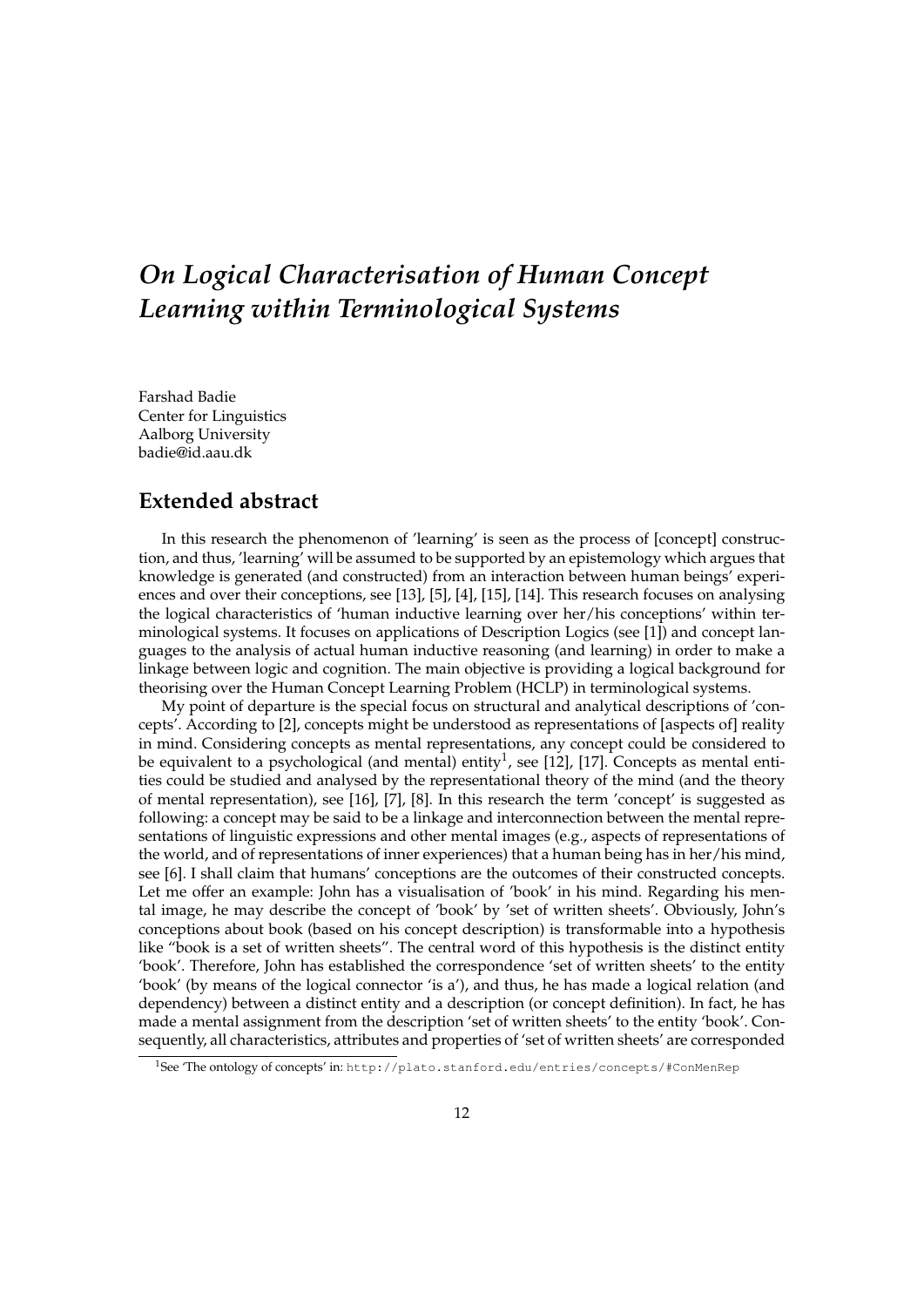to 'book'. From John's point of view, the applications of 'book' are determined and supported by the primary mental expression and definition "book is a set of written sheets".

This research—with regard to the suggested realisation of concepts, mental concept representations and conceptions—focuses on analysing the logical characteristics of 'human inductive[2](#page-14-2) learning over her/his conceptions (as the outcomes of her/his represented concepts in mind)' within terminological systems. It aims at providing a logical background for theorising over Human Concept Learning Problem (or the Problem of Human Concept Learning) in terminological systems. In fact, a terminological system—terminologically—expresses the representation of knowledge over concepts (in humans' minds) within concept learning approaches. Let me be more specific; the most fundamental feature of human concept learning is using background knowledge, which is constructed and shaped over humans' pre-constructed concepts, and, respectively, over their pre-shaped and pre-formed conceptions. In general terms referring to [\[10\]](#page-15-11)—background knowledge represents the knowledge of the world in general, or of the life in the specific society, the understanding of which people can be assumed to share as a framework for talking with each other. More specifically, in the learning sciences, background knowledge can be defined as the knowledge that learners have (or have learned) both formally in the learning environments as well as informally through their life experiences, see [\[9\]](#page-15-12), [\[3\]](#page-15-13). I shall, therefore, claim that the background knowledge of an individual can be constructed based on (i) descriptions of the world grounded in pre-concepts (i.e., pre-concept descriptions) in the mind, and (ii) the conceptions that are generated with regard to the nature and the existential structures of the parts of reality in mind. However, there are strong dependencies between pre-concept descriptions (and pre-conceptions) and structural conceptions (of concepts). In fact, pre-concept descriptions could be realised to be the outcomes of structural conceptions (of concepts). Furthermore, the processes involved in human concept learning can be interpreted as an explanatory structural study [of the learner's mind] and as an comprehensive and existential study [of her/his self]. According to the afore-mentioned characteristics of background knowledge, I define human concept learning as following: "Concept learning is an inductive learning theory that is logically shaped over a system of evidential support, which is structured over less-than-certain inferences. Concept learning focuses on conceptualisation of a concept through experiencing a set of examples (and a set of non-examples) of that concept". In concept learning with background knowledge, a human being—with regard to the constructed set of experienced examples and over her/his background knowledge—focuses on hypothesis generation, see [\[11\]](#page-15-14). This research focuses on describing and analysing logical characteristics of hypothesis generation. Subsequently, a terminological basis for human concept learning will be provided.

- <span id="page-14-0"></span>[1] F. Baader, D. McGuinness, D. Nardi, and P. Patel-Schneider, editors. *The Description Logic Handbook: Theory, Implementation and Applications*. Cambridge University Press, 2010.
- <span id="page-14-1"></span>[2] F.C. Bartlett. *A Study in Experimental and Social Psychology*. Cambridge University Press, 1932.

<span id="page-14-2"></span><sup>&</sup>lt;sup>2</sup>An inductive logic is a system of evidential support that extends deductive logic to less-than-certain inferences (see http://plato.stanford.edu/entries/logic-inductive). The premises of a strong inductive argument should be capable of providing some degree of support for the logical conclusion, where such support means that the truth of the premises indicate, with some degree of strength, that the conclusion is (could be, could be capable of being) true. As evidence accumulates, the degree to which the collection of true evidence statements comes to support a hypothesis, as measured by the logic, should tend to indicate that (i) false hypotheses are probably false and (ii) true hypotheses are probably true.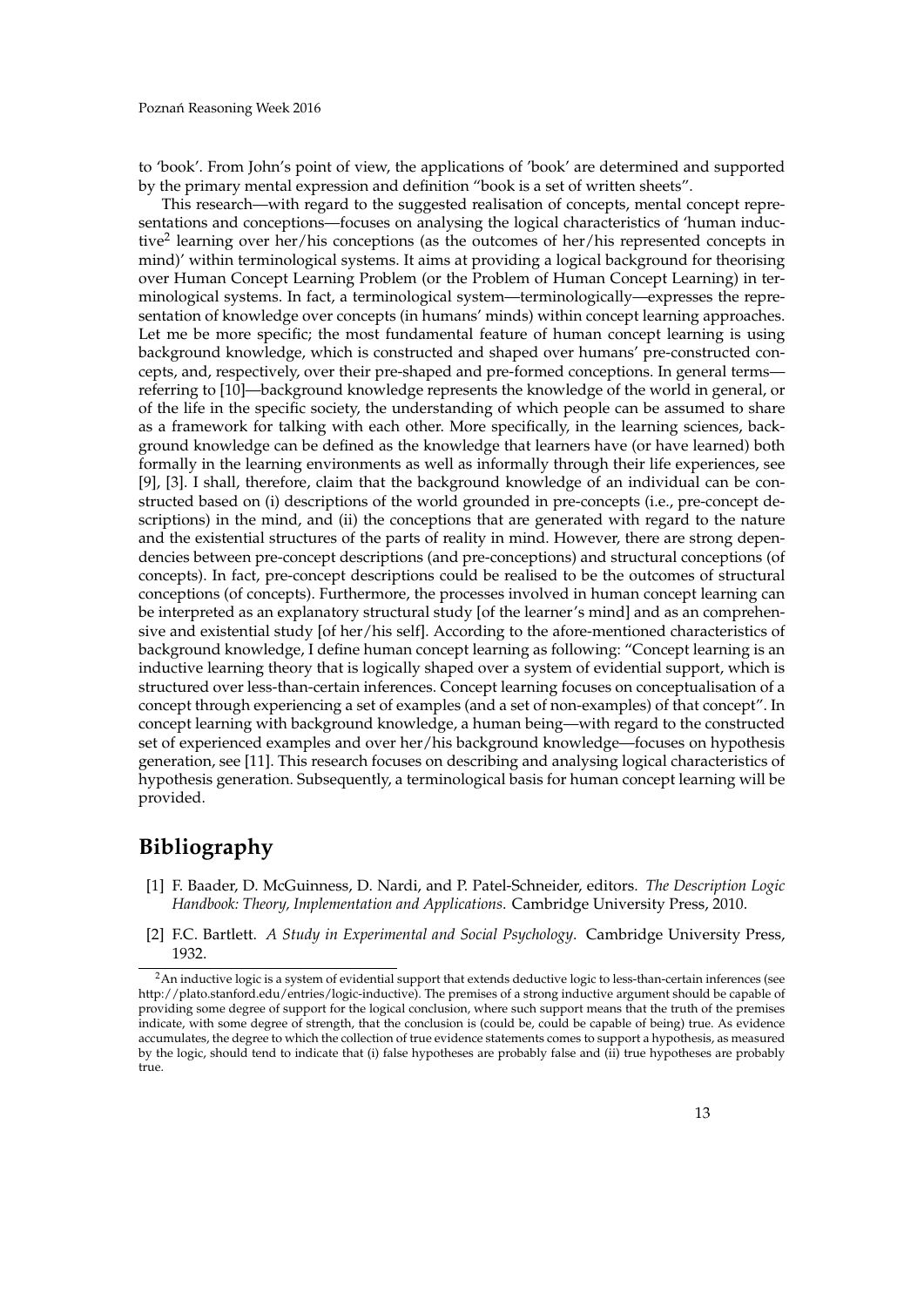- <span id="page-15-13"></span>[3] D. Fisher and N. Frey. *Background knowledge: The missing piece of the comprehension puzzle*. NH:Heinemann, Portsmouth, 2009.
- <span id="page-15-2"></span>[4] E. Glasersfeld. Cognition, construction of knowledge, and teaching. *Synthese*, 80(1):121– 140, 1989.
- <span id="page-15-1"></span>[5] E. Glasersfeld. Constructivism in education. In T. Husen and T. N. Postlethwaite, editors, *The International Encyclopaedia of Education. Suplement*, volume 1, pages 162–162. Pergamon Press, Oxford/New York, 1989.
- <span id="page-15-10"></span>[6] H. Götzsche. *Deviational Syntactic Structures*. Bloomsbury Academic, London/New Delhi/New York/Sydney, 2013.
- <span id="page-15-8"></span>[7] E. Margolis and S. Laurence. The Ontology of Concepts—Abstract Objects or Mental Representations? *Noûs*, 41(4):561–593, 2007.
- <span id="page-15-9"></span>[8] E. Margolis and S. Laurence. Concepts and theoretical unification. *Behavioral and Brain Sciences*, 33:219–220, 2010.
- <span id="page-15-12"></span>[9] R.J. Marzano. *Building background knowledge for academic achievement: Research on what works in schools*. VA: ASCD, Alexandria, 2004.
- <span id="page-15-11"></span>[10] P.H. Matthews. *The concise Oxford dictionary of linguistics*. Oxford University Press, Oxford, 2014.
- <span id="page-15-14"></span>[11] W.C. Parker. Pluto's demotion and deep conceptual learning in social studies. *Social Studies Review*, 47(2), 2008.
- <span id="page-15-5"></span>[12] C. Peacocke. A study of concepts. 1992.
- <span id="page-15-0"></span>[13] J. Piaget. *Six Psychological Studies*. Random House, New York, 1967.
- <span id="page-15-4"></span>[14] K. Sawyer. *The Cambridge Handbook of The Learning Sciences*. Cambridge Handbooks in Psychology, 2014.
- <span id="page-15-3"></span>[15] S. Sjoberg. Constructivism and learning. In P. Peterson and B. Baker, E. McGaw, editors, *International Encyclopaedia of Education*, pages 485–490. Elsevier, 3rd edition, 2007.
- <span id="page-15-7"></span>[16] S. Stich. What is a theory of mental representation? *Mind*, 101(402):243–261, 1992.
- <span id="page-15-6"></span>[17] E. Zalta. Fregean senses, modes of presentation, and concepts. *Philosophical Perspectives*, pages 335–359, 2001.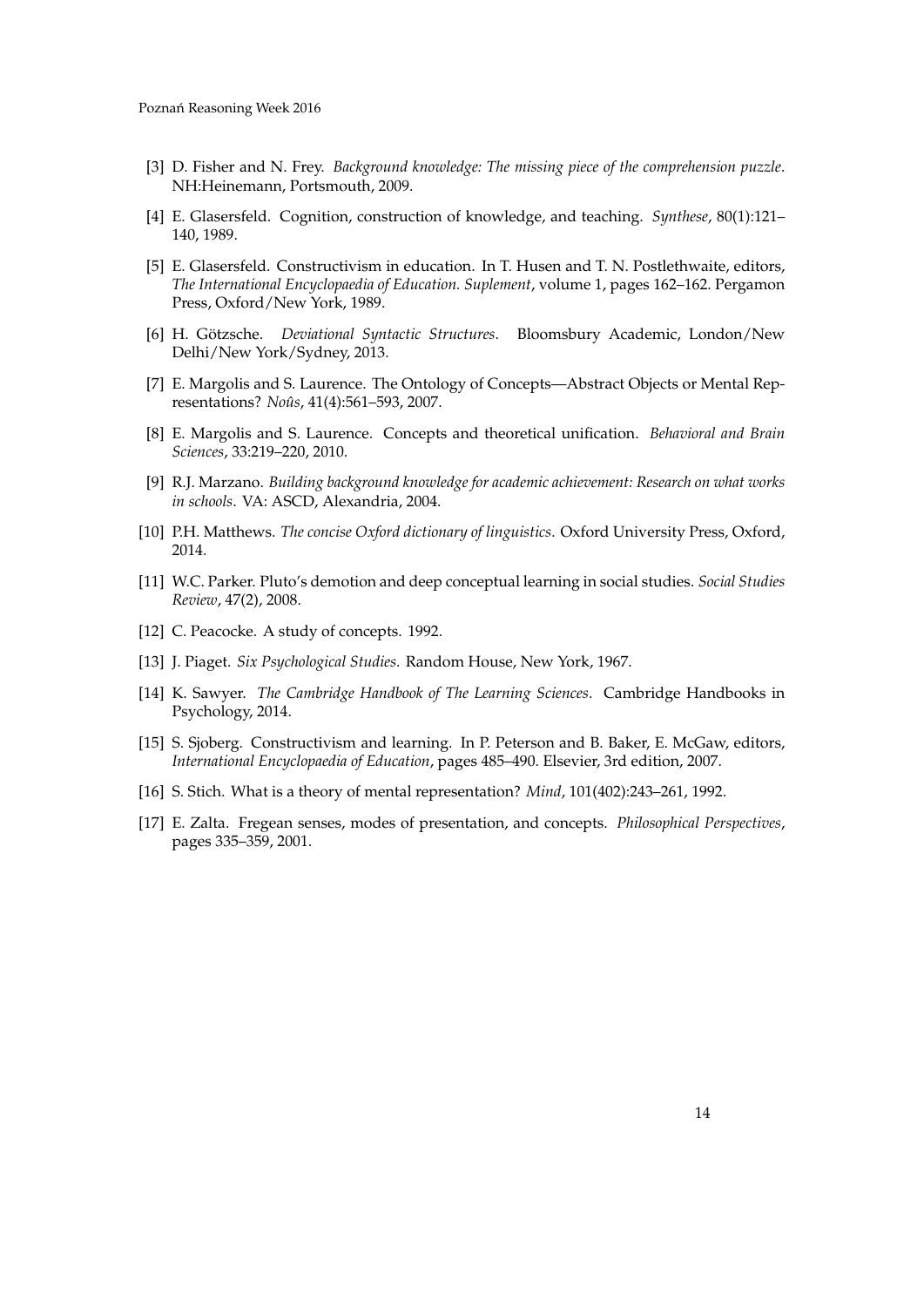# <span id="page-16-0"></span>*Subject's understanding of conditional sentences. Content analysis of Socratic dialogues during solving various versions of Wason selection task*[\\*](#page-0-0)

Andrzej Gajda Szymon Chlebowski Mariusz Urbański Emilia Soroko Adam Mickiewicz University [andrzej.gajda@amu.edu.pl](mailto:andrzej.gajda@amu.edu.pl) <http://reasoning.edu.pl>

#### **Abstract**

We present results of two studies on five versions of Wason selection task. The first study was a paper-and-pencil one, and the second was based on a standardized dialogue scenario. Results from the first study were significantly different from those obtained by Stenning and van Lambalgen [\[5\]](#page-18-0). Therefore, the aim of the second study was to deepen the understanding of the way the subjects reason while puzzling out five versions of Wason selection task. **Keywords:** Wason selection task, conditionals

### **Extended abstract**

Wason selection task [\[6\]](#page-18-1) is one of the most popular tools used in research on human reasoning. According the to the original interpretation (Wason's own included) there exists only one correct solution to the task. The solution is based on classical understanding of the given rule (as a material implication  $p \to q$ ). The correct answer rate<sup>[1](#page-16-1)</sup> for the original version of the task is very low (average is about 5 %) [\[5\]](#page-18-0). Stenning and van Lambalgen [\[5\]](#page-18-0) proposed four different modifications of the original task: two-rule, contingency, truthfulness and conjunction, which were supposed to increase the correct answer rate.

We have carried out two studies. In the first study participants ( $N = 158$ ; 35 women, 119 men, 4 N/A; average age 20.03 years, *SD* = 0.62) from Poznań University of Technology were

<span id="page-16-1"></span><sup>1</sup>By the *correct answer rate* we mean the frequency of the solutions that are consistent with the interpretation of the task in the classical propositional logic, i.e. in case of the original task the selection of cards A and 7.

<sup>\*</sup>Our research were supported by the National Science Centre, Poland (DEC-2013/10/E/HS1/00172) and by the Institute of Psychology AMU Grant for young scientists "Czy myślimy logicznie? Replikacja badań van Lambalgena i Stenninga".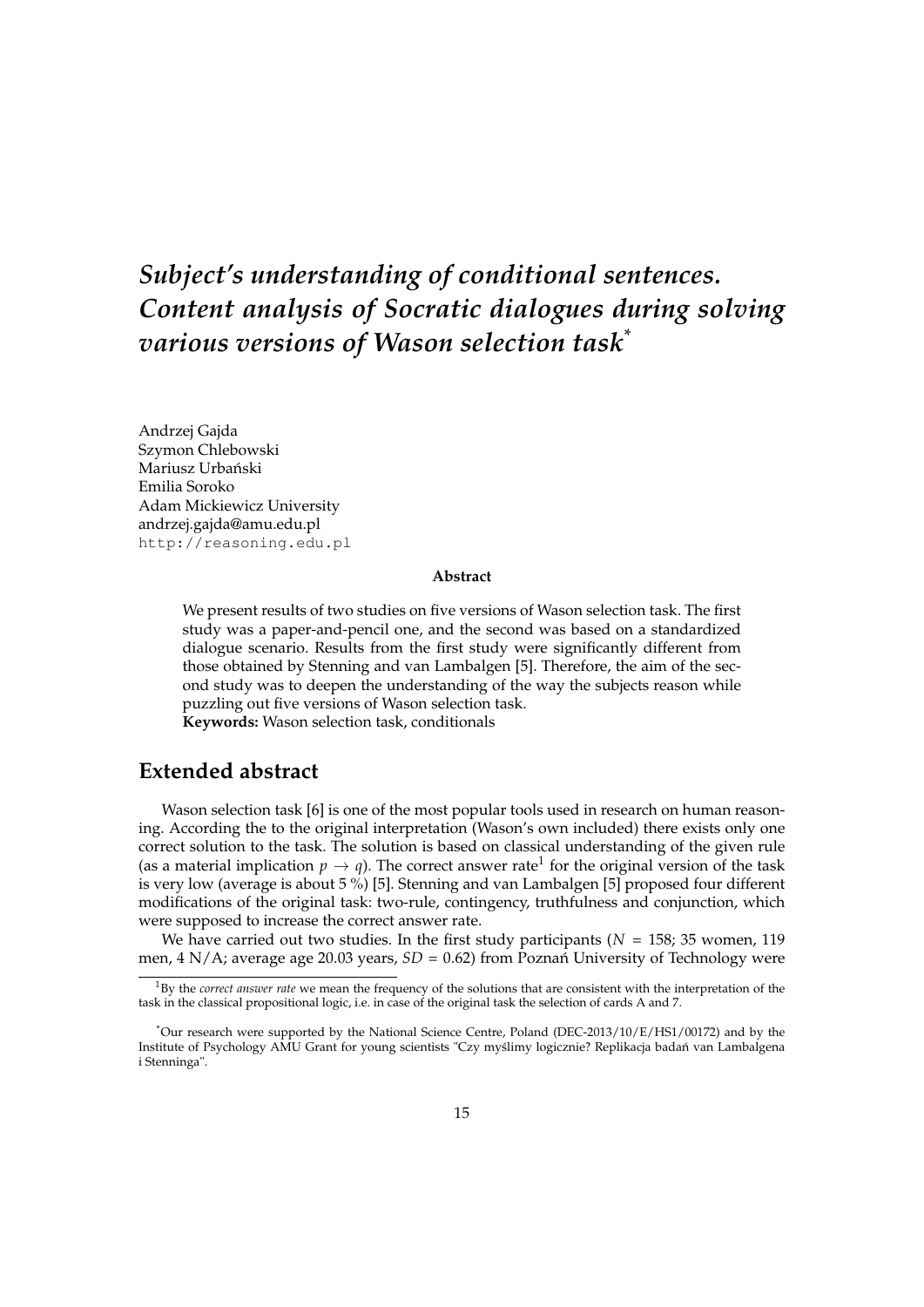| <b>Version of</b> | Our study          | S. & van L.       |
|-------------------|--------------------|-------------------|
| Wason task        | $\lceil \% \rceil$ | $\lceil\% \rceil$ |
| Classic           | 12.12              | 3.7               |
| Two-Rule          | 8.82               | 24                |
| Contingency       | 3.23               | 18                |
| Truthfulness      | 6                  | 13                |
| Conjunction       | 25                 | 13                |

<span id="page-17-0"></span>Table 1: Correct answer rate for different versions of Wason selection task

divided in five groups and assigned one version of Wason selection task each. Results of the first study are depicted in the Table [1.](#page-17-0)

The results of the first study do not match the results obtained by Stenning and van Lambalgen [\[5,](#page-18-0) p. 109]. Therefore we have decided to design the second study in order to deepen our understanding of the reasoning processes in all five versions of the task.

In the second study participants  $(N = 60)$  were divided into groups: subjects who participated in a course of logic ( $N = 30$ ) and those who did not ( $N = 30$ ). Each group divided further on five versions of Wason selection task with two conditions: (1) presented cards supporting the rule given in the task vs (2) not supporting it.

Semi-structured interview (dialogue between experimenter and subject) was used to gather qualitative data. The structure of the interview was as follows:

- 1. *Preliminary conversation* experimenter introduces the procedure of the study to the subject in two ways: the subject reads those informations and then the experimenter repeats them. Afterwards, the subject signs the consent for the participation in the research. At the end the task is presented to the subject.
- 2. *Hypothetical part* experimenter lays down four cards and asks the subject for an answer with explanation. Additionally, experimenter asks subject about the information possibly gained from turning each card.
- 3. *Practical part* subject turns selected cards and is asked about the answer.
- 4. *Revision* the cards are removed from the table and subject is asked about the falsity criteria for the rule given in the task. Afterwards, the experimenter asks participant if she/he wants to change the previous choice of the cards.
- 5. *Classical interpretation* the experimenter introduces to the subject the classical interpretation of the rule and asks about the choice of cards according to this interpretation.

The interviewers were the cognitive science students (2 persons), who were trained in applied logics and were aware of such processes as their influence on research participants as well as other social and emotional processes engaged in the course of the interpersonal contact. Therefore they were prepared not to interrupt the performance of the tasks. Moreover they used to make a verbal intervention only to move the reasoning forward or to reach the next stage of the interview. The interview was transcribed verbatim [\[4\]](#page-18-2) and a deductive (*top-down*) content analysis was applied (see e.g. [\[2,](#page-18-3) [3\]](#page-18-4)).

The second study (the outcomes of which are still being analysed) aims at revealing the kinds of reasoning behind the subject's answers. In order to realize this goal, the set of 27 categories of reasoning, that were justified theoretically, were established first. Categories were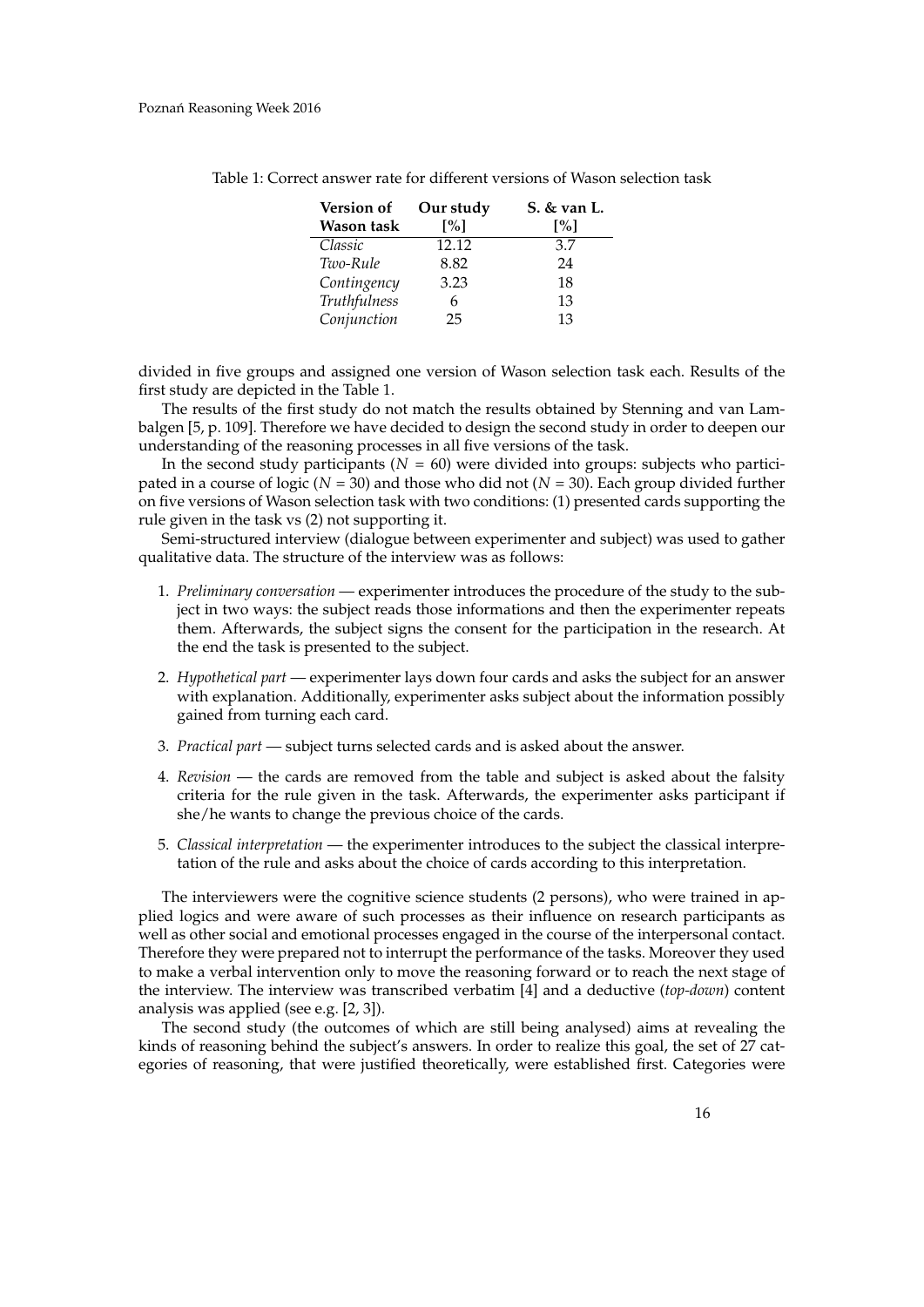divided into five groups: rule interpretation, assumptions, falsity criteria, experimenter role, dialogue structure. Categories were hierarchically ordered in a coding manual that was refined in a repetitive and recursive sample coding (3 interviews).

Second, when the work on coding manual has been finished (the tag system was repeatedly tested and covered the data in a sufficient way), the analysis with the use of three well-trained competent judges was performed. They coded the interview in order to identify different kinds of reasoning and to establish the frequency of the categories. The coders task was to interpret the participants speech as a manifestation of a distinctive reasoning strategy (e.g. [\[1\]](#page-18-5)). The interrater agreement will be established using the appropriate inter-rater agreement coefficient. Finally, the every interview was coded according to the set of categories describing reasoning.

The tag system developed from the analysis of dialogues will be helpful in formal reconstruction of subject's reasoning patterns. The reason is that tags in the dialogues enable us to track the process of fixing the interpretation of the rule given in the task as well as the process of inferring conclusions from assumed interpretation.

- <span id="page-18-5"></span>[1] Virginia Braun and Victoria Clarke. Using thematic analysis in psychology. *Qualitative research in psychology*, 3(2):77–101, 2006.
- <span id="page-18-3"></span>[2] Klaus Krippendorff. *Content analysis: An introduction to its methodology*. Sage, Thousand Oaks, 2012.
- <span id="page-18-4"></span>[3] Philipp Mayring. Qualitative content analysis. *Forum Qualitative Sozialforschung / Forum: Qualitative Social Research [On-line Journal]*, 1(2), 2000. Available at: http://qualitativeresearch.net/fqs/fqs-e/2-00inhalt-e.htm [Date of access: 05.2016].
- <span id="page-18-2"></span>[4] Daniel G. Oliver, Julianne M. Serovich, and Tina L. Mason. Constraints and opportunities with interview transcription: Towards reflection in qualitative research. *Social forces*, 84(2):1273–1289, 2005.
- <span id="page-18-0"></span>[5] Keith Stenning and Michiel van Lambalgen. *Human Reasoning and Cognitive Science*. MIT Press, Cambridge, 2008.
- <span id="page-18-1"></span>[6] Peter C. Wason. Reasoning. In *New horizons in psychology*, pages 135–151. Penguin, Harmondsworth, 1966.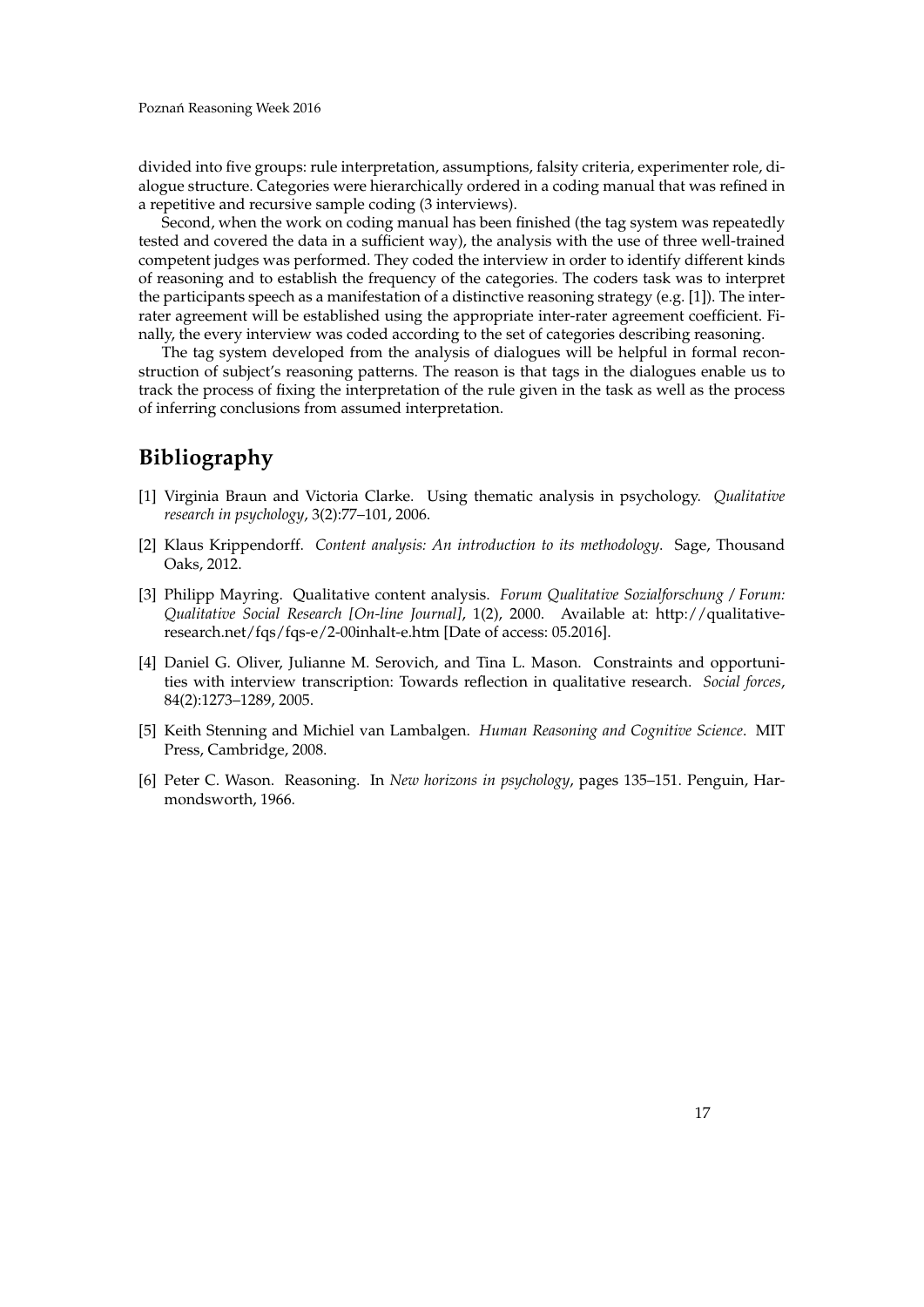# <span id="page-19-0"></span>*Abductive problems in a connectionist environment. Computational approach*[\\*](#page-0-0)

Andrzej Gajda Adam Kup´s Adam Mickiewicz University [andrzej.gajda@amu.edu.pl](mailto:andrzej.gajda@amu.edu.pl)

#### **Abstract**

We define an abductive procedure which enables to generate abductive hypotheses in the general form of addition to, removal from or modification of information in the initial knowledge base. The Connectionist Inductive Learning and Logic Programming System (*C*-*IL*2*P*) for definite logic programs serves as a basis for the abductive procedure. We also present the implementation of the whole procedure in Framstics software system along with the application of the abductive procedure over few selected problems.

**Keywords:** Abduction, neural networks, Connectionist Inductive Learning and Logic Programming System

### **Extended abstract**

According to the algorithmic point of view abduction is a kind of reasoning leading to the formulation of hypothesis *H* which allows to *fill the gap* between a knowledge base Γ and a puzzling phenomenon *φ*, unattainable from Γ [\[12,](#page-21-0) [7\]](#page-21-1). To be more precise, hypothesis *H* "is legitimately dischargeable to the extent to which it makes it possible to prove (or compute) from it as it is currently structured" [\[3,](#page-21-2) p. 88]. Such approach to the abduction can be found in [\[9\]](#page-21-3) or [\[13\]](#page-21-4). In a slightly more general approach than the one offered by Gabbay and Woods one can understand an abductive hypothesis as a difference between the initial  $\Gamma$  and the final  $\Gamma'$ , where Γ 0 represents Γ *modified* by *H*. It could be the case that Γ 0 results from Γ not only by just *addition* of the new information but also by *removal* from or *modification* of some information in Γ. Our aim is to define abductive procedure which generate abductive hypotheses in the form of the difference between initial and final knowledge base (the term 'difference' can be understood here as a symmetric difference).

For this purpose we are going to use modified Connectionist Inductive Learning and Logic Programming System C-*IL*<sup>2</sup>*P* [\[4\]](#page-21-5) for definite logic programs. It allows to represent Γ and Γ' as definite logic programs. The transfer from Γ to Γ' is obtained by three steps: (1) translation of Γ

<sup>\*</sup>Research reported in this paper were supported by the National Science Centre, Poland (DEC-2013/10/E/HS1/00172).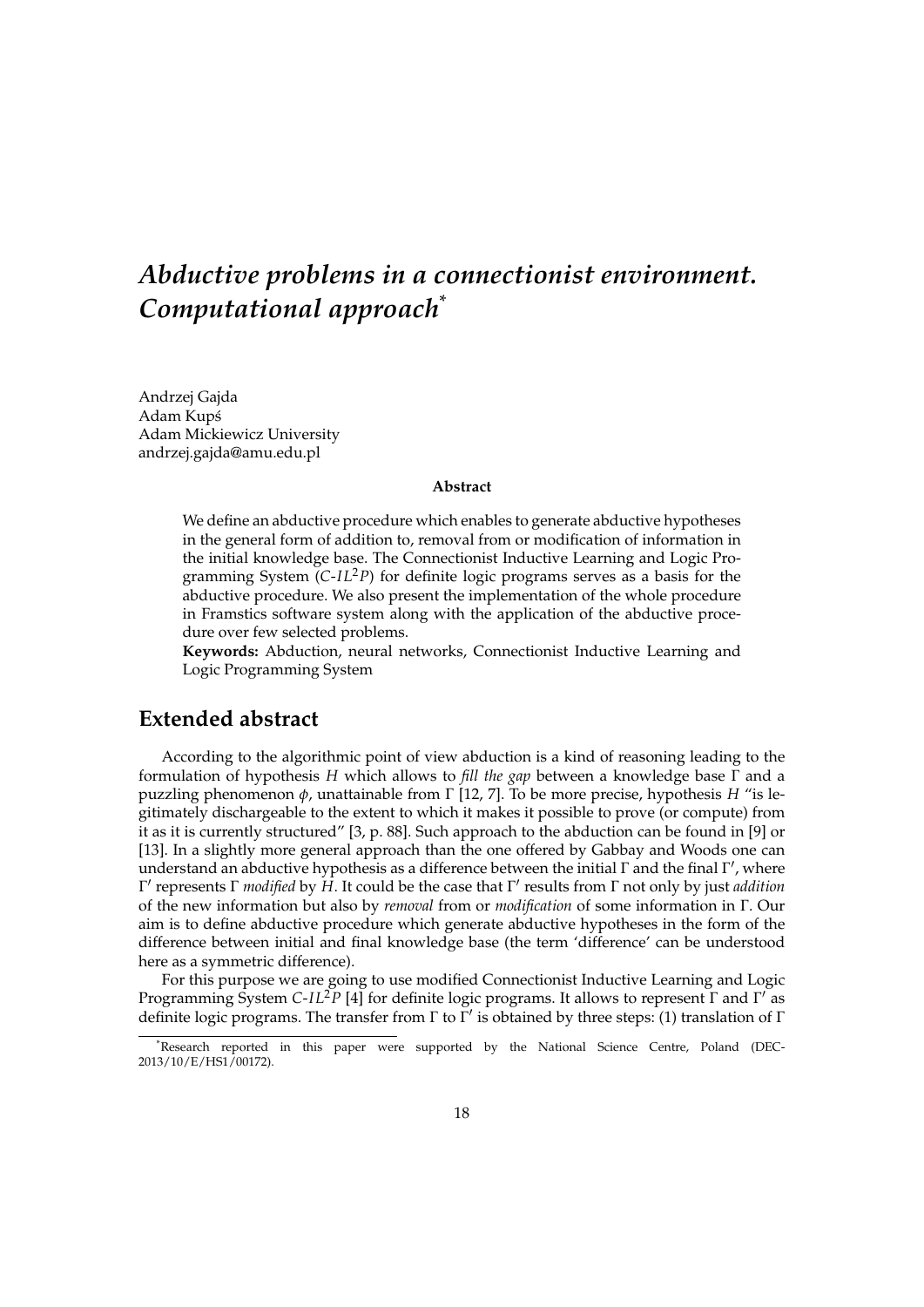and  $\phi$  into a neural network; (2) learning the neural network by means of the modified version of Backpropagation algorithm; (3) translation of the trained neural network back into the logic program Γ<sup>*Γ*.</sup>

Garcez et al. [\[5\]](#page-21-6) already used *C*-*IL*2*P* to generate abductive hypotheses. Generally speaking, the two approaches presented in [\[5\]](#page-21-6) focus on the search of the atoms that are 'responsible' for the activation of the atoms described as abductive goals. Our approach differs from those methods in several ways. As it was mentioned at the beginning, our abductive hypotheses can be represented by *removal* from or *modification* of information contained in Γ on the contrary to only *addition* of information to Γ. Another point is that the abductive hypotheses and abductive goals in approaches described in [\[5\]](#page-21-6) are restricted only to the atoms. We extend the notion of the logical consequence of the definite logic program by Horn clauses. This move enables us to formulate abductive hypotheses and goals in the form of the Horn clauses as well.

The logical algorithms described above have been implemented using Framsticks software, a tool used to perform artificial life, but also computational logic experiments [\[10,](#page-21-7) [9\]](#page-21-3). The implementation encompasses the whole abductive procedure: translation of abductive problems into logical programs, translation of the logical programs into artificial neural networks, training of the artificial networks with examples containing information about abductive goal, translation of the trained networks into logical programs and reduction of the obtained programs by Quine-McCluskey algorithm [\[8,](#page-21-8) [11\]](#page-21-9). Apart from that, the general framework to perform computational experiments on abductive problems has been also implemented. This framework enables to test how the results of the abductive procedure depend on many parameters such as: number of neurons in the networks, thresholds and biases of the neurons, additional information contained in the training examples, particular characteristics of abductive problems, etc.

One of the important tasks of this work is to present results of the computational experiments concerning abductive problems. First, we will present results of abductive procedure for a number of selected problems. Then we will discuss the results of computational experiments concerning influence of selected parameters of networks and problems on the results of the procedure. The parameters selected are: number of additional hidden neurons, thresholds of additional neurons and size of the knowledge data base. The results will be characterized by features of the obtained abductive hypotheses, but also by the quality and stability of these abducibles.

Summing up, the presented abductive procedure allows to generate abductive hypotheses in the extended form, i.e. not only as addition of the information to the initial knowledge base Γ, but also as the removal or modification of the information contained in Γ. For the basis of our approach we used the modified version of *C*-*IL*2*P* System [\[4\]](#page-21-5) which grants the representation of the initial and the final knowledge bases in the purely logical fashion, and in the same time it allows to benefit in the process of abductive hypotheses generation form the Backpropagation learning algorithm [\[2,](#page-21-10) [6\]](#page-21-11). The implementation of the abductive procedure was carried out in Framsticks software system [\[10\]](#page-21-7). We present the results of the application of the abductive procedure over few selected problems. Our future plans cover the extension of the abductive procedure for general and extended logic programs.

# **Bibliography**

[1] Atocha Aliseda. *Abductive Reasoning. Logical Investigations into Discovery and Explanation*. Springer, Dordrecht, 2006.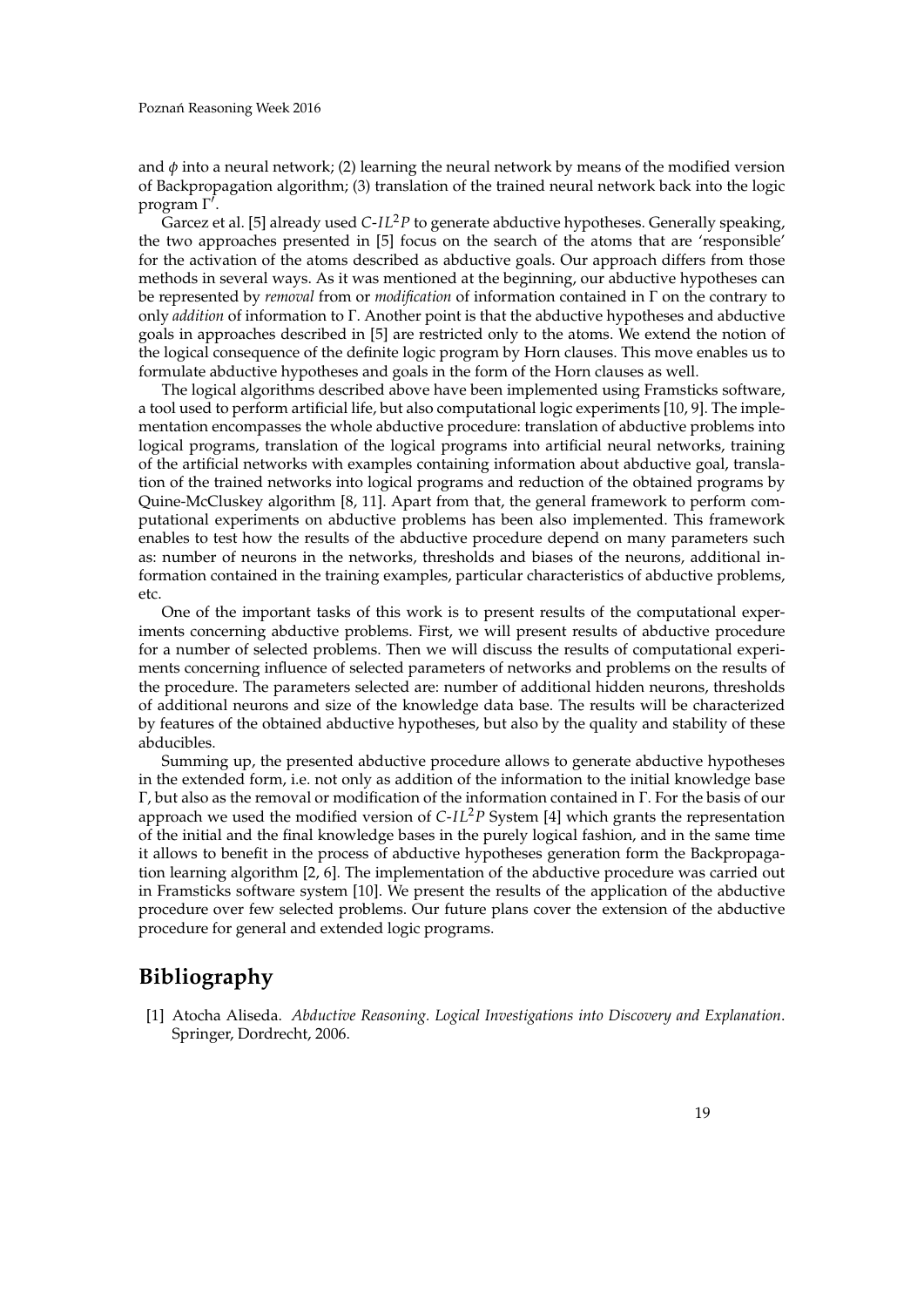- <span id="page-21-10"></span>[2] Yves Chauvin and David E. Rumelhart. *Backpropagation: theory, architectures, and applications*. Psychology Press, 1995.
- <span id="page-21-2"></span>[3] Dov M. Gabbay and John Woods. *The Reach of Abduction. Insight and Trial*. Elsevier, 2005.
- <span id="page-21-5"></span>[4] Artur S. d'Avila Garcez, Krysia Broda, and Dov M. Gabbay. *Neural-symbolic learning systems: foundations and applications*. Springer Science & Business Media, 2002.
- <span id="page-21-6"></span>[5] Artur S. d'Avila Garcez, Dov M. Gabbay, Oliver Ray, and John Woods. Abductive reasoning in neural-symbolic systems. *Topoi*, 26(1):37–49, 2007.
- <span id="page-21-11"></span>[6] John Hertz, Anders Krogh, and Richard G. Palmer. *Introduction to the theory of neural computation*, volume 1. Basic Books, 1991.
- <span id="page-21-1"></span>[7] Jaakko Hintikka. Abduction — inference, conjecture, or an answer to a question? In *Socratic Epistemology. Explorations of Knowledge-Seeking by Questioning*, pages 38–60. Cambridge University Press, 2007.
- <span id="page-21-8"></span>[8] Tarun K. Jain, Dharmender S. Kushwaha, and Arun K. Misra. Optimization of the quinemccluskey method for the minimization of the boolean expressions. In *Fourth International Conference on Autonomic and Autonomous Systems (ICAS'08)*, pages 165–168. IEEE, 2008.
- <span id="page-21-3"></span>[9] Maciej Komosinski, Adam Kups, Dorota Leszczyńska-Jasion, and Mariusz Urbański. Identifying efficient abductive hypotheses using multi-criteria dominance relation. *ACM Transactions on Computational Logic*, 15(4), 2014.
- <span id="page-21-7"></span>[10] Maciej Komosinski and Szymon Ulatowski. Framsticks web site, 2016. [http://www.](http://www.framsticks.com) [framsticks.com](http://www.framsticks.com).
- <span id="page-21-9"></span>[11] Edward J. McCluskey. Minimization of boolean functions. *Bell system technical Journal*, 35(6):1417–1444, 1956.
- <span id="page-21-0"></span>[12] Paul Thagard. Abductive inference: From philosophical analysis to neural mechanisms. In A. Feeney and E. Heit, editors, *Inductive reasoning: Cognitive, mathematical, and neuroscientific approaches*, pages 226–247. Cambridge University Press, Cambridge, 2007.
- <span id="page-21-4"></span>[13] Mariusz Urbański and Andrzej Wiśniewski. On search for law-like statements as abductive hypotheses by socratic transformations. In C. Baskent, editor, *Perspectives on Interrogative Models of Inquiry. Developments in Inquiry and Questions*, pages 111–127. Springer, 2016.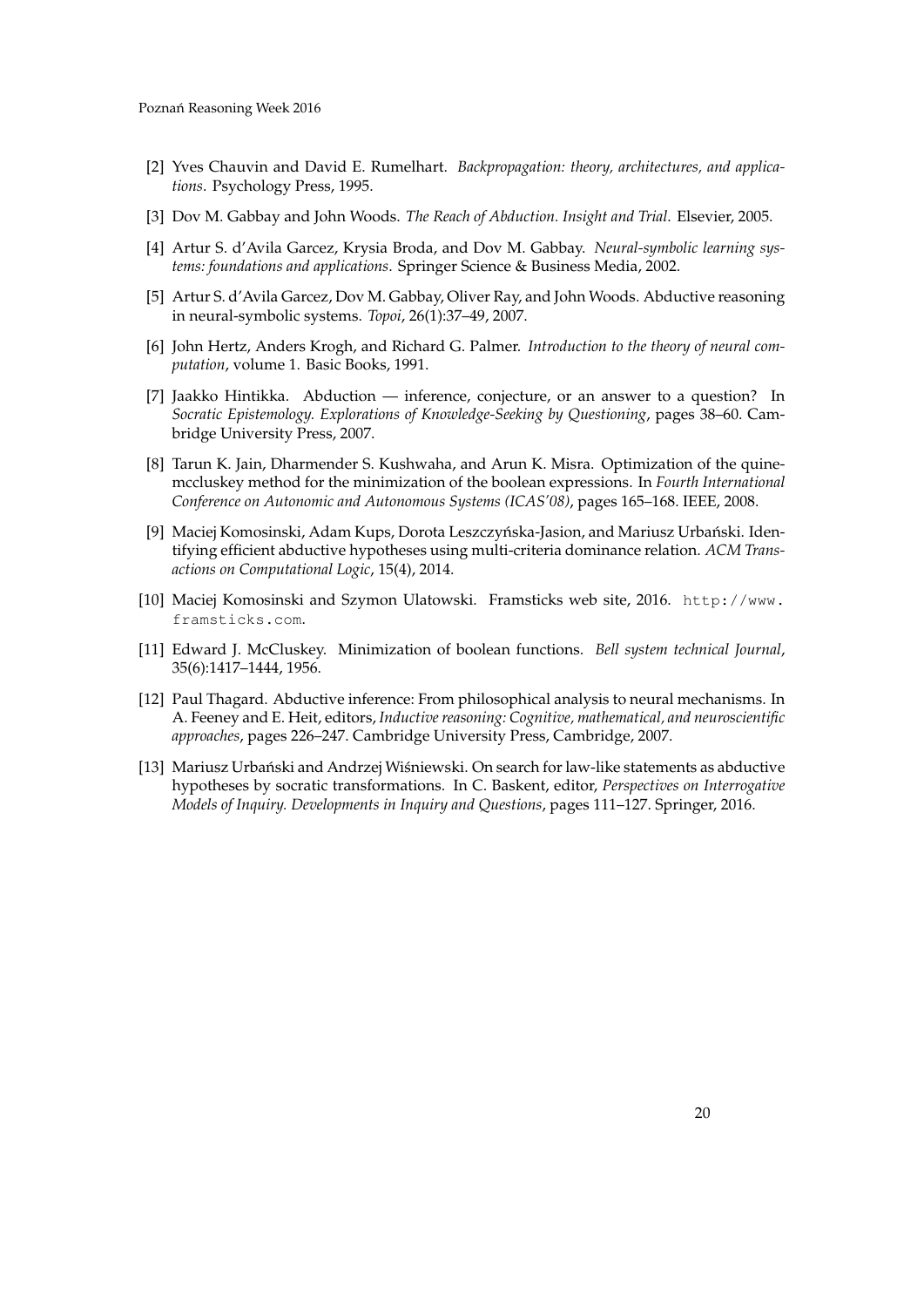# <span id="page-22-0"></span>*A Non-Modal Deontic Logic*

Robert Kowalski Imperial College London [rak@doc.ic.ac.uk](mailto:rak@doc.ic.ac.uk) <https://www.doc.ic.ac.uk/~rak/>

#### **Abstract**

Deontic notions, such as obligations and prohibitions, are normally formalised in a modal deontic logic. I present a non-modal formalisation, in which obligations are goals in first-order logic, and the task is to satisfy the goals by generating some best model that makes the goals true. I will show how the approach deals with problems of contrary-to-duty obligations, which commonly arise in modal deontic logics.

**Keywords:** Deontic logic, Contrary-to-duty obligations, Preferences, ALP

### **1. Optimal goal satisfaction**

Formalising deontic notions in modal logic commonly encounters a variety of problems, including problems of contrary-to-duty obligations. I will argue that many of these problems can be solved using a non-modal approach that has many other applications, including combinatorial optimsation, abduction and defeasible reasoning.

A goal satisfaction problem is a tuple  $\langle M_0, G, W, \prec \rangle$ , where:  $M_0$  is a Herbrand interpretation (set of all atomic sentences true in *M*0) representing an incomplete history of the world; *G* is a set of sentences in FOL representing goals; *W* is a set of candidate Herbrand interpretations *M* ⊃ *M*<sub>0</sub> representing alternative, more complete histories of the world; and  $\prec$  is a strict partial ordering between models, where  $M \prec M'$  means that  $M'$  is better than  $M$ .

A model *M* ∈ *W satisfies*  $\langle M_0, G, W, \prec \rangle$  if and only if

*G* is true in *M* and no  $M' \in W$  is such that *G* is true in  $M'$  and  $M \prec M'$ .

# **2. Map colouring as goal satisfaction**

Consider a simple map with two adjacent countries *iz* and *oz* and two colours *red* and *blue*, where: It is obligatory to assign a colour to every country. It is forbidden to assign two different colours to the same country. It is forbidden to assign the same colour to two adjacent countries.

The problem can be represented by  $\langle M_0, G, W, \prec \rangle$ , where:  $M_0 = \{country(iz), country(oz), adjacent(iz),oz)\}$ ,  $red = red, blue = blue\}$ 

 $G = \{ \forall X \; [ country(X) \rightarrow \exists C \; colour(X, C)],$ 

∀*X C*1 *C*2 [*colour*(*X*, *C*1) ∧ *colour*(*X*, *C*2) → *C*1 = *C*2],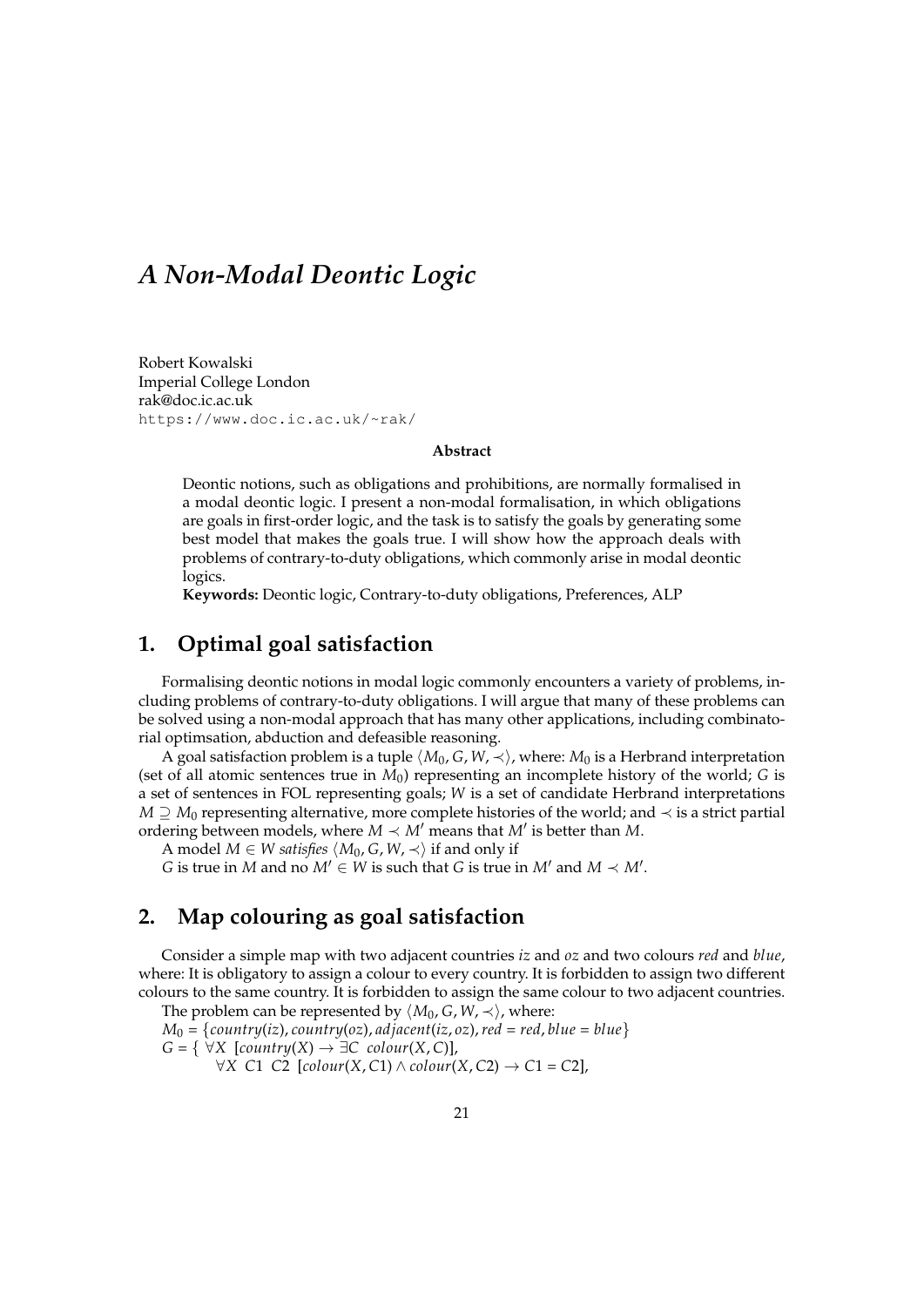∀*X Y C* ¬ [*adjacent*(*X*, *Y*) ∧ *colour*(*X*, *C*) ∧ *colour*(*Y*, *C*)] } *W* =  ${M_0 \cup \Delta | \Delta ⊆ A}$ , where *A* = {*colour*(*iz*,*red*), *colour*(*iz*, *blue*), *colour*(*oz*,*red*), *colour*(*oz*, *blue*)}

 $\prec$  = {}, i.e. all models are equally good.

The atomic sentences *colour*(*X*, *Y*) can be understood as describing actions. There are exactly two models that satisfy the problem:

 $M_1 = M_0 \cup \{colour(iz, red), colour(oz, blue)\}$  and

 $M_2 = M_0 \cup \{colour(iz, blue), colour(oz, red)\}.$ 

The problem is more interesting if there are more countries and more colours, say three countries *iz*, *oz* and *az* and three colours, *red* and *blue* and *yellow*, where *iz* and *oz* are adjacent, *oz* and *az* are adjacent, but *iz* and *az* are not. Suppose also that it is better to colour the map with as few colours as possible.

There are 12 models that make the goals true, but only 6 best models. But if we decide to colour *iz red* and *oz blue*, then we are obligated to colour *az red*, because *colour*(*az*,*red*) is now true in the only best model remaining.

### **3. Goal satisfaction and deontic logic**

The goal satisfaction approach can be viewed as defining a weak modal logic, in which goals *p* in FOL are implicitly prefixed with a modal operator, **O** *p*, expressing that *p* must be satisfied. Viewed in this way, there are no nested modalities, and there are no mixed sentences, such as  $p \rightarrow \mathbf{O}$  *a*.

In deontic logic, the main focus is on inferring logical consequences. But, in this approach, the focus is on goal satisfaction. Nonetheless, it is possible to build upon the non-modal deontic logic of Horty [\[5\]](#page-24-0), and define:

**O** *p* is a *logical consequence* of  $\langle M_0, G, W, \prec \rangle$  if and only if

*p* is true in all best models  $M \in W$  of *G*.

There is an obvious relationship with the possible world semantics of modal logics. *W* is like a frame of possible worlds. The extension of  $M_0$  to  $M$  is like the accessibility relation between possible worlds. The preference relation between models in *W* is like the preference relation in preference-based deontic logics, such as [\[4\]](#page-24-1) and [\[9\]](#page-24-2). However, whereas [\[4\]](#page-24-1) and [\[9\]](#page-24-2) build the preference relation into the semantics of the modal logic, here the logic is classical FOL, and the preference relation is external to the logic. Moreover, while in modal logics actions and events are normally represented by labels on the accessibility relation, here they are represented by atomic sentences in the models in *W*.

### **4. Contrary-to-duty obligations**

Contrary-to-duty (CTD) obligations arise when a primary obligation  $\bf{O}$  *p* is violated and a secondary obligation **O** *q* comes into force. In the goal satisfaction approach, this means that the real goal is  $p \vee q$  (equivalently  $\neg p \rightarrow q$ ), and that models in which p is true are preferable to models in which *q* is true. With this preference, **O** *p* is a logical consequence of the goal  $p \vee q$ .

The most well-known example of the problems with CTD obligations is the Chisholm Paradox [\[2\]](#page-24-3): It ought to be that Jones goes to assist his neighbours. It ought to be that if Jones goes, then he tells them he is coming. If Jones doesn't go, then he ought not to tell them he is coming. Jones doesn't go.

Much of the discussion concerning the Paradox concerns conditional obligations of the kind involved in the second and third sentences. For example, the second sentence can be represented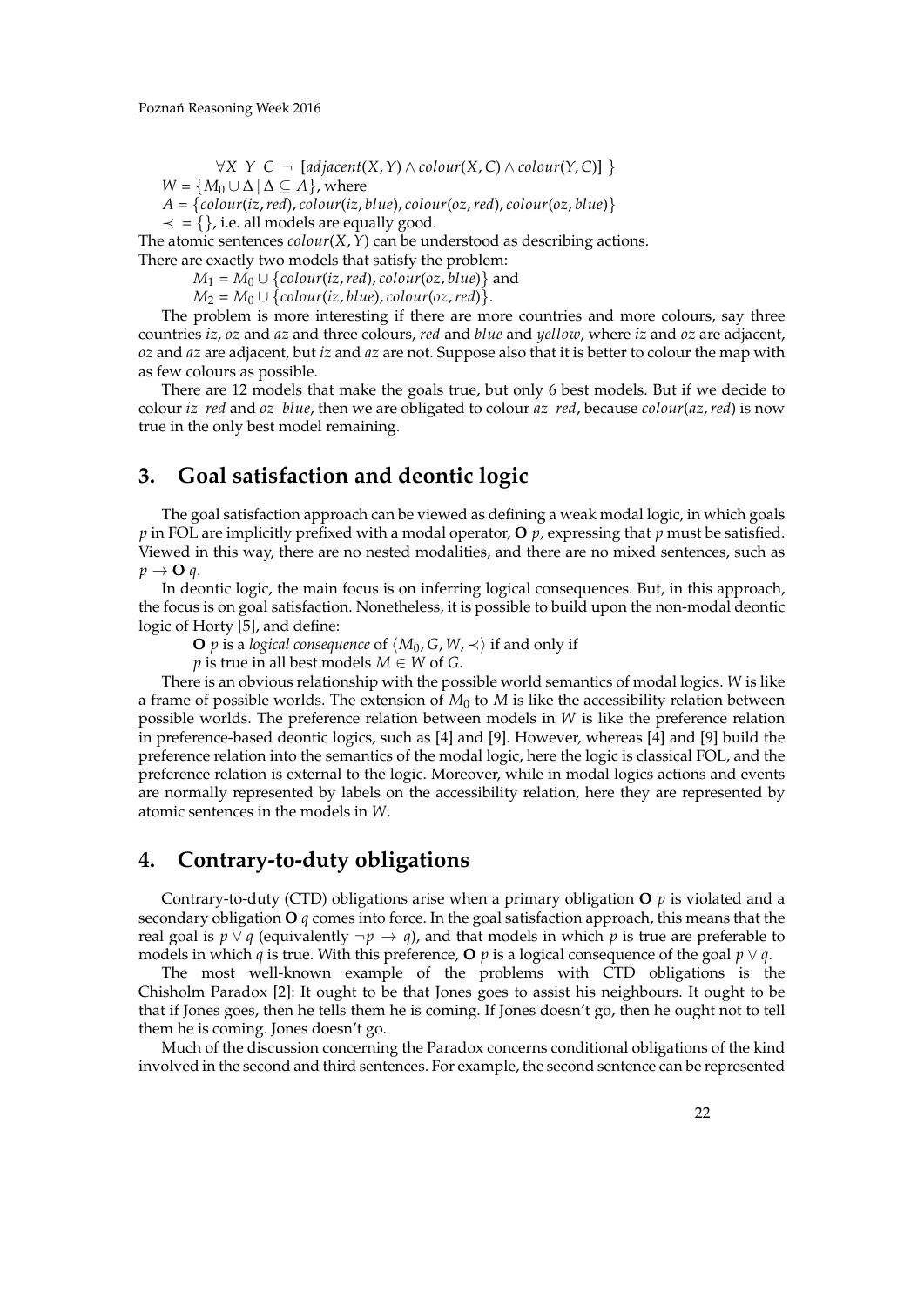Poznań Reasoning Week 2016

either as  $\mathbf{O}$  (*go*  $\rightarrow$  *tell*) or as *go*  $\rightarrow$  **O** *tell*. Different representations lead to different problems. See, for example, [\[1\]](#page-24-4).

The problem can be represented by  $\langle M_0, G, W, \prec \rangle$ , where:

 $M_0 = \{\}, G = \{go \rightarrow tell, \neg go \rightarrow \neg tell\}$ 

 $W = \{\{\}, \{go\}, \{tel\}, \{go, tell\}\}\$  and  $M \prec M'$  if  $go \notin M$  and  $go \in M'.$ 

Both  $M_1 = \{\}$  and  $M_2 = \{go, tell\}$  make G true. But  $M_2$  is better than  $M_1$ . So both **O** *go* and **O** *tell* are logical consequences of  $\langle M_0, G, W, \prec \rangle$ .

Suppose, however, that we observe that Jones doesn't go. Treating observations abductively as goals, we update the problem to  $\langle M_0, G \cup \neg go, W, \prec \rangle$ . The only (and best) model that satisfies the updated problem is now  $M_1 = M_0 = \{\}$ , which implies the logical consequences **O**  $\neg go$ and **O** ¬*tell*.

# **5. Abductive logic programming (ALP)**

The non-modal approach sketched here is an abstraction of the ALP [\[6,](#page-24-5) [8\]](#page-24-6) approach to deontic logic in [\[7\]](#page-24-7). In [\[7\]](#page-24-7), models are inductively defined by logic programs of the form *conclusion* ← *condition*<sup>0</sup> ∧ . . . ∧ *conditionn*, where *conclusion* and each *condition<sup>i</sup>* is an atomic formula, and all variables are universally quantified. Any logic program of this form has a unique minimal model [\[3\]](#page-24-8).

In [\[7\]](#page-24-7),  $M_0$  is defined by a logic program *P*, and the models  $M ∈ W$  are defined by logic programs  $P \cup \Delta$  where  $\Delta \subseteq A$ , and A is a set of atomic sentences representing candidate assumptions. In ordinary abduction, the goals *G* represent a set of observations, and *A* represents hypothetical events that might explain *G*. In deontic applications, the goals *G* represent obligations and prohibitions, and *A* represents actions that might satisfy *G*. In applications to defeasible reasoning, *A* represents assumptions that conditions are normal, and *G* represents constraints that ensure conditions are not assumed to be normal if they are abnormal.

- <span id="page-24-4"></span>[1] Carmo, J. and Jones, A. Deontic logic and contrary-to-duties. *Handbook of philosophical logic*. Springer, 2002.
- <span id="page-24-3"></span>[2] Chisholm, R. M. Contrary-to-duty imperatives and deontic logics. *Analysis.* 1963.
- <span id="page-24-8"></span>[3] van Emden, M. H. and Kowalski, R. A. The semantics of predicate logic as a programming language. *JACM*, 1976.
- <span id="page-24-1"></span>[4] Hansson, B. An analysis of some deontic logics. *Nous*, 1969.
- <span id="page-24-0"></span>[5] Horty, J.F. *Reasons as defaults.* Oxford University Press, 2012.
- <span id="page-24-5"></span>[6] Kakas, A. C., Kowalski, R. and Toni, F. The Role of logic programming in abduction. *Handbook of logic in artificial intelligence and programming, 5.* Oxford University Press, 1998.
- <span id="page-24-7"></span>[7] Kowalski, R. and Satoh, K. Obligation as Optimal Goal Satisfaction. Unpublished draft, <http://www.doc.ic.ac.uk/~rak/papers/Obligations.pdf>, 2016.
- <span id="page-24-6"></span>[8] Kowalski, R. *Computational logic and human thinking – how to be artificially intelligent.* Cambridge University Press, 2011.
- <span id="page-24-2"></span>[9] van Benthem, J., Grossi, D. and Liu, F. Priority structures in deontic logic. *Theoria*, 2014.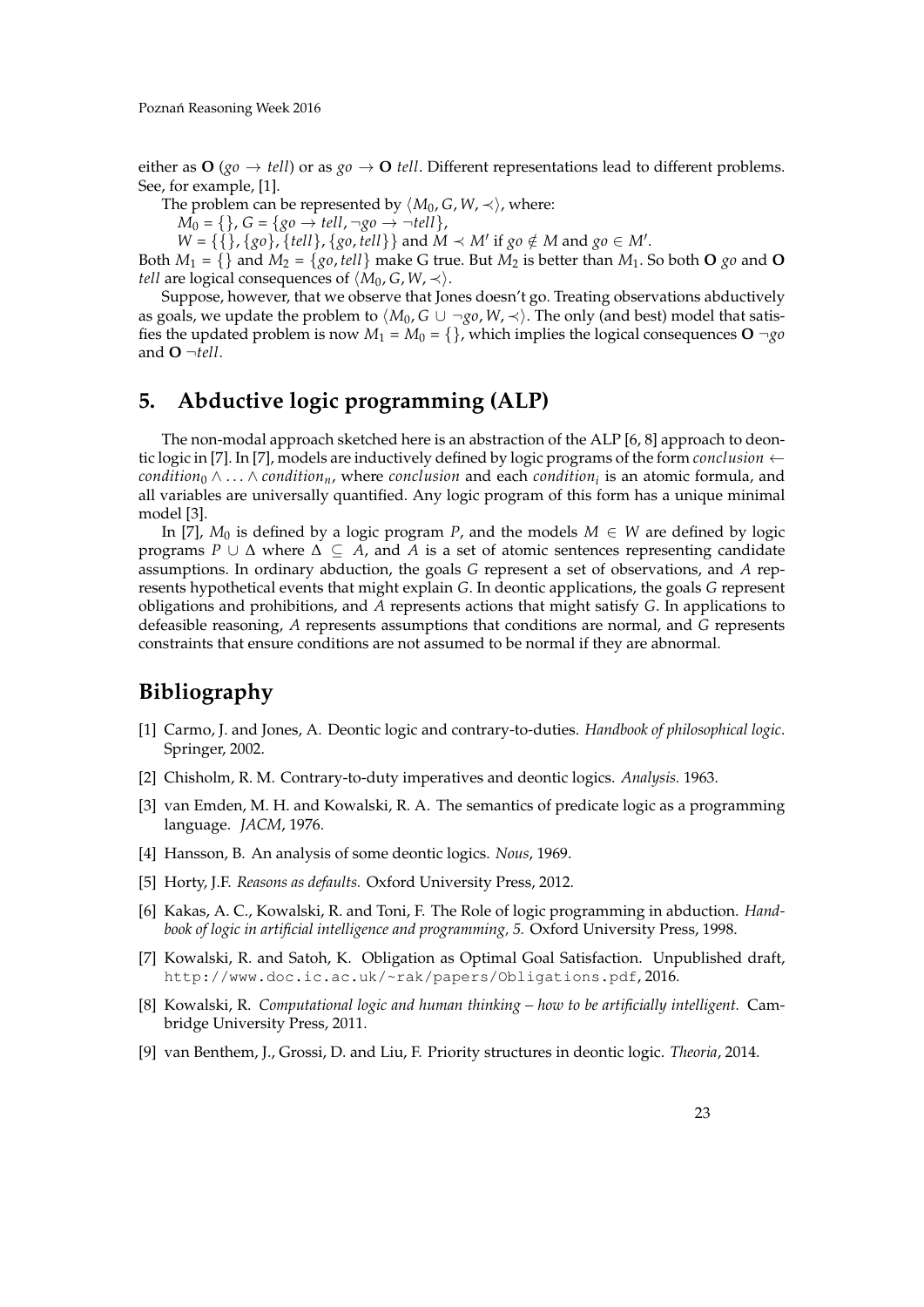# <span id="page-25-0"></span>*The Majority Rule or the Equate-to-differentiate Rule? The Moderating Role of Regulatory Focus, Self-construals, and Culture Differences*[\\*](#page-0-0)

Yong Lu Faculty of Theology Cardinal Stefan Wyszyński University in Warsaw [luyong@student.uksw.edu.pl](mailto:luyong@student.uksw.edu.pl) <http://www.lu-yong.com>

#### **Abstract**

The majority rule and the equate-to-differentiate rule are two contradictory, albeit similarly structured judgmental heuristics. The present paper proposed the following theoretical deduction on the moderation role of self-construals, regulatory focus, and culture differences which affects decision makers to use the alternative rules when choosing between weak dominant pairwise options: Increasing the accessibility of the interdependent self-construal or of the information with a prevention focus or of intra-national culture identification causes individuals to be likely to use the majority rule, whereas increasing the accessibility of the independent self-construal or of the information with a promotion focus or of inter-national culture identification causes individuals to be likely to use the equate-to-differentiate rule.

**Keywords:** The majority rule; The equate-to-differentiate rule; Self-construals; Regulatory focus; Culture differences

### **1. The Majority Rule versus the Equate-to-differentiate Rule**

Zhang, Hsee and Xiao focused on a decision heuristic named *the majority rule* for choice between binary multi-attribute options: the *majority-weakly-superior* option (slightly more favorable on most of its attributes) and the *minority-strongly-superior* option (considerably more favorable only on less of its attributes). The majority rule posits that the majority-weakly-superior option will be chosen. Furthermore, the regulation factors such as respond mode (choice vs. rating), information presentation (by cue vs. by option), and regrouping influence decision makers' choosing to use the majority rule [\[9\]](#page-27-0).

<sup>\*</sup>I am indebted to Prof. Jiao Zhang at Department of Marketing, University of Oregon and Prof. Marek Nieznański at Faculty of Christian Philosophy, Cardinal Stefan Wyszyński University in Warsaw for their insightful comments and suggestions.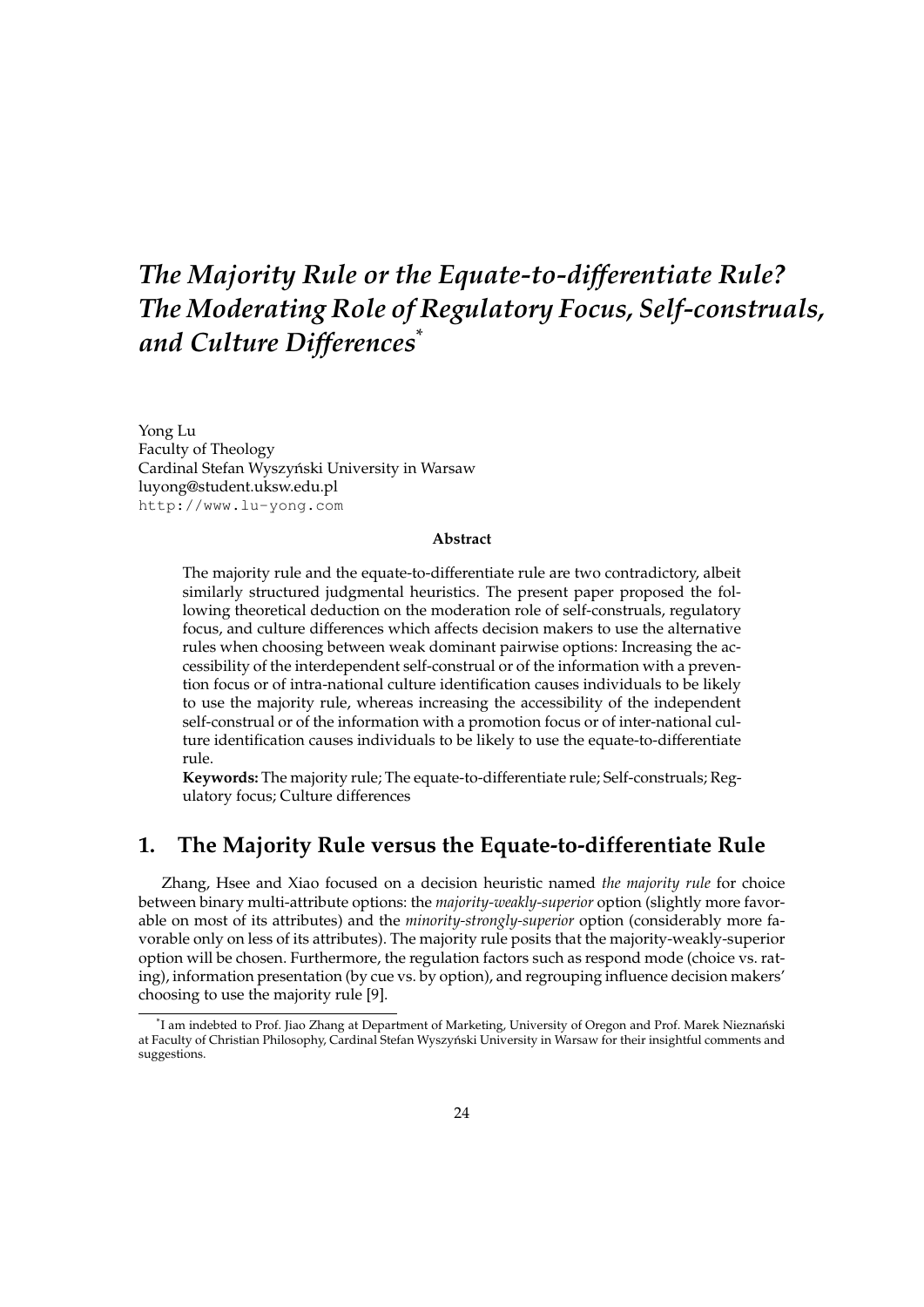On the other hand, another contradictory, albeit similarly structured judgmental heuristic named *the equate-to-differentiate rule* proposed by Li states that decision maker equates one or several smaller different attributes of options and leaves the most distinct attribute as the assessment of the final choice [\[7\]](#page-27-1).

Although both overall experimental results of the majority rule and the equate-to-differentiate rule provided a credible evidence on the underlying process of decision making (e.g., [\[8\]](#page-27-2)), the obvious contradiction between the majority rule's preference to majority-weakly-superior option and the equate-to-differentiate rule's favorite to minority-strongly-superior option still opens a question on the two rules' underlying moderating conditions for application.

The present paper theoretically probed the moderating effect of the framing of the regulatory focus (prevention versus promotion), self-construals (interdependent versus independent), and culture differences (inter- versus intra-national) scheme that may induce decision makers to use the alternative of the two rules in choosing between weak dominant pairwise options. In the following, a specific deduction was proposed.

# **2. The Moderating Effect of Regulatory Focus, Self-construals, and Cultural Differences**

Regulatory focus refers to the extension of *promotion* toward any specific goal, such as the pursuit of gains and aspiration toward ideals and hedonic pleasure, and *prevention* for losses and the fulfillment of obligations. A burgeoning literature has demonstrated the impact of distinctly motivational patterns involved in self-regulatory goals on such as behavioral strategies [\[5\]](#page-27-3) and information processing [\[1\]](#page-27-4). Promotion versus prevention patterns can be made temporarily accessible in situations which emphasize gains achieved or losses avoided [\[2\]](#page-27-5). Furthermore, studies reported that individuals with a dominant *independent* self-construal tend to exhibit a bias toward promotion focus, weighting gain-framed information as more important, whereas those with a dominant *interdependent* self-construal tend to exhibit a bias toward prevention focus, weighting loss-framed information as more important [\[3\]](#page-27-6)[\[6\]](#page-27-7). Therefore, information framed in promotion terms may induce individuals to construct independent selfconstrual, whereas information framed in prevention terms may induce individuals to construct interdependent self-construal.

On the other hand, because the goal of interdependence appropriates for the majority's agreement, with an emphasis on maintaining relatively collectivism, the interdependent selfconstrual may be much more consistent with the assumption of the majority rule. On the contrary, because the independent self-view of being positively distinctness, with an emphasis on individualism, the independent self-construal may be more consistent with the assumption of the equate-to-differentiate rule. Furthermore, since that the majority rule per se focuses on collective superiority and that individuals from intra-national background manifest to collective tendency [\[4\]](#page-27-8), those with intra-national culture identification may be much more apt to use the majority rule. Conversely, since that the equate-to-differentiate rule per se focuses on individual discrepancy and that individuals from inter-national background manifest to individual tendency [\[4\]](#page-27-8), those with inter-national culture identification may be much more apt to use the equate-to-differentiate rule.

Taken together, the following deduction was submitted: Individuals who are more accessible to the information with a prevention focus or are manipulated to interdependent self-construal or are from intra-national culture are more likely to use the majority rule, whereas individuals who are more accessible to the information with a promotion focus or are manipulated to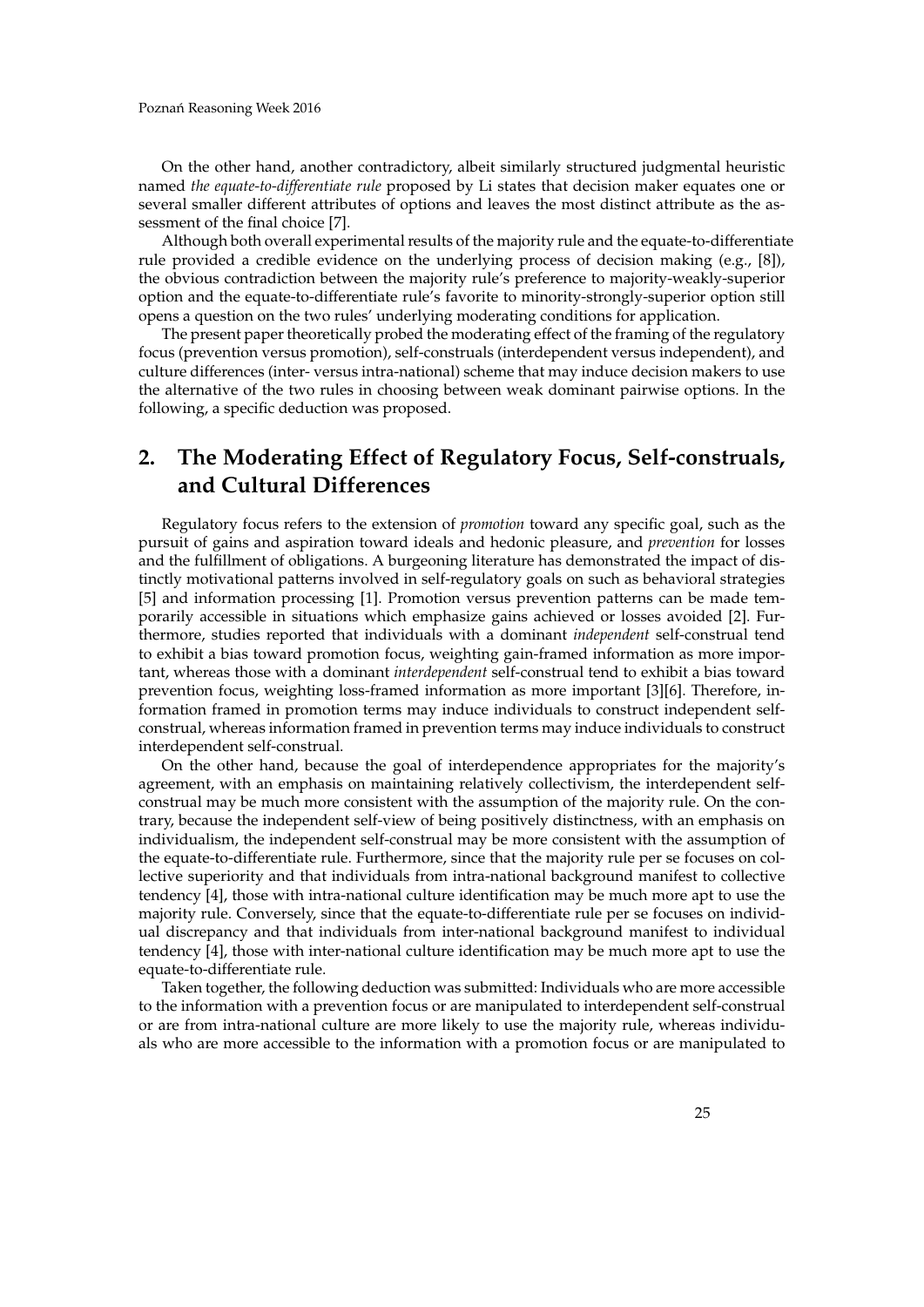independent self-construal or are from inter-national culture are more likely to use the equateto-differentiate rule.

- <span id="page-27-4"></span>[1] J. L. Aaker and A. Y. Lee. "I" seek pleasures and "we" avoid pains: The role of self-regulatory goals in information processing and persuasion. *Journal of Consumer Research*, 28:33–49, 2001.
- <span id="page-27-5"></span>[2] E. Crowe and E. T. Higgins. Regulatory focus and strategic inclinations: Promotion and prevention in decision making. *Organizational Behavior and Human Decision Processes*, 69:117– 132, 1997.
- <span id="page-27-6"></span>[3] A. J. Elliot, V. I. Chirkov, Y. Kim, and K. M. Sheldon. A cross-cultural analysis of avoidance (relative to approach) personal goals. *Psychological Science*, 12 (6):505–510, 2001.
- <span id="page-27-8"></span>[4] S. Gaechter, B. Herrmann, and C. Thoni. Corss-cultural differences in norm enforcement. *Behavioral and Brian Sciences*, 28 (6):822–823, 2005.
- <span id="page-27-3"></span>[5] E. T. Higgins, C. Roney, E. Crowe, and C. Hymes. *Motivation and self-regulation across the lifespan*, chapter Ideal versus ought predilections and prevention as ways of living. New York: Cambridge University Press, 1994.
- <span id="page-27-7"></span>[6] A. Y. Lee, J. L. Aaker, and W. L. Gardner. The pleasures and pains of distinct self-construals: The roal of interdependence in regulatory focus. *Journal of Personality and Social Psychology*, 78 (6):1122–1134, 2000.
- <span id="page-27-1"></span>[7] S. Li. Equate-to-differentiate approach: An application in binary choice under uncertainty. *Central European Journal of Operations Research*, 12 (3):264–294, 2004.
- <span id="page-27-2"></span>[8] Y. Lu. The conjunction and disjunction fallacies: Explanations of the Linda problem by the equate-to-differentiate model. *Integrative Psychological and Behavioral Science*, doi: 10.1007/s12124-015-9314-6, 2015.
- <span id="page-27-0"></span>[9] J. Zhang, C. K. Hsee, and Z. X. Xiao. The majority rule in individual decision making. *Organizational Behavior and Human Decision Processes*, 99:102–111, 2006.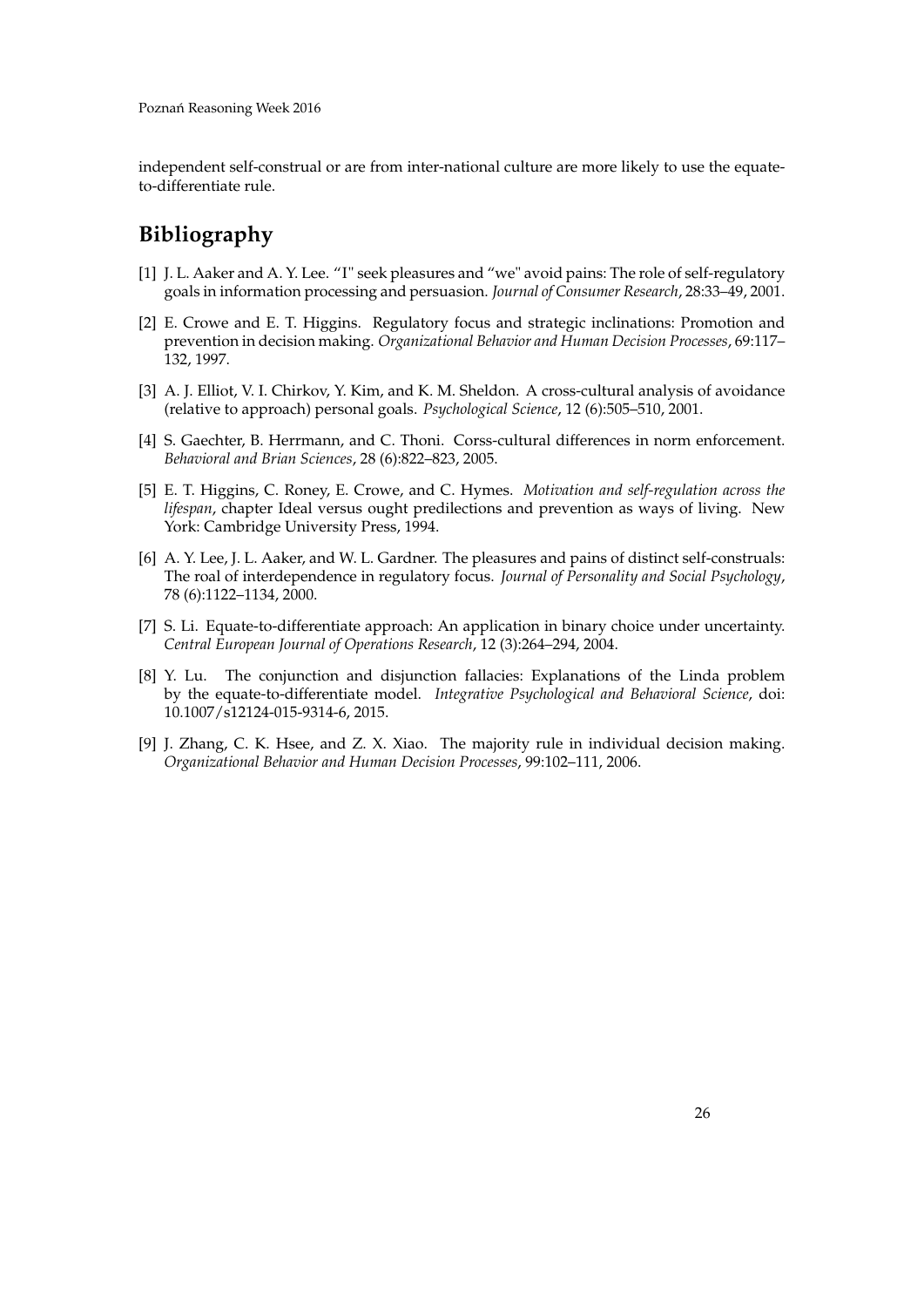# <span id="page-28-0"></span>*On The Origin Of Metalogical Notions: The Case Of American Postulate Theorists*[\\*](#page-0-0)

Jerzy Pogonowski Department of Logic and Cognitive Science Adam Mickiewicz University, Poznañ, [pogon@amu.edu.pl](mailto:pogon@amu.edu.pl)

## **Extended abstract**

We are going to discuss some results obtained by a few American mathematicians in the first three decades of the XXth century and published in the *Transactions of the American Mathematical Society*. The works in question are devoted to the foundations of mathematics and their authors are called *American Postulate Theorists*. The prominent among them are: Eliakim H. Moore, Oswald Veblen, Edward Huntington, Leonard Dickson. They have proposed several collections of postulates characterizing fundamental mathematical structures: groups, rings, fields, real numbers, complex numbers, systems of geometry (Euclidean and non-Euclidean, projective, etc.), algebra of logic. They were inspired by the earlier works by Peano, Dedekind, Pasch and Hilbert but they have developed their own style of dealing with foundational problems. Similarly to Hilbert, they have always tried to show that the postulates are mutually independent. Worth noticing is their choice of primitive notions, first of all in the case of systems of geometry. For example, Veblen used *points* and *order* (inclusion) as primitive terms, and Huntington used *spheres* and *inclusion* as primitive terms. However, the most important in their approach are the efforts to obtain uniqueness of the domains characterized by the postulates. Veblen has introduced the concept of *categoricity* and Huntington used the term *sufficiency* for the situation when a model is unique up to isomorphism. Both of them have articulated very interesting remarks concerning different forms of completeness, including a modest suspicion that syntactic and semantic aspects of completeness may not coincide. The following two quotations should clarify their position:

1. Huntington *A complete set of postulates for the theory of absolute continuous magnitude* (1902): The object of the work which follows is to show that these six postulates form a *complete set*; that is, they are (I) *consistent*, (II)*sufficient*, (III) *independent* (or*irreducible*). By these three terms we mean: (I) there is at least one assemblage in which the chosen rule of combination satisfies all the six requirements; (II) there is essentially *only one* such assemblage possible; (III) none of the six postulates is a consequence of the other five.

<sup>\*</sup>The preparation of this lecture is being sponsored by the National Scientific Center research grant 2015/17/B/HS1/02232.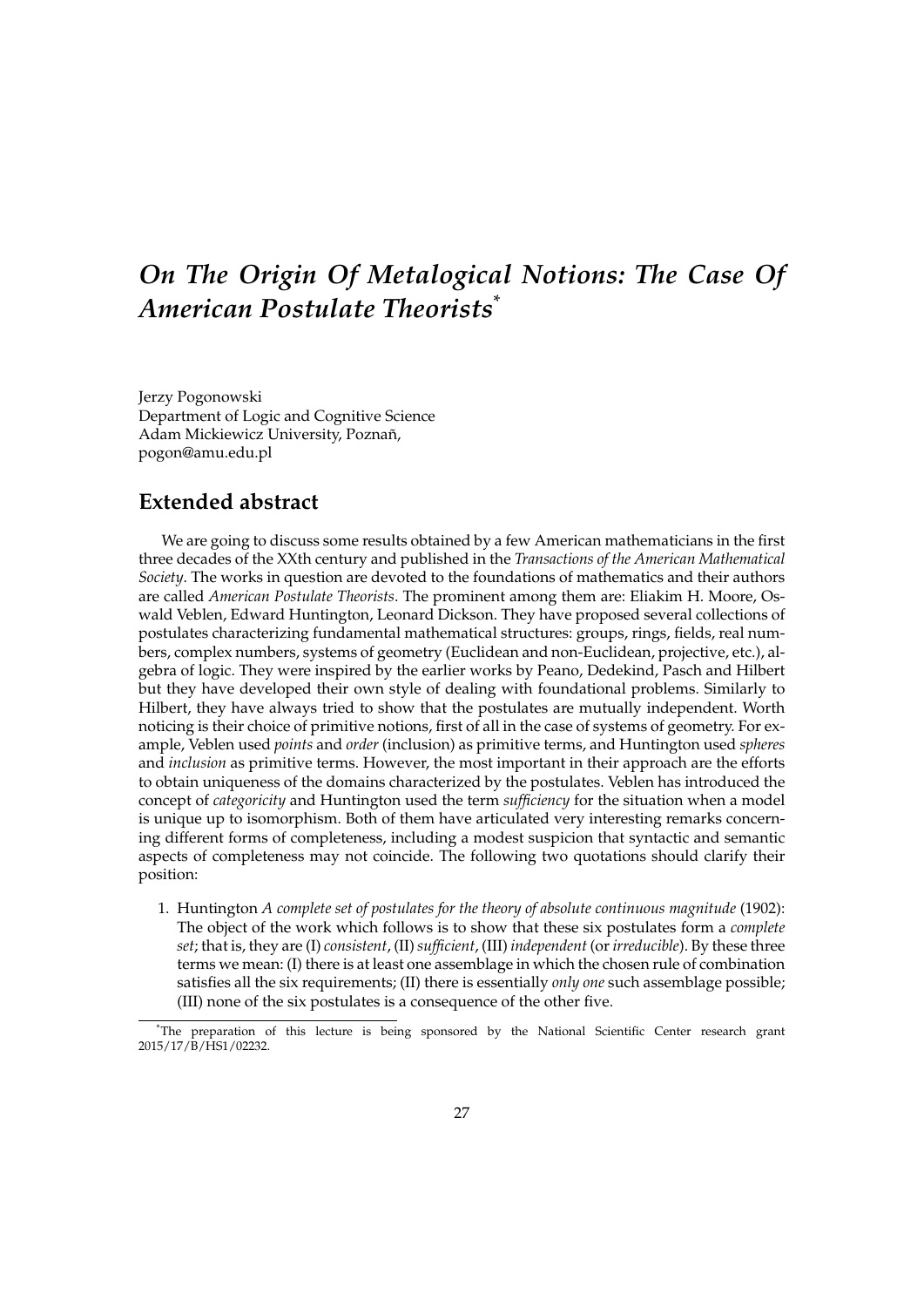2. Veblen *A system of axioms for geometry* (1904): [...] any proposition which can be made in terms of points and order either is in contradiction with our axioms or is equally true of all classes that verify our axioms. The validity of any possible statement in these terms is therefore completely determined by the axioms; and so any further axiom would have to be considered redundant. [Footnote: *Even were it not deducible from the axioms by a finite number of syllogisms.*] Thus, if our axioms are valid geometrical propositions, they are sufficient for the complete determination of euclidian geometry.

Notice that a precise metalogical notion of *completeness* was not well established at that time. Finally, they have also commented on Hilbert's *axiom of completeness* in geometry. This last topic is of special interest to us because the work on this paper is being sponsored by the National Scientific Center research grant nr 2015/17/B/HS1/02232 *Extremal axioms: logical, mathematical and cognitive aspects*.

The works of the American Postulate Theorists belong to the foundations of mathematics. They were not concerned with the distinction between syntax and semantics. With one exception (Huntington's remarks on Peano's notation) they did not refer to any system of formal logic. One has to remember that their works originated before formal logic has influenced foundational research: at that time only systems of Peano and Frege were known, and *Principia Mathematica* was under preparation. The results obtained by Löwenheim and Skolem also belonged to the future, though very near. The hope for arriving at unique characterizations of some fundamental mathematical structures could be thus seen as justified at that time. The situation has been then clarified by several limitative theorems obtained a little bit later.

The American mathematicians mentioned above are well known not only as creators of the systems of postulates: each of them has made his name for some important work in algebra, analysis, geometry and topology. It would be an exaggeration to call them a school. However, their works from the discussed period were influential. Most notably, the works of Huntington and Veblen were appreciated by Alfred Tarski who has crucially contributed to metalogic from the beginning of his academic activity. David Hilbert, Abraham Fraenkel, Rudolf Carnap and others tried to characterize the notion of completeness even before the birth of model theory. Then completeness and categoricity (categoricity in power) were intensively investigated in the classical as well as in the modern model theory.

# **Selected bibliography**

The works of the American Postulate Theorists are accessible on line on the pages of the *Transactions of the American Mathematical Society*.

Awodey, S., Reck, E.H. 2002. Completeness and Categoricity. Part I: Nineteenth-century Axiomatics to Twentieth-century Metalogic. *History and Philosophy of Logic* **23**, 1–30.

Carnap, R., Bachmann, F. 1936. Über Extremalaxiome. *Erkenntnis* **6**, 166–188.

Corcoran, J. 1981. From Categoricity to Completeness. *History and Philosophy of Logic* **2**, 113–119.

Fraenkel, A.A. 1928. *Einleitung in die Mengenlehre*. Verlag von Julius Springer, Berlin.

Grzegorczyk, A. 1962. On the concept of categoricity. *Studia Logica* **13**, 39–66.

Huntington, E.V. 1902. A complete set of postulates for the theory of absolute continuous magnitude. *Transactions of the American Mathematical Society* **3**, 264–279.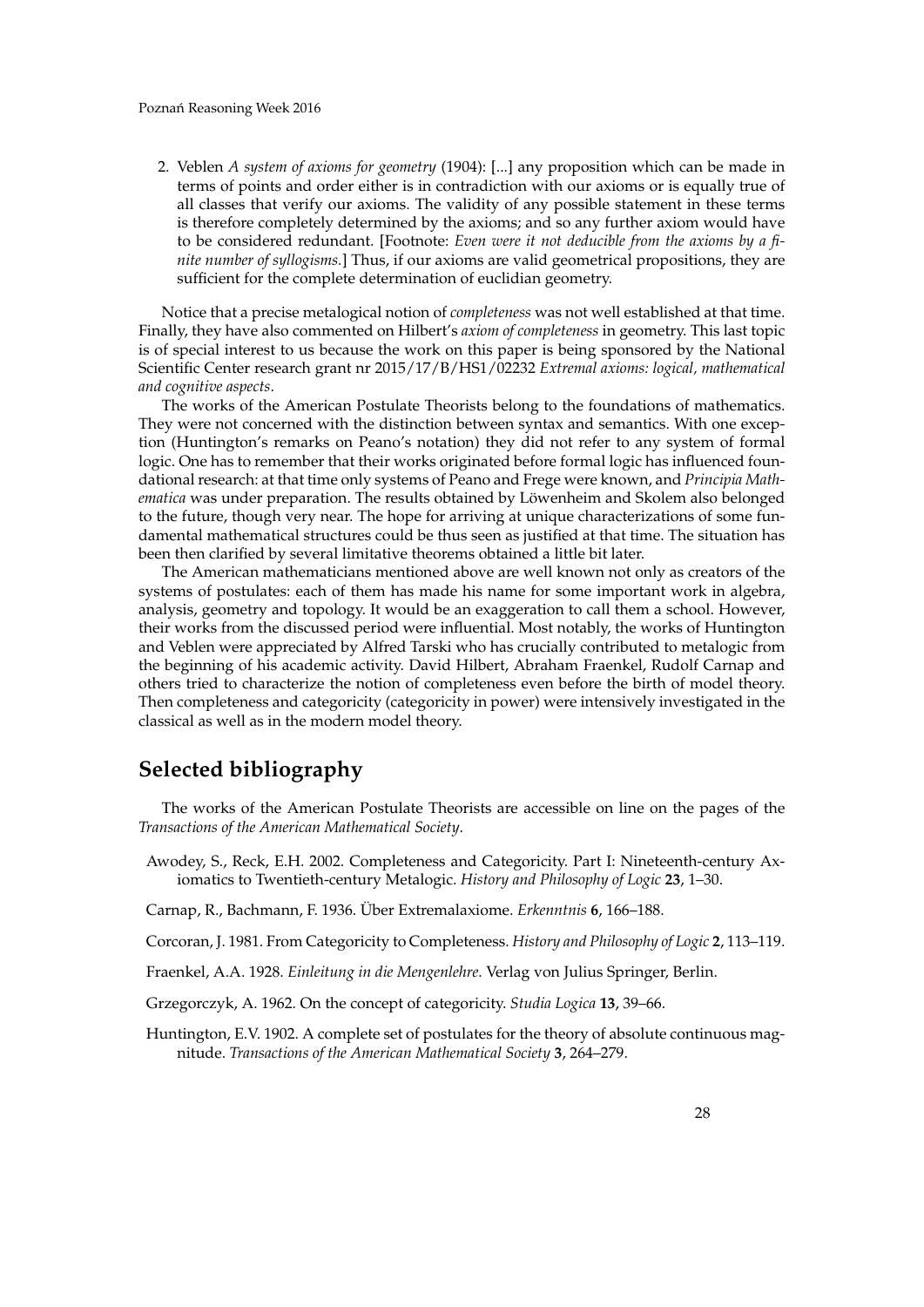Poznań Reasoning Week 2016

- Scanlan, M. 1991. Who were the American Postulate Theorists? *The Journal of Symbolic Logic* Volume **56**, Number **3**, 981–1002.
- Scanlan, M. 2003. American Postulate Theorists and Alfred Tarski. *History and Philosophy of Logic* **24**, 307–325.
- Tarski, A., Lindenbaum, A. 1936. Über die Beschränkheit der Ausdrucksmittel deduktiver Theorien. *Ergebnisse eines mathematischen Kolloquiums* **7**, 15–22.
- Tarski, A. 1940. On the Completeness and Categoricity of Deductive Systems. In: Mancosu, P. 2010. *The Adventure of Reason. Interplay between Philosophy of Mathematics and Mathematical Logic, 1900–1940*. Oxford University Press, Oxford.
- Veblen, O. 1904. A system of axioms for geometry. *Transactions of the American Mathematical Society* **5**, 343–384.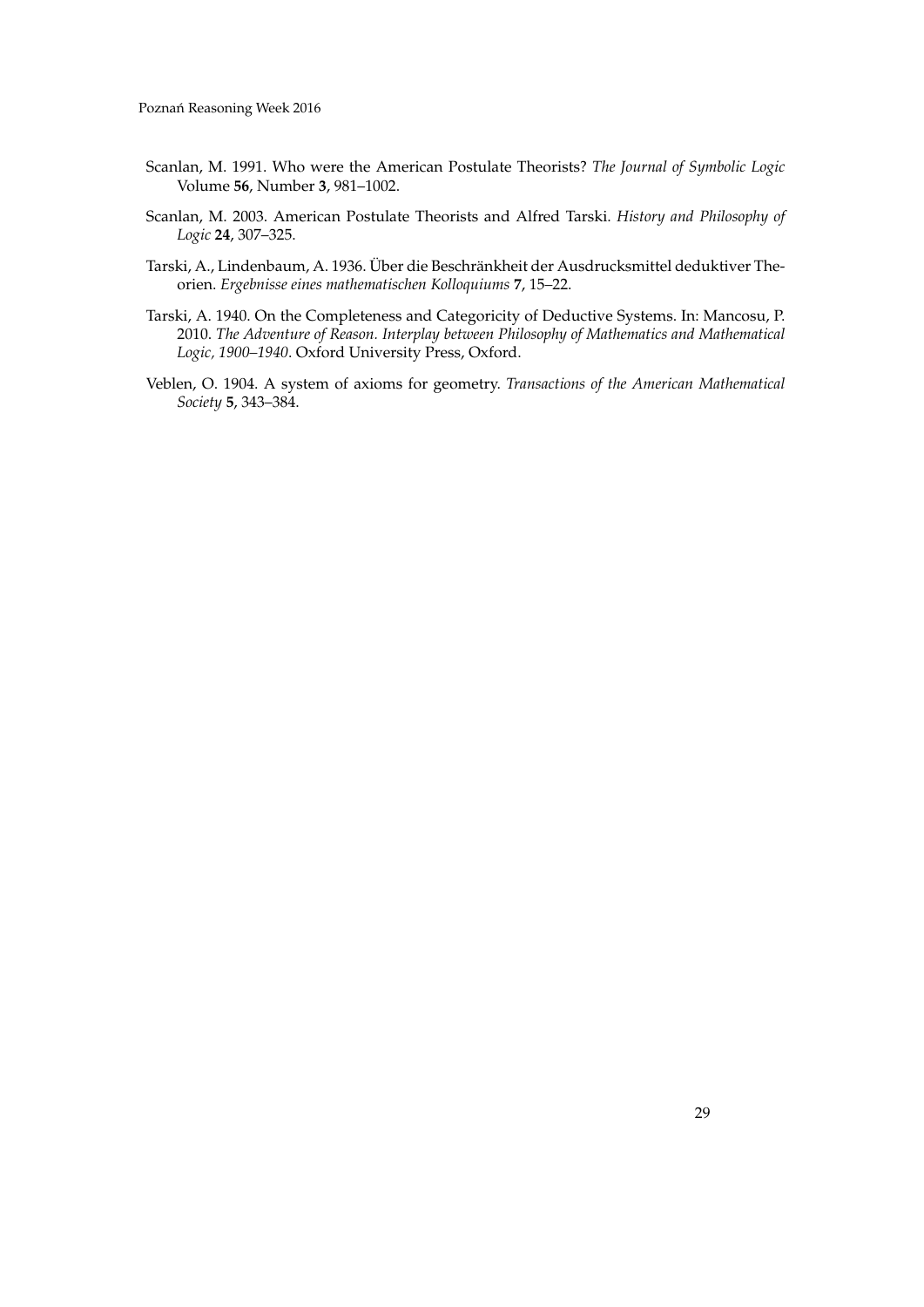# <span id="page-31-0"></span>*Cognitively Relevant Formal Properties of Diagrams*

Atsushi Shimojima<sup>1</sup> Dave Barker-Plummer<sup>2</sup> <sup>1</sup>Faculty of Culture and Information Science, Doshisha University, 1-3 Tatara-Miyakodani, Kyotanabe, 610-0394 Japan [ashimoji@me.com](mailto:ashimoji@me.com) <sup>2</sup> CSLI/Stanford University Cordura Hall, 210 Panama Street Stanford, California, 94305, USA <dbp@stanford.edu>

Reasoning with diagrammatic representations has been studied both from logical points of view (e.g., [\[13,](#page-33-0) [15,](#page-33-1) [29\]](#page-34-0)) and from cognitive points of view (e.g., [\[9,](#page-33-2) [12,](#page-33-3) [14\]](#page-33-4)). Although these two approaches have a great potential for productive integration [\[30,](#page-34-1) [31\]](#page-34-2), they have never been so integrated. In our view, a part of reason for this is that traditional logical studies of diagrammatic representations have not paid adequate attention to formal properties of diagrammatic representations that have direct implications on their cognitive functions. We believe that an adequate characterization of these formal properties can inform the construction of an experimentally testable psychological model of how different types of diagrams intervene in human inferential processes.

We report here on our logical approach to diagrammatic representation systems that serves to identify cognitively relevant formal properties of diagrams. We state conditions in which diagrammatic systems (1) amplify their own semantic coverage by supporting meaning relations that go beyond their basic semantic conventions, (2) afford automatic expression of consequential information upon the expression of a certain set of premises, and (3) force selective expression of non-consequential information upon the expression of a certain set of premises.

All these properties are cognitively relevant formal properties of diagrams. Property (1) has implications on how people read a richer set of information directly from diagrams through the process of "direct translation of perceptual patterns" [\[20\]](#page-33-5) or "global reading" [\[21\]](#page-33-6)). Property (2) concerns the perceived efficiency of deductive inferences based on diagrammatic representations [\[22\]](#page-33-7) and has been shown to be functional in human inferential processes [\[27\]](#page-34-3). Property (3) is a negative aspect of diagrammatic representation, which leads people to produce representations containing overly specific information [\[32\]](#page-34-4), so-called "accidental features" [\[5,](#page-32-0) [10\]](#page-33-8) that invite erroneous inferences.

In investigating these properties, we take a *generic* approach: giving an abstract formal characterization of a class of diagrammatic systems, and then proving results about the semantic properties of all members of the class in the abstract setting. By adopting this approach, we are able to short-circuit investigation of individual diagrammatic systems, and assign the responsibility for the possession of properties of an individual system to its membership in the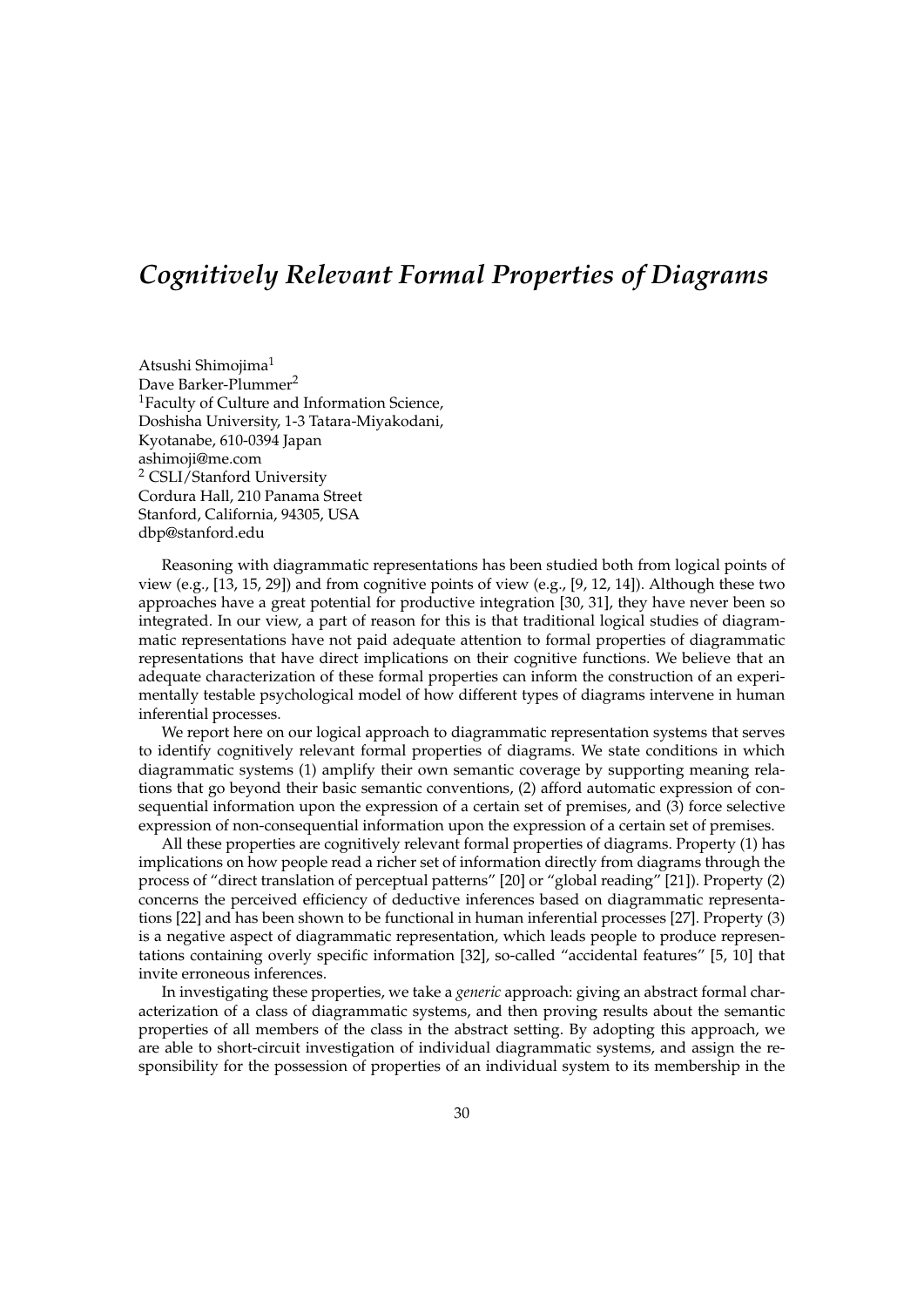class. We start by defining the general class of representation systems on the basis of channel theory, a formal framework for modeling information flow, of which representation is a special case, [\[8\]](#page-33-9). We then focus on a particular class of representation systems, Single Feature Indicator Systems [\[26\]](#page-34-5). SFISs are among the simplest representation systems that we can think of, and are built into a number of important, familiar diagrammatic representation systems, including bar charts, connectivity graphs, tables, and Venn diagrams. We demonstrate that they all share properties (1)–(3) above. In this way, we can explain why diagrammatic systems featuring visually quite different appearances have commonalities in their ways of both facilitating and hindering our inferential processes.

This approach can be contrasted to more individualistic approaches taken by a more traditional logical approach, such as work on Venn diagrams [\[28,](#page-34-6) [29\]](#page-34-0), Euler diagrams [\[19\]](#page-33-10), spider diagrams [\[15\]](#page-33-1), Hyperproof diagrams [\[7\]](#page-32-1), geometry diagrams [\[18\]](#page-33-11) and dot diagrams [\[16\]](#page-33-12). Although this work has made significant contributions to our understanding of logical properties of these systems, the approach has been largely individualistic, in that semantics has been specified for each individual system and its logical properties have been investigated on the basis of the semantic specification dedicated to that system. It therefore has been difficult to see and explain the commonality of multiple systems—what, if any, features are shared by the ways representations in these systems convey information, support inferences, and otherwise facilitate our understanding.

- [1] D. Barker-Plummer and M. Murray. Single feature indicator systems in the Openbox. In *Diagrammatic Representation and Inference*. Springer Berlin Heidelberg, 2016.
- [2] Dave Barker-Plummer, John Etchemendy, Michael Murray, Emma Pease, and Nik Swoboda. Learning to use the openbox: A framework for the implementation of heterogeneous reasoning. In Philip Cox, Beryl Plimmer, and Peter Rodgers, editors, *Diagrammatic Representation and Inference*, volume 7352 of *Lecture Notes in Computer Science*, pages 3–3. Springer, 2012.
- [3] Dave Barker-Plummer and Nik Swoboda. Reasoning with coincidence grids-a sequentbased logic and an analysis of complexity. *J. Vis. Lang. Comput.*, 22(1):56–65, February 2011.
- [4] Dave Barker-Plummer, Nik Swoboda, and Michael D. Murray. An example hypervenn proof. In Tim Dwyer, Helen Purchase, and Aidan Delaney, editors, *Diagrammatic Representation and Inference: 8th International Conference, Diagrams 2014, Melbourne, VIC, Australia, July 28 – August 1, 2014. Proceedings*, pages 51–53. Springer Berlin Heidelberg, Berlin, Heidelberg, 2014.
- <span id="page-32-0"></span>[5] Jon Barwise and John Etchemendy. Visual information and valid reasoning. In *Visualization in Teaching and Learning Mathematics*, pages 9–24. Mathematical Association of America, Washington, D.C., 1991.
- [6] Jon Barwise and John Etchemendy. *Hyperproof*. CSLI Publications, Stanford, CA, 1994.
- <span id="page-32-1"></span>[7] Jon Barwise and John Etchemendy. Heterogeneous logic. In Janice Glasgow, N. Hari Narayanan, and B. Chanrasekaran, editors, *Diagrammatic Reasoning: Cognitive and Computational Perspectives*, pages 211–234. The MIT Press and the AAAI Press, Cambridge, MA and Menlo Park, CA, 1995.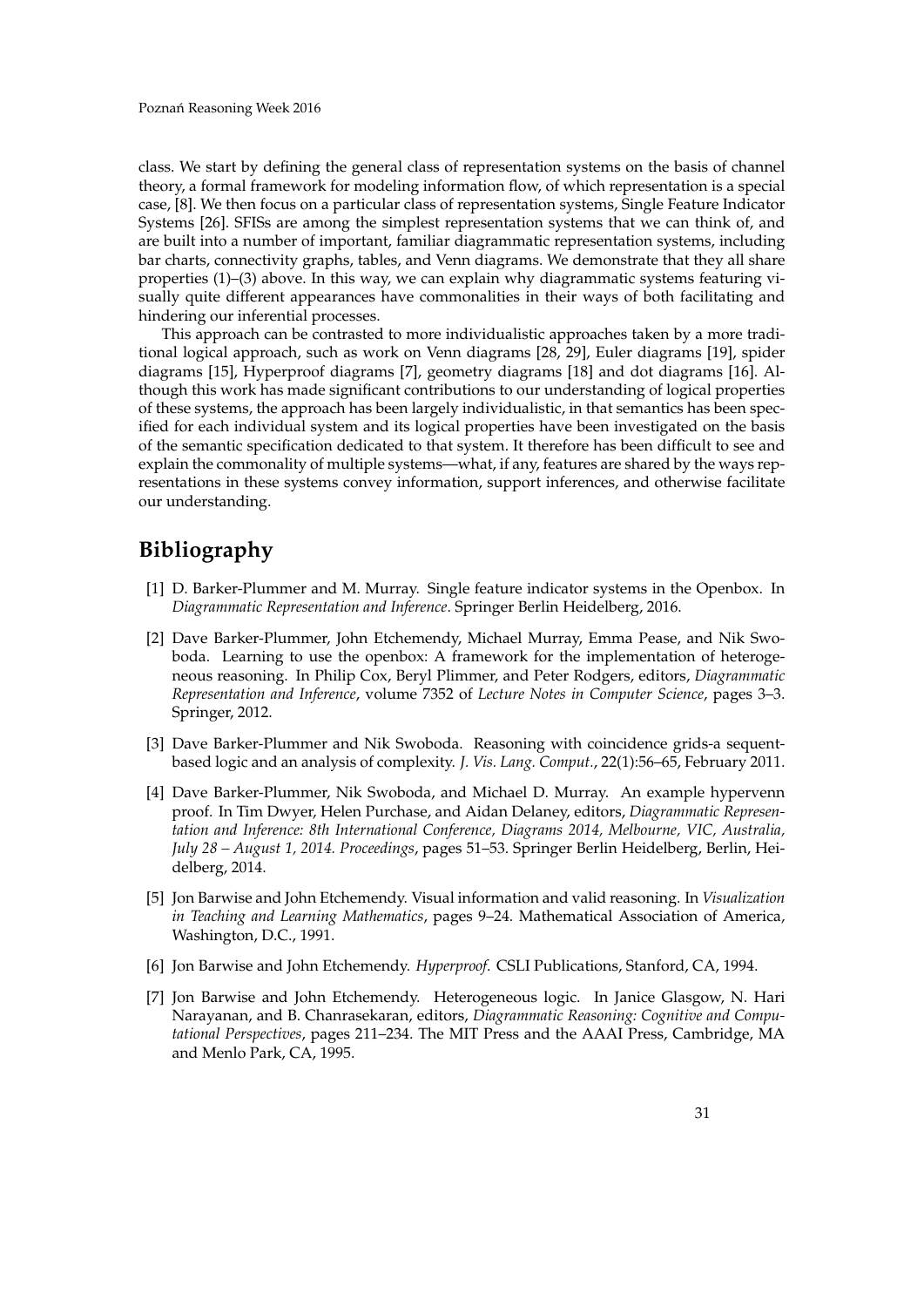- <span id="page-33-9"></span>[8] Jon Barwise and Jerry Seligman. *Information Flow: the Logic of Distributed Systems*. Cambridge University Press, Cambridge, UK, 1997.
- <span id="page-33-2"></span>[9] Malcolm I. Bauer and P. N. Johnson-Laird. How diagrams can improve reasoning. *Psychological Science*, 4(6):372–378, 1993.
- <span id="page-33-8"></span>[10] George Berkeley. *A Treatise Concerning Principles of Human Knowledge*. The Library of Liberal Arts. The Bobbs-Merrill Company, Inc., Indianapolis, 1710.
- [11] Jacques Bertin. *Semiology of Graphics: Diagrams, Networks, Maps*. The University of Wisconsin Press, Madison, WI, 1967/1973. Originally published in 1967.
- <span id="page-33-3"></span>[12] Merideth Gattis and Keith J. Holyoak. Mapping conceptual to spatial relations in visual reasoning. *Journal of Experimental Psychology: Learning, Memory, and Cognition*, 22(1):231– 239, 1996.
- <span id="page-33-0"></span>[13] Eric Hammer. *Logic and Visual Information*. CSLI Publications and the European Association for Logic, Language and Information, Stanford, CA, 1995.
- <span id="page-33-4"></span>[14] Mary Hegarty. Mental animation. In Janice Glasgow, N. Hari Narayanan, and B. Chanrasekaran, editors, *Diagrammatic Reasoning: Cognitive and Computational Perspectives*, pages 535–575. The MIT Press and the AAAI Press, Cambridge, MA and Menlo Park, CA, 1992/1995. Originally published in 1992.
- <span id="page-33-1"></span>[15] John Howse, Fernando Molina, John Taylor, Stuart Kent, and Joseph (Yossi) Gil. Spider diagrams: A diagrammatic reasoning system. *Journal of Visual Languages and Computing*, 12:299–324, 2001.
- <span id="page-33-12"></span>[16] Mateja Jamnik. *Mathematical Reasoning with Diagrams*. CSLI Publications, Stanford, CA, 2001.
- [17] Paul R. Kinnear and Michael Wood. Memory for topographic contour maps. *British Journal of Psychology*, 78:395–402, 1987.
- <span id="page-33-11"></span>[18] Nathaniel Miller. *Euclid and his twentieth century rivals: Diagrams in the logic of Euclidean geometry*. CSLI Publications, Stanford CA, 2007.
- <span id="page-33-10"></span>[19] K. Mineshima, M. Okada, and R. Takemura. A diagrammatic inference system with euler circles. *Journal of Logic, Language and Information*, 21(3):365–391, 2012.
- <span id="page-33-5"></span>[20] Steven Pinker. A theory of graph comprehension. In *Artificial Intelligence and the Future of Testing*, pages 73–126. L. Erlbaum Associates, Hilsdale, NJ, 1990.
- <span id="page-33-6"></span>[21] Raj M. Ratwani, J. Gregory Trafton, and Deborah A. Boehm-Davis. Thinking graphically: Connecting vision and cognition during graph comprehension. *Journal of Experimental Psychology: Applied*, 14(1):36–49, 2008.
- <span id="page-33-7"></span>[22] Atsushi Shimojima. Operational constraints in diagrammatic reasoning. In Jon Barwise and Gerry Allwein, editors, *Logical Reasoning with Diagrams*, pages 27–48. Oxford University Press, Oxford, 1995.
- [23] Atsushi Shimojima. Derivative meaning in graphical representations. In *Proceedings of the 1999 IEEE Symposium on Visual Languages*, pages 212–219. IEEE Computer Society, Washington, D. C., 1999.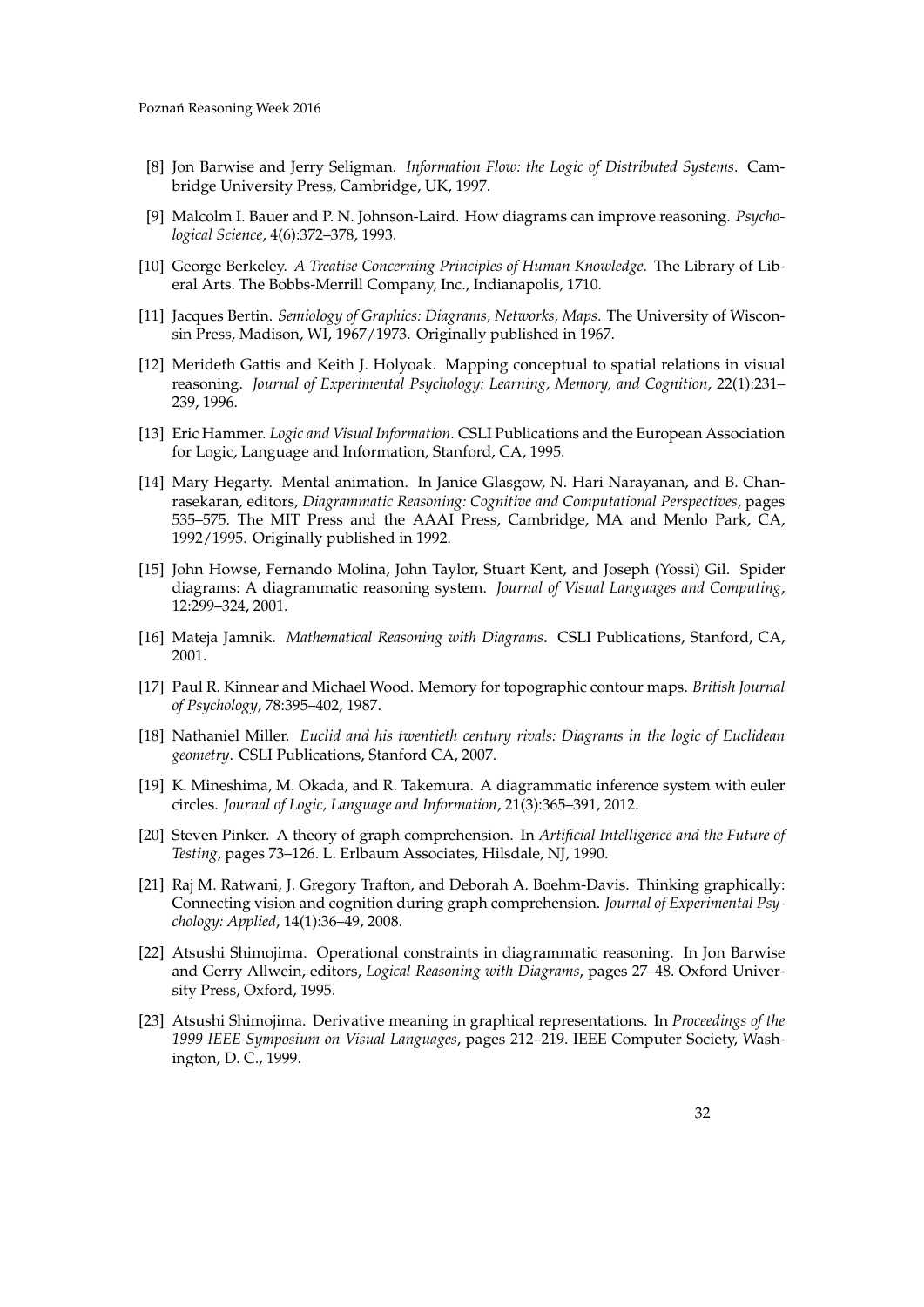- [24] Atsushi Shimojima. *Semantic Properties of Diagrams and Their Cognitive Potentials*. Studies in the Theory and Applications of Diagrams. CSLI Publications, Stanford CA, 2015.
- [25] Atsushi Shimojima and Dave Barker-Plummer. The Barwise-Seligman Model of Representation Systems: A Philosophical Explication. In *Diagrammatic Representation and Inference*. Springer-Verlag, 2014. Proceedings of the Eighth International Conference on the Theory and Applications of Diagrams (Diagrams 2014).
- <span id="page-34-5"></span>[26] Atsushi Shimojima and Dave Barker-Plummer. A generic approach to diagrammatic representation: The case of single feature indicator systems. In *Diagrammatic Representation and Inference: 9th International Conference, Diagrams 2016*. Springer, Berlin, Heidelberg, 2016. to appear.
- <span id="page-34-3"></span>[27] Atsushi Shimojima and Yasuhiro Katagiri. An eye-tracking study of exploitations of spatial constraints in diagrammatic reasoning. *Cognitive Science*, 37(2):211–254, 2013.
- <span id="page-34-6"></span>[28] Sun-Joo Shin. A situation-theoretic account of valid reasoning with Venn diagram. In Jon Barwise, J. M. Gawron, and S. Tutiya, editors, *Situation Theory and Its Applications*, pages 581–606. CSLI Publications, Stanford, CA, 1991.
- <span id="page-34-0"></span>[29] Sun-Joo Shin. *The logical status of diagrams*. Cambridge University Press, Cambridge, UK, 1994.
- <span id="page-34-1"></span>[30] Keith Stenning and Robert Inder. Applying semantic concepts to analyzing media and modalities. In Janice Glasgow, N. Hari Narayanan, and B. Chandrasekaran, editors, *Diagrammatic Reasoning: Cognitive and Computational Perspectives*, pages 303–338. The MIT Press and the AAAI Press, Cambridge, MA and Menlo Park, CA, 1995.
- <span id="page-34-2"></span>[31] Keith Stenning and Oliver Lemon. Aligning logical and psychological perspectives on diagrammatic reasoning. *Artificial Intelligence Review*, 15(1-2):29–62, 2001.
- <span id="page-34-4"></span>[32] Keith Stenning and Jon Oberlander. A cognitive theory of graphical and linguistic reasoning: Logic and implementation. *Cognitive Science*, 19(1):97–140, 1995.
- [33] M. Urbas and M. Jamnik. A framework for heterogeneous reasoning in formal and informal domains. In *Diagrammatic Representation and Inference*, 2014.
- [34] Matej Urbas and Mateja Jamnik. A framework for heterogeneous reasoning in formal and informal domains. In Tim Dwyer, Helen Purchase, and Aidan Delaney, editors, *Diagrammatic Representation and Inference*, volume 8578 of *Lecture Notes in Computer Science*, pages 277–292. Springer Berlin Heidelberg, 2014.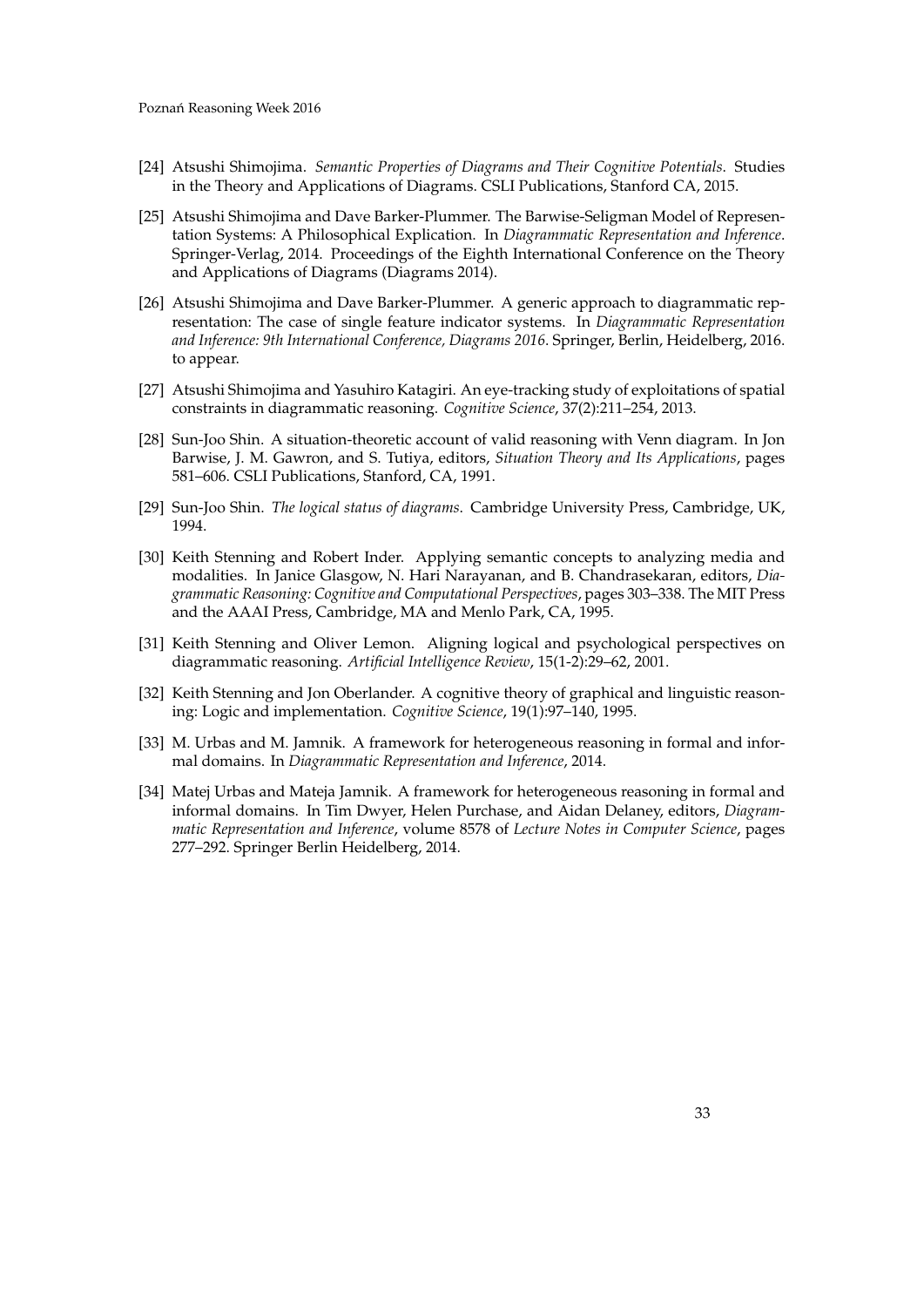# <span id="page-35-0"></span>*Abduction: some conceptual issues*

Mariusz Urbański Department of Logic and Cognitive Science Institute of Psychology Adam Mickiewicz University [murbansk@amu.edu.pl](mailto:murbansk@amu.edu.pl) <http://mu.edu.pl>

#### **Abstract**

In this paper I explore differences and similarities between three classes of models of abductive reasoning: explanatory-deductive, explanatory-coherentist and apagogical ones, in particular with respect to criteria for evaluation of abductive hypotheses.

**Keywords:** abductive reasoning, explanatory abduction, problem-solving

### **Extended abstract**

What I shall argue for in this paper is that in research on abduction the very basic concept of abductive reasoning is constructed rather than described or even explicated. Such different constructions usually satisfy some common constraints of Aristotelian or Percean provenience, but do so in different ways and to different degrees.

In his reflection on abduction C. S. Peirce [\[6\]](#page-36-0) famously went from early 'syllogistic' theory, in which abduction is seen as one element of a tripartite division of reasoning along with deduction and induction, to late 'inferential' theory, in which there is much more to abduction than just finding missing premise to produce a valid syllogism [\[1\]](#page-36-1). On this second view abduction is a complex form of reasoning, one of the most fundamental cognitive processes, allowing for succesful interpretative interactions with the physical world and other minds as well. However, under inferential theory all we can decisively claim about logical structure of abduction is that *affirming the consequent* has something to do with it.

In case of deduction we have at our disposal sound intuitions concerning what constitutes deductive reasoning and also generally we are able to effectively operationalize criteria for testing deductiveness. In case of abduction, however, we have intuitions only. Depending on answers to the following two questions: (1) Is abduction intrinsically explanatory? (2) If so, is this explanation of deductive character? existing accounts on abduction can be broadly divided into three classes of models: explanatory-deductive, explanatory-coherentist and apagogical ones [\[7\]](#page-36-2). What is common for all of them is that under each model the aim of abduction is to make sense of some puzzling phenomena. What does it mean to 'make sense' and what counts as 'puzzling' remains debatable.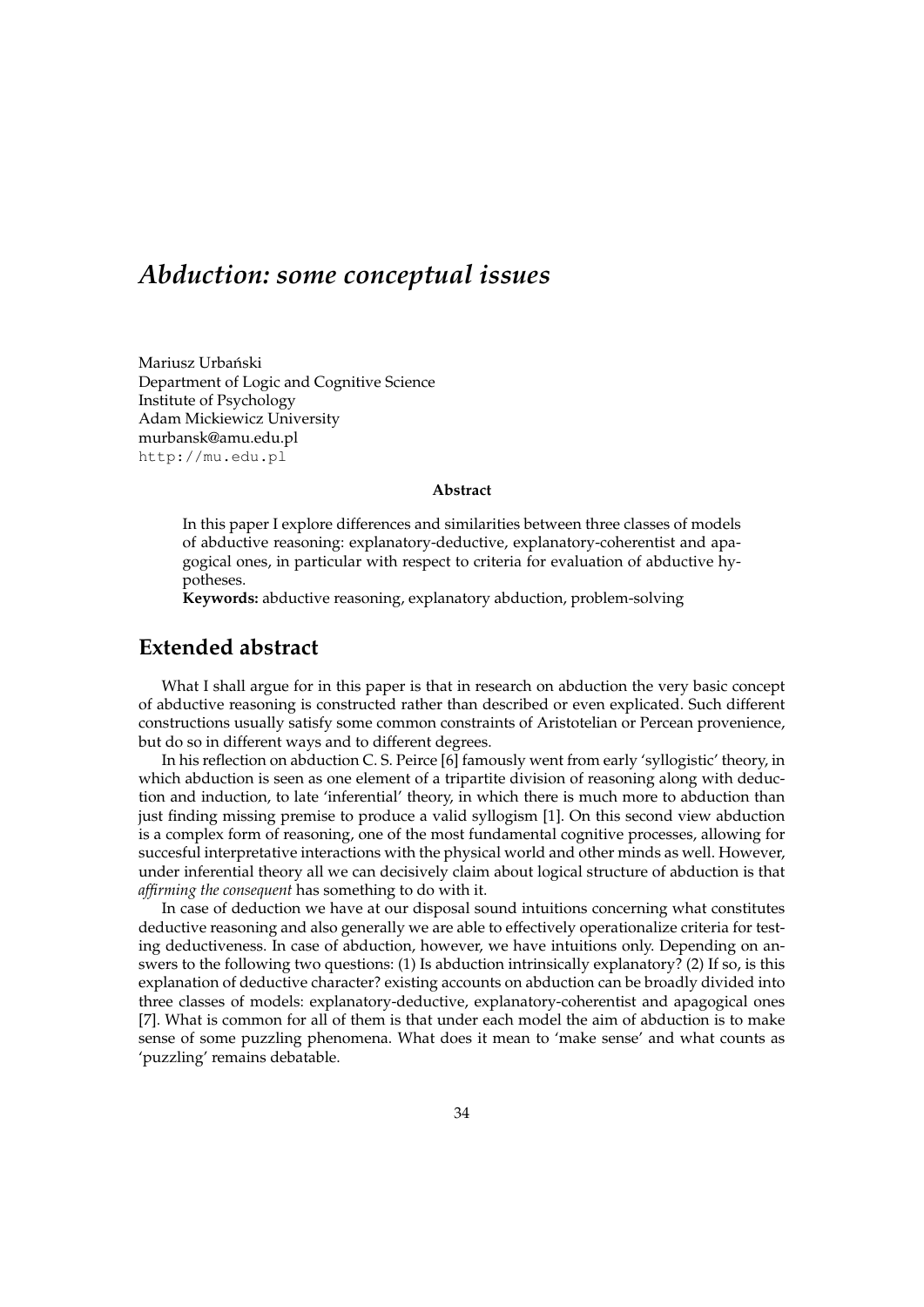I shall explore differences and similarities between these three classes of models, in particular with respect to criteria for deciding what makes one instance of abductive reasoning, or a hypothesis, better that the other. I shall draw on research on abduction in a computational setting of Inferential Erotetic Logic (multicriteria dominance relation as a basis for evaluating abductive hypotheses generated by a procedure based on Synthetic Tableaux Method [\[5,](#page-36-0) [4\]](#page-36-1), a procedure for generating abductive hypotheses in the form of law-like statements based on Socratic transformations [\[8\]](#page-36-2)) as well as in the context of experimental data on problem-solving (exploration of solutions to Raven's Advanced Progressive Matrices test [\[3\]](#page-36-3) and to *Mind Maze* game [\[10,](#page-36-4) [9,](#page-36-5) [2\]](#page-36-6)).

- [1] Peter A. Flach. Abduction and Induction: Syllogistic and Inferential Perspectives. *ECAI 96 workshop on Abductive and Inductive Reasoning*, pp. 31–35, 1996.
- <span id="page-36-6"></span>[2] Agata Goła´s. Formalna rekonstrukcja zmian stanów epistemicznych podmiotu na przykładzie rozgrywek w *Takie zycie ˙* [Formal reconstruction of agent's epistemic dynamics on the example of *Mind Maze* gameplays]. MA thesis, AMU Institute of Psychology, Poznań, 2016.
- <span id="page-36-3"></span>[3] Małgorzata Kisielewska, Mariusz Urbański and Katarzyna Paluszkiewicz. Abduction in One Intelligence Test. Types of Reasoning Involved in Solving Raven's Advanced Progressive Matrices. In L. Magnani and C. Casadio (eds.), *Model-Based Reasoning in Science and Technology. Logical, Epistemological, and Cognitive Issues*, pp. 419–435, Springer, 2016.
- <span id="page-36-1"></span>[4] Maciej Komosinski, Adam Kups, Dorota Leszczyńska-Jasion and Mariusz Urbański. Identifying efficient abductive hypotheses using multi-criteria dominance relation. *ACM Transactions on Computational Logic*, 15(4), 2014.
- <span id="page-36-0"></span>[5] Maciej Komosinski, Adam Kups and Mariusz Urbański. Multi-criteria evaluation of abductive hypotheses: towards efficient optimization in proof theory. In *Proceedings of the 18th International Conference on Soft Computing*, pp. 320–325, Brno, Czech Republic, 2012.
- [6] Charles S. Peirce. *Collected Works*. Harvard University Press, Cambridge, MA, 1931–1958.
- [7] Mariusz Urbański. Rozumowania abdukcyjne. Modele i procedury [Abductive reasoning. Models and procedures], Adam Mickiewicz University Press, Poznań, 2009.
- <span id="page-36-2"></span>[8] Mariusz Urbański and Andrzej Wiśniewski. On search for law-like statements as abductive hypotheses by socratic transformations. In C. Baskent (ed.), *Perspectives on Interrogative Models of Inquiry. Developments in Inquiry and Questions*, pp. 111–127, Springer, 2016.
- <span id="page-36-5"></span>[9] Mariusz Urbański and Natalia Żyluk. Sets of situations, topics, and question relevance. Research report, AMU Institute of Psychology, Poznań, 2016.
- <span id="page-36-4"></span>[10] Natalia Żyluk. Semantyka sytuacyjna i logika pytań w analizie rozwiazań zadań abdukcyjnych na przykładzie gry *Takie zycie ˙* [Situational semantics and logic of questions in analysis of solutions to abductive tasks on the example of *Mind Maze* game]. MA thesis, AMU Institute of Psychology, Poznań, 2016.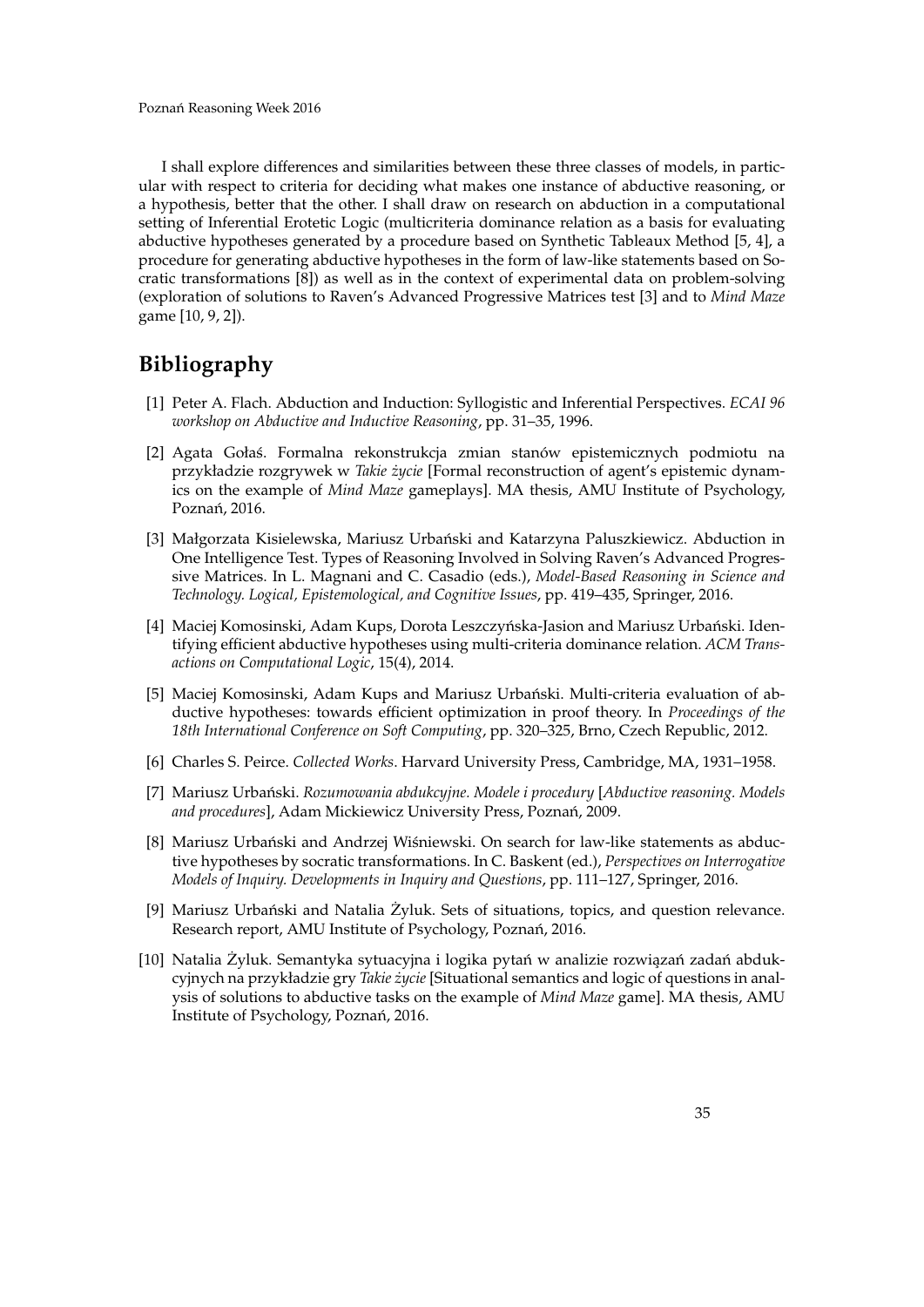# *Can Bayesian models have "normative pull" on human reasoners?*[\\*](#page-0-0)

Frank Zenker Lund University Dpt of Philosophy and Cognitive Science [frank.zenker@fil.lu.se](mailto:frank.zenker@fil.lu.se) <https://lu.academia.edu/FrankZenker>

#### **Abstract**

Rejecting the claim that human reasoning can approximate generally NP-hard Bayesian models—in the sense that the mind's actual "computations" come close to, or be like, the inferences that Bayesian models dictate—this paper addresses whether a Bayesian model can have normative pull on human reasoners. For such normative pull to arise, we argue, a well-defined and empirically supported approximation relation is required–but broadly absent–between (i) human reasoning on the ground and (ii) the behavior of a non-NP-hard model. We discuss a responsible stance on this issue.

**Keywords:** Bayesian inference, normativity, approximation

#### **1. Extended abstract**

Cognitive science has been moving away from logical models, towards probabilistic ones, particularly Bayesian models [\[7\]](#page-39-0). These models have generally featured in accounts of human reasoning at the algorithmic level [\[11\]](#page-39-1). Regular slippage between Marr's three levels [\[12\]](#page-40-0) , however, may have contributed to the virulence of the claim. that Bayesian models have a normative pull on actual reasoners, and so may serve as a normative yardstick for rational human behavior. The slippage here is between the use of rational in Anderson's (see [\[1\]](#page-39-2)) program for rational reconstruction [\[4\]](#page-39-3), where rational denotes behavior adapted optimally to an organism's representation of a task and an environment, on one hand, and the more traditional, fuller sense of *rational*, namely: normatively correct inferential choice-behavior, on the other.

This latter sense is invoked, for instance, when preferences are said to remain transitive and thus save agents who (must) choice-behave from being Dutch-booked. Since choice broadly includes choosing what to believe and how to act, the slippage also occurs in recent work on reconstructing and evaluating natural language argumentation (e.g., [\[8\]](#page-39-4); [\[6\]](#page-39-5); [\[5\]](#page-39-6);[\[19\]](#page-40-1)). Slippage may also have productive aspects, of course. But it remains at best unclear how the normative pull of a Bayesian model properly arises, if it does [\[18\]](#page-40-2); [\[13\]](#page-40-3).

<sup>\*</sup>The author acknowledges a FP7 Marie Skłodowska-Curie COFUND fellowship (no 1225/02/03) at the Slovak Academy of Sciences.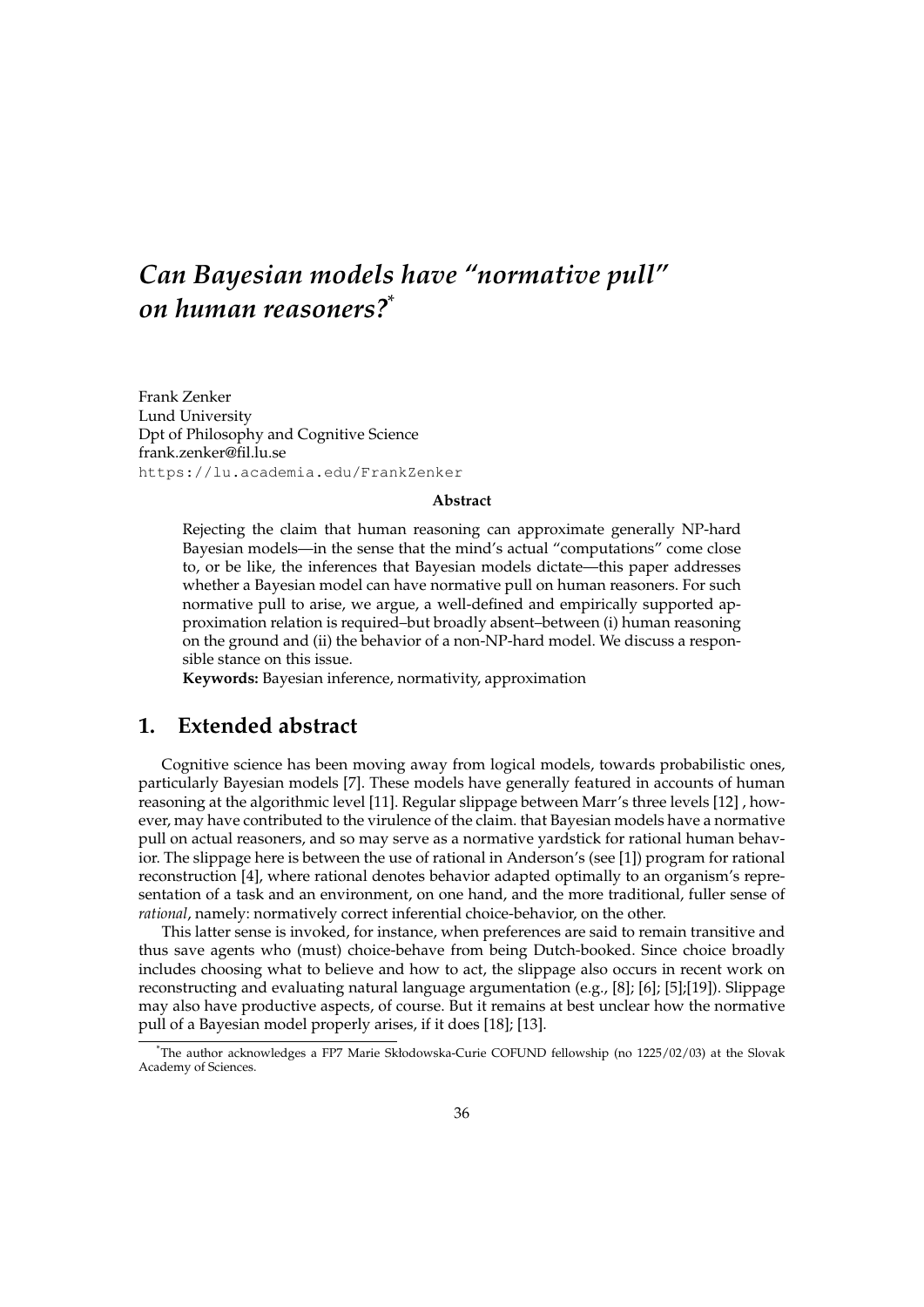The paper's first part reviews the more technical side of an ongoing debate regarding the claim that human reasoning can approximate a Bayesian model, in the sense that the mind's actual computations come close to, or may be similar to, behavior that the formal model dictates. Theoretical work in computer science shows that Bayesian reasoning is generally NP-hard [\[16\]](#page-40-4), and can even remain so as the complexity of a Bayesian network is reduced. By contrast, under suitable assumptions – regarding the parameter space, the network size, and the relevance of intermediate variables, for instance - some Bayesian algorithms may deliver outputs in at time-scales that are realistic for human reasoners [\[9\]](#page-39-7); [\[10\]](#page-39-8); [\[15\]](#page-40-5) [\[17\]](#page-40-6); [\[14\]](#page-40-7). But these assumptions neither pertain to Bayes' update-rule nor to its role in making the network run. Therefore, some so-modelled episode of reasoning R1 may plausibly be an algorithmic-level candidate for a formal model of actual reasoning. But this may not hold for another such episode R2. What obtains, or not, thus depends on the particulars of a case.

While knowledge of the exact condition(s) under which a Bayesian model is not NP-hard is subject to ongoing research, extant results indicate that "smaller," more "local" episodes of reasoning could plausibly be Bayesian inferences. How close outputs from such episodes then come to those delivered from heuristics is an open question (see [\[2\]](#page-39-9)). It nevertheless seems clear that a responsibly meaningful sense of 'approximation' has not been forthcoming. Hence, the general claim that human reasoning may approximate Bayesian inference is currently not readily meaningful.

As the paper's second part argues, on this background it may seem that Bayesian models of inference can after all have normative pull on human reasoners, namely for these "local" cases which are computationally tractable. For the sake of argument, however, one can even grant the (counter-factual) claim that a well-defined and mathematically demonstrated approximation relation holds between a computationally tractable model and an NP-hard model. A related question now is whether one has a well-defined and empirically supported approximation between human behavior on the ground and the behavior of this tractable model (Figure 1).



Figure 1: To grant the approximation relation between a non-tractable and a tractable model (left arrow) shifts the issue towards ascertaining whether an approximation relation holds between the tractable model and actual human reasoning (right arrow).

This new question obviously shifts the problem, and makes empirical facts relevant. Since computationally tractable models can easily, and massively, outrun what humans can do even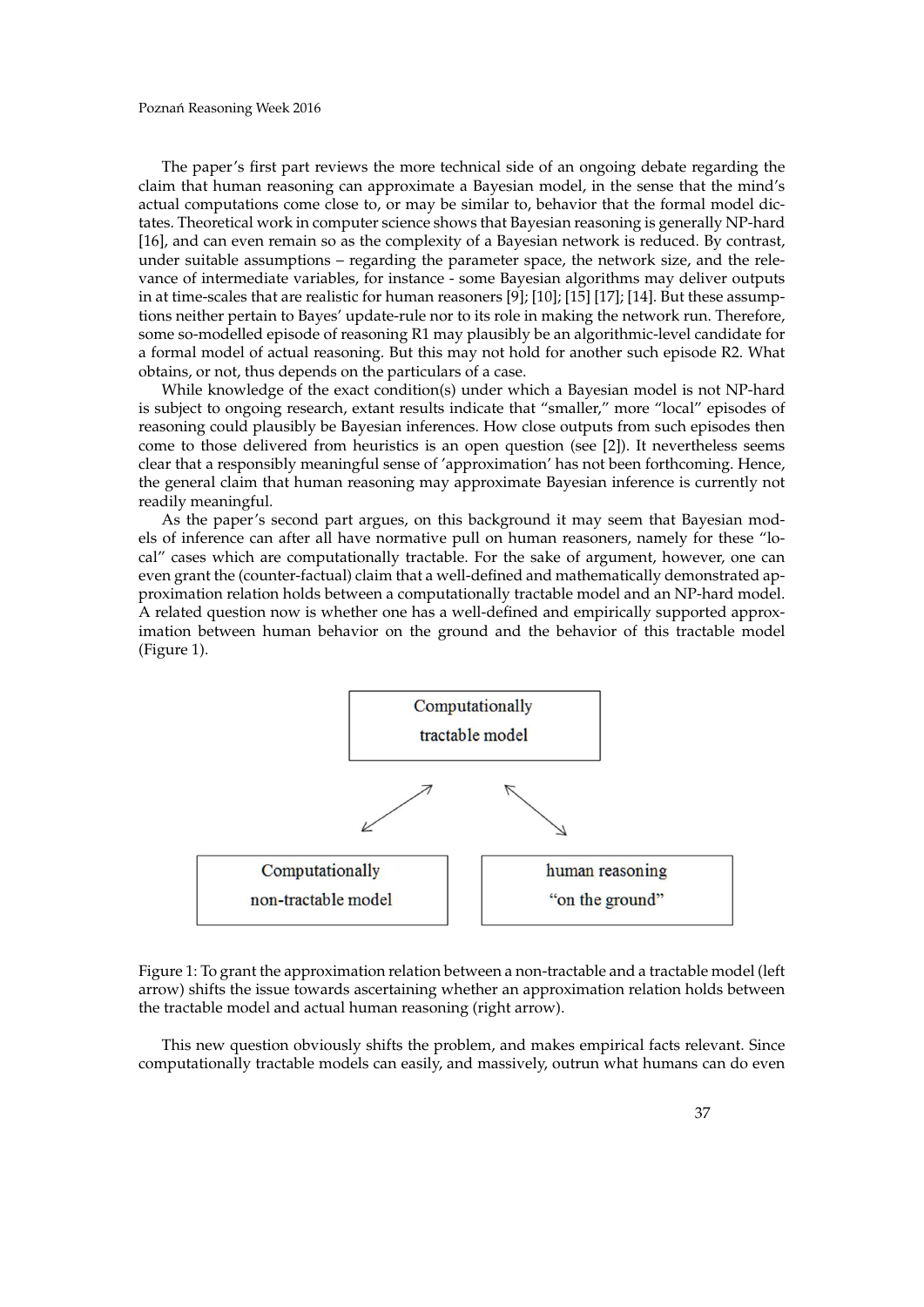when they perform at their best, this places some weight on the ascertainability of an approximation relation between actual behavior and the tractable model.

The paper's third part hence discusses the reasonability of assuming that human reasoning can approximate the non-tractable model, an issue that [\[3,](#page-39-10) p. 56] has aptly summarized as follows:

"Eschewing the descriptive in favor of the normative does not erase all difficulties. For 'ought' is commonly taken to imply 'can', but actual inductive agents can't, since they lack the logical and computational powers required to meet the Bayesian norms. The response that Bayesian norms should be regarded as goals toward which we should strive even if we always fall short is idle puffery unless it is specified how we can take steps to bring us closer to the goals".

Rather than wishing to pass a final verdict, we primarily seek to make audiences (more) sensitive to this issue.

- <span id="page-39-2"></span>[1] J. R. Anderson. *The adaptive character of thought*. Erlbaum, Hillsdale, NJ, 1990.
- <span id="page-39-9"></span>[2] K. Blackmond Laskey and L. (2014) Martignon. Sustainability in statistics education (proceedings of the ninth international conference on teaching statistics). In K. Makar, B. de Sousa, and R. Gould, editors, *Comparing fast and frugal trees and Bayesian networks for risk assessment*, pages 1–6, ICOTS9, July Flagstaff, Arizona, USA. Voorburg, The Netherlands, 2014. International Statistical Institute.
- <span id="page-39-10"></span>[3] J. Earman. *Bayes or Bust? A Critical Examination of Bayesian Confirmation Theory.* The MIT Press, Cambridge, MA, 1996.
- <span id="page-39-3"></span>[4] T. L. Griffiths, J. B. Tenenbaum, and C. Kemp. Bayesian inference. In K. J. Holyoak and R. G. Morrison, editors, *The Oxford Handbook of Thinking and Reasoning*, pages xx–yy. OUP, Oxford, 2012.
- <span id="page-39-6"></span>[5] U. Hahn and J. Hornikx. A normative framework for argument quality: argumentation schemes with a Bayesian foundation. *Synthese*, 193(6):1833–1873, 2016.
- <span id="page-39-5"></span>[6] U. Hahn and M. Oaksford. The rationality of informal argumentation: A Bayesian approach to reasoning fallacies. *Psychological Review*, 114:704–732, 2007.
- <span id="page-39-0"></span>[7] P. N. Johnson-Laird, S. S. Khemlani, and G. P. Goodwin. Logic, probability, and human reasoning. *Trends in cognitive sciences*, 19(4):201–214, 2015.
- <span id="page-39-4"></span>[8] K. Korb. Bayesian informal logic and fallacy. *Informal Logic*, 23:41–70, 2003.
- <span id="page-39-7"></span>[9] J. Kwisthout. Most probable explanations in Bayesian networks: Complexity and tractability. *International Journal of Approximate Reasoning*, 52:1452–1469, 2011.
- <span id="page-39-8"></span>[10] J. Kwisthout, T. Warenham, and I. van Rooij. Bayesian intractability is not an ailment that approximation can cure. *Cognitive Science*, 35:779–784, 2011.
- <span id="page-39-1"></span>[11] D. Marr. *Vision*. W. H. Freeman, San Francisco, CA, 1982.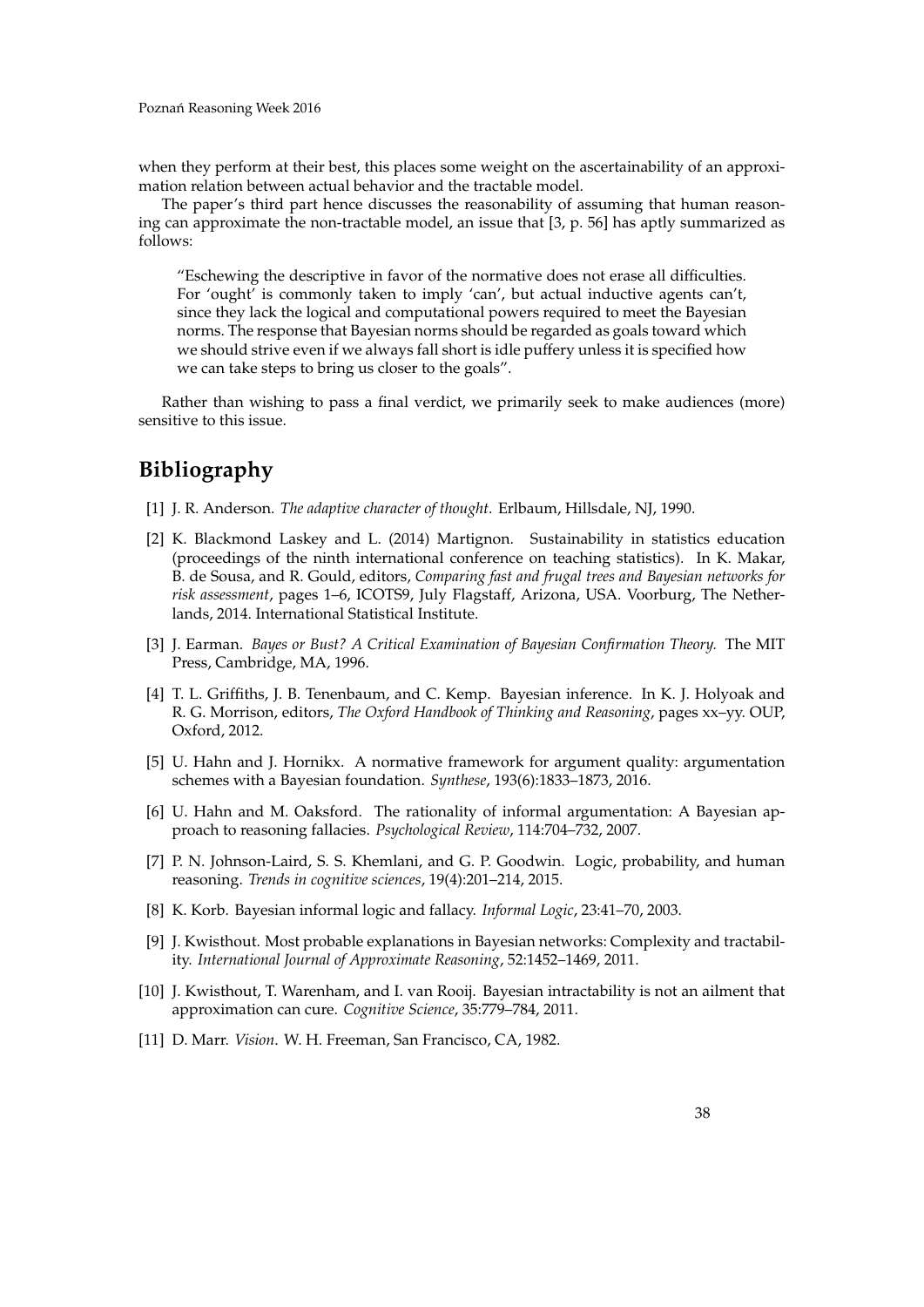- <span id="page-40-0"></span>[12] M. Oaksford. Imaging deductive reasoning and the new paradigm. *Frontiers in human neuroscience*, 9:101–114, 2015.
- <span id="page-40-3"></span>[13] M. Oaksford and M. Chater. Normative systems: Logic, probability, and rational choice. In K. J. Holyoak and R. G. Morrison, editors, *The Oxford Handbook of Thinking and Reasoning*. OUP, Oxford, 2012.
- <span id="page-40-7"></span>[14] Kwisthout J. Rijn, H. van and I. van Rooij. Bridging the gap between theory and practice of approximate Bayesian inference. *Cognitive Systems Research*, 24:2–8, 2013.
- <span id="page-40-5"></span>[15] I. van Roij. How the curse of intractability can be cognitive science's blessing. In Dale R. Warlaumont A. S. Yoshimi J. Matlock T. Jennings C. D. Maglio P. P. Noelle, D. C., editor, *Proceedings of the 37th Annual Meeting of the Cognitive Science Society . Austin, TX*, pages 2839–2840. Cognitive Science Society, 2015.
- <span id="page-40-4"></span>[16] D. Roth. On the hardness of approximate reasoning. *Artificial Intelligence*, 82(1):273–302, 1996.
- <span id="page-40-6"></span>[17] I. van Rooij, C. Wright, and T. Wareham. Intractability and the use of heuristics in psychological explanations. *Synthese*, 187:471–487, 2012.
- <span id="page-40-2"></span>[18] J. Woods. Epistemology mathematicized. *Informal Logic*, 33(2):292–331, 2013.
- <span id="page-40-1"></span>[19] F. Zenker. Bayesian argumentation: The practical side of probability. In F. Zenker, editor, *Bayesian argumentation: The practical side of probability*, pages 1–11. Springer, Dordrecht, 2013.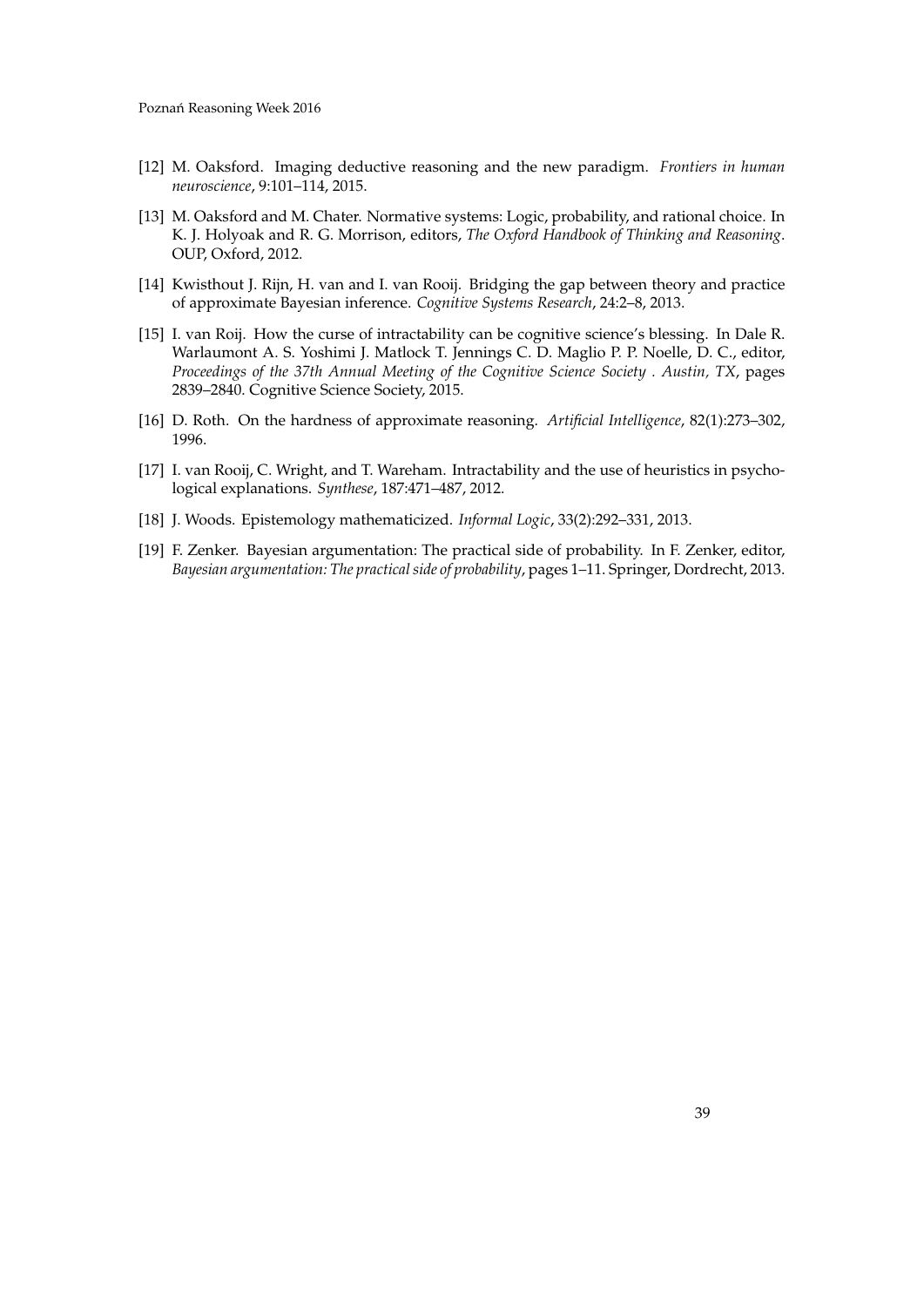## *Deductive Flexibility Test* **(DFT)**

Natalia Zyluk ˙ Mikołaj Michta Institute of Psychology Adam Mickiewicz University [nzyluk@gmail.com](mailto:nzyluk@gmail.com)

#### **Abstract**

Deductive Flexibility Test (DFT) was designed to assess the ability to choose all and only these combinations of premises which justify the specified conclusion. The pilot version of the tool consisted of 10 test items selected from the pool of 93. Each of the test items were created using classical categorical sentences. Based on the pilot study results, the decision about removal of 2 test positions was made. The final, 8-items version of the tool can be used in research on various cognitive abilities, in particular different types of intelligence.

**Keywords:** Deductive flexibility, deduction, syllogisms, intelligence, intelligence tests

#### **1. Deductive flexibility**

In psychology, cognitive flexibility can be described as an ability to switch between thinking about different concepts and to think about multiple concepts simultaneously [\[5\]](#page-43-0). Notion of deductive flexibility was coined in analogy to cognitive flexibility, as an ability to determine different sets of premises, given which a certain conclusion follows. Although deductive flexibility could easily be characterized in terms of logic (referring to relation of logical entailment), its psychological operationalization requires further analysis.

#### **2. The tool construction**

The tool was constructed by Żyluk and Urbański [[10\]](#page-43-1). Test items were created using classical Aristotelian categorical sentences of all the four types and on the basis of direct (operations of conversion, inversion, obversion, contraposition; rules of the square of opposition) and indirect (syllogisms) inference schemas. Building blocks of each of test items were 6 sentences – 5 placed above the line, served as a set of possible premises and 1 under the line, which was a fixed conclusion. In most of the cases, sentences above the line were selected in such a way that using some combination of them and the conclusion, one could build a valid schema of the inference (direct – with single premise or indirect – with two premises). Authors also created several tasks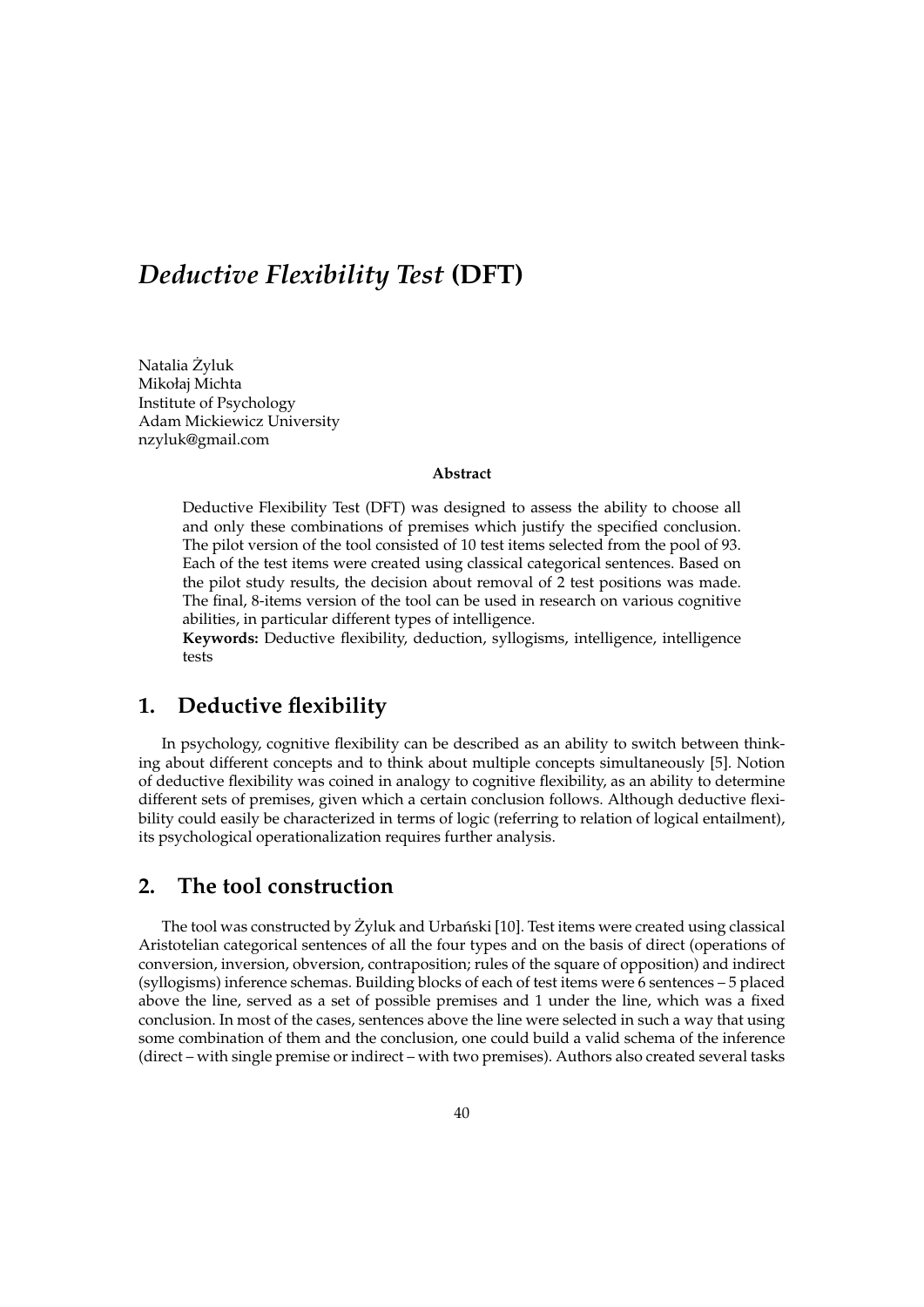without correct sets of premises. A single sentence from the set above the line could been used in different combinations of premises. Importantly, as a valid set of premises was considered only a "minimal" set, that is, a set that is sufficient to justify the conclusion.

Authors generated 93 test items (from 20 to 29 tasks for each of the four types of conclusion) using letters *S*, *M*, *P* as variables denoting classes of objects and letters *a*, *e*, *i*, *o* as infix operators referring to relations between such classes; two types of negation were also used in sentences: term negation ( $\prime$ ) and propositional negation  $(\neg)$ . The number of correct combinations of sentences from set above the line varied from 0 to 6. Given specific criteria, 10 test positions were chosen and authors then replaced variables present in them with pseudowords and phrases corresponding to possible relations between sets of entities that subject and predicative expression are referring to.

### **3. The pilot version of the tool**

The set of 10 test items and instruction for participants were subject to evaluation. After applying changes suggested by the judges (including changing the order of tasks, the order of premises within certain tasks, correcting typos and short-cutting the instruction) and creating the scoring method, the pilot version of the tool was used in the study. The test was administered in Polish to 26 participants (14 women), students of different curricula with average age of 22.65. Given the small sample size, to assess the normality of test scores' distribution the Shapiro–Wilk test was used. The obtained scores had a normal distribution (*W* = 0.977, *p*  $= 0.794$ ). As the test items had a different difficulty levels, to assess the reliability of the tool, Guttman's  $\lambda_2$  [\[3\]](#page-43-2) was used. The obtained reliability level was satisfactory ( $\lambda_2$  = 0.893).

#### **4. The final version of the tool**

In order to provide a tool suitable for use as a part of a larger battery of tests, authors decided to shorten the pilot version of DFT by removing 2 test items (criteria of removal: lowering the diversity of test items' difficulty levels, low diversity of inference schemas types used during item construction and low correlation between item and principal component performed in the course of factor analysis). To this day, the final version of DFT was administered in the first stage of study on relations between deductive flexibility, fluid intelligence [\[9\]](#page-43-3), need for cognitive closure [\[7,](#page-43-4) [6\]](#page-43-5) and level of epistemological understanding [\[11\]](#page-43-6), and performed the reliability level above  $\lambda_2 = 0.800$ .

#### **5. Possible applications**

*Deductive Flexibility Test* is a thoroughly designed and reliable tool to measure what its authors defined as deductive flexibility. However, it should not be restricted to quantitative assessment of said ability. It appears that the novel structure of test items, where subject's task is to find smallest sets of premises that justify a given conclusion, makes it possible to use DFT as a tool to assess different strategies used by participants in solving such problems. Analysis of errors and patterns in which subjects choose and test sets of premises could give an insight into abductive reasoning processes.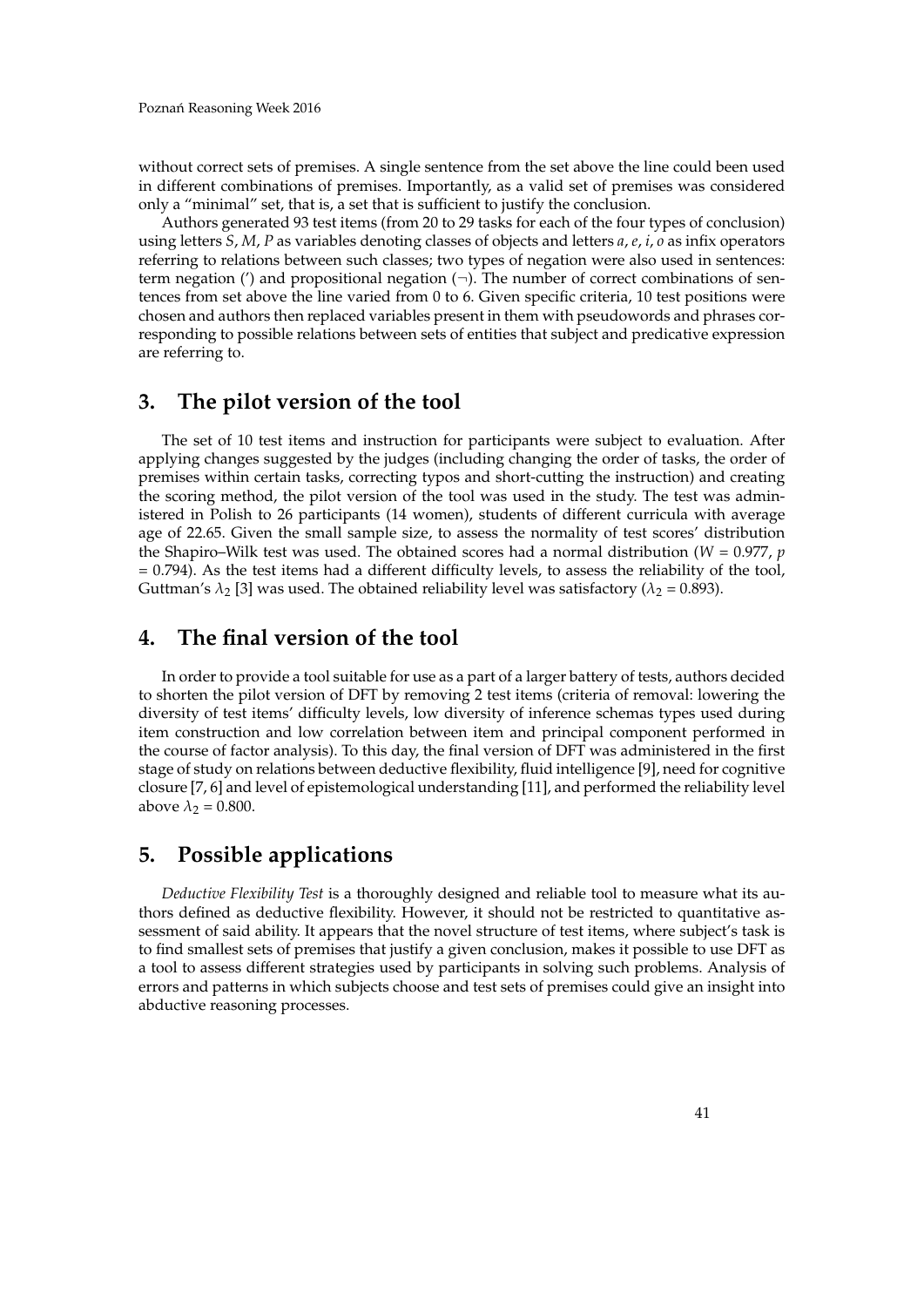#### **6. Conclusions**

*Deductive Flexibility Test* is a promising instrument with satisfactory reliability level. However, further research is needed in order to provide an adequate psychological operationalization of the "cognitive flexibility" notion; future research on relations between DFT scores and different aspects of cognitive functioning of an individual may help addressing this issue.

- [1] A. Anastasi, S. Urbina. *Psychological testing*. Upper Saddle River, NJ: Prentice Hall, 1997.
- [2] R. B. Cattell. The scree test for the number of factors. *Multivariate behavioral research*, 1(2) pp. 245–276, 1966.
- <span id="page-43-2"></span>[3] L. Guttman. A basis for analysing test-retest reliability. *Psychometrika*, 10, pp. 255–282, 1945.
- [4] K. Paluszkiewicz. *Polisyllogisms report*. Research report, AMU Institute of Psychology, Poznań, 20146.
- <span id="page-43-0"></span>[5] W. A. Scott. Cognitive complexity and cognitive flexibility. *Sociometry*, 4, pp. 405–414, 1962.
- <span id="page-43-5"></span>[6] M. Kossowska, K. Hanusz, M. Trejtowicz. Skrócona wersja Skali Potrzeby Poznawczego Domknięcia. Dobór pozycji i walidacja skali [Shortened version of Need for Cognitive Closure Scale. Items' choice and scale's validation]. *Psychologia Społeczna*, 7(1), pp. 89–90, 2012
- <span id="page-43-4"></span>[7] A. Kruglanski, D. M. Webster. Motivated closing of the mind: "Seizing" and "freezing". *Psychological Review*, 103, pp. 263–283, 1996.
- [8] M. Urbański, K. Paluszkiewicz, J. Urbańska. *Deductive Reasoning and Learning: a Cross-Curricular Study*. Research report, AMU Institute of Psychology, Poznań, 2014.
- <span id="page-43-3"></span>[9] J. Raven, J. C. Raven, J. H. Court. *Manual for Raven's Progressive Matrices and Vocabulary Scales* (Section 4: Advanced Progressive Matrices), Harcourt Assessment, San Antonio, TX, 2003.
- <span id="page-43-1"></span>[10] N. Zyluk. Test Giętkości Dedukcyjnej – raport z konstrukcji narzędzia [Deductive Flexibility Test - development report], Research report, AMU Institute of Psychology, Poznań, 2016.
- <span id="page-43-6"></span>[11] N. Żyluk, K. Karpe, M. Michta, W. Potok, K. Paluszkiewicz, M. Urbański. Assessing Levels of Epistemological Understanding: The Standardized Epistemological Understanding Assessment (SEUA). *Topoi*, 2016.
- [12] E. Zarnecka-Biały. *Historia logiki dawniejszej* [The history of an earlier logic]. Kraków: Wydawnictwo Uniwersytetu Jagiellońskiego, 1995.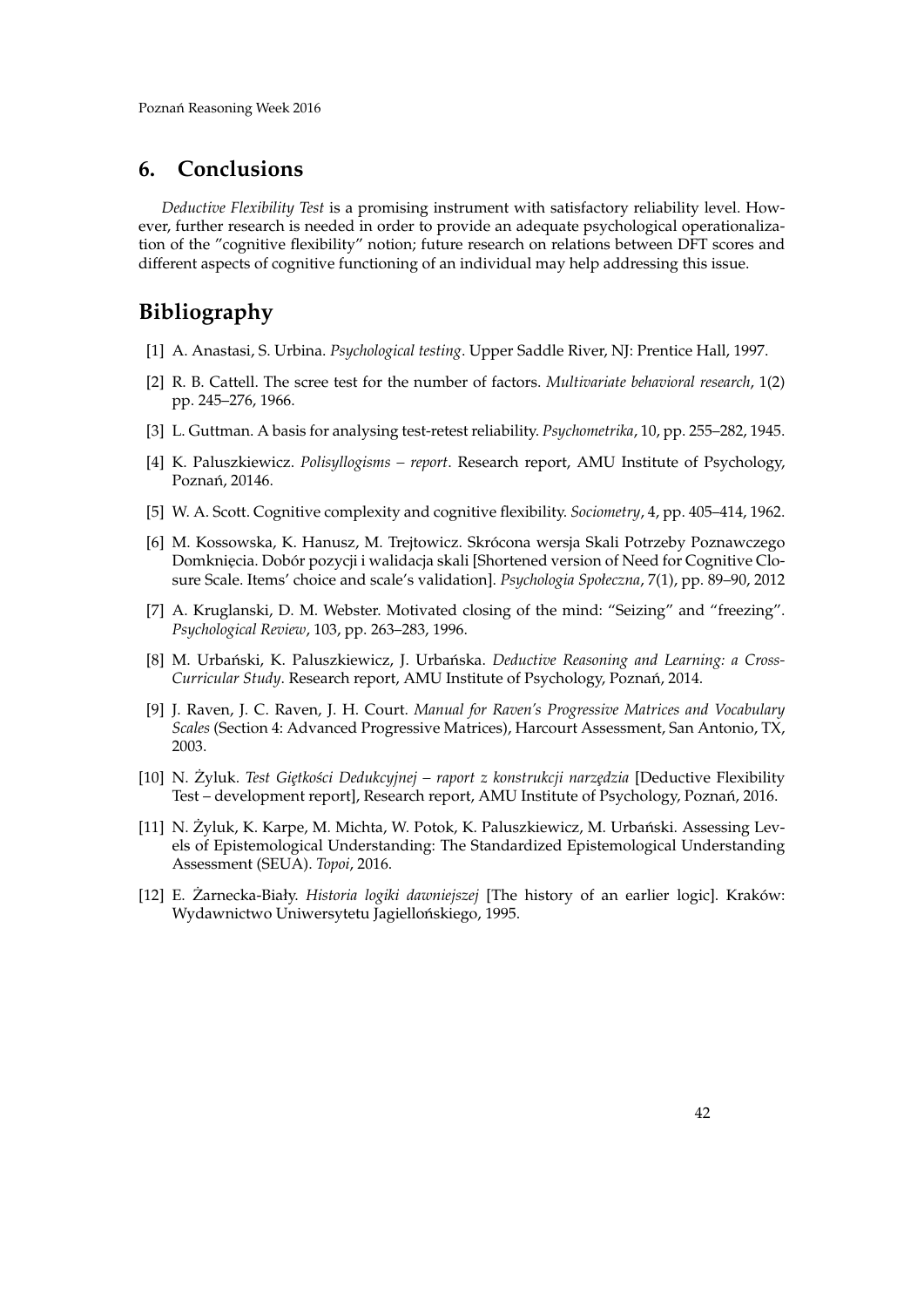# **Part II 14th ArgDiap**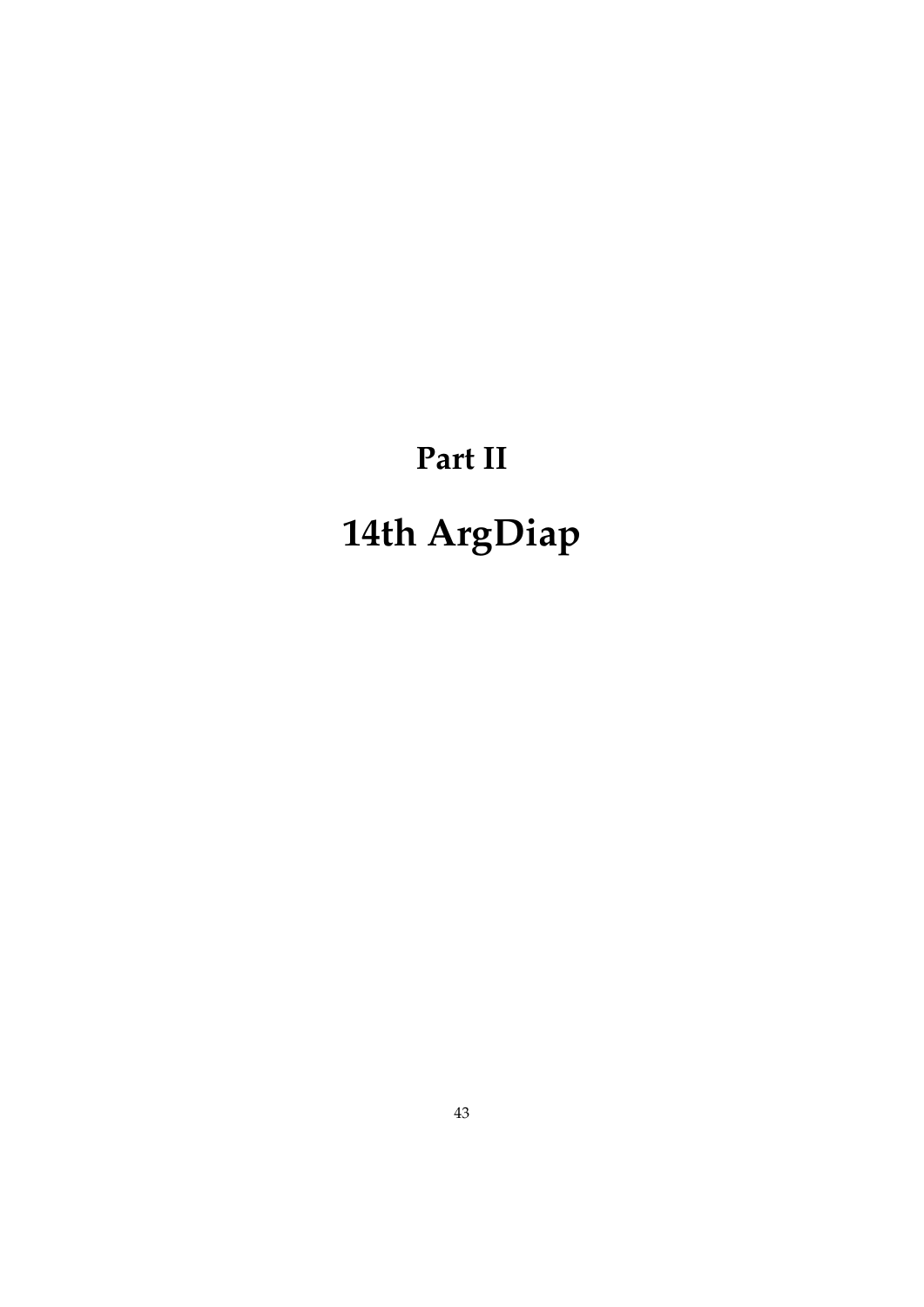# **Invited talk: Counterfactual thoughts and the controllability of events**

Ruth M.J. Byrne Trinity College Dublin University of Dublin, Ireland [ruth.byrne@tcd.ie](mailto:ruth.byrne@tcd.ie) <https://reasoningandimagination.wordpress.com/>

People often create counterfactual alternatives to reality and imagine how the past could have been different 'if only...'. I discuss the ways in which counterfactual thoughts can help explain past events, for example, by identifying causal relations, and how they may also help prepare for the future, for example, by formulating intentions. Counterfactuals amplify emotions such as regret or guilt, relief or satisfaction, and they also support moral judgments such as blame, fault, and responsibility. I focus on research showing that people create counterfactuals by changing aspects of their mental representations of reality and that knowledge affects the plausibility of a counterfactual through a process of semantic and pragmatic modulation. I report the results of experiments that show that people focus on events within their control when they create counterfactual alternatives to reality, and I consider situations in which people imagine alternatives to events outside their control.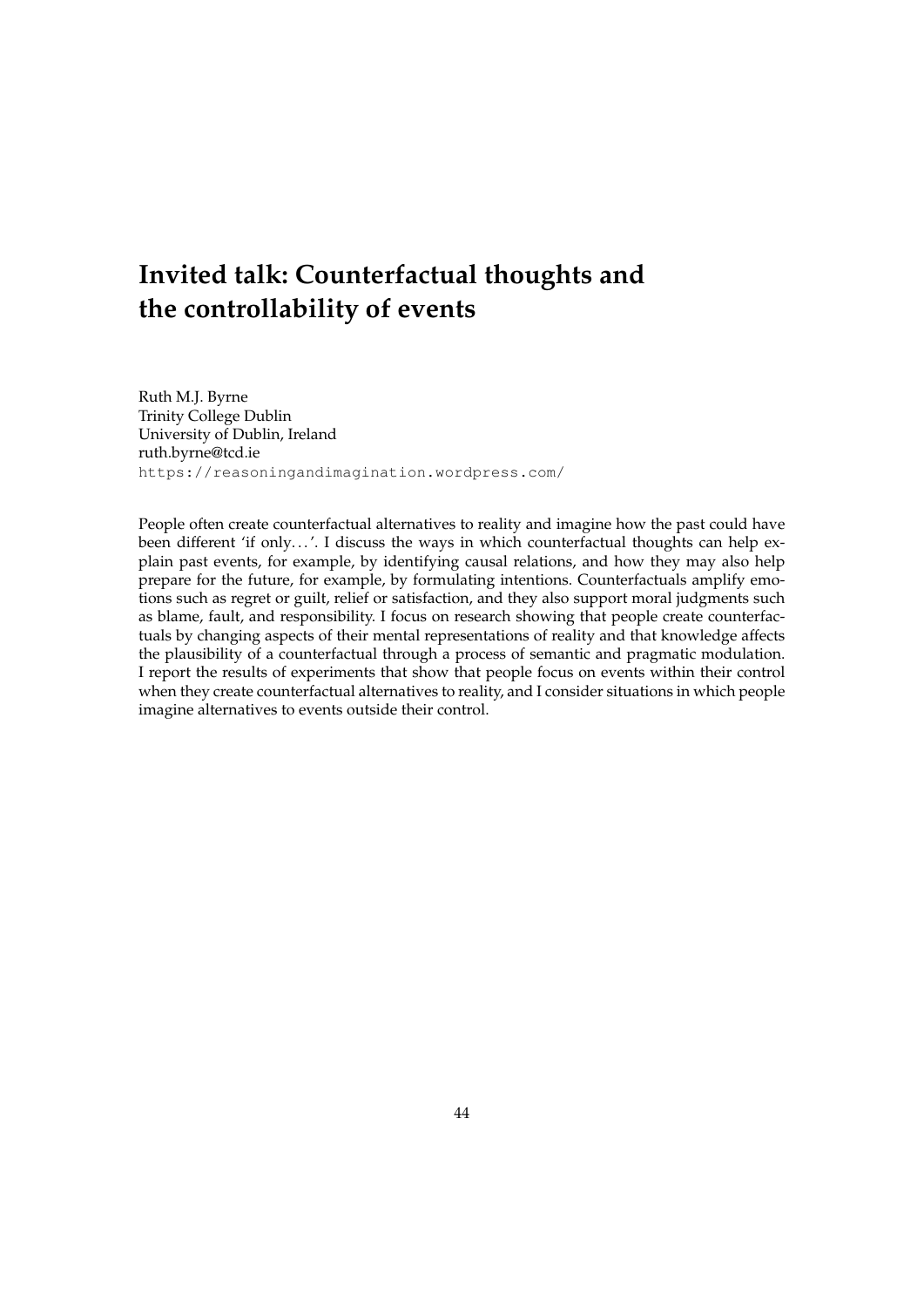# **Invited talk: Arguing with oneself, in a nonmonotonic logic, about a causal regularity's reliability**

Keith Stenning University of Edinburgh [k.stenning@ed.ac.uk](mailto:k.stenning@ed.ac.uk)

If we believe that at least several logics (or formal frameworks more generally) are required for analysing the many kinds of reasoning people undertake; and if we inhabit an era when reasoning, judgment and decision, and also argumentation have come to be treated extensively in probability, then the relation between probability and nonmonotonic logic as frameworks for cognitive modelling comes centre-stage.

[\[2\]](#page-46-0) describes a reinterpretation of [\[1\]](#page-46-1), and a Logic Programming model of its data, which we propose as a probability-free model of naive human justification of causal judgement: in particular, a model of how people retrieve from their memories, evidence of the reliability of everyday causal regularities, and base judgments on that evidence. A current experiment throws some light on the origins of data from which people reason, argue, judge, and decide. And raises some issues about the qualitatively different kinds of uncertainty that are in play in these mental processes.

- <span id="page-46-1"></span>[1] Cummins, D. (1995). Naive theories and causal deduction. *Memory and Cognition*, 23(5), 646–58.
- <span id="page-46-0"></span>[2] Stenning, K., Martignon, L., & Varga, A. (submitted). Adaptive reasoning: integrating fast and frugal heuristics with a logic of interpretation. *Decision*.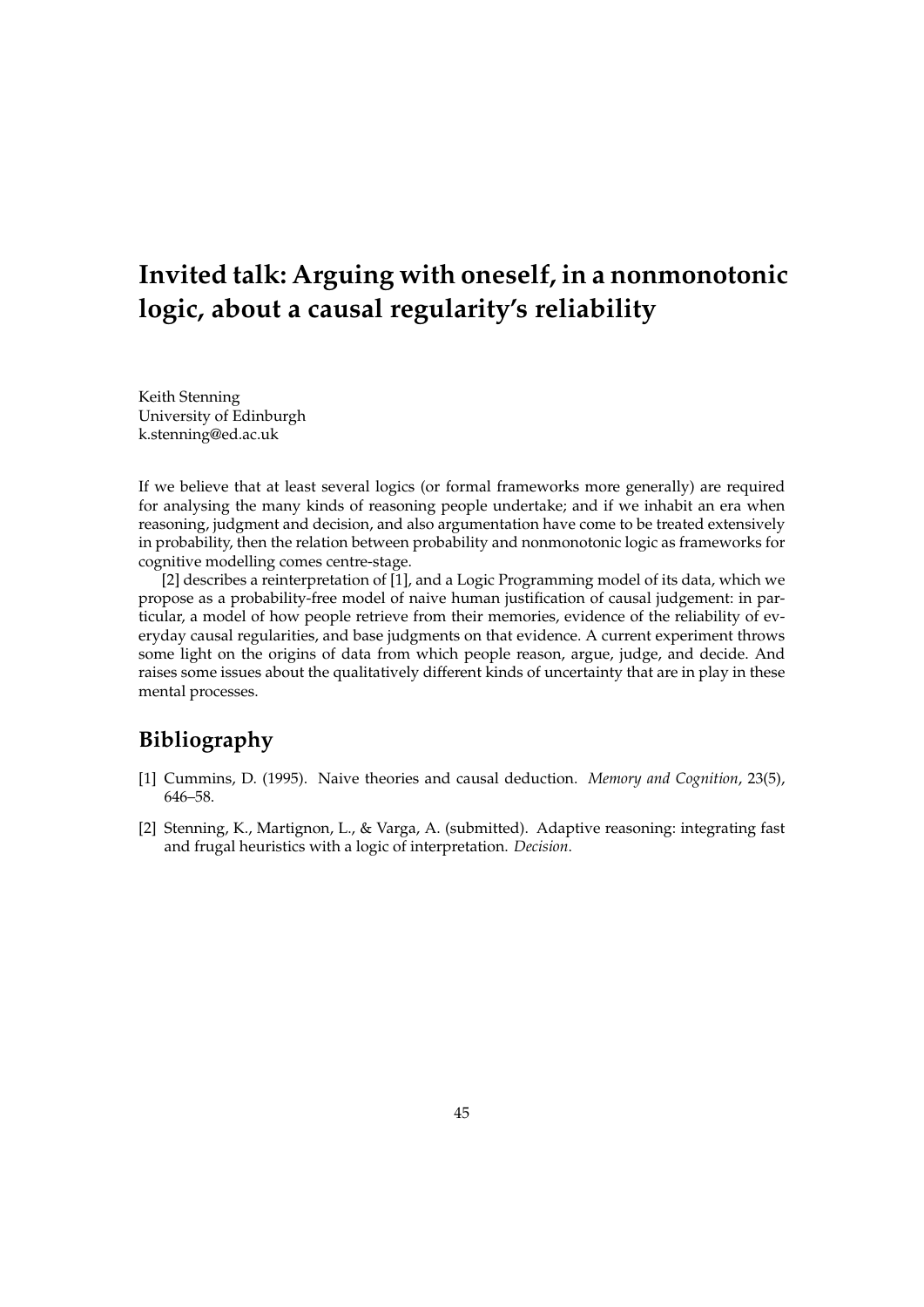# **Invited talk: Deductive arguments and strong entailments**

Andrzej Wiśniewski Institute of Psychology Adam Mickiewicz University [Andrzej.Wisniewski@amu.edu.pl](mailto:Andrzej.Wisniewski@amu.edu.pl) <http://andrzejwisniewski.edu.pl/> <https://intquestpro.wordpress.com>

I will define and analyse a certain semantic relation between a set of declarative sentences and a declarative sentence, dubbed strong entailment. Although strong entailment is a subrelation of entailment classically construed, it is free of some of its drawbacks. I will argue that the concept of strong entailment is useful in argument analysis. In particular, it enables an explication of the intuitive notion of linked deductive argument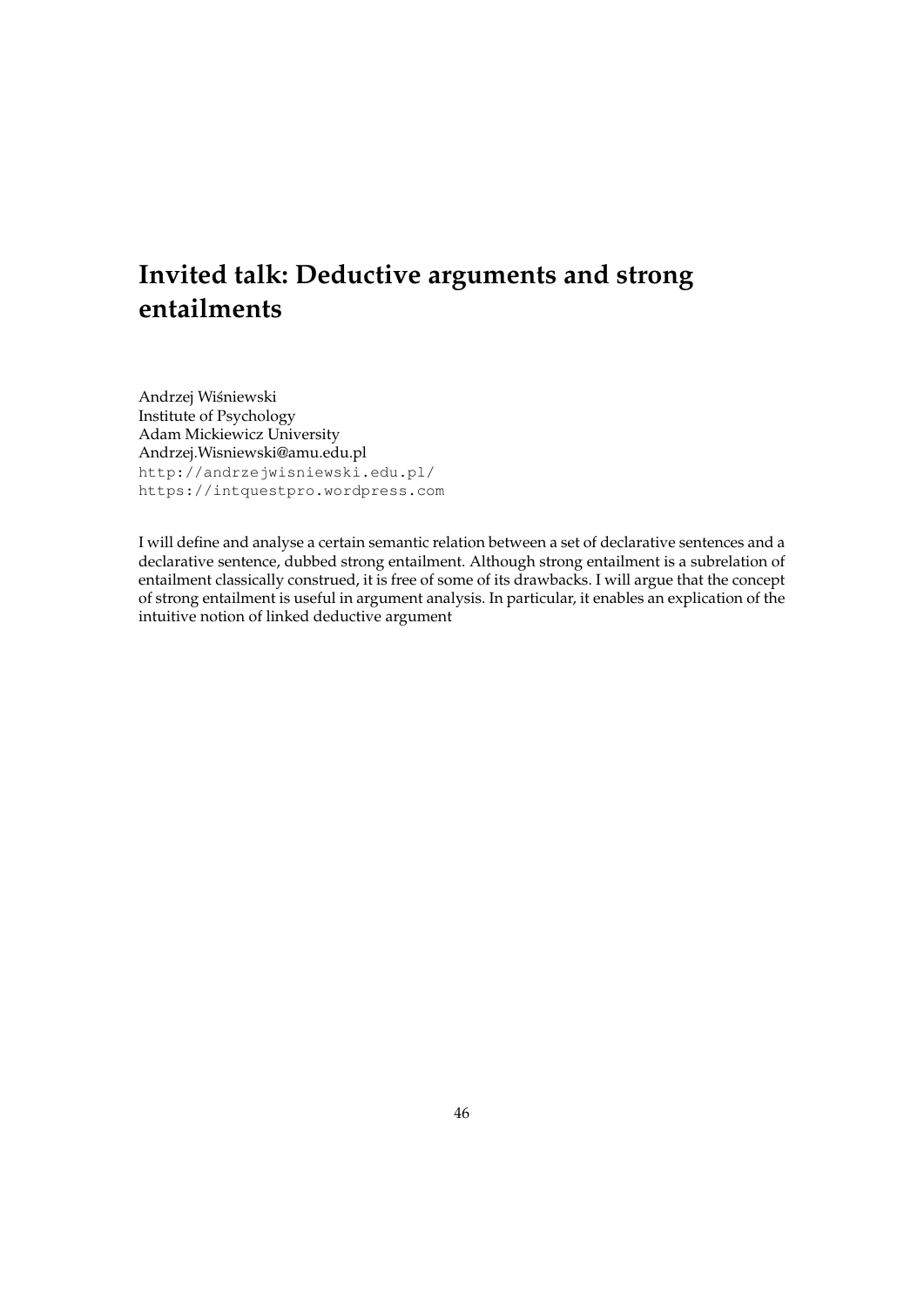# *Annotating Judicial Decisions for the Sake of Identification of Case-Based Reasoning Structures in the Context of Statutory Interpretation*[\\*](#page-0-0)

Michal Araszkiewicz Jagiellonian University Department of Legal Theory [michal.araszkiewicz@uj.edu.pl](mailto:michal.araszkiewicz@uj.edu.pl) <http://www.law.uj.edu.pl/ktp/pracownicy/ma/>

#### **Abstract**

This paper presents a scheme for manual annotation of legal cases designed to identify arguments based on Case-Based Reasoning Structures in the context of statutory interpretation. The illustrative domain is the Polish law of protection of personal interests. Application of the annotating scheme leads to the development of a well-structured corpus of documents with potential utilization in information retrieval systems.

**Keywords:** annotation, case-based reasoning, statutory interpretation

#### **Extended abstract**

There have been numerous studies related to identification of argument structures in common law jurisdictions (recently [\[5\]](#page-51-0)) including research on identification of Case-Based Reasoning (CBR) structures ([\[7\]](#page-51-1)). Less attention has been paid to the similar task in civil law countries. Professional lawyers are interested in retrieving a "smart" selection of legal cases which may be actually fruitfully applied in the current fact situation. This goal may be achieved also by annotating cases with respect to the important fact patterns which are present in them and which may promote or demote the strength of the claim of either party. Such fact patterns are notoriously discussed in the AI and Law literature under the label of factors and/or dimensions  $([2], [1], [3]$  $([2], [1], [3]$  $([2], [1], [3]$  $([2], [1], [3]$  $([2], [1], [3]$  $([2], [1], [3]$  and many others, a recent more formalized approach  $[6]$ ). The possibility to retrieve such smart selection of cases from a huge database could enhance the lawyers' argumentative possibilities in given fact situations, as well as possibly lower the cost of legal service.

There is also a theoretical dimension to the task of annotating case law in civil law jurisdictions. Under civil law, the past cases often play a role of persuasive examples which may be, although not have to be, followed. However, in certain contexts such cases will be practically

<sup>\*</sup>This paper was prepared thanks to the support from the National Science Centre, Poland in the scope of the project "Argumentation Theory and Legal Reasoning in the Constitutional Rule-of-Law State", decision no. DEC-2015/17/B/HS5/00457.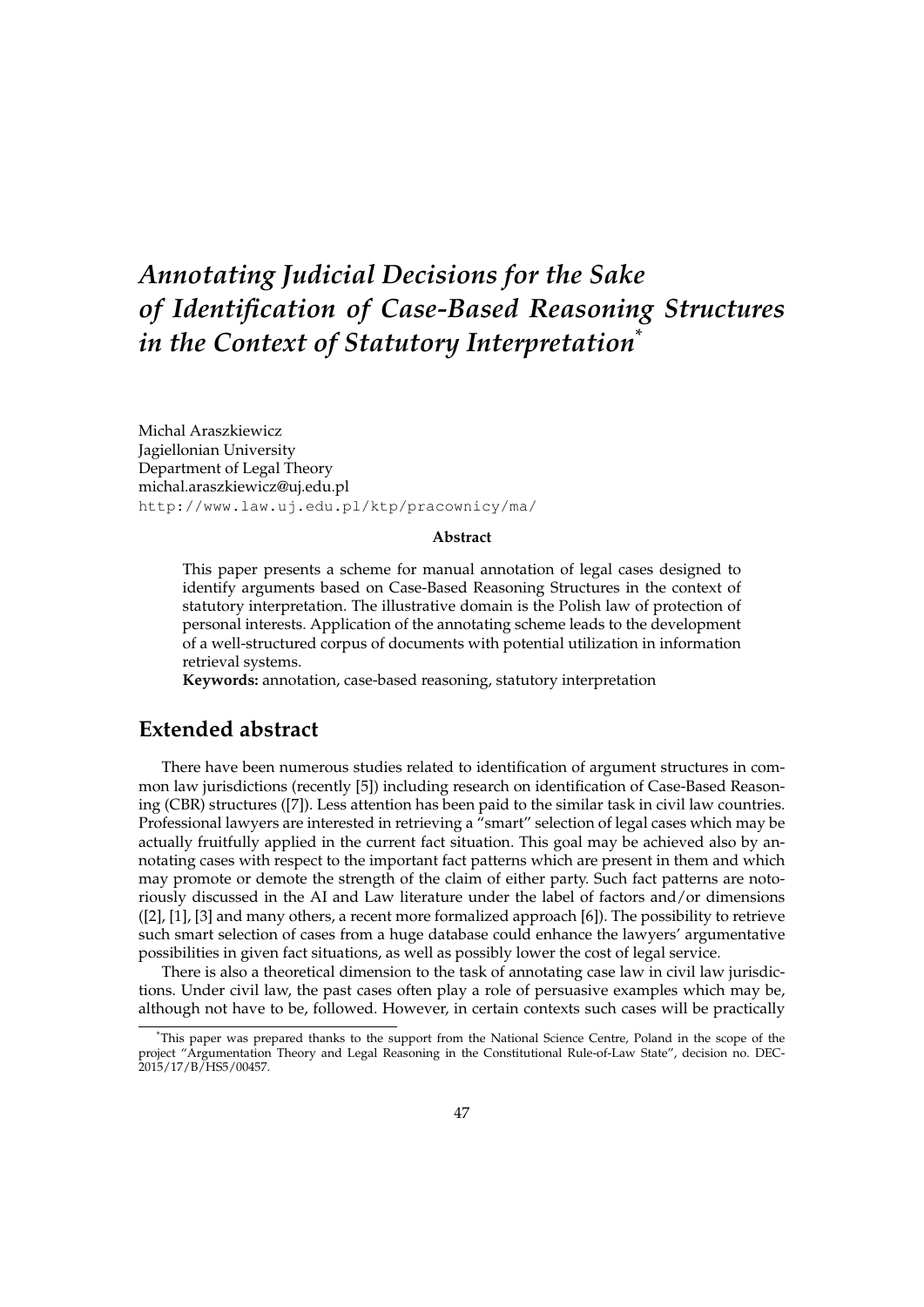(although not formally) binding on courts and in certain procedural contexts they will be binding in a formal way, though not necessarily in identical manner as in common law jurisdictions.

This paper is a preliminary study on development of an annotation scheme for annotating judicial opinions in civil law culture context (where the Polish law serves as illustrative material), for the sake of identification and characterization of CBR structures used therein.

The domain chosen for the sake of this contribution is protection of the so-called personal interests. Personal interests are certain inalienable attributes of a person, such as in particular health, freedom, dignity, freedom of conscience, name or pseudonym, image, privacy of correspondence, inviolability of home, and scientific, artistic, inventive or improvement achievements (art. 23 of the Polish Civil Code, hereafter PCC). Personal interests are protected by civil law. According to the art. 24 of the PCC, a legal issue arises if a personal interest is threatened by another person. In such case, the person whose interests are threatened may demand the actions of another person be ceased. If the interests are not only threatened, but also infringed, a few other types of civil action arise. First of all, the plaintiff may demand that the person committing the infringement perform the actions necessary to remove its effects, in particular that the person make a declaration of the appropriate form and substance. If by means of an infringement a financial damage is caused, the plaintiff may demand the harm be compensated. Finally, if the infringement was done at fault, the plaintiff may demand a monetary compensation for the harm suffered or a fixed amount of money to be paid for a social cause chosen by the plaintiff. However, the claims of the plaintiff can be successful only if the behaviour of the defendant is not unlawful. The provisions described above create the core of statutory rules related to the protection of personal interests. There are basically two types of fact situations providing a ground for a claim (threat to or infringement of a personal interest) and three types of claims (for ceasing of activities, for removing the effects and for a monetary payment in three variants). The set of issues which have to be considered by the judge is dictated by the scope of the lawsuit as defined by the plaintiff and the arguments of the defendant. Depending on that, the following questions have to or may be considered by the court:

- 1) does the current fact situation involve any personal interest?
- 2) is there any threat or infringement of any personal interest?
- 3) do the arguments provided by the defendant justify the thesis that his actions were lawful?
- 4) was the harm done and was defendant at fault?

The above four questions pose the set of issues [\[4\]](#page-51-6) which may be present in a given case concerning protection of personal interests. The statute does not provide for any clear criteria how these questions should be answered, because it was deliberately decided by the legislator to leave elaboration of these criteria to the judiciary. As the PCC has been in force for more than 50 years now, this resulted in development of a huge set of case law, including the opinions of district courts which are competent to hear these cases in the first instance, the appellate courts and the Supreme Court. The set of cases available in the commercial legal databases in this domain encompasses more than 900 decisions issued by appellate courts and the Supreme Court. For obvious reasons, this corpus is already too vast to be analyzed by a lawyer in a reasonable time. Therefore, the risk of missing adequate case law which could be rightfully used with respect to argumentation in the given fact situation is considerable.

The annotation scheme we are using has the following structure. It is composed of five parts:

- 1) important metadata,
- 2) procedural characterization of the case,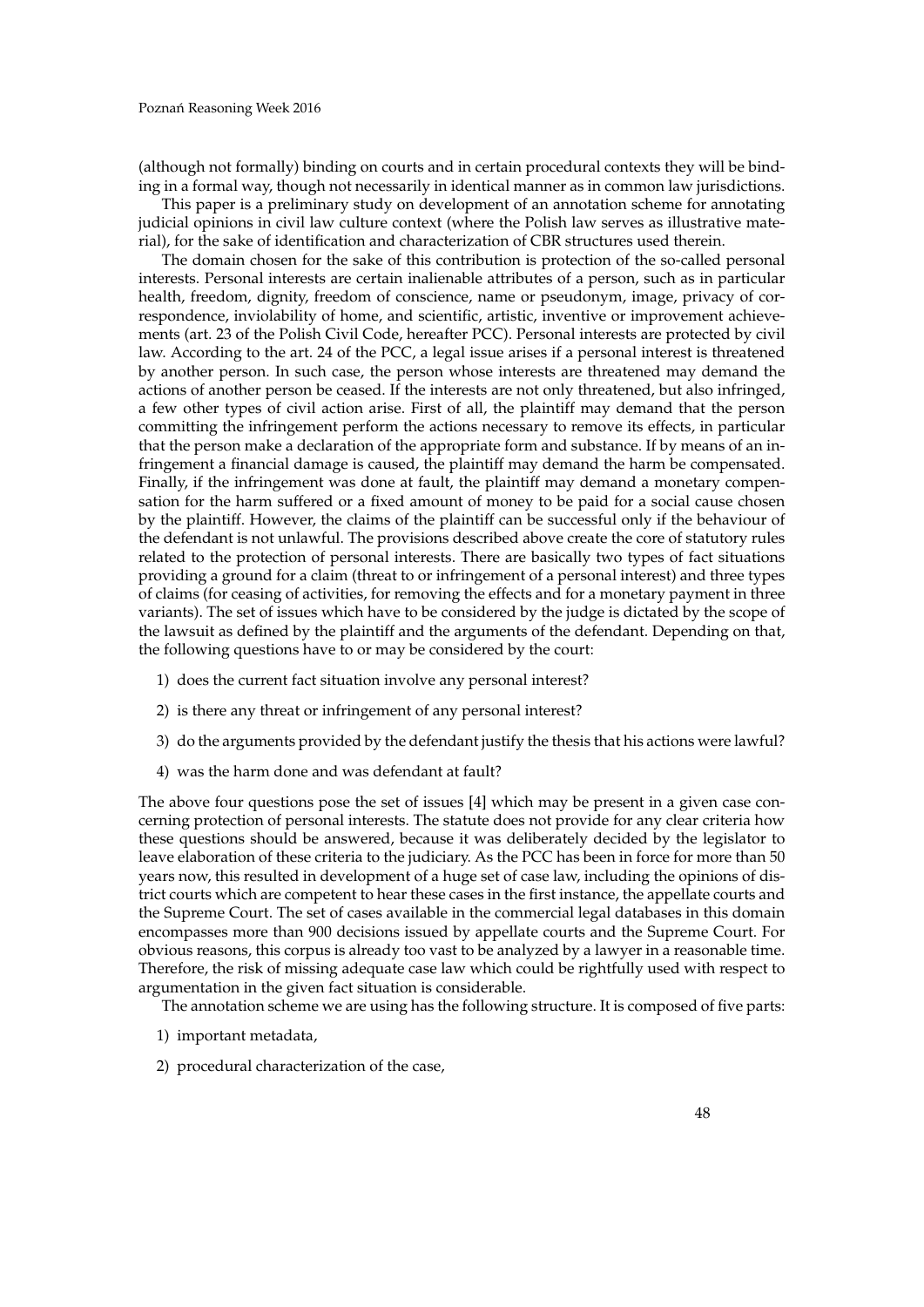- 3) substantial characterization of the case,
- 4) relevant CBR structures,
- 5) characterization of argumentation.

Let us now present these parts in a more detailed manner. As regards the first part, the following metadata are annotated:

- a. the date of the decision,
- b. the name of the court issuing the decision and the division of the court,
- c. the signature of the decision,
- d. the composition of the panel of judges and name of the author of the rationale of the decision.

The metadata have the obvious function of individualization of the judicial opinion. The procedural characterization of the case encompasses the following elements:

- a. the instance of the court issuing the decision,
- b. the decisions of the courts of lower instances (if applicable),
- c. the procedural decision of the court,
- d. the indication of the winning/losing party.

The two categories of data indicated above are of lesser theoretical significance, although they are vital with regard to the operation of the information retrieval system. The third category, substantial description of the case, incorporates the following data:

- a. indication of the personal interest(s) in question,
- b. the type of claim(s) of the plaintiff and identification of issues,
- c. the factual grounds of the plaintiff' claim,
- d. generic characterization of the parties to the dispute (for instance: a politician, a journalist, a prisoner etc.).

The fourth part of annotation scheme concerns the CBR structures present in the rationale, including factors and dimensions. The pro-defendant or pro-plaintiff character of a factor (or direction of a dimension) is also indicated. The CBT structures are assigned to the issue to which they are relevant. The fifth category encompasses the types of arguments used in the argumentation of the parties and of the courts involved in the case. The arguments are divided into four following categories:

- a. rule-based arguments (top-level arguments used by plaintiff and defendant)
- b. classical canons of statutory interpretation,
- c. doctrinal arguments, and
- d. CBR structures
	- i. with references to past cases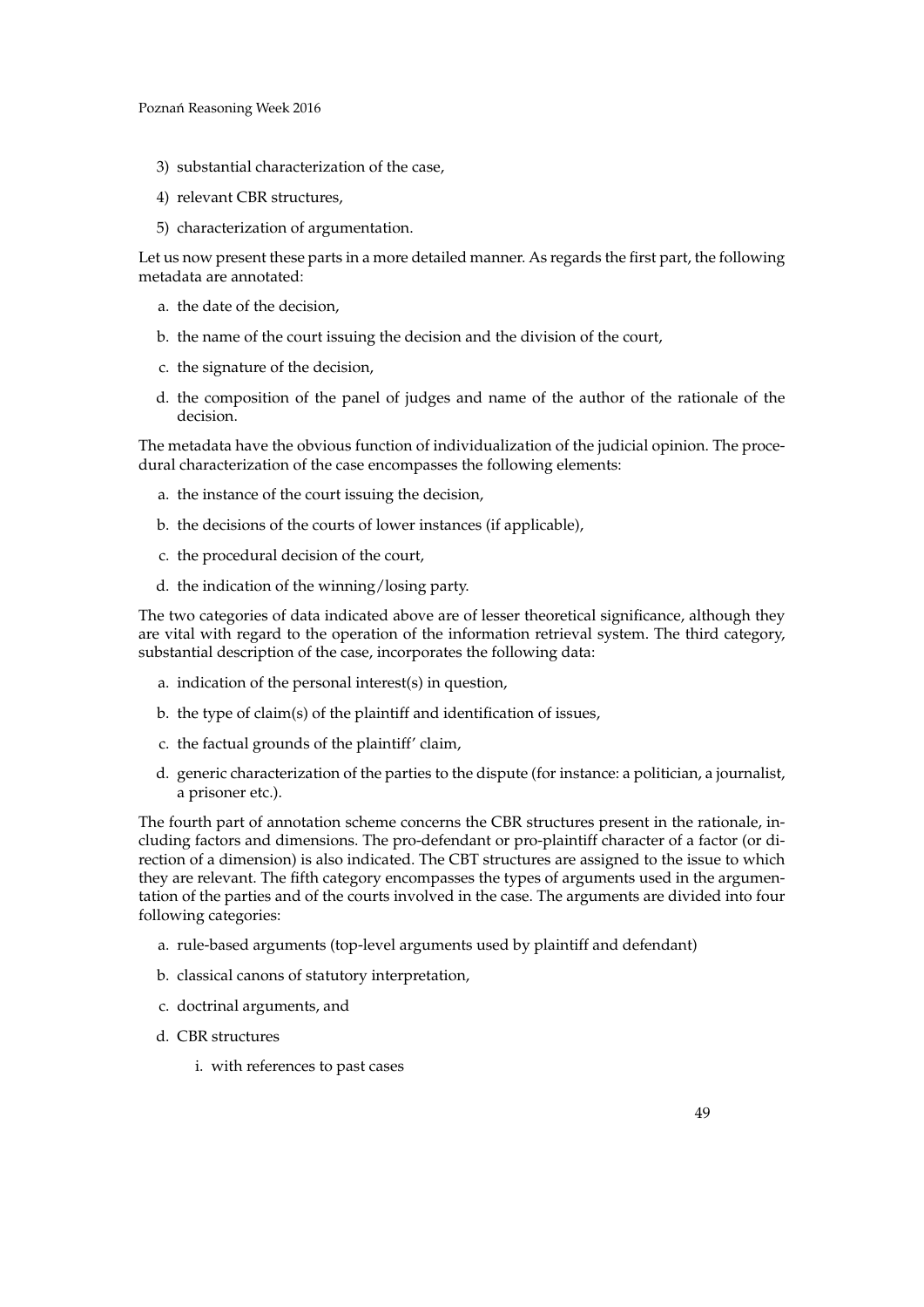ii. without references to past cases.

Arguments based on CBR structures are then classified into those based on previous quoted cases and those does not have a reference to previous case law. The latter arguments may involve development of new factors or consideration of new constellations of factors. The annotation scheme enables us to identify the types of CBR structures present in the argumentation of the parties, of the court of the 1st instance and in the final decision. The scheme makes it possible to infer arguments from the text of the case and to observe the mutual relations between arguments, including the attack relations and ordering of arguments.

- <span id="page-51-3"></span>[1] Vincent Aleven. *Teaching Case-Based Argumentation Through a Model and Examples*. PhD thesis, University of Pittsburgh, Intelligent Systems Program, 1997.
- <span id="page-51-2"></span>[2] Kevin D. Ashley. *Modeling Legal Argument*. MIT Press, 1991.
- <span id="page-51-4"></span>[3] Katie Atkinson, Trevor Bench-Capon, Henry Prakken, and Adam Wyner. Argumentation Schemes for Reasoning about Factors with Dimensions. In Kevin D. Ashley, editor, *Legal Knowledge and Information Systems – JURIX 2013: The Twenty-Sixth Annual Conference*, pages 39–48. IOS Press, 2013.
- <span id="page-51-6"></span>[4] Stephanie Brüninghaus and Kevin D. Ashley. Predicting Outcomes of Case-Based Legal Arguments. In *ICAIL '03 Proceedings of the 9th international conference on Artificial Intelligence and Law*, pages 233–242. ACM, 2003.
- <span id="page-51-0"></span>[5] Matthias Grabmair, Kevin D. Ashley, Ran Chen, Preethi Sureshkumar, Chen Wang, Eric Nyberg, and Vern R Walker. Introducing LUIMA: an experiment in legal conceptual retrieval of vaccine injury decisions using a UIMA type system and tools. In *Proceedings of the 15th International Conference on Artificial Intelligence and Law*, pages 69–78. ACM, 2015.
- <span id="page-51-5"></span>[6] Henry Prakken, Adam Wyner, Trevor Bench-Capon, and Katie Atkinson. A formalization of argumentation schemes for legal case-based reasoning in ASPIC+. *Journal of Logic and Computation*, 25(5):1141–1166, 2015.
- <span id="page-51-1"></span>[7] Adam Wyner, Wim Peters, and Daniel Katz. A Case Study on Legal Case Annotation. In Kevin D. Ashley, editor, *Legal Knowledge and Information Systems – JURIX 2013: The Twenty-Sixth Annual Conference*, pages 165–174. IOS Press, 2013.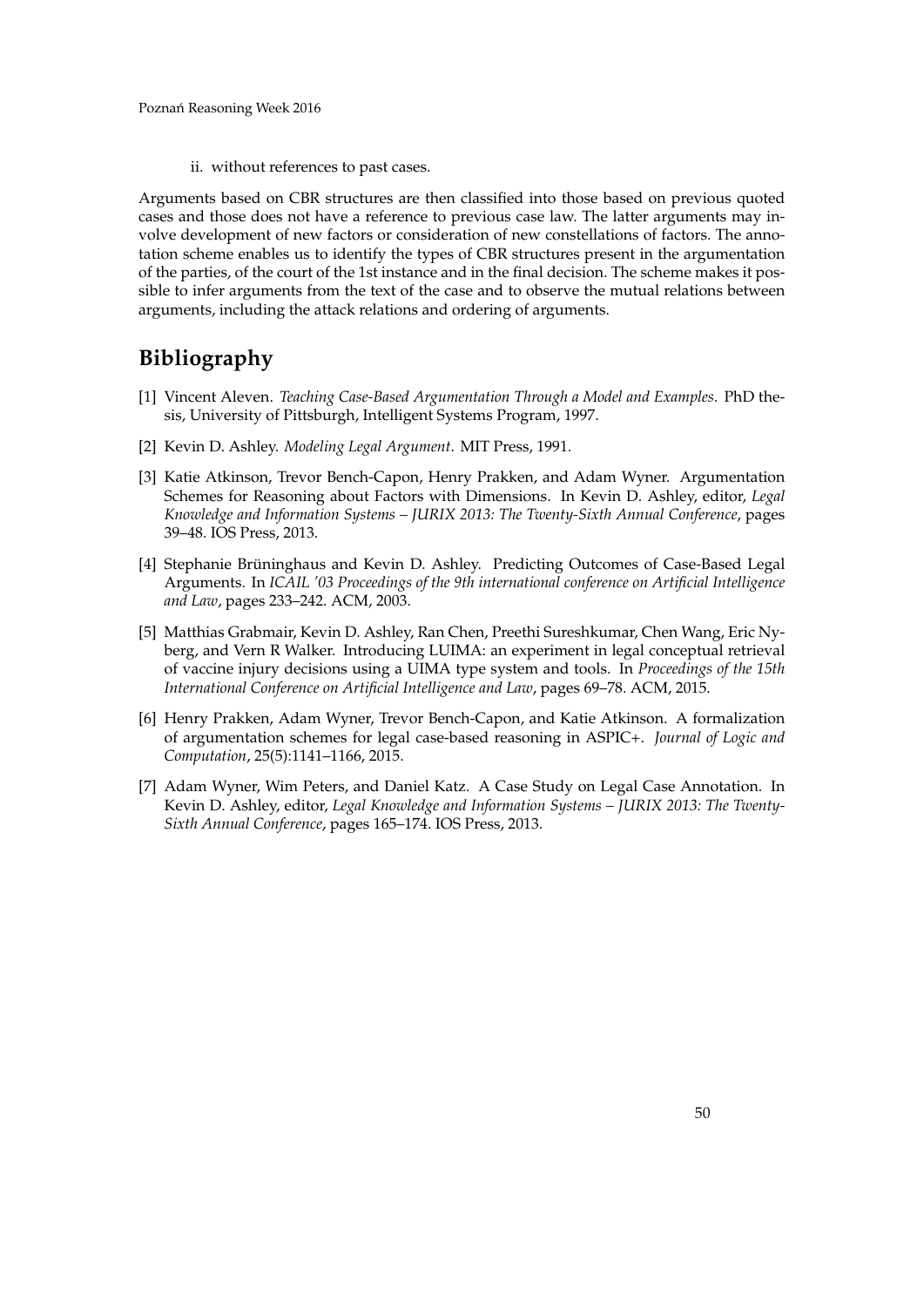## *Reasoning by Cases in Structured Argumentation*

Mathieu Beirlaen Jesse Heyninck Christian Strasser Ruhr University Bochum [mathieu.beirlaen@rub.de](mailto:mathieu.beirlaen@rub.de) [jesse.heyninck@rub.de](mailto:jesse.heyninck@rub.de) [christian.strasser@rub.de](mailto:christian.strasser@rub.de) <http://homepages.ruhr-uni-bochum.de/defeasible-reasoning/index.html>

#### **Abstract**

We extend (a fragment of) the  $ASPIC^+$  framework for structured argumentation so as to allow for applications of the reasoning by cases inference scheme for defeasible arguments. Given an argument with conclusion '*A* or *B*', an argument based on *A* with conclusion *C*, and an argument based on *B* with conclusion *C*, we allow the construction of an argument with conclusion *C*. We show how our framework leads to different results than other approaches in non-monotonic logic for dealing with disjunctive information, such as disjunctive default theory or approaches based on the OR-rule (which allows to derive a defeasible rule 'If (*A* or *B*) then *C*', given two defeasible rules 'If *A* then *C*' and 'If *B* then *C*'). This way, we raise new questions regarding the subtleties of reasoning defeasibly with disjunctive information.

#### **Extended abstract**

Formal argumentation has emerged as a promising approach to the modeling of defeasible reasoning. In [\[1\]](#page-54-0), a set of arguments A is arranged in a directed graph (A, Att) where Att  $\subset A \times$  $A$  is a relation of argumentative attack. Given such a graph, argumentative semantics specify criteria for selecting acceptable sets of arguments, i.e. sets of arguments that form coherent and defensible positions in a debate. The field of structured argumentation has emerged in an attempt to give logical structure to both arguments and the attack relation.

We will present a structured argumentation framework based on (a fragment of) the ASPIC<sup>+</sup> framework [\[5\]](#page-54-1) where arguments can be built using premises  $\Gamma$ , strict rules  $\mathcal S$  and defeasible rules D. Defeasible rules are represented as  $A_1, \ldots, A_n \Rightarrow \phi$  and are read intuitively as "If  $A_1, \ldots, A_n$ are true then under normal circumstances, *φ* is the case as well". Strict rules are represented as  $A_1, \ldots, A_n \to \phi$ . The following requirement ensures that the set of strict rules is closed under classical logic:  $A_1, \ldots, A_n \to \phi \in S$  iff  $\{A_1, \ldots, A_n\} \vdash \phi$ . We allow a set of arguments  $\mathcal{A}(\Gamma, \mathcal{S}, \mathcal{D})$ to be recursively build up as follows: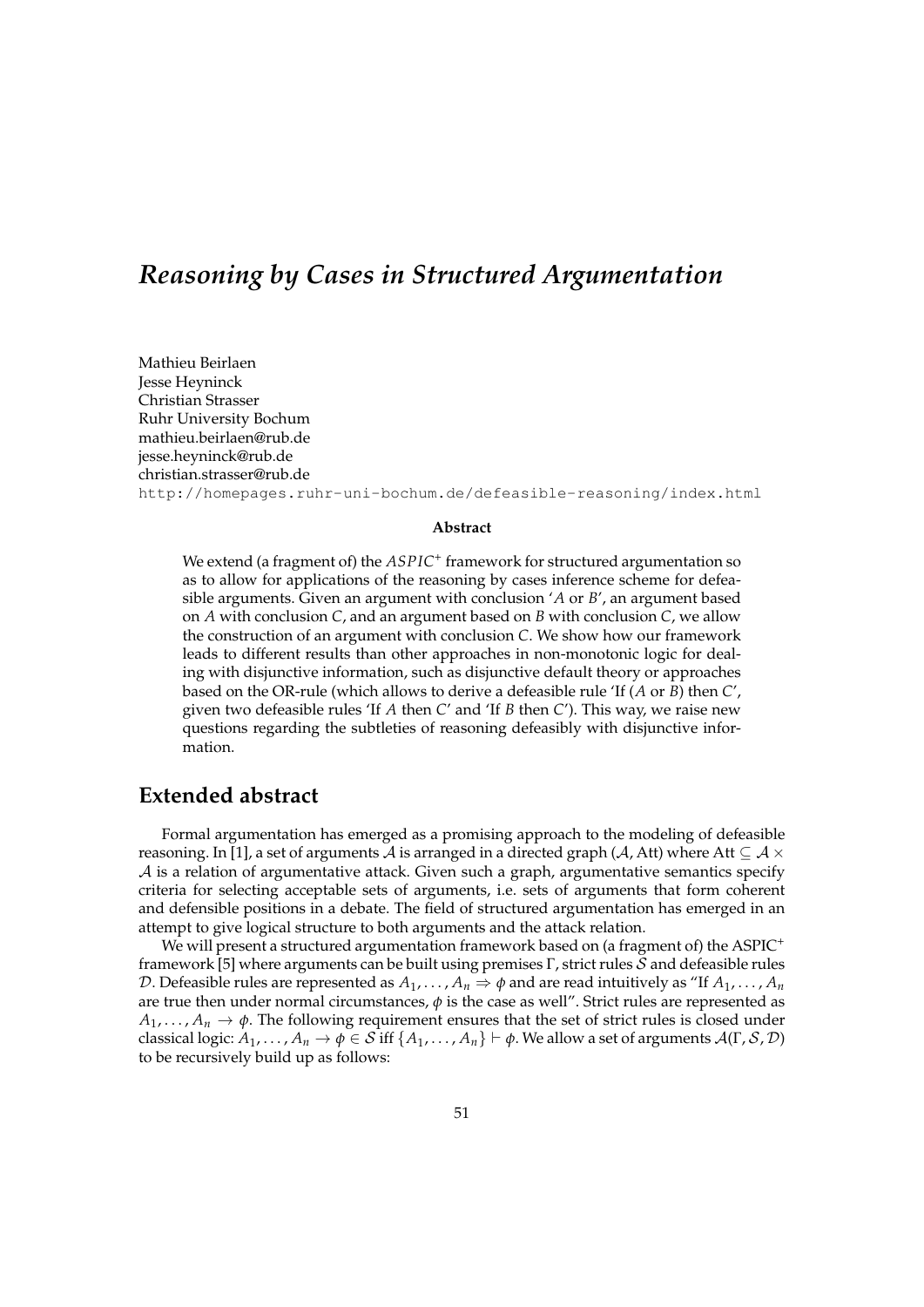*i*.  $\phi \in \mathcal{A}(\Gamma, \mathcal{S}, \mathcal{D})$  if  $\phi \in \Gamma$ .

 $conc(\phi) = \phi$ .

- *ii*.  $A_1, \ldots, A_n \to \psi \in A(\Gamma, \mathcal{S}, \mathcal{D})$  if  $A_1, \ldots, A_n \in A(\Gamma, \mathcal{S}, \mathcal{D})$  and  $conc(A_1), \ldots,conc(A_n) \to \psi \in \mathcal{S}.$  $conc(A_1, \ldots, A_n \rightarrow \psi) = \psi$ . *iii*.  $A_1, \ldots, A_n \Rightarrow \psi \in A(\Gamma, \mathcal{S}, \mathcal{D})$  if  $A_1, \ldots, A_n \in A(\Gamma, \mathcal{S}, \mathcal{D})$  and
- $conc(A_1), \ldots,conc(A_n) \Rightarrow \psi \in \mathcal{D}$  $conc(A_1, \ldots, A_n \Rightarrow \psi) = \psi$ .

In this contribution, we extend the *ASPIC*<sup>+</sup> framework with the following scheme for building arguments:

*iv*.  $A_0$ ,  $[A_1]$ ,  $[A_2] \rightsquigarrow \phi \in \mathcal{A}(\Gamma, \mathcal{S}, \mathcal{D})$  if conc $(A_0) = \psi_1 \vee \psi_2$ ,  $A_0 \in \mathcal{A}(\Gamma, \mathcal{S}, \mathcal{D})$ ,  $A_1 \in \mathcal{A}(\Gamma \cup \mathcal{D})$  ${\psi_1}, {\mathcal{S}, \mathcal{D}}, \mathcal{A}_2 \in \mathcal{A}(\Gamma \cup {\psi_2}, \mathcal{S}, \mathcal{D})$  and conc $(A_1) = \text{conc}(A_2) = \phi$ .

conc $(A_0, [A_1], [A_2] \rightsquigarrow \phi) = \phi$ .

**Example 1.** *Given*  $\Gamma = \{p \lor q\}$ ,  $\mathcal{D} = \{p \Rightarrow u, u \Rightarrow s, q \Rightarrow t, t \Rightarrow s\}$  *and S as defined above, we have that*  $p \vee q$ ,  $[(p \Rightarrow u) \Rightarrow s]$ ,  $[(q \Rightarrow t) \Rightarrow s] \rightsquigarrow s \in \mathcal{A}(\Gamma, \mathcal{D}, \mathcal{S})$ .

We say that an argument *A* attacks an argument *B* if conc(*A*)  $\equiv \neg \phi$ , where  $\phi = \text{conc}(B)$ . Furthermore, *A* will also attack every argument that uses *B* as a sub-argument. Moreover, we define an attack relation for filtering out incoherent arguments, a well-known problem in ASPIC+ [\[6\]](#page-54-2).

Considering that there are arguments using the scheme *iv*, there can now be several paths to the argument's conclusion. For instance, there are two paths leading to the conclusion *s* in the argument from Example 1. One path runs via *p* and *u*, the other via *q* and *t*. When defining attacks for arguments constructed using scheme *iv*, one can take either a more cautious approach or a more credulous approach. In the cautious approach, all the paths to an argument's conclusion have to be safe, i.e. for an attack on an argument  $A$ ,  $[B]$ ,  $[C] \rightsquigarrow \phi$  to succeed it suffices that (either a sub-argument of *A* is rebutted) or (a sub-argument of *B* is rebutted) or (a subargument of *C* is rebutted). In the credulous approach on the other hand, we require that (either a sub-argument of *A* is rebutted) or (a sub-argument of *B* is rebutted and a sub-argument of *C* is rebutted). In this approach, there are thus rather strong conditions on attackers of disjunctive arguments: for an attack to be valid it is required to show that all paths to the conclusion of the argument are disputable. We can model both alternatives via different attack definitions.

**Example 2.** Let  $\Gamma' = \Gamma \cup \{\neg t \wedge \neg u\}$ , with S and D as in Example 1. Based on the new premise set we *can construct an argument with conclusion* ¬*t and an argument with conclusion* ¬*u. For the argument*  $p \lor q$ ,  $[(p \Rightarrow u) \Rightarrow s]$ ,  $[(q \Rightarrow t) \Rightarrow s] \rightsquigarrow s$ , the path via  $(p \Rightarrow u) \Rightarrow s$  is rebutted by the argument *for* ¬*u, while the path via* (*q* ⇒ *t*) ⇒ *s is rebutted by the argument for* ¬*t. In the credulous approach we need* both *rebuttals in order to attack the argument*  $p \lor q$ ,  $[(p \Rightarrow u) \Rightarrow s]$ ,  $[(q \Rightarrow t) \Rightarrow s] \rightsquigarrow s$ . In *the cautious approach* each *of these rebuttals is by itself sufficient to attack the larger argument. In other words, in the cautious approach it would be sufficient to have an argument for* ¬*t* or *an argument for* ¬*u in order to attack the argument*  $p \lor q$ *,*  $[(p \Rightarrow u) \Rightarrow s]$ ,  $[(q \Rightarrow t) \Rightarrow s] \rightsquigarrow s$ .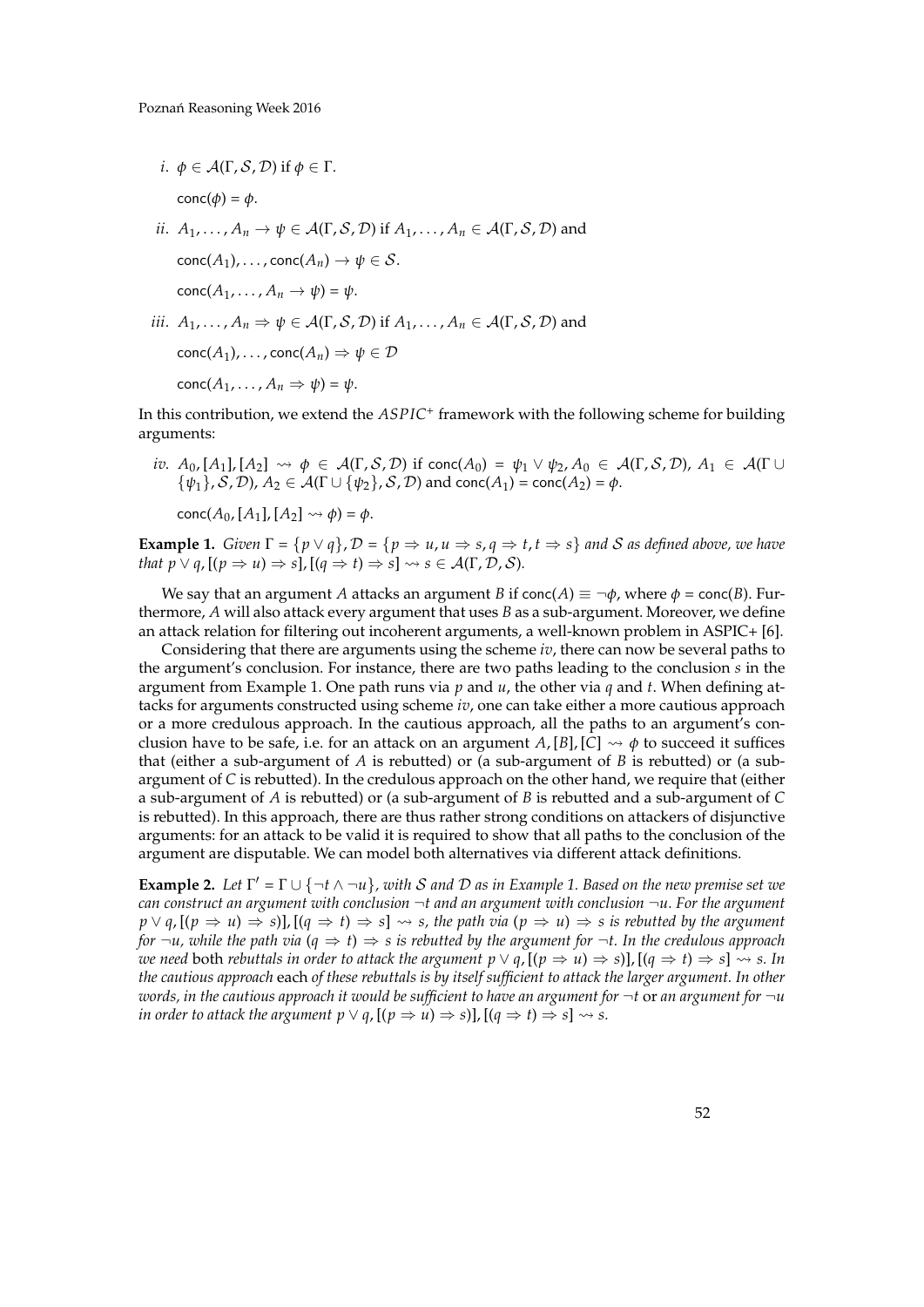Various acceptability semantics have been defined for selecting coherent subsets of arguments representing rational stances in a debate (grounded, preferred, stable, etc.). All of these are readily applicable in our framework.

We will compare our system with two other approaches for dealing with disjunctive information in the context of defausible implications. In particular, we will point to differences with both disjunctive default logic [\[2\]](#page-54-3) and approaches based on the OR-rule, as used in e.g. system **P** [\[3\]](#page-54-4) and in several Input/Output logics [\[4\]](#page-54-5). The OR-rule allows to derive a defeasible rule 'If (*A* or *B*) then *C*', given two defeasible rules 'If *A* then *C*' and 'If *B* then *C*'. By showing these differences, we raise new questions regarding the subtleties of reasoning defeasibly with disjunctive information.

- <span id="page-54-0"></span>[1] P.M. Dung. On the acceptability of arguments and its fundamental role in nonmonotonic reasoning, logic programming and n-person games. *Artificial Intelligence*, 77(2):321–357, 1995.
- <span id="page-54-3"></span>[2] Michael Gelfond, Vladimir Lifschitz, Halina Przymusinska, and Miroslaw Truszczynski. Disjunctive defaults. In *Proc. Second International Conf. on Principles of Knowledge Representation and Reasoning*, pages 230–237, 1991.
- <span id="page-54-4"></span>[3] S. Kraus, D. Lehmann, and M. Magidor. Nonmonotonic reasoning, preferential models and cumulative logics. *Artificial Intelligence*, 44:167–207, 1990.
- <span id="page-54-5"></span>[4] D. Makinson and L. van der Torre. Input/output logics. *Journal of Philosophical Logic*, 29:383– 408, 2000.
- <span id="page-54-1"></span>[5] H. Prakken. An abstract framework for argumentation with structured arguments. *Argument and Computation*, 1(2):93–124, 2011.
- <span id="page-54-2"></span>[6] Y. Wu. *Between Argument and Conclusion: Argument-based Approaches to Discussion, Inference and Uncertainty (PhD dissertation)*. University of Luxembourg, 2012.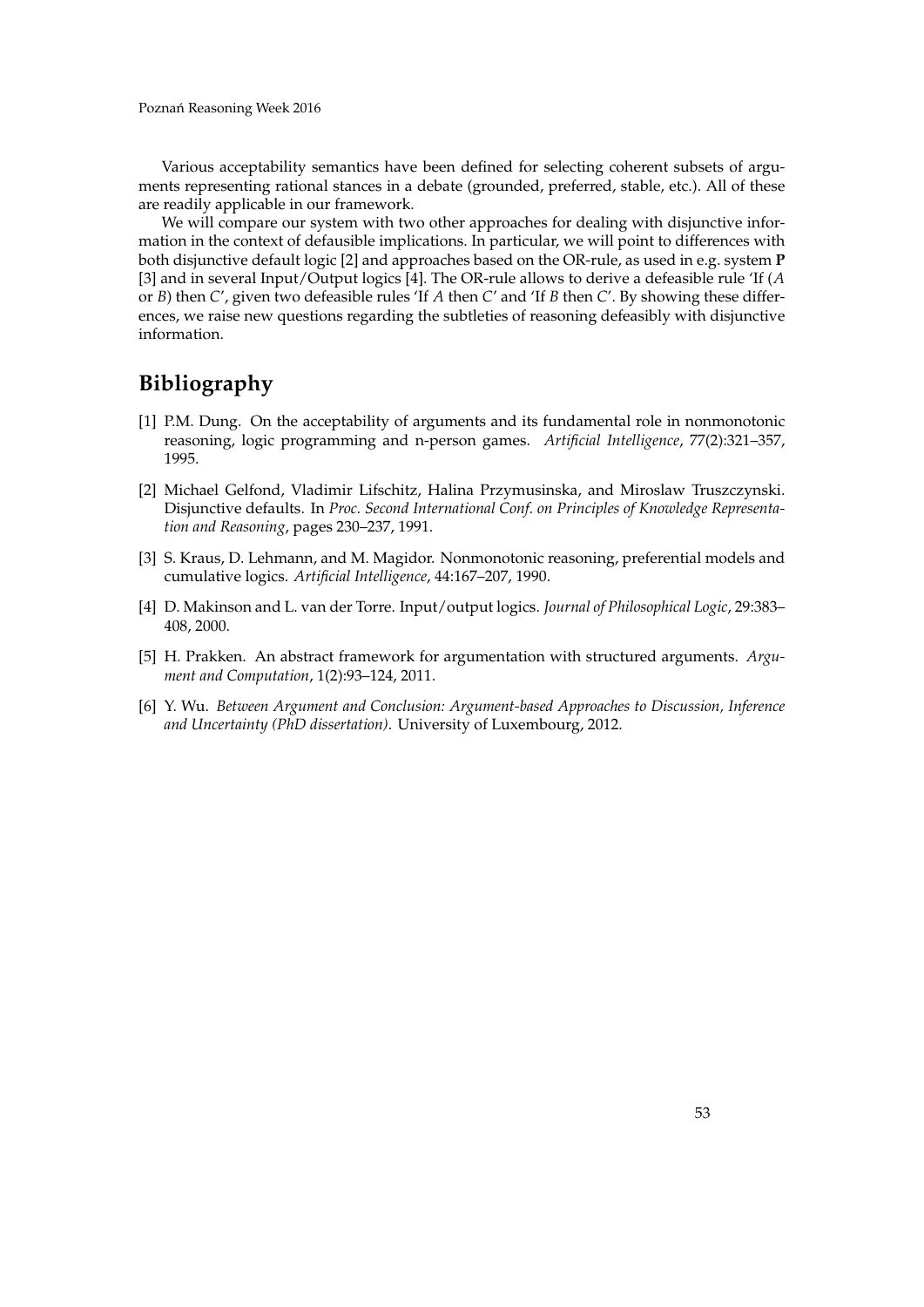## *Normal Default Rules as Epistemic Actions*

Michal Dančák Michal Peliš Department of Logic Faculty of Arts Charles University in Prague [mdancak@seznam.cz](mailto:mdancak@seznam.cz) [michal.pelis@ff.cuni.cz](mailto:michal.pelis@ff.cuni.cz)

#### **Abstract**

We would like to introduce the idea of 'translating' *normal default rules* in a slightly rearranged *action model logic*. So, we try to provide a dynamic epistemic background for *normal default logic* with operational semantics [\[1\]](#page-57-0). In this paper, we present the basic idea and definitions using the single-agent version of action model logic. In the talk, we move on to problems of the multi-agent version. **Keywords:** action model logic, epistemic logic, normal default logic

#### **1. Common reasoning with default rules**

Using the word *reasoning* we mostly mean 'private' act of a subject.[1](#page-55-0) Common reasoning that we do all the time is often based on two kinds of information. The first one, *hard information*, is information that we are obliged to accept; we are sure of it, it is our knowledge and trusted data. The other one, *soft information*, is something that 'typically happens', it is very likely that things go that way. Reasoning based exclusively on hard information would be ideally deductive. However, it is not possible in common reasoning. There are many typical situations that are produced by our experience. Some of them are in contradiction, some of them are incomplete. Nonetheless, we have to do conclusions even if there is a lack of hard information. Such conclusions can be out of the scope of classical (deductive) consequence relations.

Let us imagine that we know that Anne is a student of a faculty of arts. A typical student from a faculty of arts does not like mathematics and we could conclude by default that Anne does not like mathematics. The knowledge that Anne attends a faculty of arts together with our prejudice that students from this faculty do not like math can form a (default) 'rule':

If *AnneStudOfArtFac*, then ¬*AnneLikeMath* under condition that the conclusion ¬*AnneLikeMath* is not in a conflict with our current knowledge.

<span id="page-55-0"></span><sup>1</sup>Let us call a 'reasoning subject' an *agent* as this term is used in epistemic logic. The word 'private' will be discussed later on.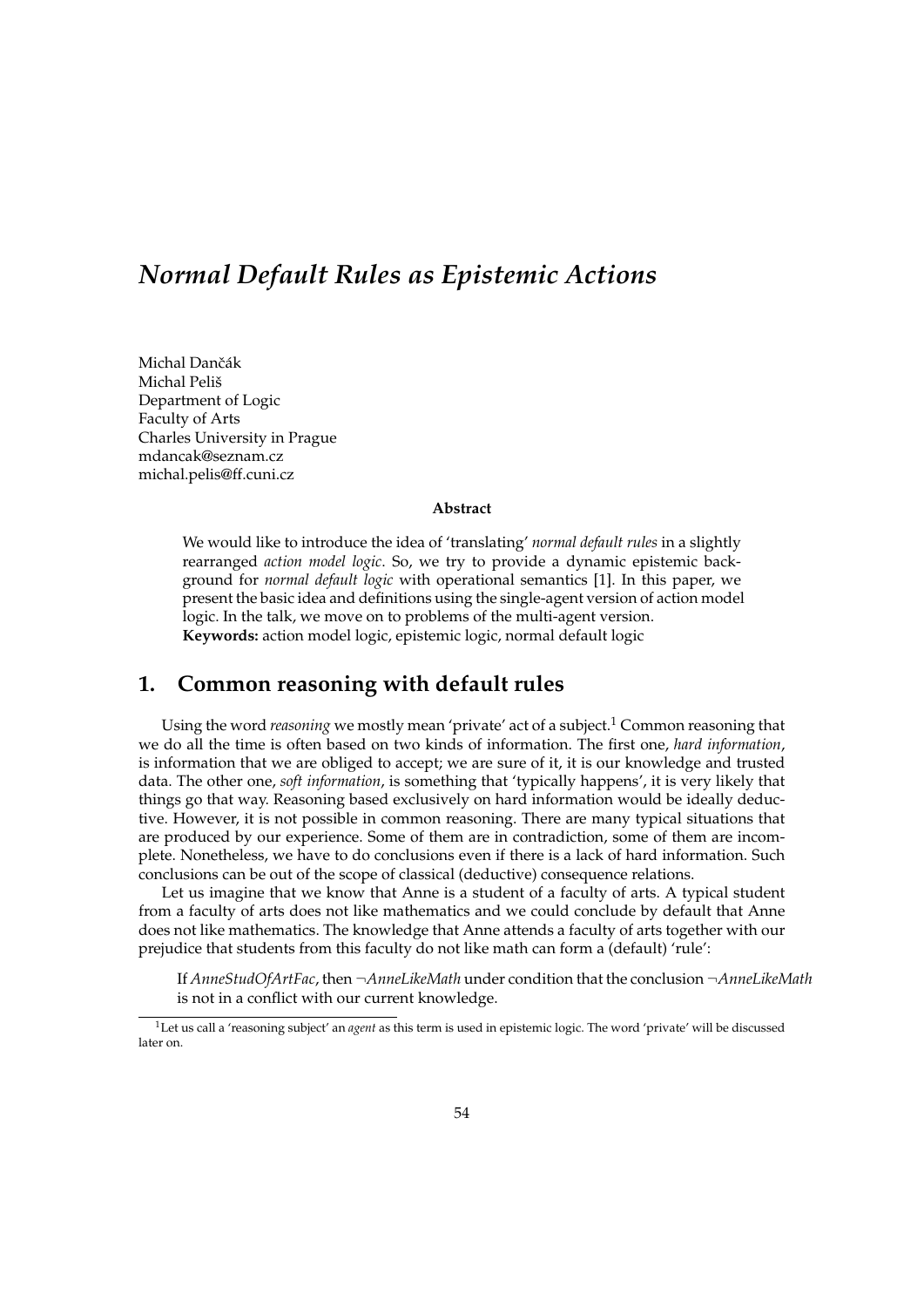Poznań Reasoning Week 2016

Later we obtain an information that Anne studies logic. Well, if she studies logic, she might like mathematics. Similarly with this information, we can formulate a 'rule':

If *AnneStudOfLog*, then *AnneLikeMath* under condition that the conclusion *AnneLike-Math* is not in a conflict with our current knowledge.

More formally, if we put hard information together, we obtain a set (of facts)

Γ = {AnneStudOfArtFac, AnneStudOfLog}

and our reasoning about Anne's liking for math can follow rules like these:<sup>[2](#page-56-0)</sup>

AnneStudOfArtFac : ¬AnneLikeMath AnneStudOfLog : AnneLikeMath ¬AnneLikeMath AnneLikeMath

Note that once we conclude that Anne does not like mathematics we may not use the second rule because its presupposition is in conflict with our current knowledge, i.e., with the conclusion that Anne does not like math.[3](#page-56-1)

## **2. Normal defaults as actions**

In *action model logic* we work with the idea that there is a finite group of agents and these agents change their epistemic states with respect to 'new' information produced by verbal as well as non-verbal actions [\[2\]](#page-57-1). Reasoning of an agent *i* about 'Anne's liking for math' can be such action. We called this reasoning 'private' because it mostly happens as a change of *i*'s epistemic state without any communication with other agents. Nonetheless, it need not be completely private, other agents can know both hard and soft information that are available to *i*, and can follow all *i*'s steps in reasoning.

To incorporate default reasoning inside action model logic we have to understand default rules as actions. More formally, a normal default rule *<sup>ϕ</sup>*:*<sup>ψ</sup> ψ* changes agent's epistemic model such that it separates *ψ*-worlds (possible worlds where the formula *ψ* is true) from ¬*ψ*-worlds. This forms a base for a possible application of other defaults. From now on, the agent is ready to work with preferred (*designated*) *ψ*-worlds. If the agent *i* goes on with some other default, she only checks the validity of a (new) prerequisite with respect to the possible worlds where *ψ* is true. It does not mean that ¬*ψ*-worlds are deleted from the model—they are now distinguishable for *i*.

This idea brings us to a small modification of epistemic models and actions from [\[2,](#page-57-1) Chapter 6]:

**Definition 1.** *A (default) epistemic model M is an* S5*-structure* (*W*, *R<sup>i</sup>* , *V*, *X<sup>i</sup>* ) *where W is a non-empty*  $s$ et of possible worlds,  $R_i\subseteq W^2$  is an accessibility relation of an agent i,  $V$  is a valuation function (from *the set of atomic formulas to W), and X<sup>i</sup>* ⊆ *W is a non-empty set of designated possible worlds for an agent i such that whenever uR<sub>i</sub>v, it holds that*  $u \in X_i$  *iff*  $v \in X_i$ *.* 

In the agent's reasoning (esp. in the application of a default rule) the agent *i* 'ignores' all the states outside of  $X_i$ . The designated worlds are not connected via  $R_i$  to those that are not designated.

<span id="page-56-3"></span><span id="page-56-0"></span><sup>&</sup>lt;sup>2</sup>The rule is in the form of a fraction  $\frac{\varphi:\psi}{\psi}$ ; prerequisite  $(\varphi)$  is written before the colon together with what is presupposed (*ψ*) behind the colon, a consequent (*ψ*) is under the line. Rules, where the presupposition is the same as the consequent, are called *normal*.

<span id="page-56-1"></span><sup>3</sup>And vice versa. There are two extensions of our hard information Γ.

<span id="page-56-2"></span><sup>&</sup>lt;sup>4</sup>The satisfaction relation  $\mathbb H$  between possible worlds and formulas is defined in the standard way.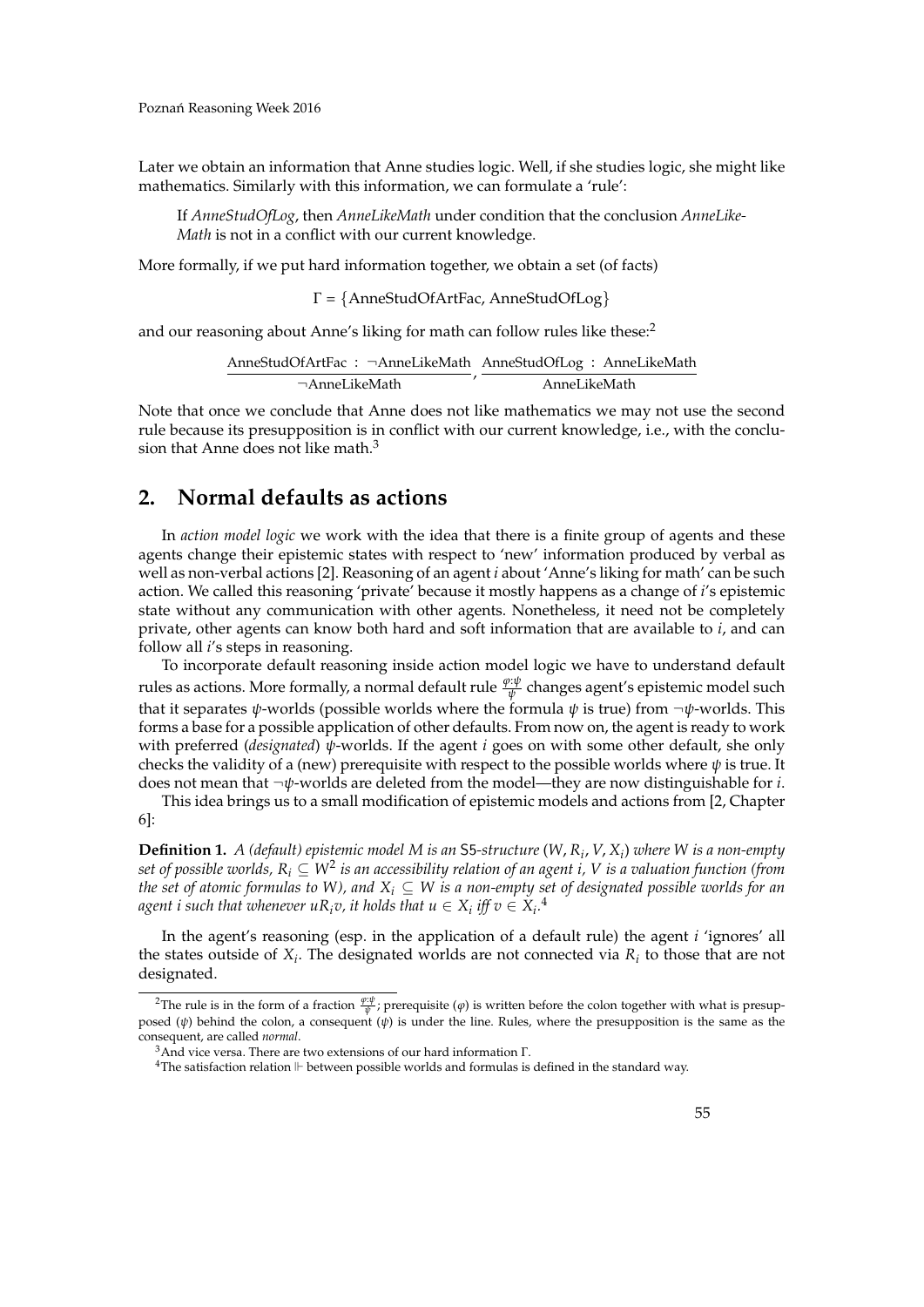**Definition 2.** *A normal default rule*  $\frac{\varphi:\psi}{\psi}$  *is* epistemically applicable *by an agent i in an epistemic* model M iff for each  $w \in X_i$ :  $(M, w) \Vdash K_i \varphi$  and  $(M, w) \Vdash \hat{K}_i \psi$  and  $(M, w) \Vdash \hat{K}_i \neg \psi$ .

An action  $(\varphi : \psi / \psi)^i$  corresponding to a normal default  $\frac{\varphi : \psi}{\psi}$  (used by an agent *i*) will be understood as a two-node action model  $\mathbf{D}^i = (\mathbf{W}, \mathbf{R}_i, \text{pre}, \mathbf{X}_i)^5$  $\mathbf{D}^i = (\mathbf{W}, \mathbf{R}_i, \text{pre}, \mathbf{X}_i)^5$  where

- $W = \{s, t\}$
- $\bullet$  (s, t) ∉  $\mathbf{R}_i$ , but (s, s) ∈  $\mathbf{R}_i$  and (t, t) ∈  $\mathbf{R}_i$
- pre(s) =  $\psi$  and pre(t) =  $\neg \psi$
- $X_i = \{s\}$

The action  $D^i$  updates (changes) an epistemic model  $M = (W, R_i, V, X_i)$  into a (new) epis-temic model M' if the corresponding default rule is applicable (Definition [2\)](#page-56-3).<sup>[6](#page-57-3)</sup> The resulting (updated) epistemic model  $M^{\prime} = (M \otimes \mathbf{D}^i)$  is a structure  $(W', R'_i, V', X'_i)$  where

- $W' = \{(w, s) | w \in W \& s \in W \& (M, w) \Vdash pre(s)\}\$
- $(w, s)R'_i(w', s')$  iff  $(wR_iw' \& sR_i s')$ , for  $w, w' \in W$  and  $s, s' \in W$
- $(w, s) \in V'(p)$  iff  $w \in V(p)$ , for  $(w, s) \in W'$  and atomic formula  $p$
- $(w, x) \in X'_i$  iff  $w \in X_i$  &  $x \in X_i$ , for  $w \in W$  and  $x \in W$

- <span id="page-57-0"></span>[1] Grigoris Antoniou. *Nonmonotonic Reasoning*. The MIT Press, 1997.
- <span id="page-57-1"></span>[2] Hans van Ditmarsch, Wiebe van der Hoek, and Barteld Kooi. *Dynamic Epistemic Logic*. Springer, Dordrecht, The Netherlands, 2008.

<span id="page-57-2"></span><sup>5</sup>An action model is very similar to an epistemic model. The difference lies in precondition function pre from **W** to the set of all formulas.

<span id="page-57-3"></span><sup>&</sup>lt;sup>6</sup>The applicability of a default takes over the role of precondition in standard action model logic.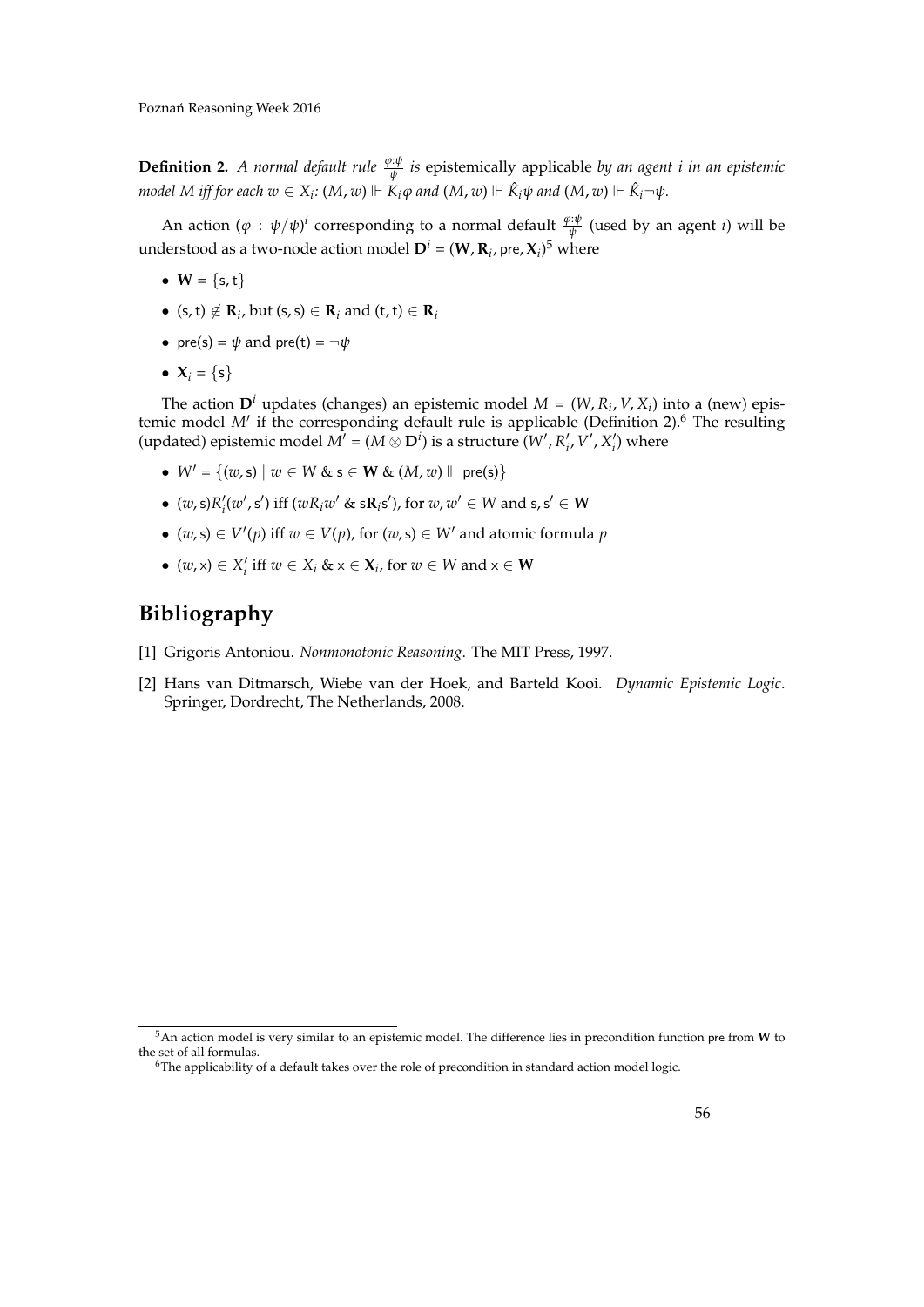## *Slippery Slopes and other Consequences*

Martin Hinton University of Łódź Department of Legal Theory [mdhinton@tlen.pl](mailto:mdhinton@tlen.pl) <http://filologia.uni.lodz.pl/hinton/>

#### **Abstract**

This paper provides a critique of Douglas Walton's understanding of Slippery Slope Arguments and the argument scheme based upon it. It is argued that he fails to discern the important difference between real-world bad consequences and the argumentational consequences which are usually implied in such arguments. This is followed by the development of a more accurate characterisation and a simple scheme with critical questions. The latter part of the paper considers other arguments from consequences and compares how the 'gravity' of those arguments differs from that of the slippery slope.

**Keywords:** Douglas Walton, Slippery Slope Arguments, Gravity of Argumentation

#### **Extended abstract**

Douglas Walton (2015) recently outlined his proposal for an argumentation scheme for slippery slope arguments (SSAs). Walton considers the proposed characterisations of SSAs offered by other authors and finds them incomplete or otherwise unsatisfactory. He bases his argumentation scheme on a 10 part analysis of the nature of such arguments and illustrates these stages of the argumentation process with examples, in particular focussing on the case of drug addiction as a clear slippery slope which it is reasonable to warn against. Walton's characterisation of SSAs is most notable for its introduction of the notion of a 'gray area' at some undefined point of the slope where control is lost and further descent becomes unstoppable.

The first aim of this paper is to illustrate where previous attempts at SSA characterisation have gone wrong, and to provide an analysis which better captures their true nature. The first part describes Walton's arguments in support of his views on SSAs and also considers the characterisations put forward by other researchers. All of these are found wanting due to their failure to capture the essence of the slippery slope and their inability to distinguish SSAs from other consequentialist forms of argument. Walton, it is argued, is particularly guilty of this, and makes no attempt to respond to criticism of his earlier work which points out his confusion between chains of reasoning and chains of events (Van Der Burg, 1993). I also argue that Walton's choice of examples is unfortunate: while drug addiction is certainly a slippery slope for the addict, it does not represent a slippery slope of argumentation, since the choice of the addict to continue to abuse the substance is not taken after reasonable reflection upon the arguments.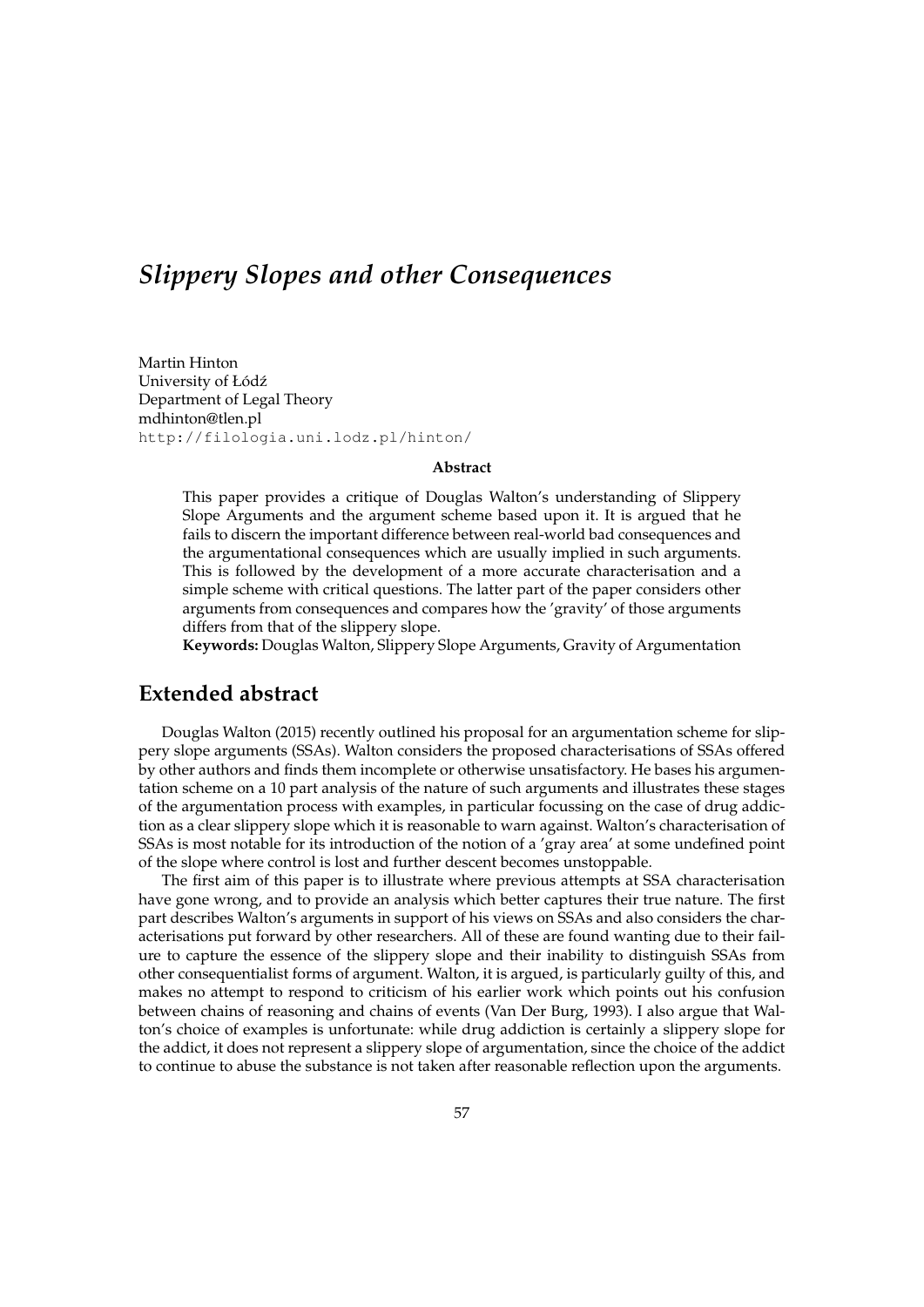The notion of the 'grey area' is also questioned, since the metaphor of the slope suggests that once the foot is placed upon the slippery decline, control is already lost: there is no reason to think that slippery slopes become slippery half-way down.

The second part of the paper puts forward a clearer analysis of what is special about SSAs and allows them to be easily distinguished from their close cousins: arguments from precedent, arguments form consequences, and arguments form consistency. It is argued that all SSAs, properly so-named, claim that reaching a certain conclusion, A, involves the negation of a principle, P, and that that principle is necessary to argue against further conclusions (B,C...) which are considered unacceptable. There are, therefore, three ways in which an SSA can go wrong: 1. That the principle P does not need to be broken to reach A. 2. That the principle P is not necessary to argue successfully against B,C... 3. That conclusions B,C... are not, in fact undesirable. This characterisation is tested against a number of examples and some possible objections are considered and rejected.

This analysis of SSAs leads to the development of a concept of 'the gravity of argumentation': in this case the force which pulls us down the slope towards the undesirable consequences. It is argued that a distinction can be made between different arguments from consequences on the basis of what type of 'gravity' the argument is subject to. Thus it is seen that, although they are not structurally identical, arguments from consistency are driven forward by the same, logical, force as SSAs, where straightforward arguments from bad consequences take their strength from purely moral considerations, backed up by empirical evidence. Arguments from precedent, however, require both a logical and a moral force, in that they generally rely on both the need for logical consistency and a sense of fairness or equality.

## **Bibliography**

[1] Wibren Van Der Burg. Slippery Slope Arguments by Douglas Walton. Informal Logic, XV.3, 221-229. 1993.

[2] Eugene Volokh. The Mechanisms of the Slippery Slope, Harvard Law Review, 116(4), 1026- 1137, 2002.

[3] Douglas Walton. Slippery Slope Arguments. Oxford: Oxford University Press. 1992.

[4] Douglas Walton. The Basic Slippery Slope Argument. Informal Logic, Vol. 35, No. 3, pp. 273–311. 2015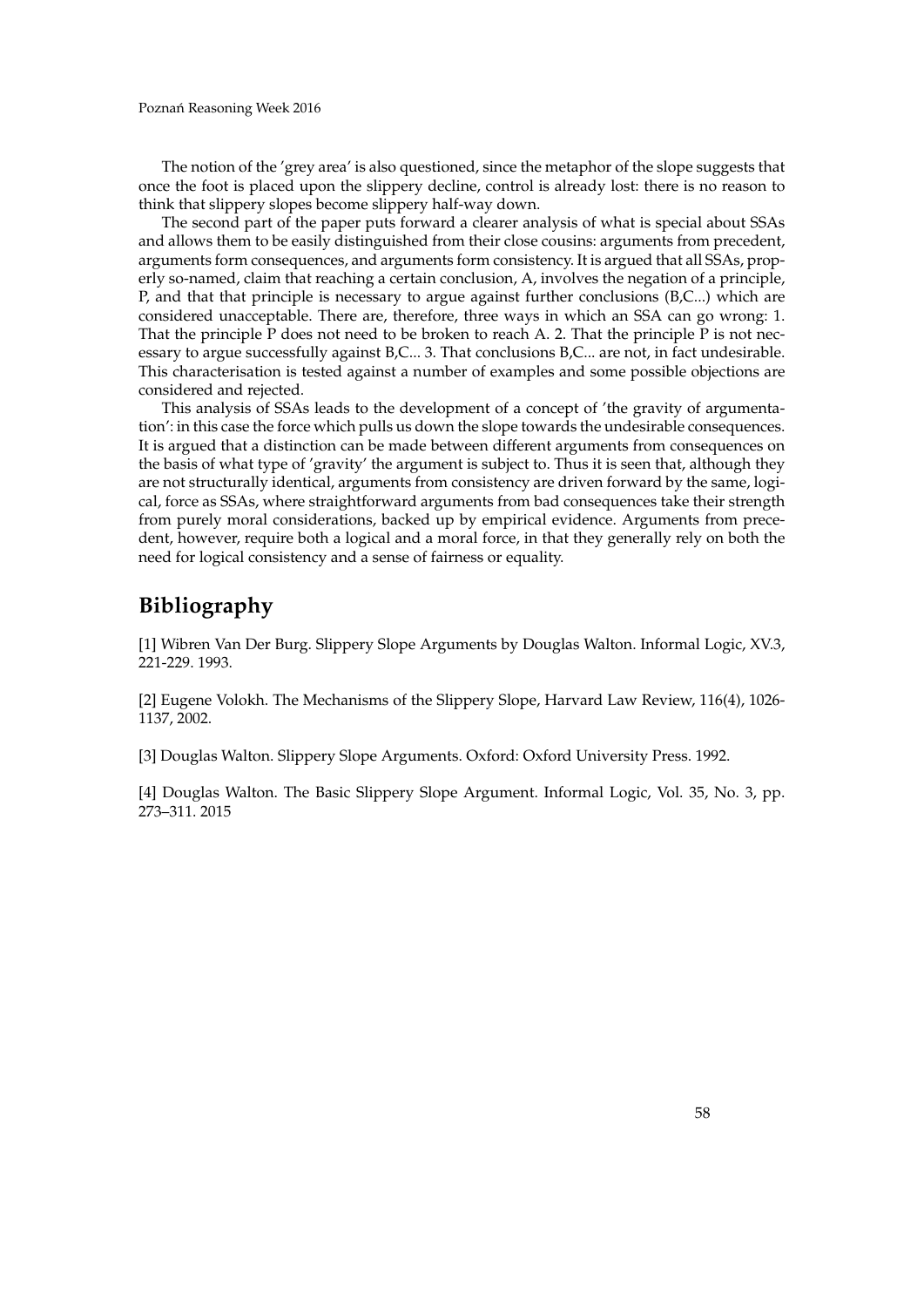# *A formal model of an argumentative dialogue in the management of emotions*[\\*](#page-0-0)

Magdalena Kacprzak<sup>1</sup> Krzysztof Rzeńca<sup>2</sup> Anna Sawicka<sup>3</sup> Andrzej Zbrzezny<sup>4</sup> Katarzyna Żukowska<sup>2</sup> <sup>1</sup>Faculty of Computer Science Białystok University of Technology [m.kacprzak@pb.edu.pl](mailto:m.kacprzak@pb.edu.pl) <sup>2</sup> Faculty of Psychology SWPS University of Social Sciences and Humanities in Warsaw <krzenca@swps.edu.pl> <kzukowska@swps.edu.pl>  $3$  Polish-Japanese Academy of Information Technology in Warsaw <asawicka@pjwstk.edu.pl> <sup>4</sup> Faculty of Mathematics and Natural Science Jan Długosz University in Częstochowa <a.zbrzezny@gmail.com>

#### **Abstract**

In our research we focus on designing an interactive tool which can support recognition of human emotions that occur in dialogues. It will be used as an aid in learning how to manage emotions during argumentative dialogues. For this purpose we analyze human dialogues and build a system to apply argumentative dialogues in human-computer communication. In this way, we gather a collection of examples illustrating the typical human's reactions and use them to explain mechanisms that appear in dialogues. Our inspirations are dialogue games. In this work we present a theoretical background of the project, i.e., we provide a formal system to represent argumentative dialogue protocols.

**Keywords:** argumentative dialogue, emotions, protocol, formal model

#### **1. Management of emotions in dialogue**

The aim of our research is to create a formal model which will allow interlocutors to improve communication by interpersonal skills coaching. The studies focus on argumentative di-

<sup>\*</sup>The research by Kacprzak have been carried out within the framework of the work S/W/1/2014 and funded by Ministry of Science and Higher Education.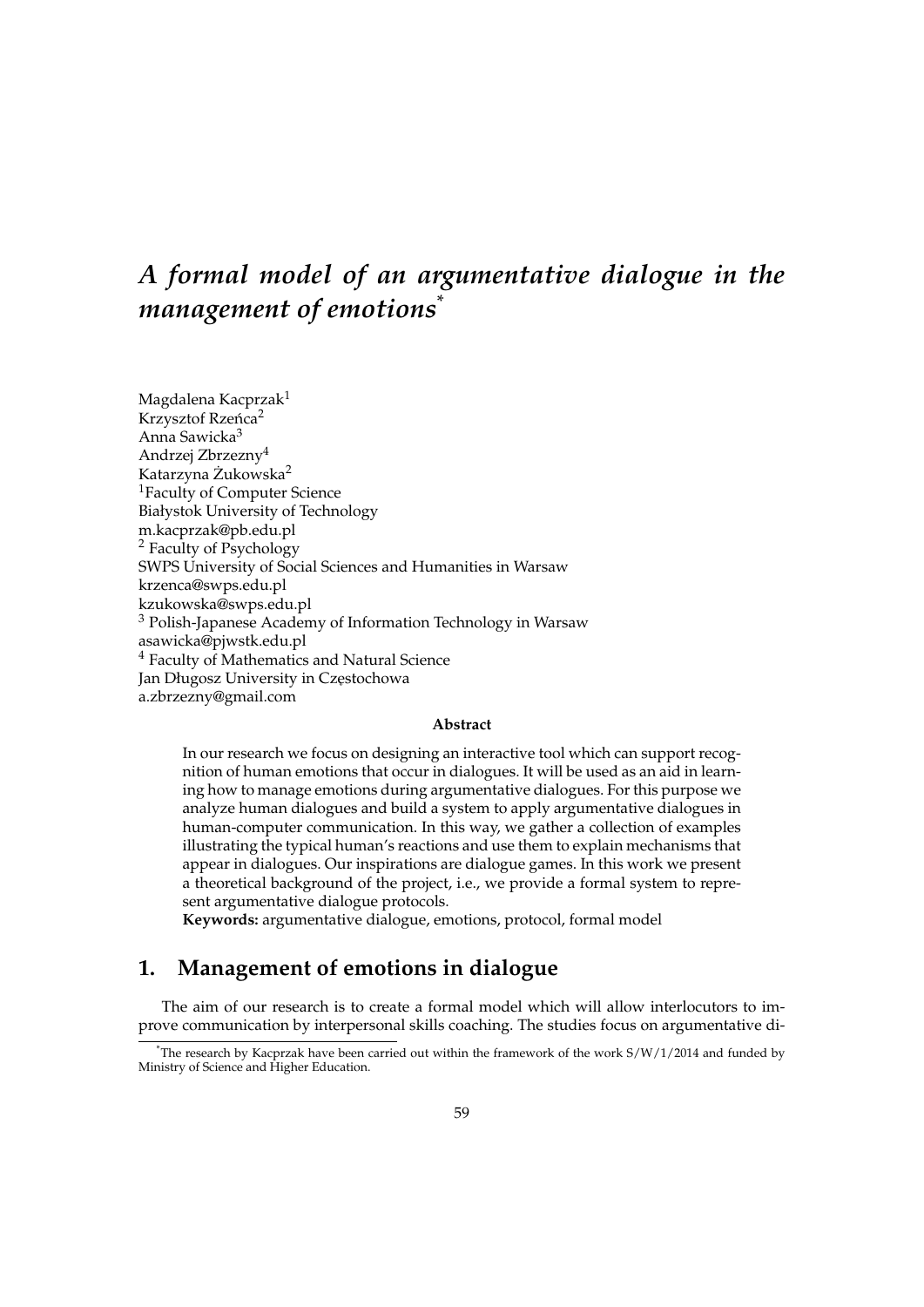alogues. As a case study we want to look closer at the dialogues between parents (teachers) and children. In these dialogues, parents learn how to manage emotions to achieve the intended behavior, e.g., the child does homework, tidies the room, doesn't use offensive language, etc. Every statement (of a child, but also an adult) contains content (usually formulated explicitly) and emotions (often hidden). It can happen that we understand the content but we are not able to properly interpret the accompanying emotions. We should also be aware how our own emotions are perceived by the interlocutor. Understanding our emotions and interlocutor's emotions especially in difficult situations enables effective communication. Emotions are important guideposts, which allow us to decide how to handle a conversation [\[2\]](#page-62-0). The main task of the project is to show that through recognizing child's emotions we are teaching him to identify them. Naming emotions and being aware of them help to focus on finding a solution to the problem. In our study we are showing what emotions accompany given statements and how the way we talk can affect their intensity. This mechanism is shown using five emotions: fear, disgust, joy, sadness, and anger [\[6\]](#page-62-1).

In our research we design and implement a framework for communication between a user and a machine which allows us to better understand emotions that appear during human dialogues. We plan to create a tool that will support the personal development associated with improvement of emotions management, i.e., identifying and naming them. This is particularly important for training teachers, educators, psychologists, and parents. This process can take place between a human, which plays a role of a student, and a software agent, which plays a role of a teacher. Many parents and teachers want to show their support to the children, but they do not know how. Instead, they unwittingly use methods that produce the opposite effect. Parents are not lacking motivation, but do not have the appropriate skills. Our tool can be helpful with this matter.

## **2. Model for parent-child argumentative dialogue**

In this work we propose a formal framework for dialogue and, more specifically, we define the dialogue protocol modelling conversation between a parent and a child. In such a dialogue the parent tries to convince the child by giving various arguments. These arguments are not necessarily justified rationally, e.g., due to having lunch you will be healthy, but they rather teach the child how to recognize its own emotions and manage them.

We start out by defining a mathematical model for argumentation dialogue game, which uses the concept of interpreted systems and Kripke structures. In the model, we assume that the set of players of a dialogue game consists of two players: Parent (*P*) and Child (*H*),  $Pl = \{P, H\}$ . To each player  $p \in Pl$ , we assign a set of possible actions marked with  $Act_p$  and a set of possible local states marked with *Lp*. An action from *Act<sup>p</sup>* can influence participant's commitments and emotions. It represents locution performed by a player and the content of this locution. Results of actions are determined by *evolution function* (for details see [\[4\]](#page-62-2)). Player's local state  $l_p \in L_p$ consists of the player's *commitments*, *emotions*, and *goals*,  $l_p = (C_p, E_p, G_p)$ . Player's commitments and goals are elements of a fixed topic language, which allows expressing the content of locutions. Thus,  $C_p$  and  $G_p$  are sets of such expressions. These sets may be subject to change after a player's action. More specifically, the player can add or delete the selected expression. Emotions which we consider are: fear, disgust, joy, sadness, and anger. Their strength (intensity) is represented by natural numbers from the set  $\{1, 2, \ldots, 10\}$ . Thus,  $E_p$  is a 5-tuple consisting of 5 values, which may also change after a certain action. It is worth highlighting here that a change in the intensity of the emotions is dependent on the type of locution and, perhaps even more, on its content. A global state  $g \in G$ , where G is the set of all global states, is a triple consisting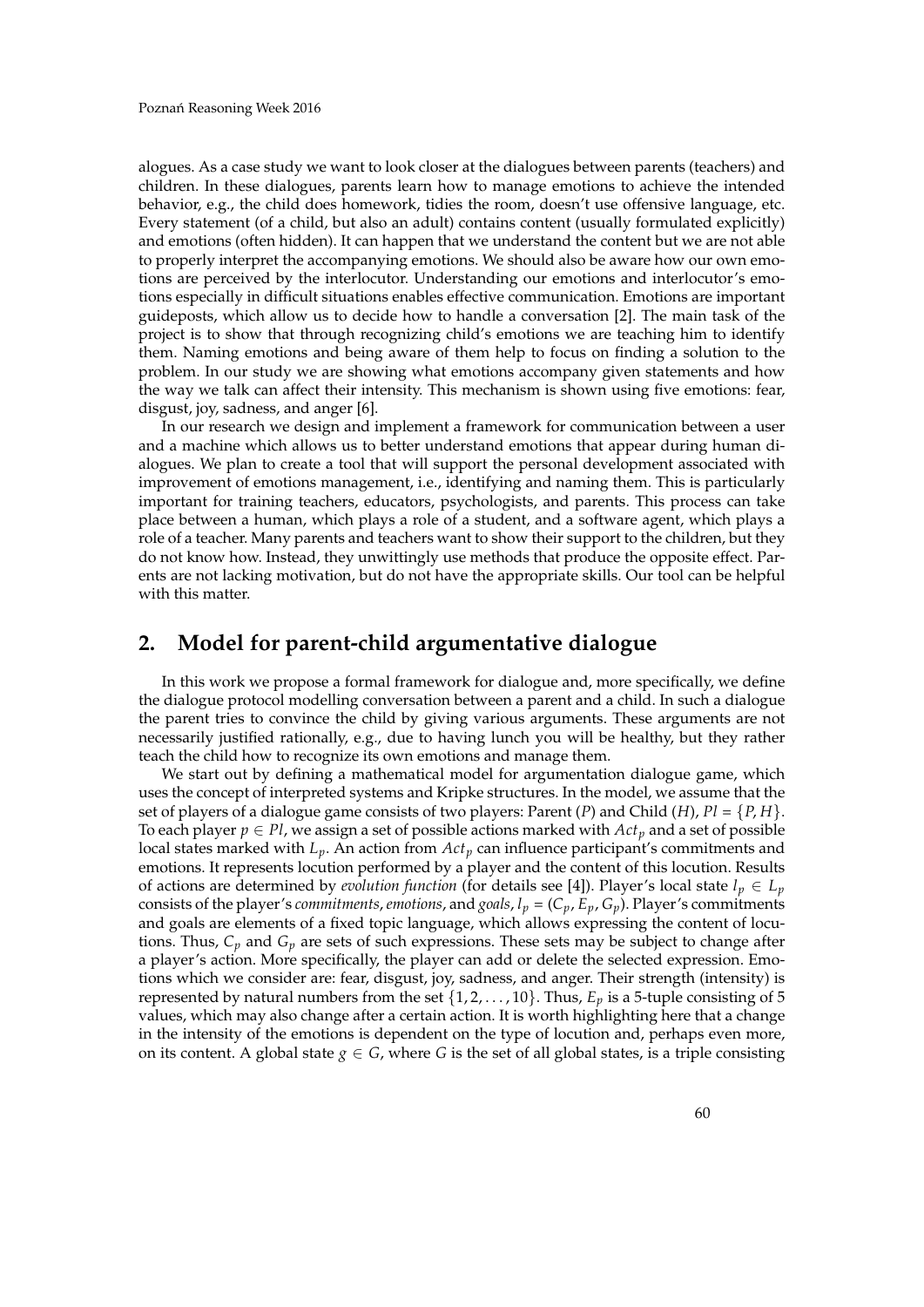of a history of a dialogue (formally it is a sequence of moves)  $d(g)$  and players' local states  $l_p(g)$ and  $l_H(g)$  corresponding to a snapshot of the system at a given time:  $g = (d(g), l_P(g), l_H(g))$ .

An *interpreted system* for a dialogue game is a tuple *IS* =  $(I, {L_p, Act_p}_{p \in Pl})$ , where *I*  $\subseteq$  *G* is the set of initial global states. The actions executed by players are selected according to a *protocol function*, which maps a global state *g* to the set of possible *global actions* (for details see [\[3\]](#page-62-3)). Interpreted systems are traditionally used to give semantics to an epistemic language enriched with temporal connectives based on linear time. As our basic temporal language we use the logic CTL by Emerson and Clarke, which is commonly used to verify the dialogues in artificial intelligence systems [\[1\]](#page-62-4) and extend it by adding commitments, emotions, goals, dynamic and past components.

It is a common knowledge that emotions are important in contacts people-to-people. Some of the artificial intelligence systems are also equipped with modules which allow for exploring the role of emotions in e.g. decision making (see [\[5\]](#page-62-5)). We use our model to show that very important, if not the most important thing in the successful argumentation carried out between parent and child is the ability to manage emotions. To achieve this we need to introduce a system for argument evaluation, which depends on interlocutor's attitude. In this research we propose the one similar to the methodology for persuading people through argumentative dialogues proposed by Rosenfeld and Kraus [\[7\]](#page-62-6). In the talk we will show more details of our approach and discuss the difficulties that we faced when designing the model for parent-child dialogue.

- <span id="page-62-4"></span>[1] J. Bentahar, J.-J. Ch. Meyer, and W. Wan. *Specification and Verification of Multi-agent Systems*, chapter Model Checking Agent Communication, pages 67–102. Springer US, Boston, MA, 2010.
- <span id="page-62-0"></span>[2] A. Faber and Mazlish E. *How to Talk So Kids Will Listen and Listen So Kids Will Talk*. New York: Scribner, 2012.
- <span id="page-62-3"></span>[3] M. Kacprzak, A. Sawicka, and A. Zbrzezny. Dialogue systems: Modeling and prediction of their dynamics. In A. Abraham, K. Wegrzyn-Wolska, E. A. Hassanien, V. Snasel, and M. A.l Alimi, editors, *Proceedings of the Second International Afro-European Conference for Industrial Advancement 2015*, pages 421–431. Springer International Publishing, 2016.
- <span id="page-62-2"></span>[4] M. Kacprzak, A. Sawicka, and A. Zbrzezny. Towards verification of dialogue protocols: A mathematical model. *LNAI*, pages 329–339, 2016.
- <span id="page-62-5"></span>[5] Fahd Saud Nawwab, Paul E. Dunne, and Trevor Bench-Capon. Exploring the role of emotions in rational decision making. In *Proc. of COMMA*, 2010.
- <span id="page-62-1"></span>[6] Ekman P. An argument for basic emotions. *Cognition and emotion*, 6:169–200, 1992.
- <span id="page-62-6"></span>[7] A. Rosenfeld and S. Kraus. Strategical argumentative agent for human persuasion. In *Proc. of European Conference on Artificial Intelligence*, 2016.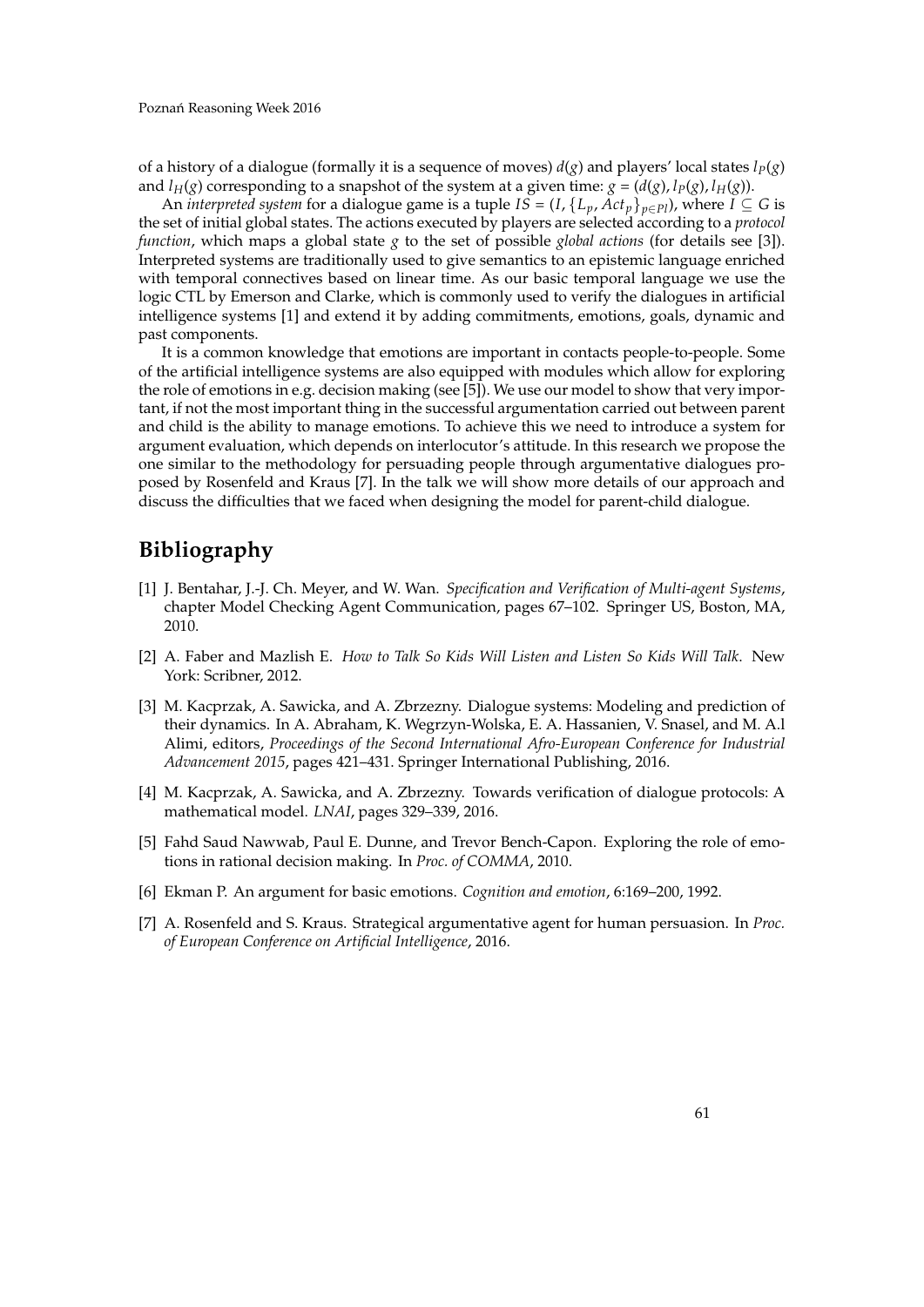# *Erotetic Reasoning Corpus. A data set for research on natural question processing*[\\*](#page-0-0)

Paweł Łupkowski Mariusz Urbański Adam Mickiewicz University in Poznań [Pawel.Lupkowski@amu.edu.pl](mailto:Pawel.Lupkowski@amu.edu.pl) [Mariusz.Urbanski@amu.edu.pl](mailto:Mariusz.Urbanski@amu.edu.pl) <http://reasoning.edu.pl>

#### **Abstract**

The aim of this talk is to present the Erotetic Reasoning Corpus which constitutes a data set for research on natural question processing. We describe the theoretical background, language data and tags used for the annotation process. We also present elements of the ERC interface: search engine and XML/LATEX parser. We also discuss ERC-based study and the potential areas of use of ERC. **Keywords:** questions, logic of questions, question processing, erotetic reasoning

#### **1. Motivations**

The Erotetic Reasoning Corpus (ERC) is a data set for research on natural question processing. Intuitively, we are dealing with question processing in a situation when a question is not followed by an answer but with a new question or a strategy of reducing it into auxiliary questions. Usually, such a situation takes place when an agent wants to solve a certain problem (expressed in a form of an initial question) but is not able to reach the solution using his/her own information resources. Thus new data, collected *via* questioning is necessary. This phenomenon is studied within such theoretical frameworks as Inferential Erotetic Logic (IEL) [\[11\]](#page-66-0), [\[12\]](#page-66-1), [\[6\]](#page-65-0); inquisitive semantics [\[4\]](#page-65-1); or KoS [\[2\]](#page-65-2). Natural question processing constitutes also an attractive subject for empirical research. ERC aims at facilitating such a research concerning question processing in natural language.

Our logical framework of choice is IEL. This logic focuses on inferences whose premises and/or conclusion are questions (erotetic inferences). IEL offers some straightforward tools for modelling erotetic inferences. What is especially important from our perspective is that IEL not only gives semantical analysis of erotetic inferences but also proposes certain criteria of their validity (the most essential notion in our case is that of erotetic implication; canonical [\[12\]](#page-66-1), falsificationist [\[3\]](#page-65-3) and weak one [\[9\]](#page-66-2)).

<sup>\*</sup>This work was supported by funds of the National Science Centre, Poland (DEC-2013/10/E/HS1/00172 and DEC-2012/04/A/HS1/00715).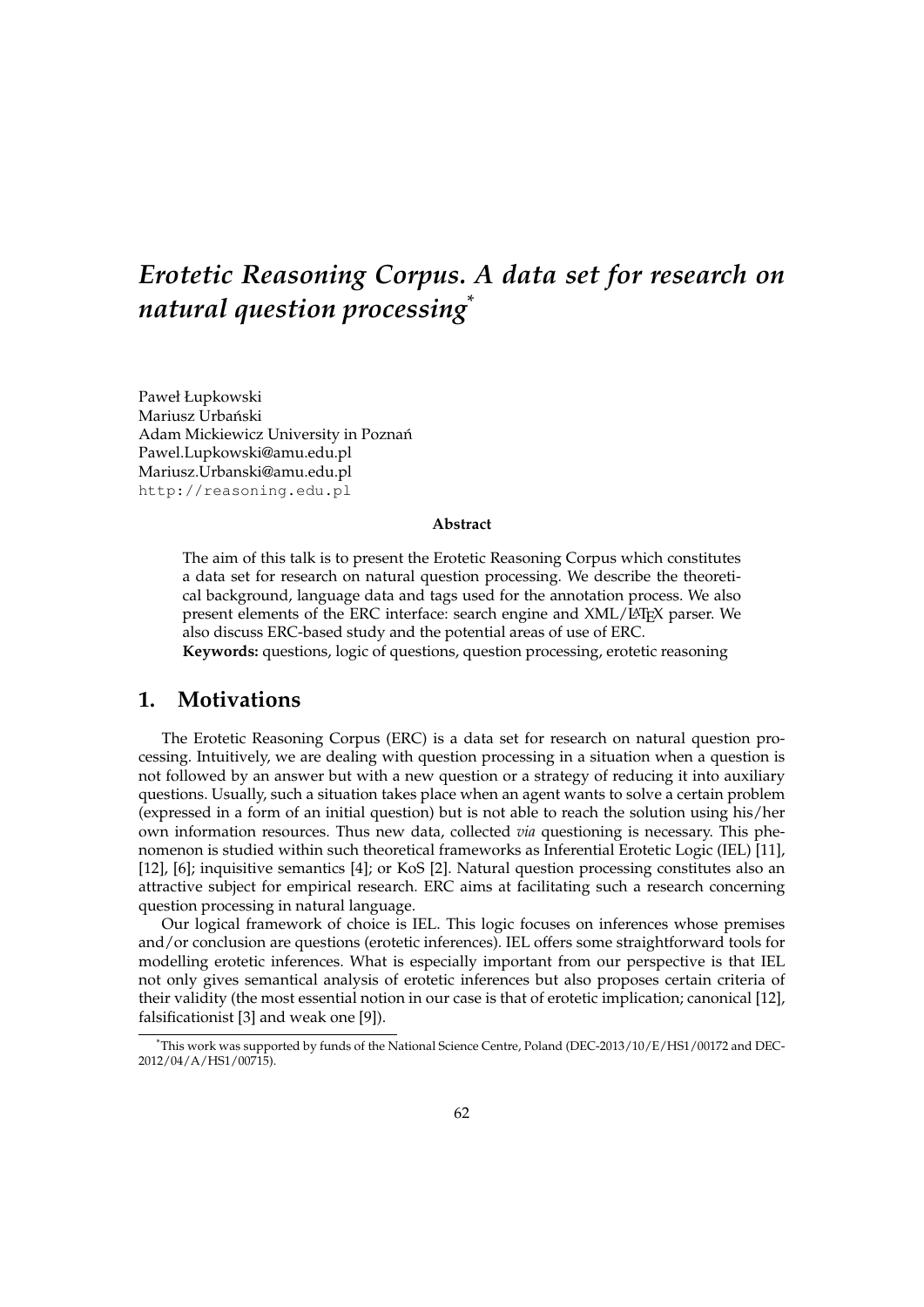Poznań Reasoning Week 2016

#### **2. Architecture**

The whole ERC consists of 552 files (212.685 words). All the data is in Polish, however the tag-set used for the annotation allows for the data analysis for English-speaking researchers. The corpus consists of the language data collected in the previous studies on the question processing phenomenon. These are: Erotetic Reasoning Test, QuestGen and Mind Maze.

*Erotetic Reasoning Test* [\[9\]](#page-66-2) contains 3 items. Each item consists of a detective-like story in which the initial problem and evidence gained are indicated. The task is to pick a question (one out of four), each answer to which will lead to some solution to the initial problem. The subjects are asked to justify their choices.

*QuestGen* [\[5\]](#page-65-4), [\[7\]](#page-65-5) is an on-line game in which, two randomly chosen players are engaged in solving a detective puzzle. One of them plays as the Detective, while the other is called the Informer. The aim for the Detective is to solve the presented puzzle by questioning the Informer.

*Mind Maze* is a card game. In the game the game master (GM) tells a short story (inspired by true events) and the objective of the player is to figure out how the story happened by asking questions to GM. Mind Maze was used as the core element for the semi-structured study of question processing (see [\[10\]](#page-66-3)). The researcher played the role of the GM and subjects were players. Game sessions were recorded and then transcribed.

#### **3. Tagging**

XML is used to annotate the ERC data. Tagging schema for the ERC has three layers:

- 1. *Structural*—representing the structure of tasks used for the studies described in Section [2.](#page-22-0) Here we distinguish elements like: instructions, justifications, different types of questions and declaratives.
- 2. *Inferential*—which allows for recognizing normative erotetic concepts.
- 3. *Pragmatic*—representing various events that may occur in the dialogue, like e.g. long pauses. It also contains tags that allow expression of certain events related to the types of tasks used (like e.g. when forbidden question is used).

#### **4. ERC interface**

**Search engine.** The ERC search engine provides the following functionalities: displaying the XML files (with syntax highlighting), searching for words, searching using regular expressions, searching for particular ERC tags.

**XML/L<sup>A</sup>TEX parser** [\[1\]](#page-65-6). The tool allows for extracting a solution of a given type and typeset it in a dialogical form or extracting and preparing a graphical representation of a given entry structure (in a tree-like form). For this purpose the structural layer of annotation is used. The parser will be especially useful for preparing papers and presentations based on the ERC data. Thus the choice of using LAT<sub>E</sub>X as the output format for our tool.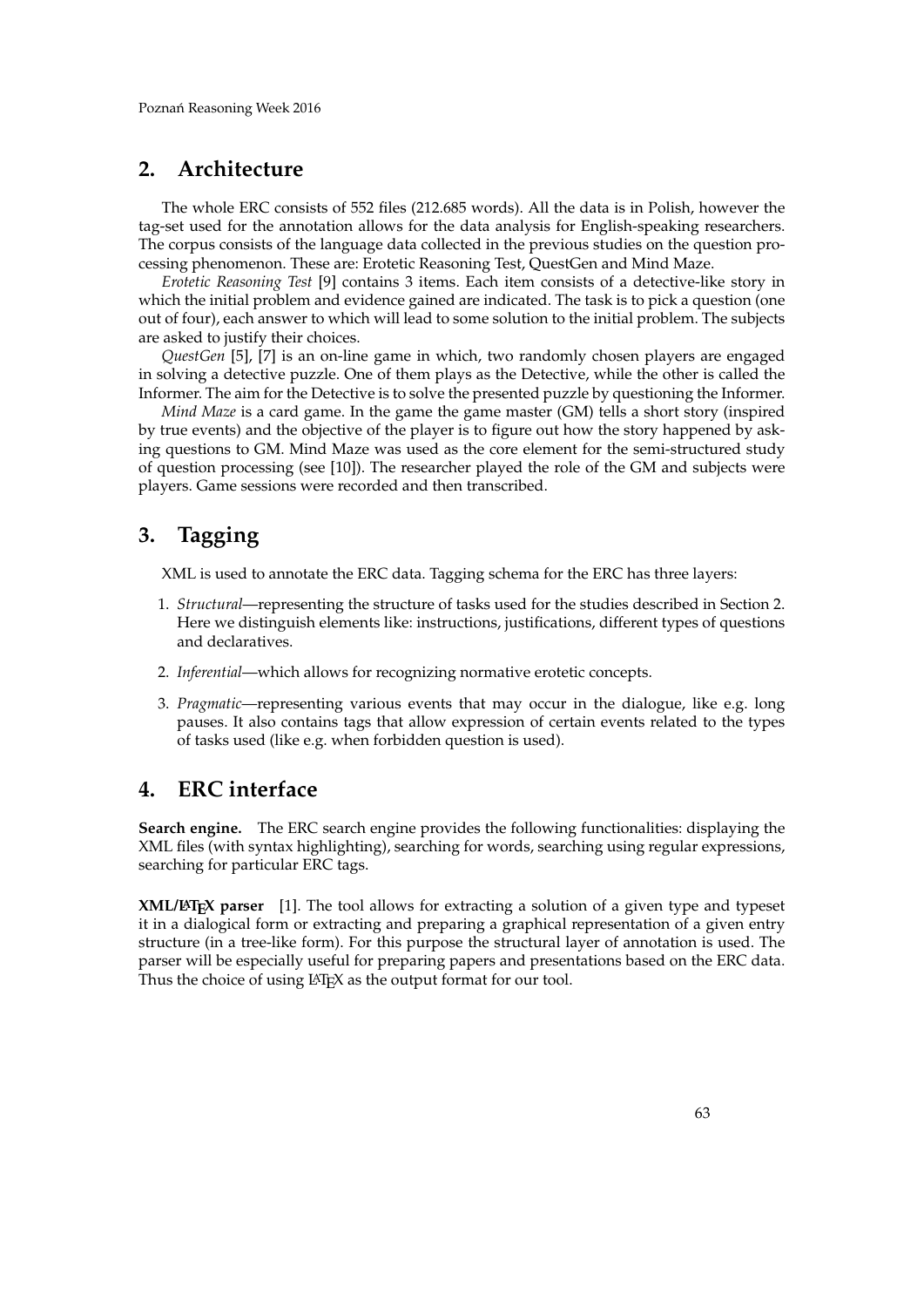## **5. Applications**

In our opinion the ERC's potential scope of use is wide and reaches far beyond studies of the normative logical concepts vs. real erotetic reasonings. The potential applications may cover the following exemplary areas of interests:

- Linguistic studies of the way questions are formulated for different contexts.
- Research on dialogue management.
- Problem solving studies concerning strategies of handling with question decomposition.
- Studies focused on the way the question should be asked (or an initial problem/task should be formulated) in order to make the solution easier to reach.

In our talk we will present a study concerning the last domain. We will address a question, whether deductive stories designed accordingly to the erotetic logic tools are easier (in terms of time and correctness) to solve for the QuestGen players, and how an answer to this question might be potentially useful for a game design purposes.

**Acknowledgements** The authors would like to thank the ERC project team members for their contribution. These are (in the alphabetical order): Wojciech Błądek, Andrzej Gajda, Agata Juska, Anna Kostrzewa, Bartosz Marciniak, Dominika Pankow, Katarzyna Paluszkiewicz, Oliwia Ignaszak, Joanna Urbańska, Natalia Żyluk.

- <span id="page-65-6"></span>[1] Andrzej Gajda and Paweł Łupkowski. Using LATEX as an element of the Erotetic Reasoning Corpus interface. Technical report, AMU Institute of Psychology, 2016.
- <span id="page-65-2"></span>[2] Jonathan Ginzburg. *The Interactive Stance: Meaning for Conversation*. Oxford University Press, Oxford, 2012.
- <span id="page-65-3"></span>[3] Adam Grobler. Fifth part of the definition of knowledge. *Philosophica*, 86:33–50, 2012.
- <span id="page-65-1"></span>[4] Jeroen Groenendijk and Floris Roelofsen. Compliance. In Alain Lecomte and Samuel Tronçon, editors, *Ludics, Dialogue and Interaction*, pages 161–173. Springer-Verlag, Berlin Heidelberg, 2011.
- <span id="page-65-4"></span>[5] Paweł Łupkowski. Human computation—how people solve difficult AI problems (having fun doing it). *Homo Ludens*, 3(1):81–94, 2011.
- <span id="page-65-0"></span>[6] Paweł Łupkowski. *Logic of Questions in the Wild. Inferential Erotetic Logic in Information Seeking Dialogue Modelling*. College Publications, London, 2016.
- <span id="page-65-5"></span>[7] Paweł Łupkowski and Patrycja Wietrzycka. Gamification for Question Processing Research—the QuestGen Game. *Homo Ludens*, 7(1):161–171, 2015.
- [8] Mariusz Urbański, Katarzyna Paluszkiewicz, and Joanna Urbańska. Erotetic problem solving: from real data to formal models. an analysis of solutions to erotetic reasoning test task. Technical report, Adam Mickiewicz University, Poznań, 2015.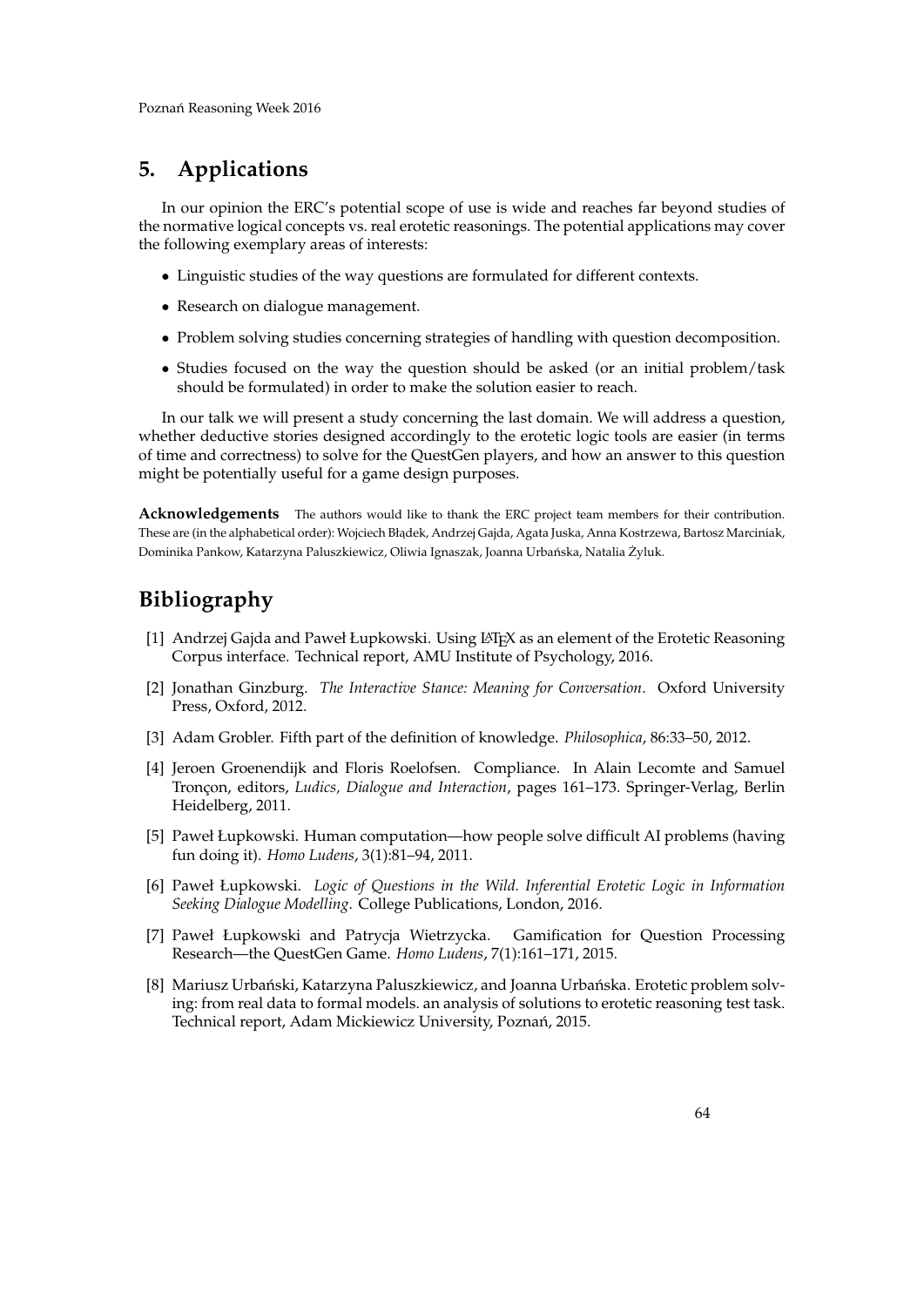- <span id="page-66-2"></span>[9] Mariusz Urbański, Katarzyna Paluszkiewicz, and Joanna Urbańska. Erotetic problem solving: From real data to formal models. an analysis of solutions to erotetic reasoning test task. In Fabio Paglieri, editor, *The Psychology of Argument: Cognitive Approaches to Argumentation and Persuasion College Publications*. College Publications, London, 2016.
- <span id="page-66-3"></span>[10] Mariusz Urbański and Natalia Żyluk. Sets of situations, topics, and question relevance. Technical report, AMU Institute of Psychology, 2016.
- <span id="page-66-0"></span>[11] Andrzej Wiśniewski. *The Posing of Questions: Logical Foundations of Erotetic Inferences*. Kluwer AP, Dordrecht, Boston, London, 1995.
- <span id="page-66-1"></span>[12] Andrzej Wiśniewski. *Questions, Inferences and Scenarios*. College Publications, London, 2013.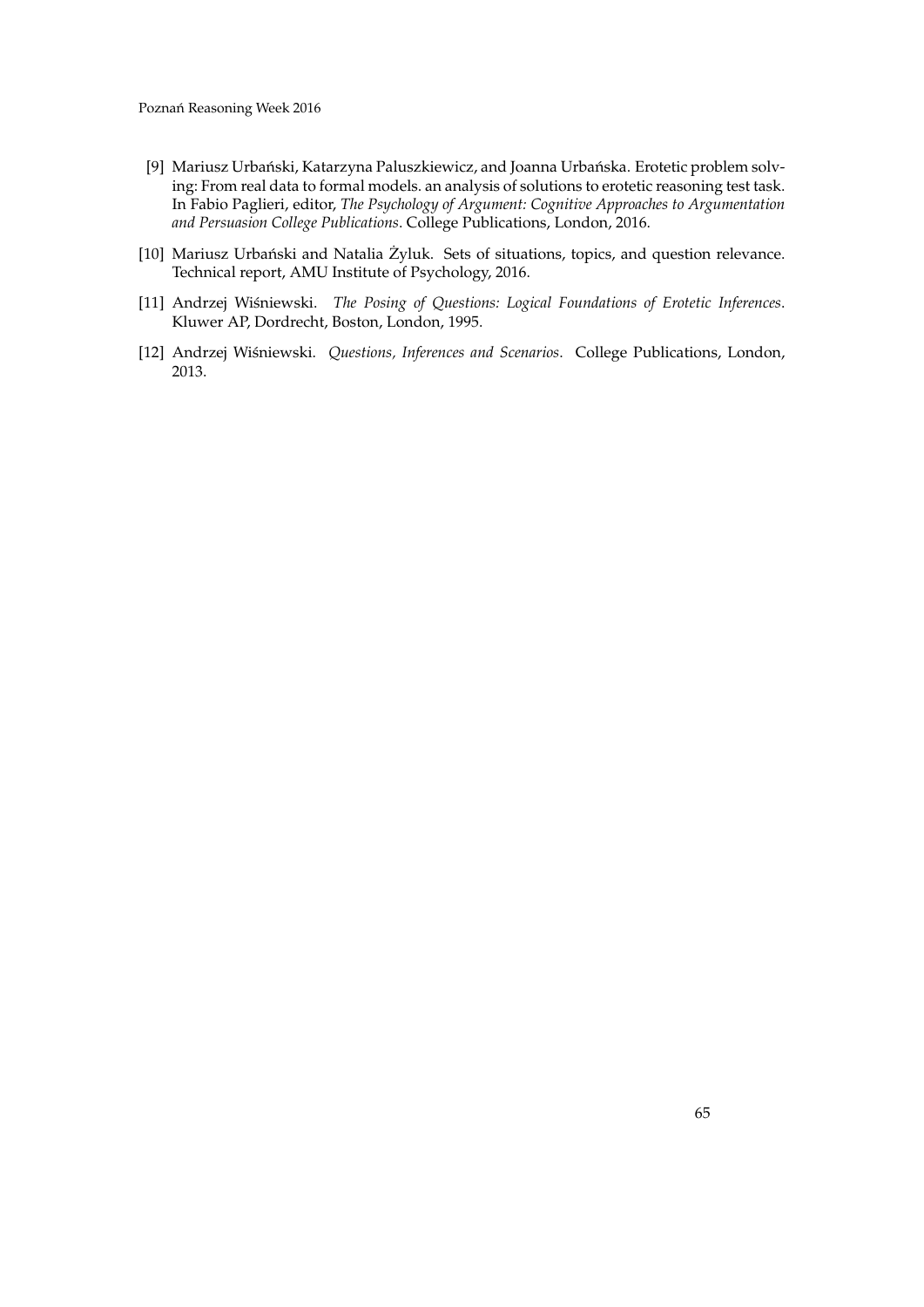## *Intuitive Explanations*[\\*](#page-0-0)

Jerzy Pogonowski Department of Logic and Cognitive Science Adam Mickiewicz University, Poznań [pogon@amu.edu.pl](mailto:pogon@amu.edu.pl)

#### **Extended abstract**

We are going to discuss the role of intuitive explanations in mathematical works. Argumentation involving intuitive ideas is of course ubiquitous in teaching of mathematics. One can also, though rather scarcely, find references to intuitive views in original research papers of professional mathematicians. Here we limit ourselves mostly to the former case. Our sources are a few chosen textbooks of advanced parts of mathematics published in the last decades.

The use of intuitive explanations in textbooks is a mere fact. One can ask several questions concerning this fact:

- 1. What is the goal of such explanations?
- 2. What are the effects of them?
- 3. What are the intuitive explanations based on?
- 4. What are the connections between mathematical intuitions (of professional mathematicians) responsible for mathematical discoveries and the intuitive explanations used in the textbooks in order to promote understanding of the already established mathematical ideas?

We will modestly try to provide tentative answers to these questions in our talk. Quite obviously, the goal of intuitive explanations is to evoke a better understanding of the discussed mathematical ideas. But how can we be sure that such-and-such explanation appropriately serves this goal? Plain translation of a symbolic formula into English should not be considered as a complete explanation. However, there should exist a strong preservation of meaning between the explained idea and its explanation. One might thus suppose that this procedure is based on analogy or metaphor. But notice that the idea which we want to explain intuitively is more complicated than the offered explanation: intuitive explanations are, as a rule, certain simplifications (in a sense, they are *converse metaphors*).

The literature reports on several methods or even tricks used in order to make sophisticated ideas more accessible to the students, e.g. to familiarize them with the concepts of infinity, continuity, derivative, integral, some further advanced arithmetical, algebraic or topological notions.

<sup>\*</sup>The preparation of this lecture is sponsored by the National Scientific Center research grant 2015/17/B/HS1/02232.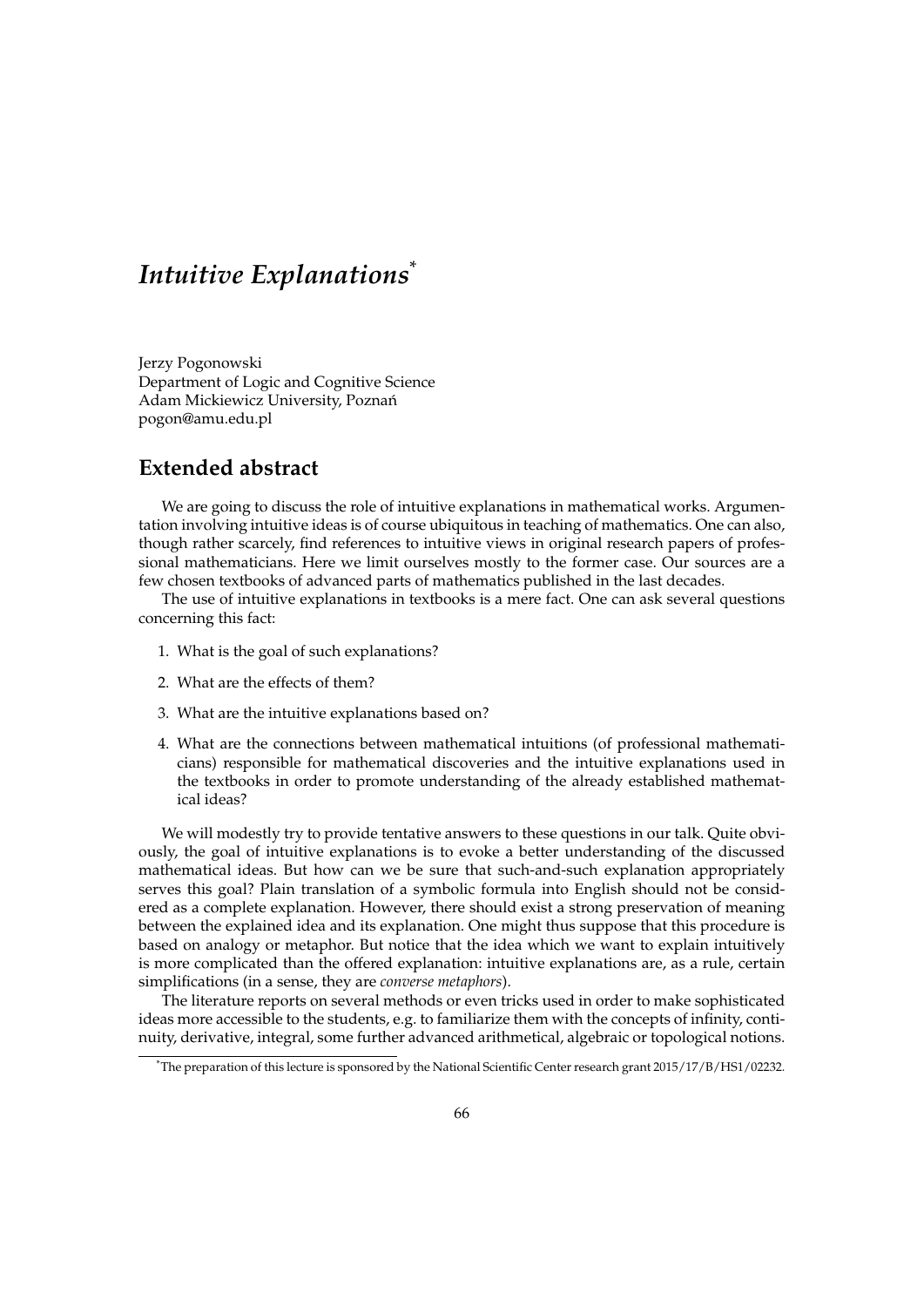The efficiency of such methods can be measured by the ability of students to solve problems (of a certain kind) by themselves. We think that at least two issues are interesting in this respect. First, has a given method a local character only or can it be applied to the situation where the student meets a completely new kind of problem, not explained intuitively before? For example, can she apply a kinematic explanation of derivative to, say, variational problems? Second, what are historical changes in the style of intuitive explanations? For example, does students' familiarity with computers (computer programs) influence the style of modern explanations?

We meet several types of intuitive explanations in mathematical textbooks. They are referring, for example, to:

- 1. *Language*. Some authors limit themselves to mere translations of symbolic notation into natural language expressions. Verbalization of a mathematical idea may be fruitful but it does not guarantee better understanding.
- 2. *Common sense*. References to everyday experience should be easily understood but they should be used carefully. Due to, among others, several cognitive biases common sense reasoning may diverge dramatically from mathematical inferences.
- 3. *Vision*. This includes drawings, pictures, diagrams and the like. Their role is supplementary and they should not be too suggestive.
- 4. *Physics*. The inspirations for creation of large parts of mathematics come from investigations in physics. It is thus natural to explain mathematical ideas going back to their physical roots.
- 5. *Human behavior*. Funny enough, on average people think that they better understand their behavior than mathematical concepts.
- 6. *Cross-domain references in mathematics itself*. Such explanations are, in our opinion at least, most interesting. Applying algebraic tools in topology enabled us to solve difficult topological problems via transformation into (as a rule, much simpler) algebraic problems. Some facts from the theory of functions of a real variable can be better understood when viewed from the perspective of complex analysis. These facts may suggest that we could successfully explain ideas from one mathematical domain by reference to other domain, presumably better understood by the students themselves.

We will provide examples of these types of explanations in the talk. It may be added that we are interested in "serious" explanations only, thus omitting such cases where an intuitive digression is made for stylistic purposes only.

The last question mentioned at the beginning of this abstract has at least two aspects. First, it concerns ties between *invention* and *comprehension* of mathematical ideas. It seems that in order to grasp the meaning of a mathematical concept it is not necessary to follow exactly the way of thinking of its inventor. Moreover, due to the currently accepted style of writing, mathematical texts do not reveal the context of discovery of the results contained in them. Second, there may exist much easier (from a didactic point of view) ways of discussing the intended meaning of a particular concept than the way on which it has been originally introduced by its inventor. A mathematical concept once brought into legitimate being in the realm of mathematics (i.e. accepted by the mathematical community) interacts with other concepts, may be situated in new contexts, may generate a bunch of new facts, etc. All this may broaden the possibilities of its intuitive explanations.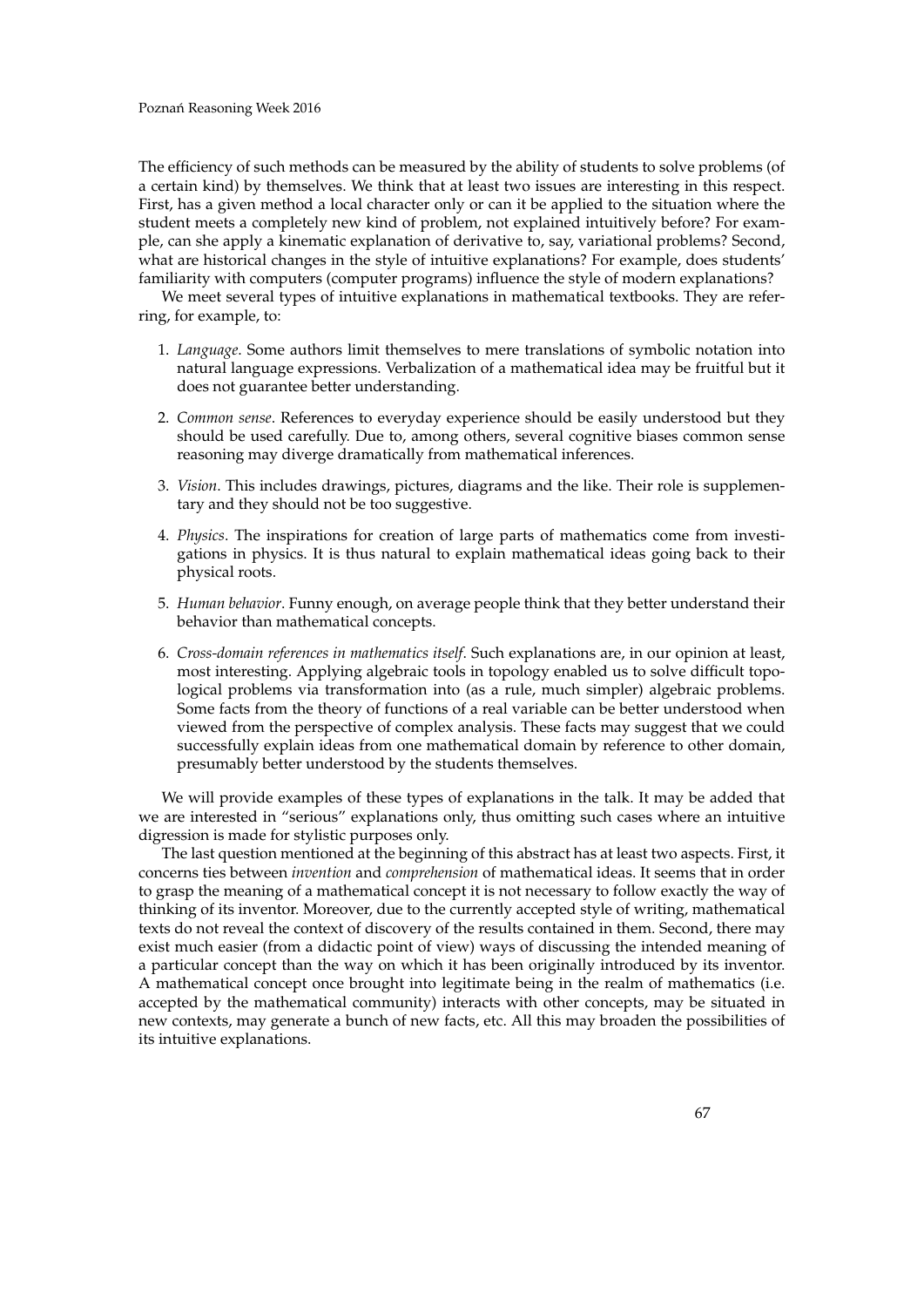Poznań Reasoning Week 2016

## **Selected bibliography**

Davis, P.J., Hersh, R. 1981. *Mathematical experience*. Birkhäuser, Boston.

Fischbein, H. 1987. *Intuition in Science and Mathematics: An Educational Approach*. Kluwer Academic Publishers, New York / Boston / Dordrecht / London / Moscow.

Prasolov, V.V. 2011. *Intuitive topology*. American Mathematical Society.

Needham, T. 1997. *Visual complex analysis*. Clarendon Press, Oxford.

Thurston, W. 1994. On proof and progress in mathematics. *Bulletin of the American Mathematical Society* **30** (2), 161–177.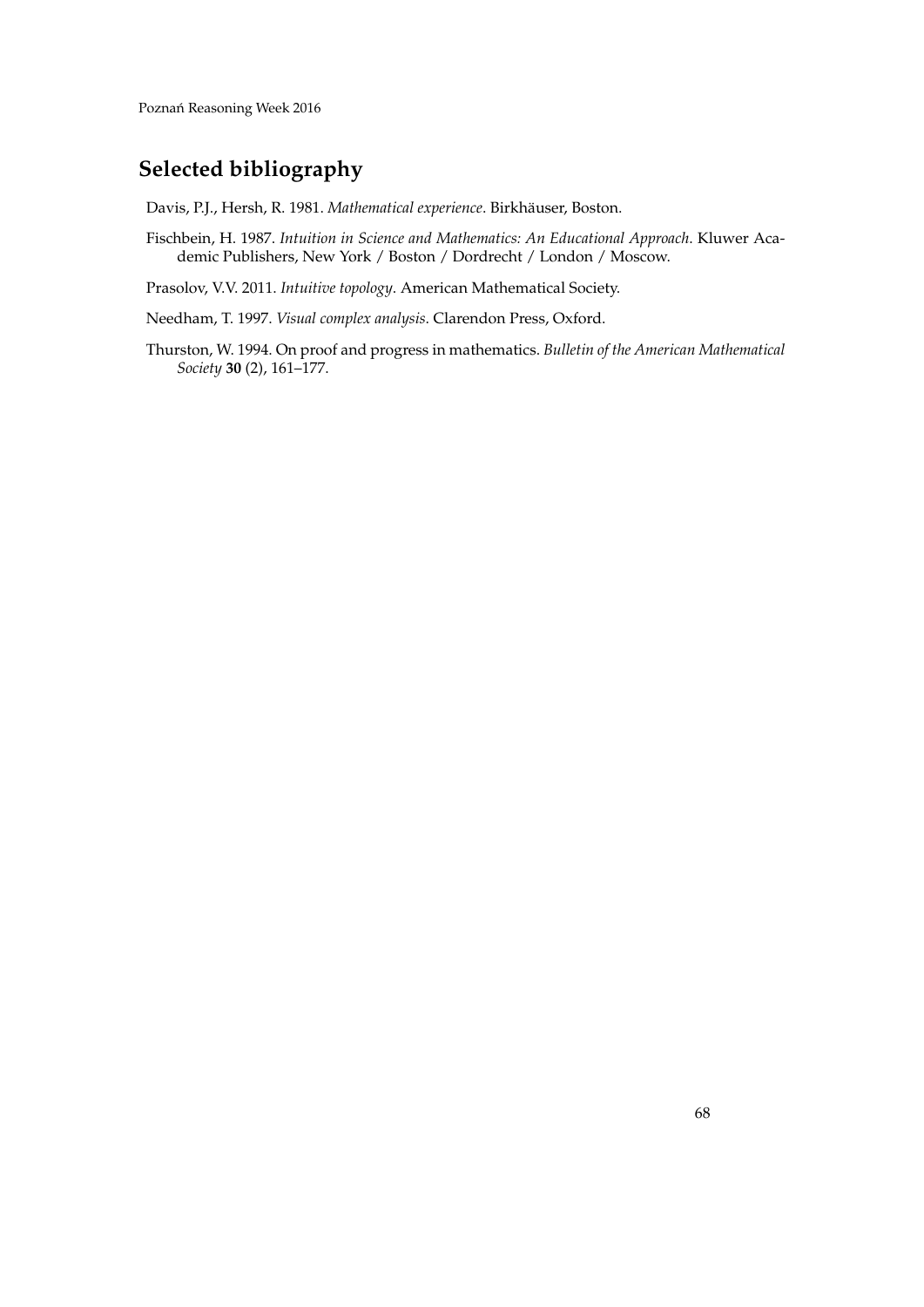# *Based on what should we formulate a legitimate definition of quasi-logical arguments? Case study of arguments of reciprocity*

Iva Svačinová Department of Philosophy Faculty of Arts Masaryk University <iva.svacinova@mail.muni.cz>

#### **Abstract**

The paper attempts to formulate an explicit definition of the so-called quasi-logical arguments, the phenomenon originally defined by Perelman and Olbrechts-Tyteca in the new rhetoric. The new rhetoric is widely criticized as a model that provides a vague definition of its categories leading to possible different understanding categories and subsequently to different results when the categories are used in the analysis. The paper offers a case study of a particular subtype of quasi-logical arguments, so-called arguments of reciprocity.

The paper is divided into two parts. The first part analyzes the sources of vagueness allowing different interpretations. The difference of interpretations is demonstrated by the analysis of three recent attempts to define arguments of reciprocity explicitly. The difference of interpretations raises the question of legitimacy of these interpretations given to the elements of the original category of Perelman and Olbrechts-Tyteca. It is desirable to provide such interpretation, which corresponds to phenomena that were considered as falling under the original category. The second part is dedicated to the suggestion of definitional approach, which leads to a legitimate definition. As a suitable definitional approach seems to be an analysis of argumentative fragments from that Perelman and Olbrechts-Tyteca proceeded in the formulation of their categories. In this paper, for the analysis of fragments is chosen the pragma-dialectical model of argumentation, which allows conceiving argumentative techniques functionally, in respect to the solution of conflict of opinion, and explores rhetorical strategies implemented by these techniques. The paper presents own definition of the phenomena falling under arguments of reciprocity. It grasps them as specific structural variations of argument schemes in the pragma-dialectical sense.

**Keywords:** definition, new rhetoric, pragma-dialectics, quasi-logical arguments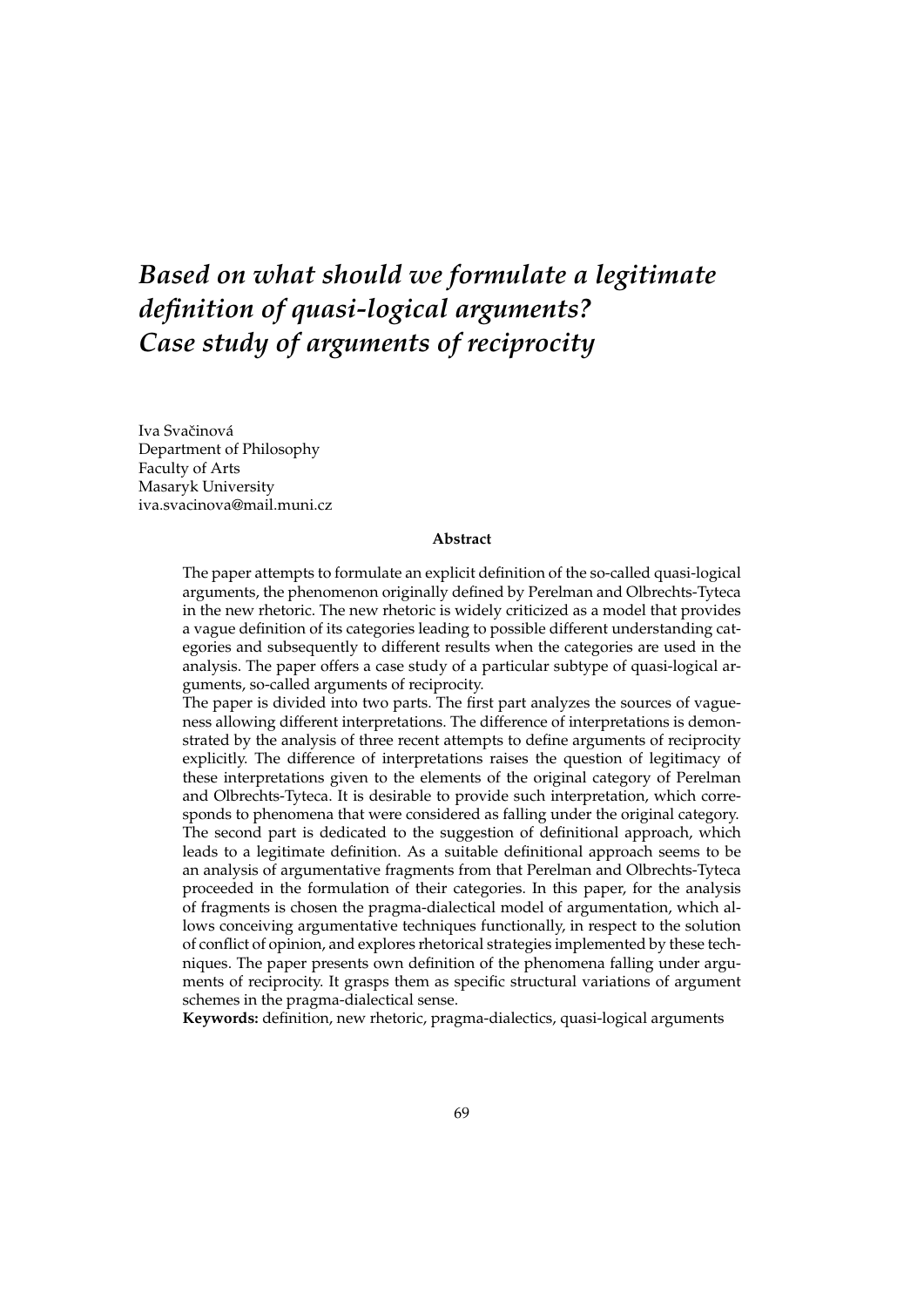#### **Extended abstract**

Quasi-logical arguments are originally defined in the new rhetoric of Chaim Perelman and Lucie Oblrechts-Tyteca [\[4\]](#page-73-0) . According to the authors, they are type of argument schemes that are implemented through structural and lexical assimilation of arguments to mathematical or logical demonstrations. In the new rhetoric, with the quasi-logical arguments is connected claim that is in the paper called "thesis about the effectiveness of quasi-logical arguments": Perelman and Olbrechts-Tyteca argue that the use of a quasi-logical form of argumentation is an effective strategy for persuading an audience [\[4,](#page-73-0) p. 193]. According to them, people tend to accept arguments that resemble formal demonstrations because formal demonstrations enjoy high prestige in our culture.

The new rhetoric is generally appreciated as an inventory of original rhetorical techniques, according to Johnstone "there are myriads of rhetorical techniques that they seem to have noticed for the first time" [\[3,](#page-73-1) p. 102]. Simultaneously is questioned the applicability of new rhetorical typology in analysis, because the definitions of phenomena falling under individual categories are too vague and enable numerous interpretations (cf. [\[5,](#page-73-2) p. 122]). It is difficult to decide which of these interpretations legitimately captures the phenomena that were originally considered by Perelman and Olbrechts-Tyteca. The problem of demarcation of elements falling under the vaguely defined categories in the new rhetoric is demonstrated in this paper in a case study of a particular subtype of quasi-logical arguments: arguments of reciprocity.

In the first part of the paper are identified three sources that together enable a final difference of interpretations of categories: (1) absence of a general definition of the concept of argument scheme in the new rhetoric, which allows to interpreters to have different initial ideas of what can be regarded as argument scheme; (2) complex structured definition of the categories in the new rhetoric, which enables to interpreters to construct a definition based on different levels of abstraction; (3) absence of a unequivocal demarcation of permissible meanings of terms on different levels of the definition, which enables to interpreters to determine permissible interpretations based on their own preferences.

Focusing specifically on the arguments of reciprocity, difference of their final interpretations lies in the fact that (1) Perelman and Olbrechts-Tyteca describe argumentative schemes as a type of *discursive techniques* or *loci*, which is very vague description without further specification. (2) The authors offer a multi-level definition of new rhetorical categories reflecting the inductive building definition by gradual abstractions from the empirical material. Arguments of reciprocity are specifically at the highest level of abstraction defined on the basis of their similarity with the formal logical principle of symmetry:

 $Sym(R) =_{df} \forall xy (R(x, y) \rightarrow R(y, x)).$ 

On the lower level of abstraction, they are defined as arguments, in which the components implement specific relations ("antecedent-consequent", "transposition of points of view", "opposites", "inversion", etc.). At the lowest level, it is a list of examples of the use of this argument scheme. (3) The authors do not offer at these levels of abstraction explicit definitions that clearly define the permissible interpretations. On the highest level of abstraction, the main problem lies in definition via similarity with the formal principle. It is not clearly defined, which variations of symmetrical relationship are relevant, what informal interpretations of the formal elements are permissible, how can be this principle used argumentatively. On the lower level is not defined sufficiently clearly what types of semantic relationships fall under different specifications. At the lowest level, we can find problematic a choice and form of empirical examples that are taken out from their original context and their analysis is not offered.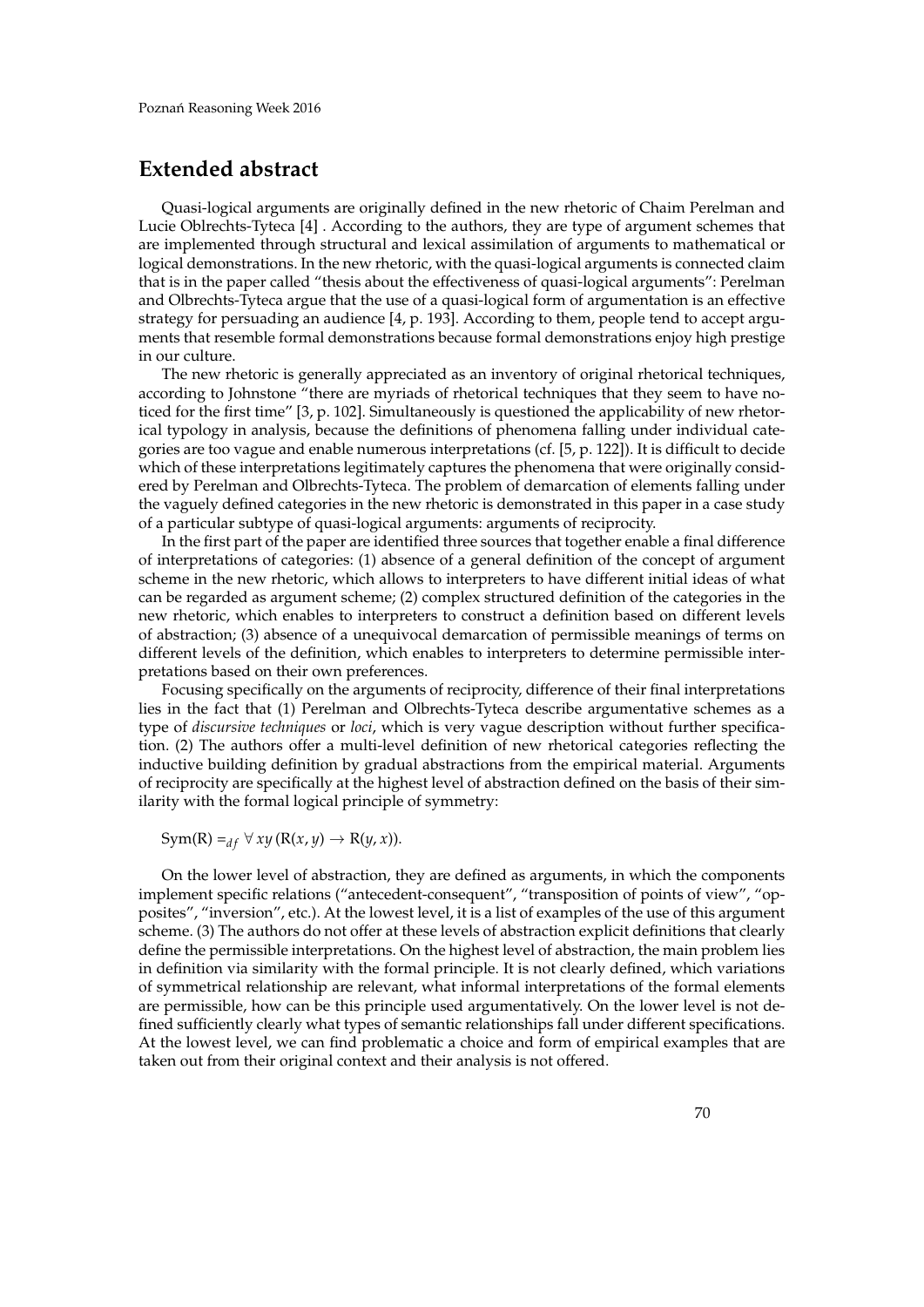The combination of vague elements enables the formulation of many different interpretations. This fact is presented by analysis of three recent attempts to put forward a clear definition of arguments of reciprocity that have been currently provided by B. Garssen [\[1\]](#page-73-0) , B. Warnick and S. Kline [\[6\]](#page-73-1) and F. Grasso [\[2\]](#page-73-2). It is shown how are their interpretation influenced by the initial understanding argumentation scheme, choice of level of abstraction, and specific choice of permissible meanings of concepts. The analysis systematically justifies differences of their interpretations.

The possibility of the formulation of many of various interpretations of one category raises the question of their legitimacy given to the original concept of Perelman and Olbrechts-Tyteca: which of them really grasps phenomena that were considered by authors? Identification of legitimate interpretation is crucial due to the thesis about the effectiveness of quasi-logical arguments. New rhetorical categories serve not only to describe the argumentative discourse, but they allow assessing the effectiveness of argument strategies. Specifically, identification of the use of the scheme of arguments of reciprocity in argumentative discourse allows us to assess the effectiveness of this strategy through their quasi-logical nature.

Category of arguments of reciprocity was formulated by Perelman and Olbrechts-Tyteca by gradual abstraction of some features of a sample of argumentative fragments, which the authors regarded as successful and readily recognized by audiences. However, it is entirely conceivable that the interpretations of the scheme resulting from contingent interpretative choices do not correspond to any of the techniques implemented in these fragments, may even be the cases of completely ineffective strategies that are not recognized by audiences. It is, therefore, desirable to find an interpretation corresponding techniques implemented in the sample of fragments.

The way, that seems to be promising, is to establish a definition of phenomena falling into the category of arguments of reciprocity based on the analysis of the lowest level: examples that are presented by Perelman and Olbrechts-Tyteca. The argumentative techniques identified through analysis of these fragments correspond certainly to elements of the original category because the original category was constructed on their basis. Perelman and Olbrechts-Tyteca confirm that "the examples we shall give here are analyzed as quasi-logical because this aspect of them is readily recognized." [\[4,](#page-73-3) p. 194] This approach leads to grasping only a part of the techniques that probably fall under the category of arguments of reciprocity, however, we can be certain regarding the legitimacy of our definition.

The definitional approach here proposed differs from "interpretive" approaches. The definition is based on analysis of individual fragments. The analysis can be principally carried out using different theoretical tools. In this paper is the pragma-dialectical argumentation model specifically chosen which allows functional description of these techniques due to the solution of conflict of opinion. The pragma-dialectical model extended by the concept of strategic maneuvering allows the exploration of the rhetorical effectiveness of these techniques (van Eemeren 2010).

The paper presents the results of analyses of these examples. It is shown that the arguments of reciprocity in this sense are not a single argument technique, but they are the sum of the techniques associated exclusively with argumentation stage of dialogue. They may be identified with some structural variations of the three pragma-dialectical argument schemes (analogical, symptomatic, causal), for which is characteristic (but not without exceptions) that they support a prescriptive standpoint, which may be formalized as  $\mathcal{R}(x, y)$  should be implemented/evaluated as Y". The type of reason and implemented argument schemes diverge. A complete overview of variations of argument schemes implemented in fragments is offered in the paper. In the conclusion is outlined the research of the rhetorical effectiveness of these variations via the concept of strategic maneuvering, especially the choice from potential topical.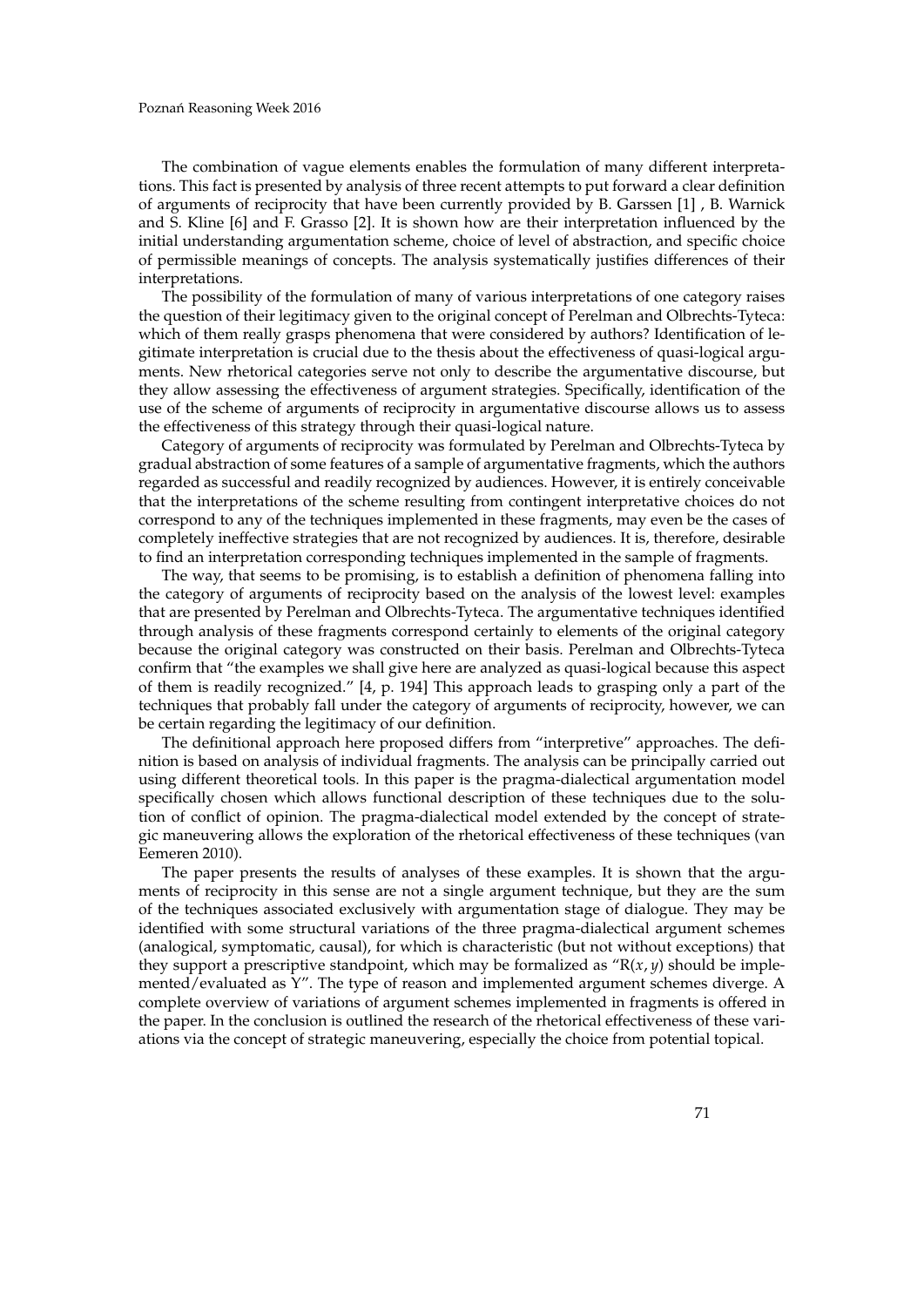- <span id="page-73-0"></span>[1] B. Garssen. *Argumentatieschema's in Pragma-Dialectisch Perspectief. Een Theoretisch en Empirisch Onderzoek*. PhD thesis, University of Amsterdam, 1997.
- <span id="page-73-2"></span>[2] F. Grasso. *Characterising Rhetorical Argumentation*. PhD thesis, Heriot-Watt University, 2003.
- [3] H. W. Johnstone. *Validity and Rhetoric in Philosophical Argument*. The Dialogue Press, 1978.
- <span id="page-73-3"></span>[4] Ch. Perelman and L. Olbrechts-Tyteca. *The New Rhetoric: A Treatise on Argumentation*. University of Notre Dame Press, 1969.
- [5] F. H. van Eemeren et al. *Fundamentals of Argumentation Theory*. Routledge, 1996.
- <span id="page-73-1"></span>[6] B. Warnick and S. L. Kline. The new rhetoric's argument schemes: A rhetorical view of practical reasoning. *Argumentation and Advocacy*, 29(1):1–15, 1992.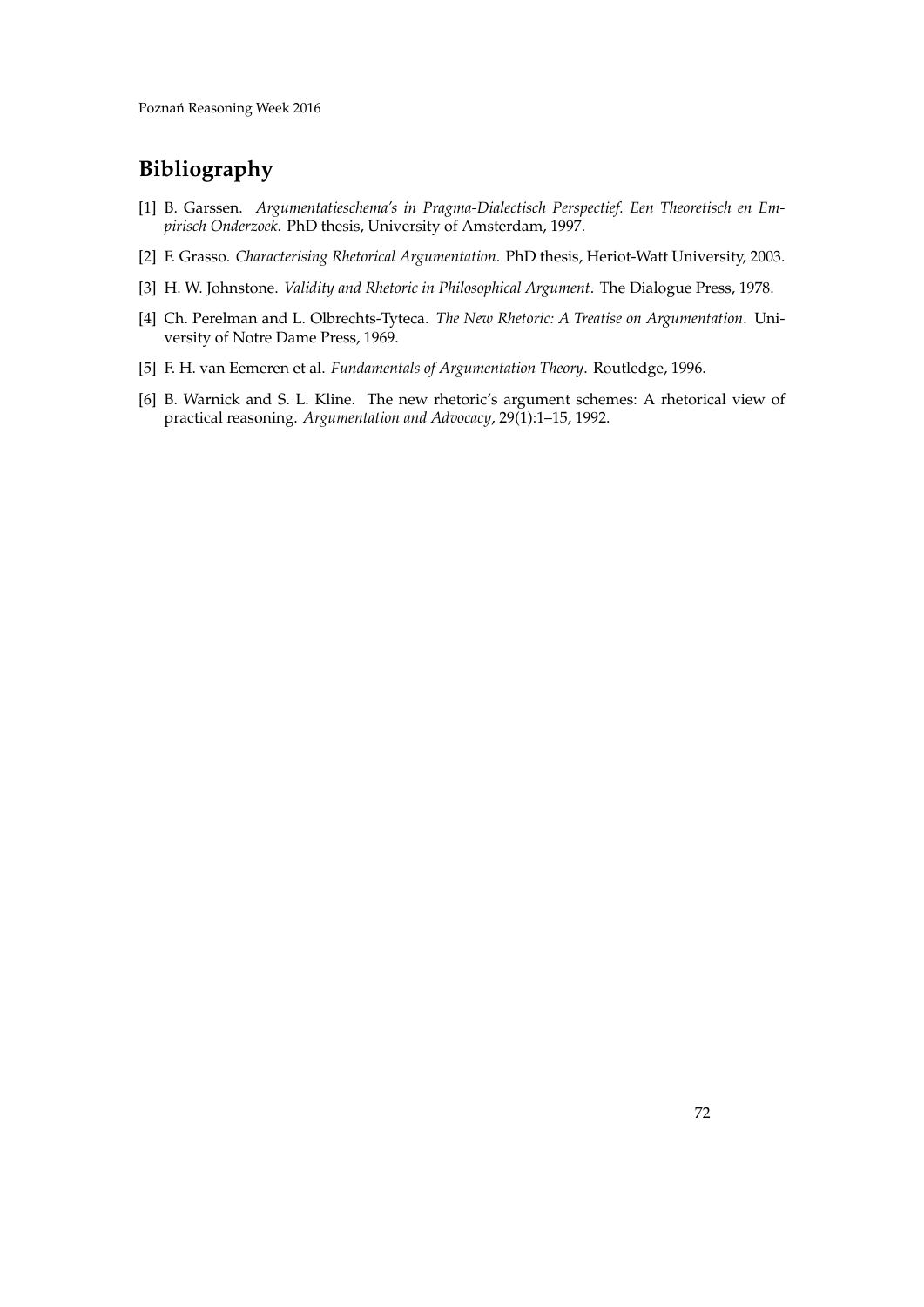# *A Critical Discussion Game for Prohibiting Fallacious Arguments*[\\*](#page-0-0)

Jacky Visser<sup>1</sup> Katarzyna Budzyńska<sup>1,2</sup> Chris  $\text{Reed}^1$ <sup>1</sup>Centre for Argument Technology University of Dundee <j.visser@dundee.ac.uk> <http://arg-tech.org> 2 Institute of Philosophy and Sociology Polish Academy of Sciences

#### **Abstract**

Fallacies are interpreted in the pragma-dialectical theory of argumentation as violations of the rules of critical discussion. Critical discussion is a normative model of ideal argumentative practice. Because the model combines a dialectical perspective on argumentation with a speech act perspective on communication, it is a good starting point for the computational modelling of argumentative dialogue and evaluation of fallacies. We formalise critical discussion as a dialogue game and implement it in the computational Dialogue Game Description Language. This implementation can subsequently be executed in Arvina, an online user interface. With Arvina, users can play out a game of critical discussion, together with other users or with artificial agents. In playing the game, Arvina will interact with and extend the AIFdb online repository of structured argumentation. Because the critical discussion game is based on the normative, pragma-dialectical model, the occurrence of fallacies is prohibited.

**Keywords:** critical discussion, Dialogue Game Description Language, fallacies

### **1. Extended abstract**

Fallacies are commonly interpreted in dialectical theories of argumentation as unreasonable ways of discussing. Within the pragma-dialectical theory of argumentation [\[4\]](#page-76-0) -– one of the most influential approaches in the modern field of argumentation studies — the model of a *critical discussion* is proposed as an ideal procedure for argumentative conduct. The rules that define the ideal model are intended to be instrumental for the reasonable resolution of differences of opinion, by regulating the means of defending and attacking standpoint and arguments.

<sup>\*</sup>The work reported in this paper was supported in part by the EPSRC under grant EP/N014871/1.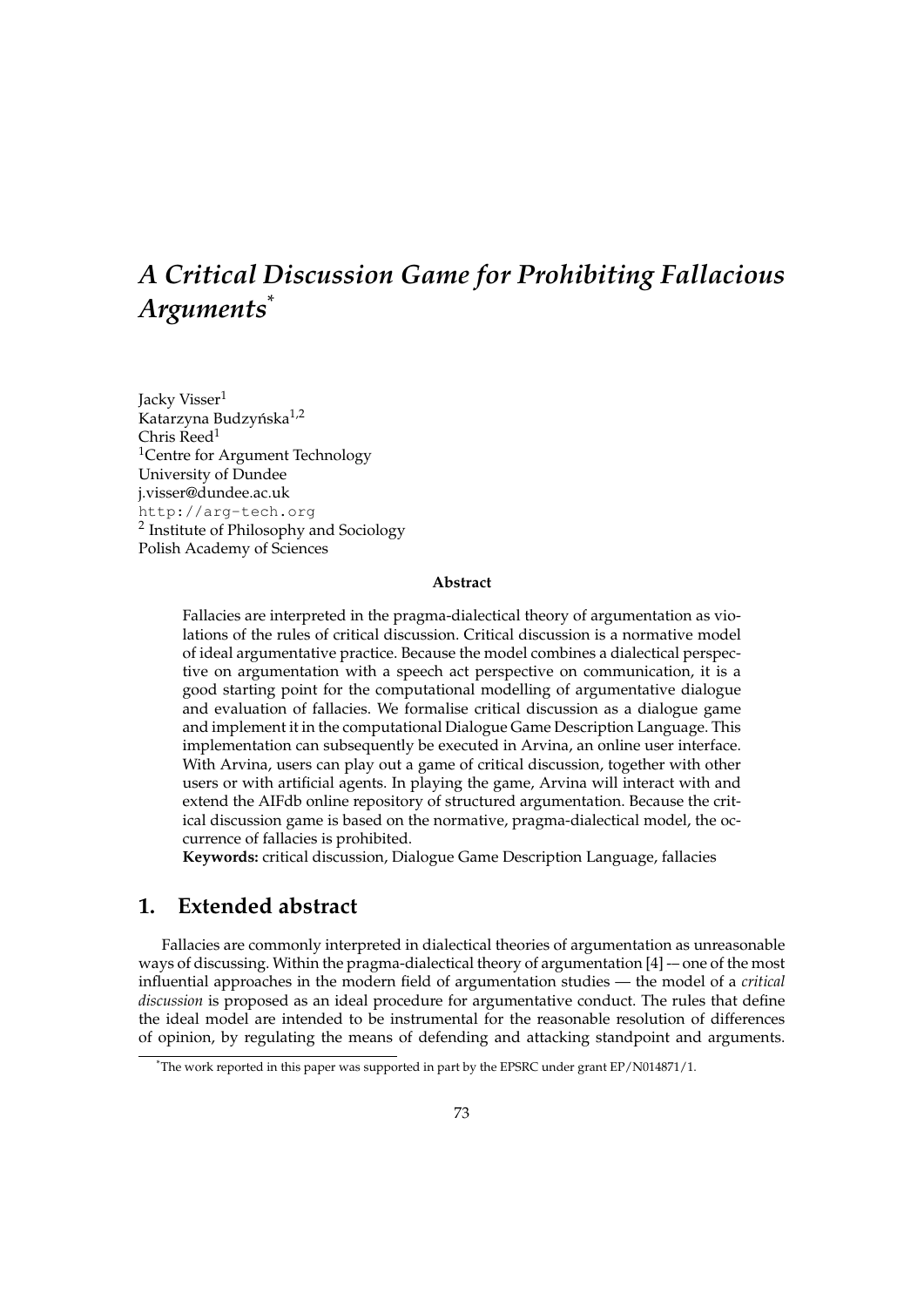Fallacies are then conceived of as violations of the rules that constitute the model of a critical discussion. In other words, fallacies are those discussion moves that impede the reasonable resolution of a difference of opinion.

The normativity of the model is based on an implementation of a critical conception of reasonableness as opposed to a geometrical or an anthropological conception. The normative bite of the model makes it possible to employ it as a critical tool in the evaluation of argumentation. Because the model takes the full discussion into account, it can be used to identify not only inferential fallacies, but also fallacious discussion moves that obstruct the discussion in other ways. One advantage of this approach is that traditionally recognised fallacies such as *ad hominem* and *ad baculum* can be explained in a unified way as violations of the rules that define a reasonable argumentative interaction between two (or more) discussants.

Characteristic for the pragma-dialectical model is that in addition to the dialectical dimension we just highlighted, the model also takes the pragmatics of the discourse into account. This pragmatic dimension does justice to the fact that argumentation is inherently embedded in communicative interactions. In the ideal model, all of the discussion moves are therefore conceived of in terms of speech acts [\[5\]](#page-76-1). A Searlean speech act perspective on language use is integrated in the pragma-dialectical theory with a Gricean perspective on verbal interaction. This integration makes it possible to use pragmatic tools from discourse analysis to perform a dialectical reconstruction. Unexpressed or implicit parts of the discussion can be reconstructed on the basis of pragmatic insight by interpreting communicative acts as part of a discussion aimed at resolving a difference of opinion in a reasonable way.

The combination of a set of dialectical rules that prohibits the occurrence of fallacies and a pragmatic account of the communicative aspects of argumentation, makes the pragma-dialectical model a good starting point for the computational modelling of argumentative dialogue and the automated evaluation of argumentative discourse for fallacies. Because the ideal model of a critical discussion was not developed with such a computational application in mind, some preparatory steps are required. To explore the computational applications of the pragmadialectical model, we propose to formalise it. This formalisation takes the form of a dialogue game for critical discussion (building on previous work [\[6\]](#page-76-2)). By conceiving of the discussion model in terms of a game, the rules can be formulated in a fully disambiguated and explicit manner — i.e. as a formal dialogue system.

The critical discussion game is specified in terms of the Dialogue Game Description Language (or DGDL) [\[7\]](#page-76-3). The DGDL-specification has two main advantages. First, the standardised format facilitates a comparison to other dialogue systems that have been specified in terms of DGDL (such as Walton's CB). Second, the DGDL-specification makes the dialogue game computationally executable on the Dialogue Game Execution Platform (DGEP) [\[1\]](#page-76-4).

Using DGEP makes it possible to play out a game of critical discussion through the online user interface Arvina (arvina.arg.tech) [\[3\]](#page-76-5). With Arvina, users can play out dialogues with others or with a artificial player modelled by the computer. During the game, the artificial player draws its dialogue contributions from the standpoints and arguments available in the AIFdb, an existing online repository [\[2\]](#page-76-6). Arvina offers a dialogical way of navigating the reasoning structures in the AIFdb, while at the same time adding the new arguments produced by the user to the existing structure. The critical discussion game ensures that fallacies are avoided while navigating and extending the AIFdb. Furthermore, making a playable game for critical discussion can shed light on the relation between the normative ideal model and the description of actual argumentation in the AIFdb.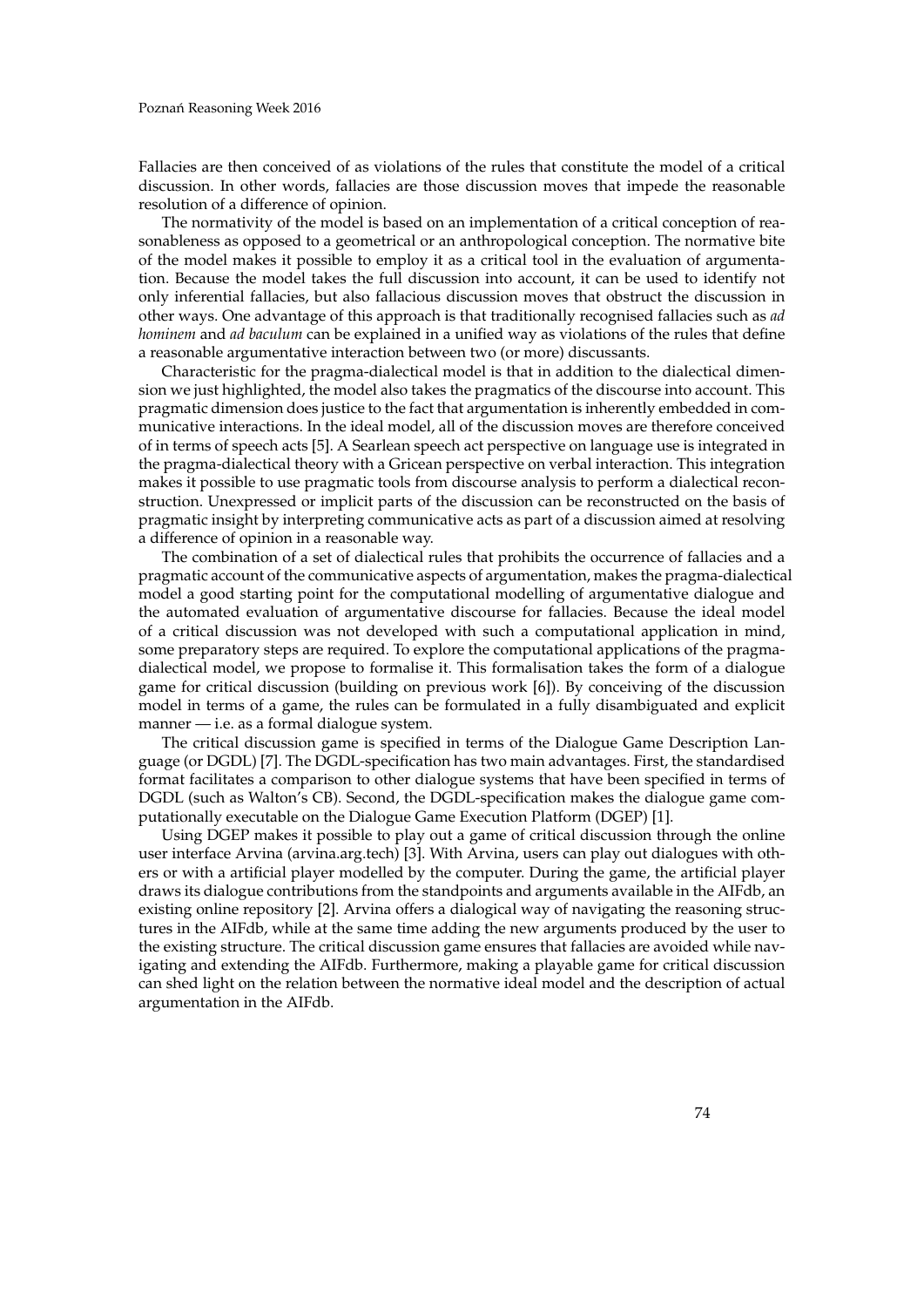- <span id="page-76-4"></span>[1] F. Bex, J. Lawrence, and C. Reed. Generalising argument dialogue with the dialogue game execution platform. In *In Proceedings of the Fifth International Conference on Computational Models of Argument (COMMA 2014)*, page 141–152. IOS Press, 2014.
- <span id="page-76-6"></span>[2] J. Lawrence, M. Snaith, F. Bex, and C. Reed. Demonstration papers on the aifdb, argublogging, arvina, and toast. *Frontiers in Artificial Intelligence and Applications*, 245:511–516, 2012.
- <span id="page-76-5"></span>[3] M. Snaith, J. Lawrence, and C. Reed. Mixed initiative argument in public deliberation. In *Proceedings of Online Deliberation, Fourth International Conference, OD2010*, page 2–13, 2010.
- <span id="page-76-0"></span>[4] F. H. van Eemeren, B. Garssen, E. C. W. Krabbe, A. F. Snoeck Henkemans, B. Verheij, and J. H. M. Wagemans. The pragma-dialectical theory of argumentation. In *Handbook of argumentation theory.*, pages 517–613. Springer, 2014.
- <span id="page-76-1"></span>[5] F. H. van Eemeren and R. Grootendorst. *Argumentation, communication, and fallacies: A pragma-dialectical perspective.* Lawrence Erlbaum Associates, 1992.
- <span id="page-76-2"></span>[6] J. Visser. Speech acts in a dialogue game formalisation of critical discussion. *Argumentation*, pages 1–22, 2016.
- <span id="page-76-3"></span>[7] S. Wells and C. Reed. A domain specific language for describing diverse systems of dialogue. *Journal of Applied Logic*, 10(4):309–329, 2012.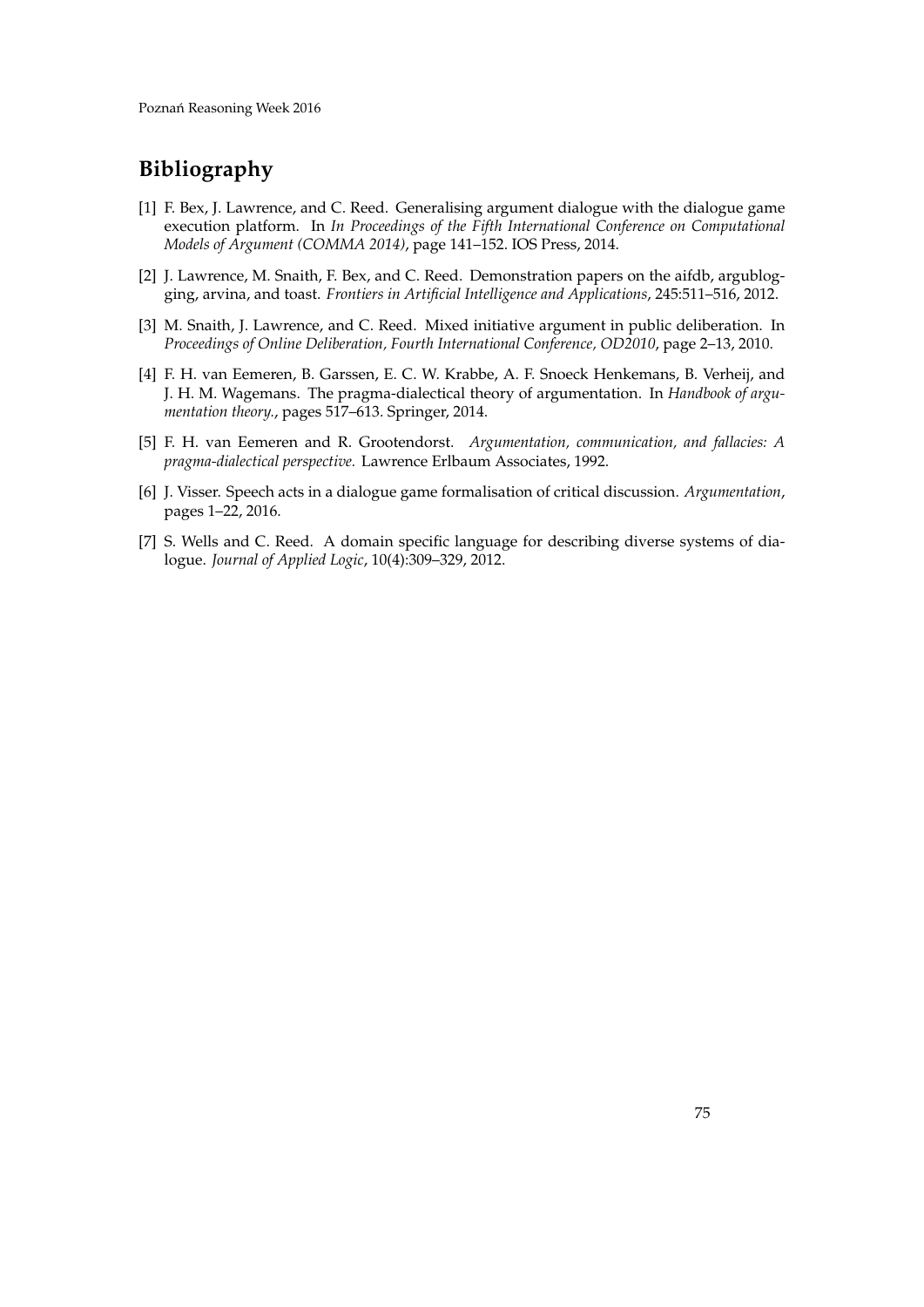# **Part III**

# **QuestPro 2016**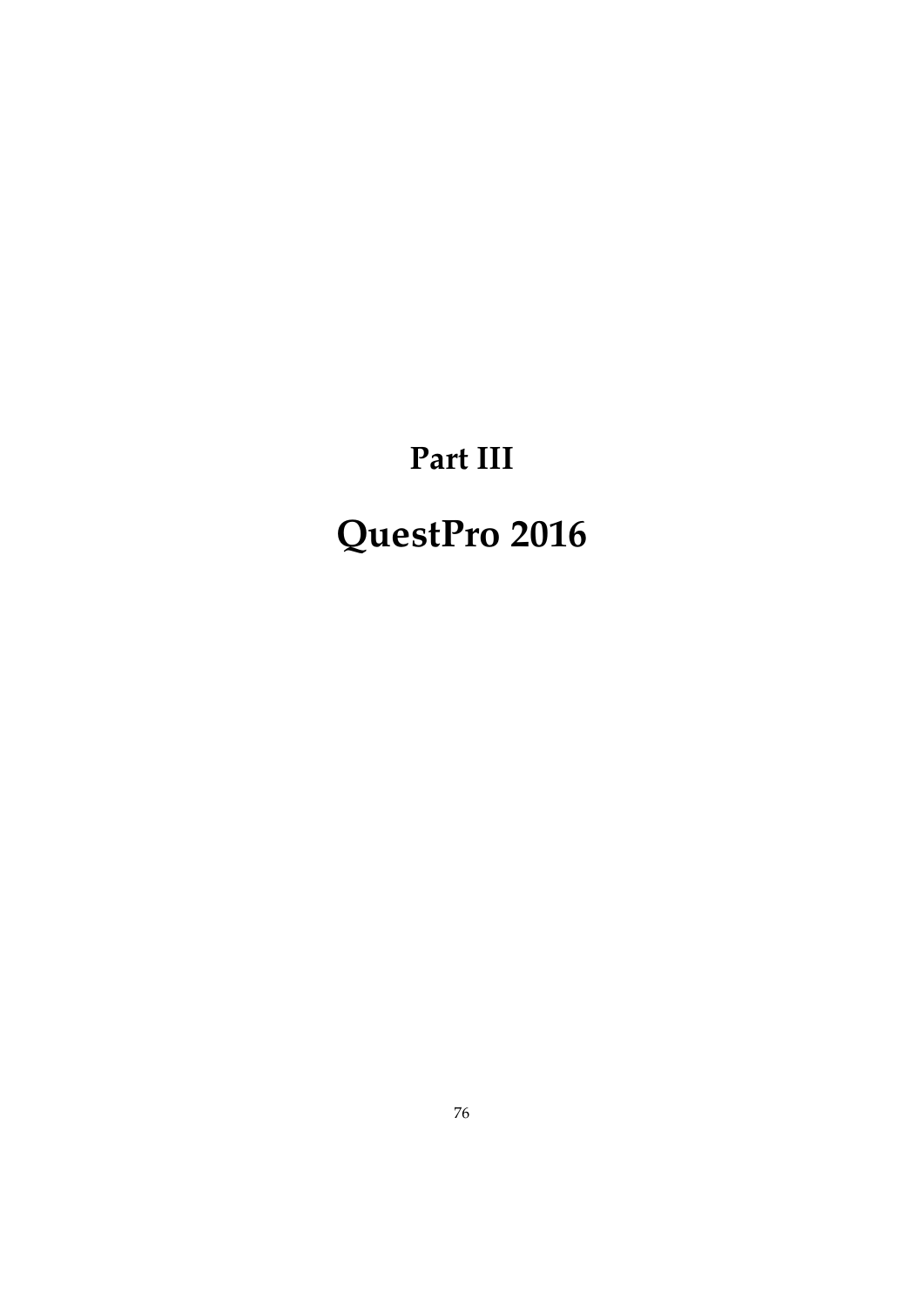# **Invited talk: Questions as Information Types**

Ivano Ciardelli Institute for Logic, Language and Computation University of Amsterdam [sobekal@hotmail.com](mailto:sobekal@hotmail.com) <http://www.ivanociardelli.altervista.org/>

Traditionally, logic is concerned with sentences of a particular kind, namely, statements. In this talk, I will argue that there is also an important role to be played in logic by questions. While statements can be seen as denoting specific pieces of information, questions can be seen as denoting information *types*: for instance, the question "where is Bob?" denotes the type of those pieces of information which specify Bob's whereabouts. By generalizing the classical notion of entailment to questions, we can then capture in a unified way the classical relation of logical consequence, which holds between various pieces of information, as well as the relation of logical dependency, which holds between various information types. I will also discuss how questions may be used in inferences as placeholders for generic information of a given type; by manipulating such placeholders, we may construct formal proofs of the fact that certain dependencies hold. Interestingly, such proofs admit a kind of proofs-as-programs interpretation: they encode programs to transform information of the types denoted by the assumptions into information of the type denoted by the conclusion.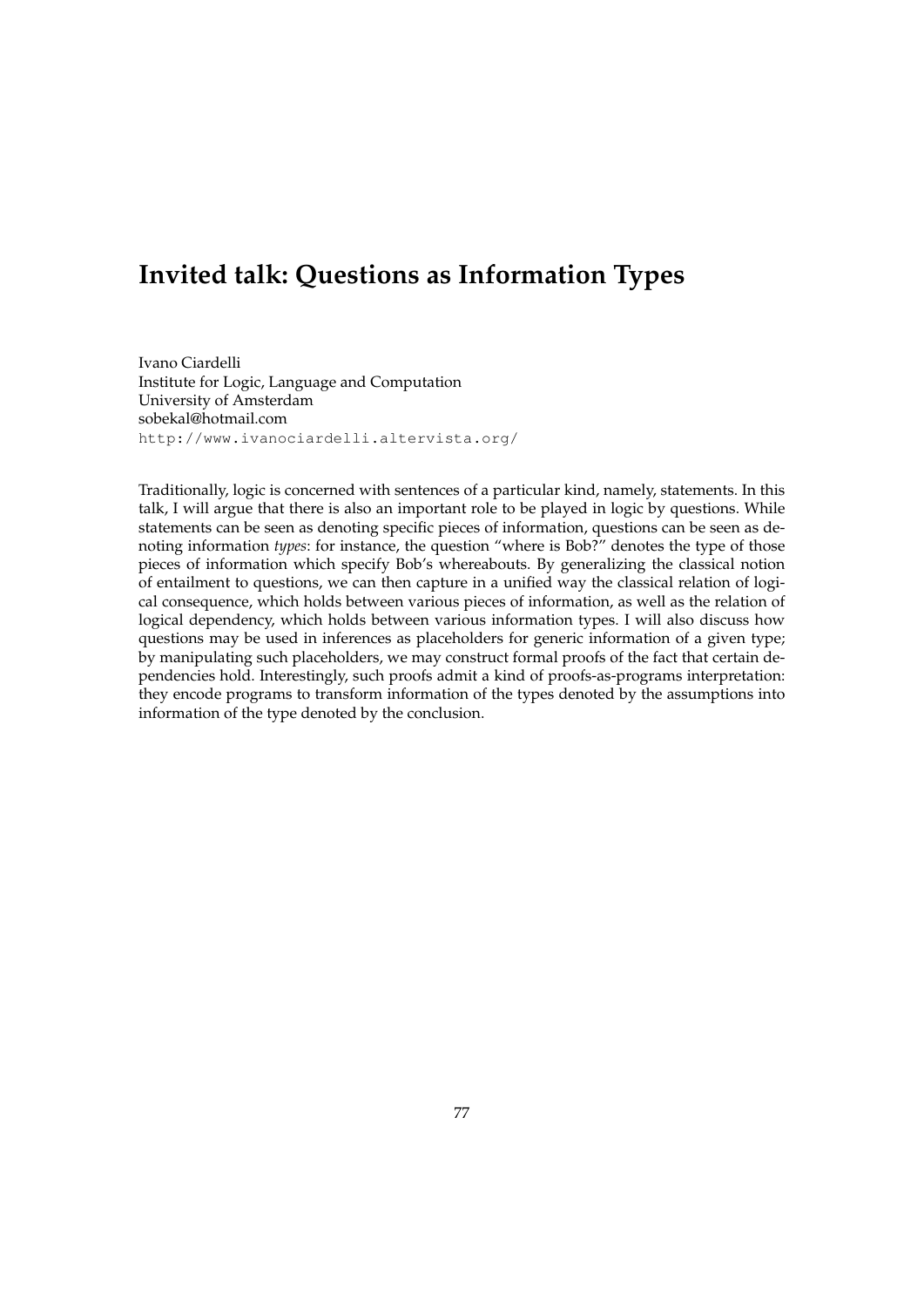# **Invited talk: Interacting and Reasoning across Domains**

Jonathan Ginzburg UFR d'Études anglophones Université Paris-Diderot [yonatan.ginzburg@univ-paris-diderot.fr](mailto:yonatan.ginzburg@univ-paris-diderot.fr) <https://sites.google.com/site/jonathanginzburgswebsite/>

In this talk I will consider how theories of linguistically-based interaction can be extended to deal with interaction in other domains. I will start by considering how other-repair (e.g., clarification interaction) and metadiscursive-interaction (interaction concerning what to talk about) can be extended to self-repair. I will then consider how to integrate the import of certain nonverbal signals such as laughter or frowning into a model of dialogue interaction. Finally, I will consider the case of musical interaction. I will show how this widening of focus in theories of interaction can be achieved by incorporating into an erotetic approach the insights of enthymatic reasoning and of appraisal theories utilised in cognitive theories of emotion.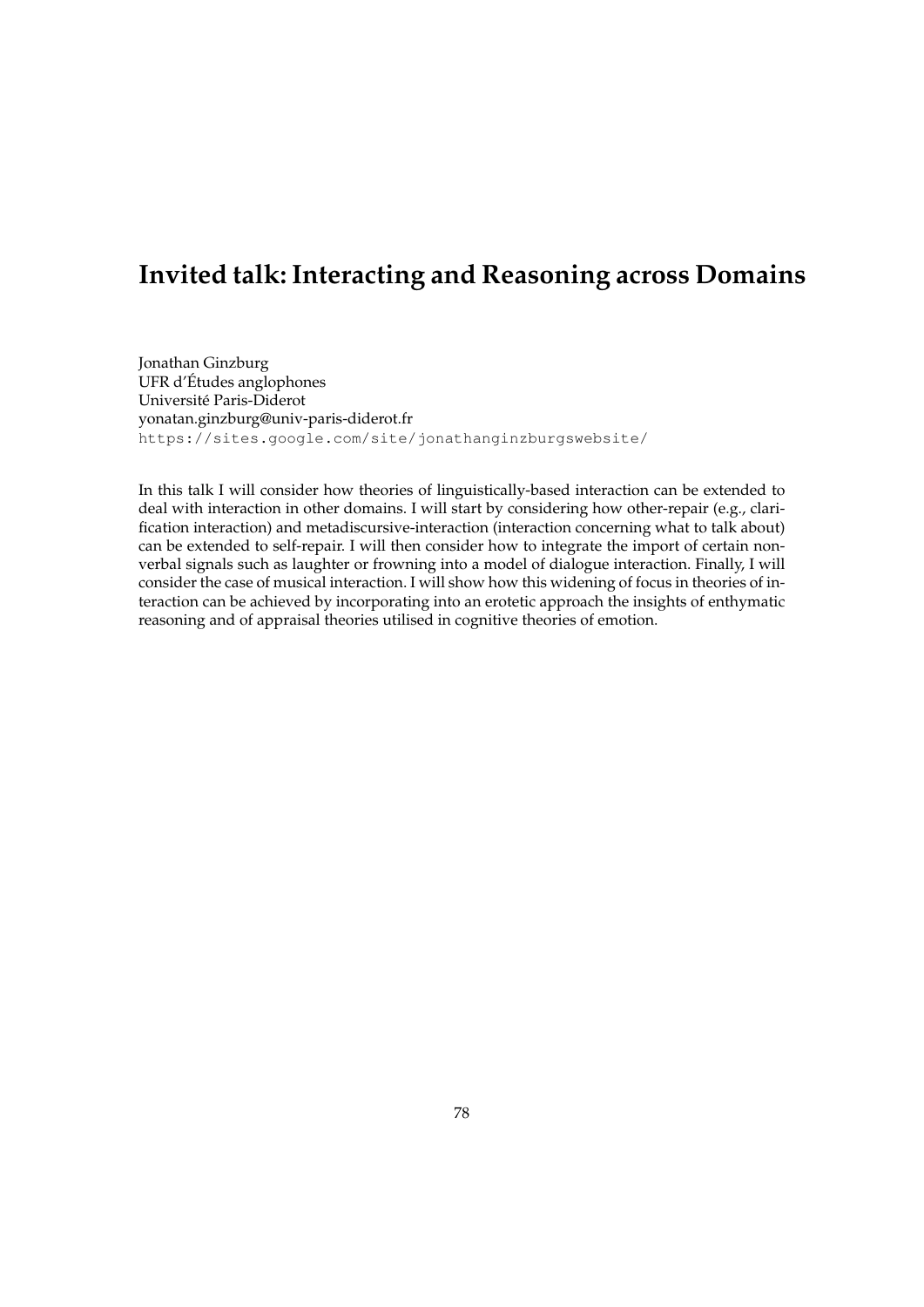# **Invited talk: A Game-Theoretic Analysis of Interrogative Games: First Steps**

Yacin Hamami The Centre for Logic and Philosophy of Science Vrije Universiteit Brussel [yacin.hamami@vub.ac.be](mailto:yacin.hamami@vub.ac.be)

In the context of his so-called Interrogative Model of Inquiry, Hintikka has advocated an epistemological perspective according to which any information-seeking process shall be conceived as a questioning process with inherent strategic aspects, that is, as an interrogative game. Yet, no serious attempts have been made so far, either by Hintikka or others, to provide a full-fledged game-theoretic analysis of interrogative games. In this talk, I will explore the possibility of formalizing interrogative games using the resources of game theory, and to analyze thereby the strategic aspects of interrogative inquiry. To this end, I will propose two different, but complementary, game-theoretic formalizations of interrogative games. In the first one, interrogative games will be conceived as two-player extensive games with perfect information and chance moves, in which the two players will be referred to as 'Questioner' and 'Answerer', and in which the only chance move will occur at the very beginning of the game and will be used to determine the epistemic state of the Answerer. In this case, the probability distribution over the possible epistemic states of the Answerer will be an exogenous component of the game, making this formalization particularly suitable to represent interrogative games in the context of ordinary conversation. In the second one, interrogative games will be conceived as two-player extensive games with imperfect information, in which the two players will be referred to as 'Inquirer' and 'Nature', and in which Nature's choice of the actual world will be an entire part of Nature's strategic dimension. This formalization will therefore be particularly suitable to represent inquiry games as conceived by Hintikka in the Interrogative Model of Inquiry. In both cases, I will introduce the notions of questioning and answering strategies together with a formal apparatus to evaluate them, and thus to investigate the strategic aspects of interrogative inquiry. Furthermore, I will analyze the Nash equilibria of such interrogative games and will discuss their epistemological interpretation and significance. I will conclude the talk by relating the present analysis of interrogative games to the notion of erotetic search scenario introduced by Wisniewski, and by pointing out to some possible applications of the resulting formal framework.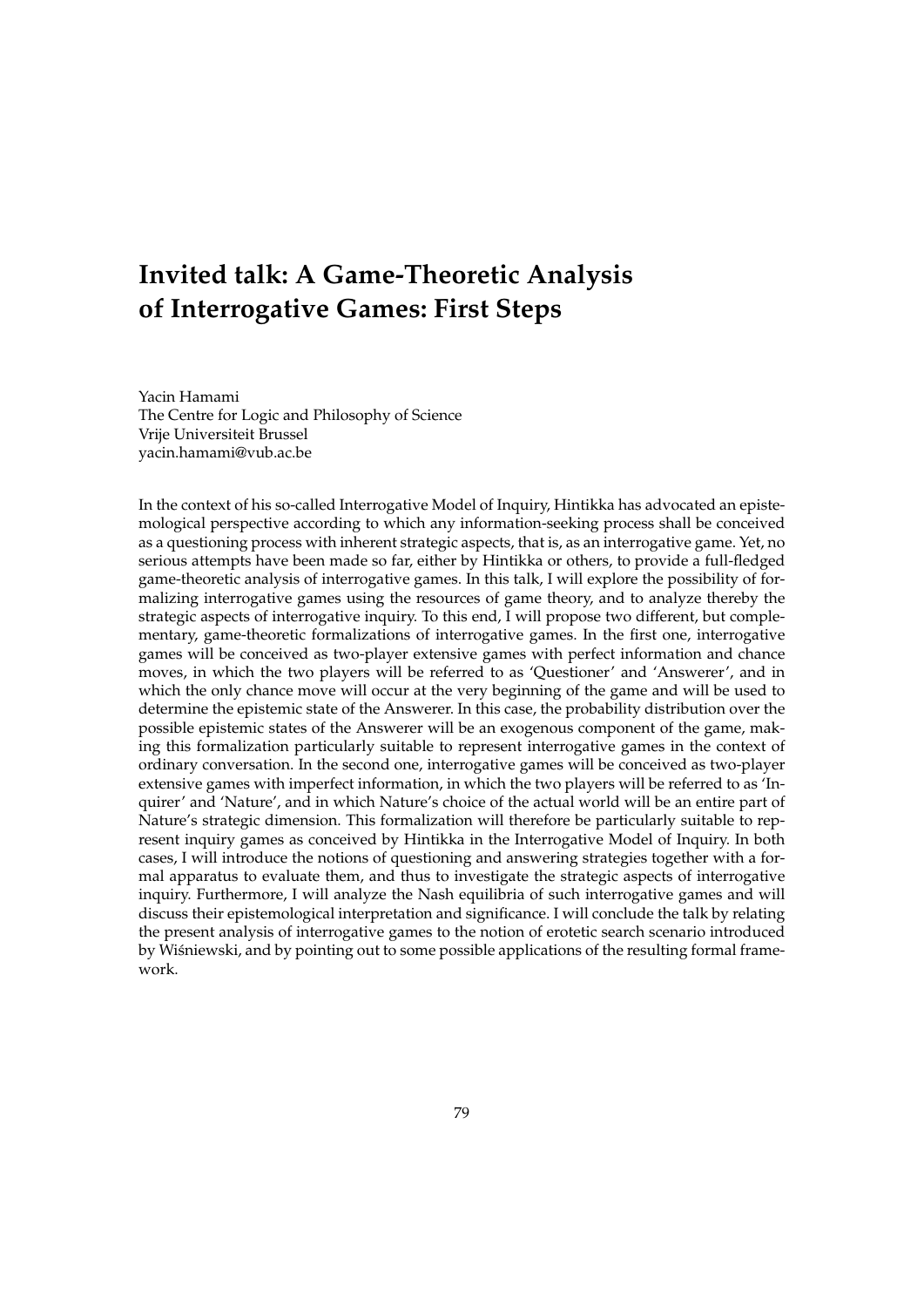# **Invited talk: Reasoning as Inquiry**

Philipp Koralus University of Oxford [philipp.koralus@stcatz.ox.ac.uk](mailto:philipp.koralus@stcatz.ox.ac.uk)

I will make the case for the erotetic theory of reasoning, according to which we can make sense of both our natural tendency to make fallacious inferences and of our capacity for valid inference through the notion that reasoning is a form of inquiry.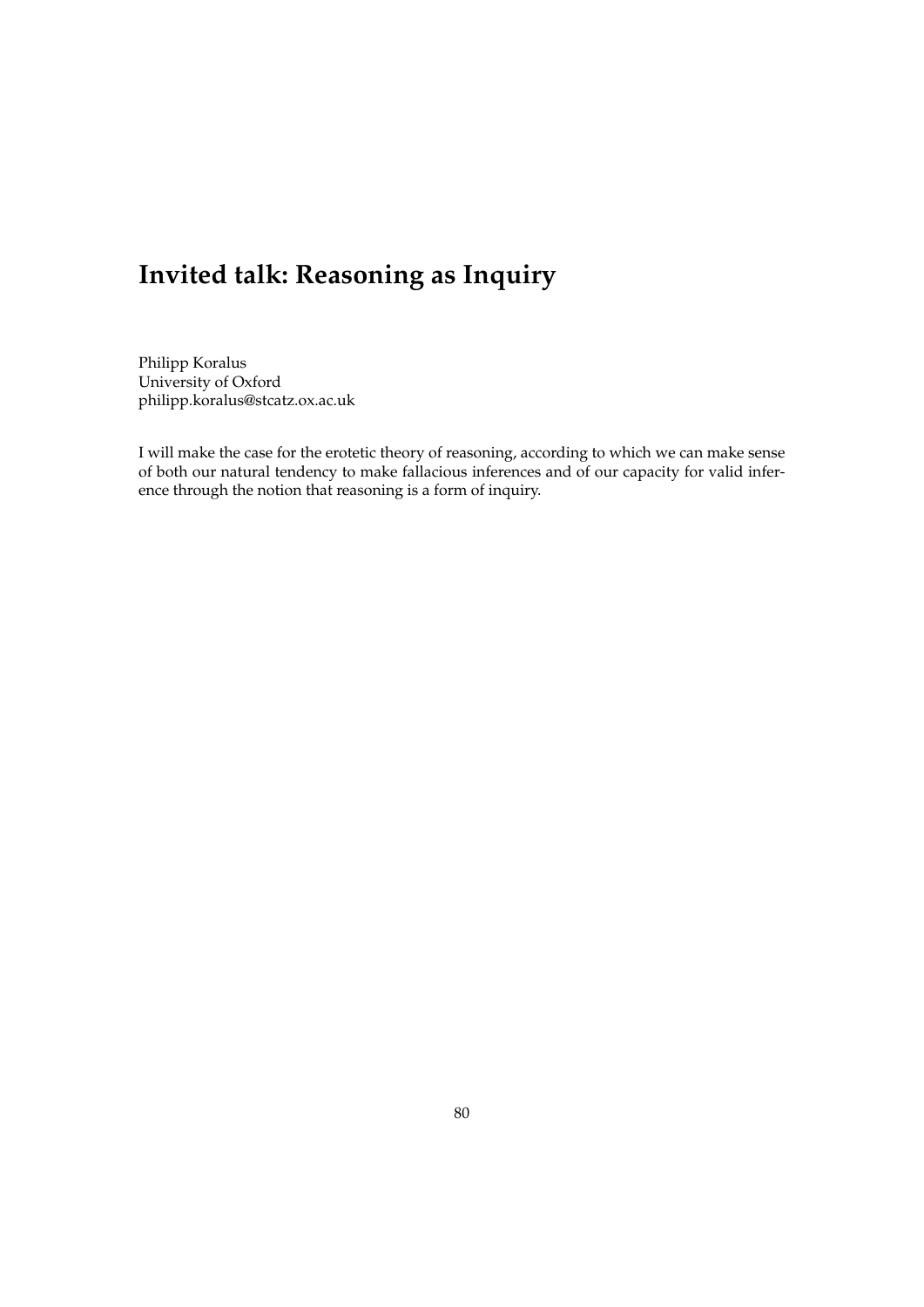# *Some Operations on Erotetic Search Scenarios*[\\*](#page-0-0)

Szymon Chlebowski Institute of Psychology Adam Mickiewicz University [szymon.chlebowski@amu.edu.pl](mailto:szymon.chlebowski@amu.edu.pl) <http://sc52172.home.amu.edu.pl>

#### **Abstract**

The notion of *erotetic search scenario* (*e-scenario*) is presented along with canonical operations on e-scenarios – embedding and contraction. New operations enabling elimination of different kinds of repetitions involved in e-scenarios are introduced. **Keywords:** erotetic search scenarios, Inferential Erotetic Logic, logic of questions

### **Extended abstract**

An erotetic search scenario may be described as a labelled tree with a principal question at its root and possibly some declarative formulas (representing background knowledge; none of them can be an answer to the principal question) labelling consecutive nodes [\[3\]](#page-84-0) (for a recent account see [\[1\]](#page-83-0)). Then, each consecutive node is labelled by a formula that is either: (1) a declarative formula derived from the previous declarative formulas or a direct answer to the preceding auxiliary question; (2) a question which is erotetically implied by the previous questions (possibly on the basis of previous declarative formulas). Every node labelled by a declarative formula can be followed by at most one child-node. Each node labelled by a question has either one child node and it is labelled by a question, or several child nodes labelled by all the direct answers to the question which is a label of that node (in this case the question is called a query). Each leaf of such tree has to be labelled by a direct answer to the principal question. A properly built e-scenario has to contain at least one query.

There are two canonical operations which may be performed on e-scenarios: *embedding* of one e-scenario into another and *contraction* of an e-scenario by a selected answer to a query. The embedding procedure was announced in [\[2\]](#page-83-1) and defined in detail in [\[3\]](#page-84-0). Embedding can be performed when there exists an e-scenario Σ for the question which is a query of the e-scenario ∆. Σ is embedded into ∆, and e-scenario which is the result of embedding contains more specific instructions how to proceed in the process of solving problem expressed by the initial question. The operation of contraction has been introduced in [\[3\]](#page-84-0). Contraction of an e-scenario by the selected answer to a query amounts to removal of all the paths started by the query except the path containing that answer, and removing the considered query. Both operations have to

<sup>\*</sup>This work has been supported by the Polish National Science Center, grant no. 2012/04/A/HS1/00715.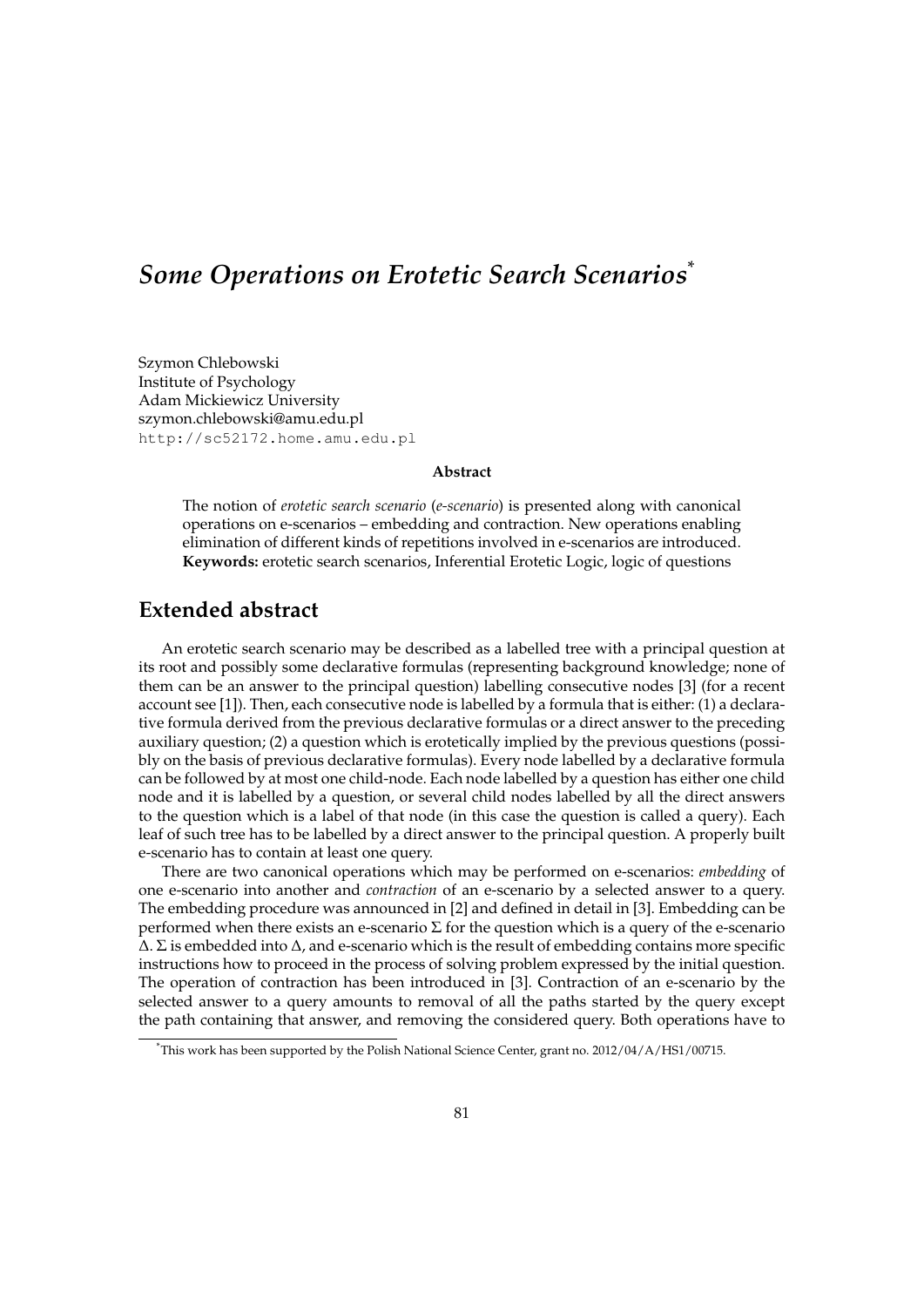conform to several restrictions and usually demand some syntactic transformations in order to produce e-scenarios.

The operation of embedding, when repeatedly applied to an e-scenario  $\Sigma$ , may cause some undesired side effects like co-occurrence of two equivalent queries on some path of Σ. On the left-hand side we have an e-scenario  $\Sigma$  with (at least two) equivalent queries. We assume that the first query is answered by *q*. The result of the application of one of the new operations is an e-scenario on the right-hand side. Query ?  $\{\neg q, \neg \neg q\}$  is deleted by performing contraction on the answer consistent with the previous one.



There is also a possibility for an e-scenario to contain a path **s** such that somewhere on this path a declarative formula *A* occurs, and after this formula we have a query ? { $B$ ,  $\neg B$ }, where *B* or  $\neg B$  is logically equivalent to *A*. It is not reasonable to request information about *B* when this information is already present. We will define an operation on e-scenarios which enables elimination of this kind of redundancy, like in this example:

| ٦Ц                                                   |                    |   |
|------------------------------------------------------|--------------------|---|
|                                                      |                    |   |
| ? ${q, \neg q}$                                      | $\rightsquigarrow$ |   |
|                                                      |                    | ч |
| q<br>٦И                                              |                    |   |
|                                                      |                    |   |
|                                                      |                    |   |
| $\Lambda$ <sup><math>\prime\prime</math></sup><br>۸' |                    |   |

We will define the notion of erotetic equivalence which holds between questions. We will introduce operations eliminating some kinds of redundancies of e-scenarios and we will show that these operations have desired properties.

- <span id="page-83-0"></span>[1] Paweł Łupkowski. *Logic of Questions in the Wild. Inferential Erotetic Logic in Information Seeking Dialogue Modelling*. College Publications, London, 2016.
- <span id="page-83-1"></span>[2] A. Wi´sniewski. Erotetic search scenarios. *Synthese*, 134(3):389–427, 2003.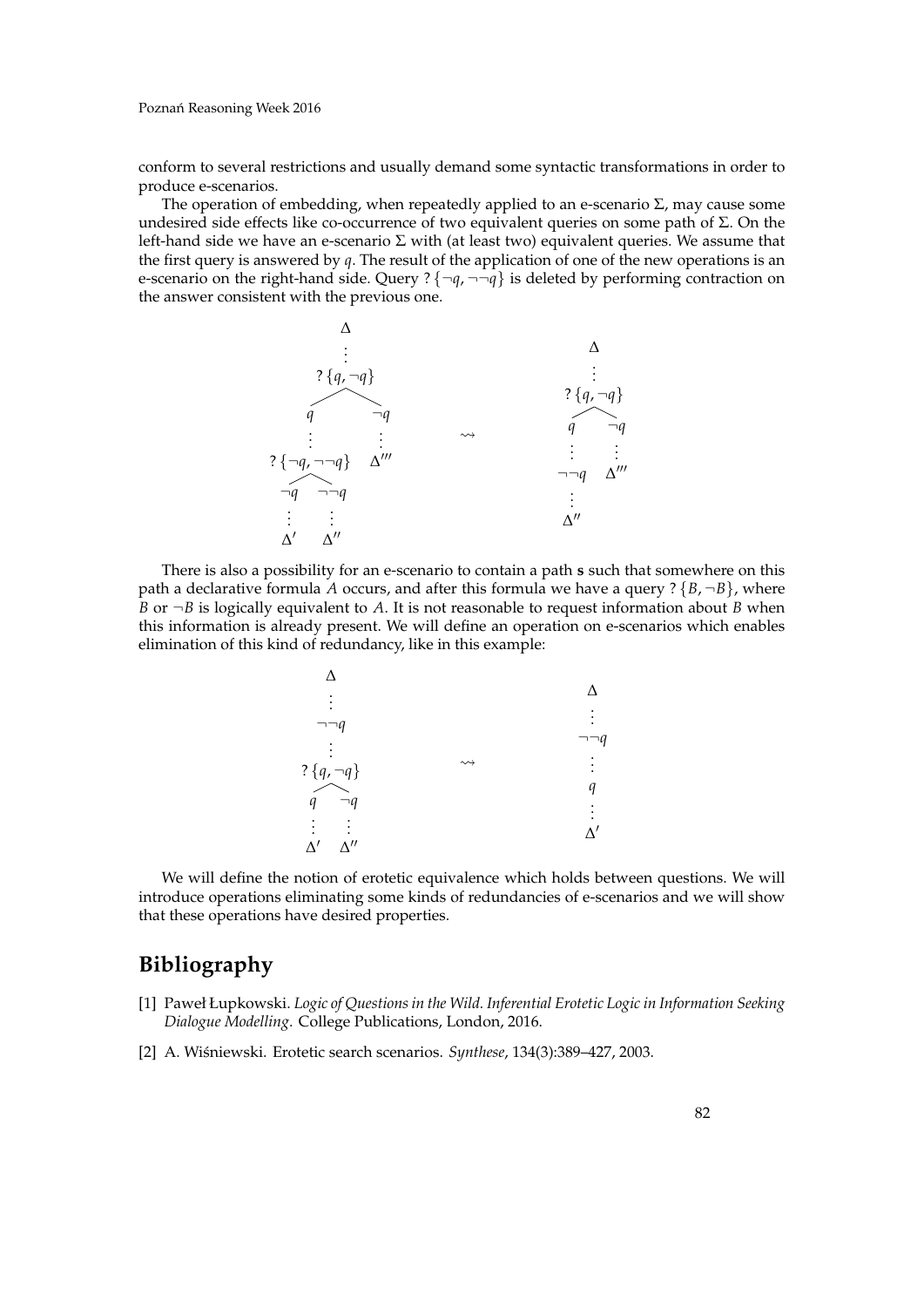<span id="page-84-0"></span>[3] A. Wi´sniewski. *Questions, Inferences and Scenarios*, volume 46 of *Studies in Logic. Logic and Cognitive Systems*. College Publications, London, 2013.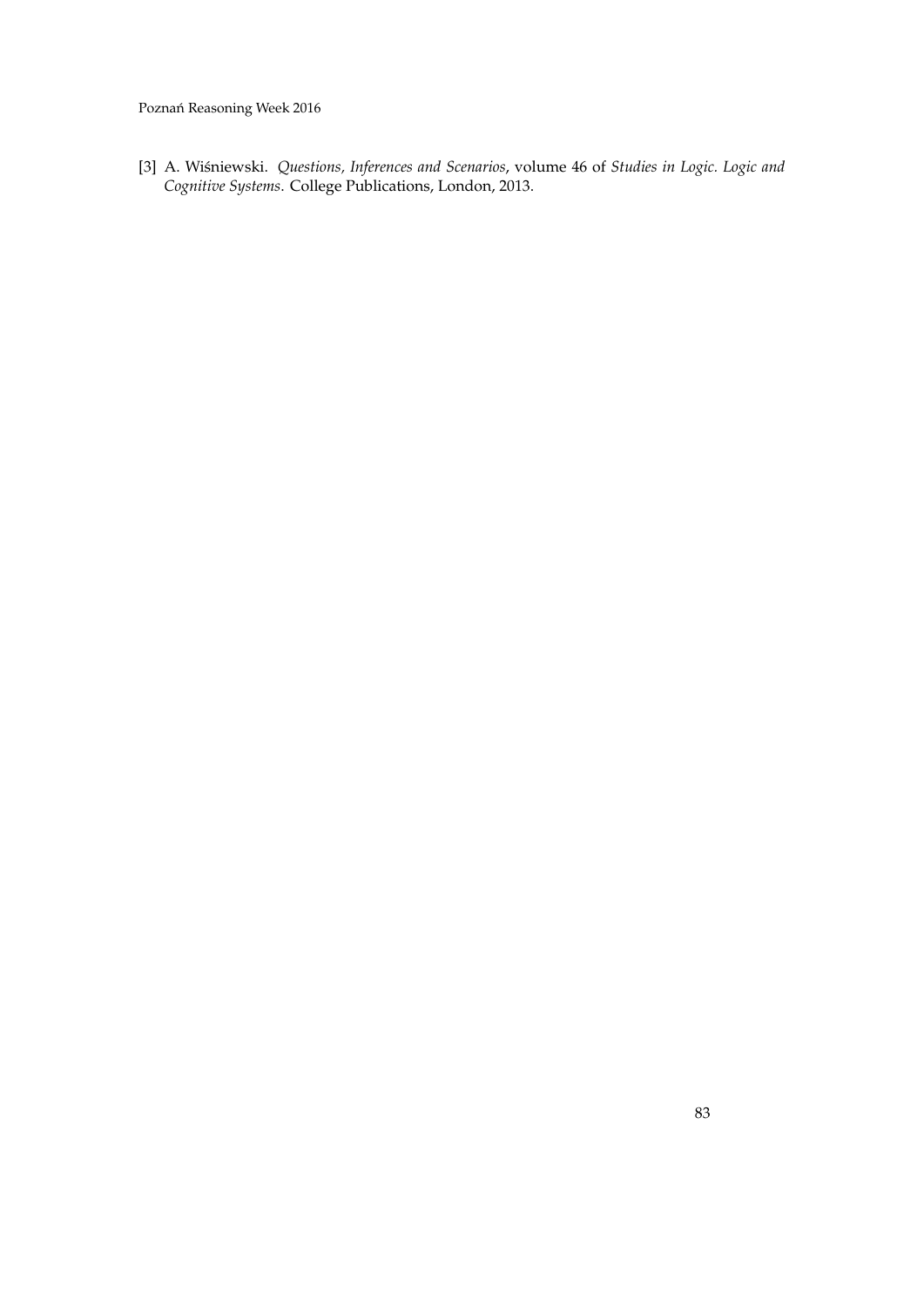# *Abductive Question-Answer System for Non-Classical Logics*[\\*](#page-0-0)

Szymon Chlebowski Andrzej Gajda Institute of Psychology Adam Mickiewicz University [szymon.chlebowski@amu.edu.pl](mailto:szymon.chlebowski@amu.edu.pl) <http://sc52172.home.amu.edu.pl>

#### **Abstract**

We propose an abductive procedure grounded in Inferential Erotetic Logic. The concept of an abductive rule is introduced and strategies of using these rules in the process of building up abductive hypothesis are discussed. **Keywords:** abduction, modal logic, paraconsistent logic, inferential erotetic logic, erotetic calculi

#### **1. Extended abstract**

The term 'abduction' was originally used to determine a kind of reasoning where new, hypothetical premise was added with the purpose of increasing the probability of the conclusion which was not acclaimed before (or was acclaimed with lesser firmness) [\[4,](#page-86-0) [5,](#page-86-1) p. 10]. From an algorithmic point of view the abductive hypothesis *H* "is legitimately dischargeable to the extent to which it makes it possible to prove (or compute) from a database a formula not provable (or computable) from it as it is currently structured" [\[2,](#page-86-2) p. 28]. We propose a framework named Abductive Question-Answer System (AQAS) which can be used to generate abductive hypotheses according to the above-mentioned approach.

In our presentation we focus on describing AQAS for classical propositional logic along with some non-classical logics such as paraconsistent logics normal modal logics. The whole structure is based on Wiśniewski's Inferential Erotetic Logic (IEL) which enables us to transform an initial abductive question into auxiliary questions [\[7\]](#page-86-3). Answers to the auxiliary question are used to built up an answer we were seeking at the beginning, i.e. answer to the initial question. Through this process we obtain an abductive hypothesis. We also introduce abductive rules and strategies for using these rules for generating abductive hypotheses. The aim of this strategies is to guarantee that hypotheses generated are significant (the information which could not be

<sup>\*</sup>Research reported in this paper were supported by the National Science Centre, Poland (DEC-2012/04/A/HS1/00715 and DEC-2013/10/E/HS1/00172).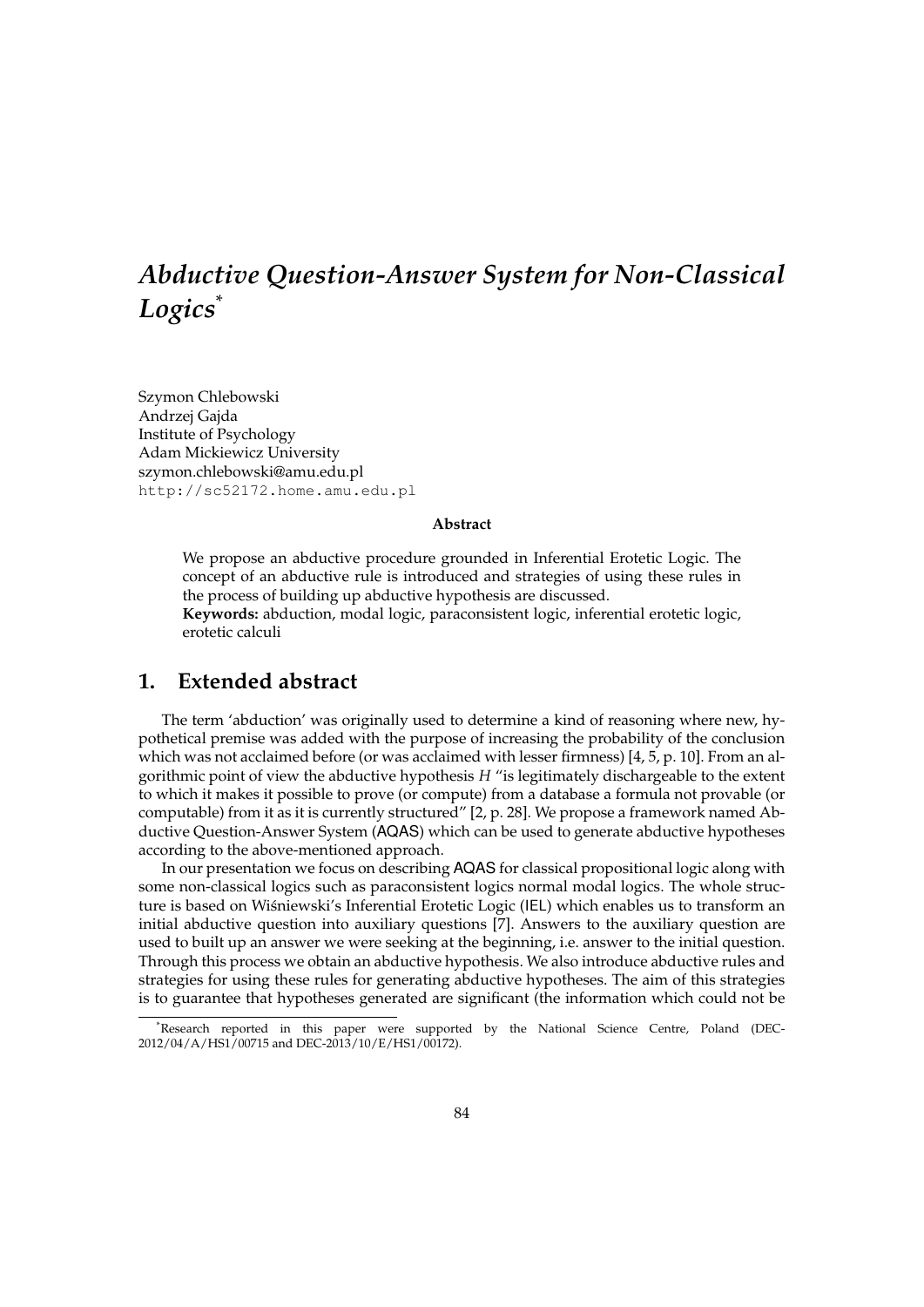proven or computed from the knowledge base is not a consequence only of our abductive hypothesis) and consistent with a given knowledge base. Introduced rules have questions as their premises and propositions as their conclusions.

The following rules are examples of abductive rules. The intended meaning of the question ? ( $\Gamma \vdash \Delta$ ) which is the premiss of an abductive rule is the following: *what should be added to*  $\Gamma$  *to derive* ∆*?*. The conclusion of this rule is an answer to the question-premiss.

$$
\frac{?(\neg p,q,r \vdash q)}{p} \qquad \frac{?(\neg p,q,r \vdash q)}{\neg r} \qquad \frac{?(\neg p,q,r \vdash q)}{r \rightarrow q}
$$

Note that in the above examples each conclusion is a correct answer to the respective question premiss. From {¬*p*, *q*,*r*} ∪ {*p*} one can derive *q*. Note also that not all correct answers generated by these rules are good: from  $\{\neg p, q, r\} \cup \{p\}$  one can derive *q*, but  $\{\neg p, q, r\} \cup \{p\}$  is inconsistent. Thus we design a strategy of using these rules by introducing certain restrictions.

The effect of applying such rules along with restrictions is that the set of possible hypotheses is reduced to the optimal one, i.e. redundant (non significant and inconsistent) cases are excluded when rules are applied with restrictions. As a result, Abductive Question-Answer System generates 'good' abductive hypotheses in one step, on the contrary to the more standard approach where this process is divided into two parts: generation of hypotheses and evaluation with qualifying selection (see for example [\[3\]](#page-86-4)).

Our future work will cover also implementation of Abductive Question-Answer System in programming language. Part of this work is already finished — AQAS for classical propositional logic is implemented in Haskell programming language. This would enable us to test the system on huge datasets and compare it with already existing solutions, like one presented by Komosiński [\[3\]](#page-86-4).

- [1] Atocha Aliseda. *Abductive reasoning. Logical investigations into discovery and explanation*. Springer, Netherlands, 2006.
- <span id="page-86-2"></span>[2] Dov M. Gabbay and John Woods. *The Reach of Abduction. Insight and Trial*. Elsevier, London, 2005.
- <span id="page-86-4"></span>[3] Maciej Komosiński, Adam Kupś, Dorota Leszczyńska-Jasion, and Mariusz Urbański. Identifying efficient abductive hypotheses using multi-criteria dominance relation. *ACM Transactions on Computational Logic (TOCL)*, 15(4):28:1–28:20, 2014.
- <span id="page-86-0"></span>[4] Charles S. Peirce. *Collected Works*. Harvard University Press, Cambridge MA, 1931–1958.
- <span id="page-86-1"></span>[5] Mariusz Urbański. *Rozumowania abdukcyjne*. Wydawnictwo Naukowe UAM, Poznań, 2009.
- [6] Andrzej Wiśniewski. On abductive search for law-like statements by socratic transformation. Research Report, 2004.
- <span id="page-86-3"></span>[7] Andrzej Wi´sniewski. Socratic proofs. *Journal of Philosophical Logic*, 33(3):299–326, 2004.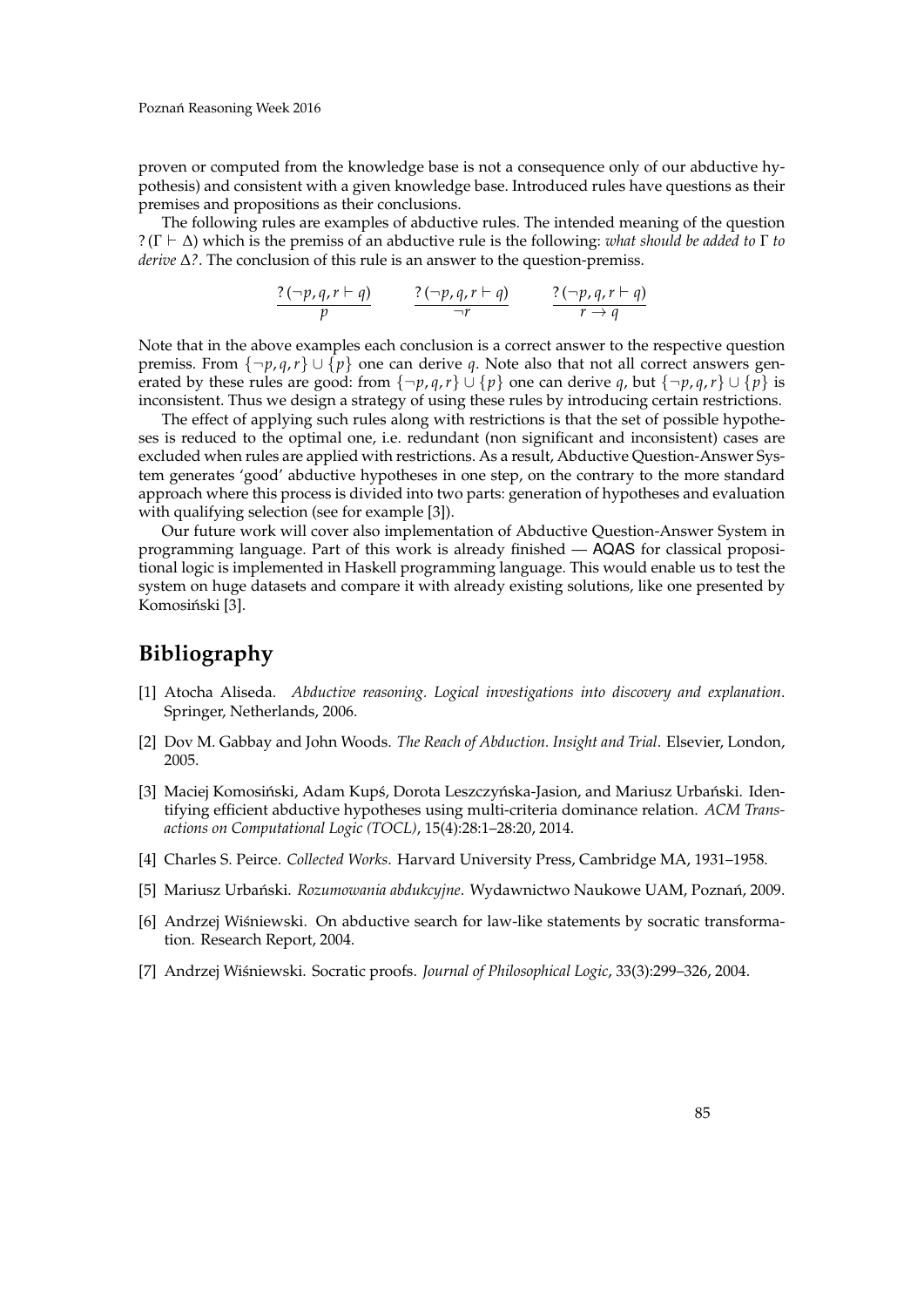# *Automated Generation and Analyzes of Erotetic Search Scenarios*[\\*](#page-0-0)

Adam Kupś Institute of Psychology Adam Mickiewicz University [adamku@amu.edu.pl](mailto:adamku@amu.edu.pl)

#### **Abstract**

This work presents the results of a study concerning automatic generation and processing of Erotetic Search Scenarios (ESSs). The procedure for generation of ESSs has been implemented and used to obtain a set of ESSs. The ESSs have been evaluated using several criteria. The main part of this work focuses on the presentation of the results of multi-criteria dominance and discordance analyses on the evaluated ESSs. The final part discusses the results of the application of a rule mining algorithm to the obtained set of ESSs to gain a preliminary knowledge about the dependencies between different classes of ESSs.

**Keywords:** Erotetic Search Scenarios, optimization, rule mining

### **Extended abstract**

The presented work concerns automatic generation and analyses of Erotetic Search Scenarios. Erotetic Search Scenarios (ESSs) are formal constructs of a tree-like structure defined in Inferential Erotetic Logic developed by Andrzej Wiśniewski [\[5,](#page-89-0) [4\]](#page-89-1). ESSs enable finding an answer to a question, that may be based on some initial knowledge, by decomposing the initial and resulting questions into other questions. The decomposition of questions has to conform to the conditions of *erotetic implication*. This guarantees soundness of each step of the decomposition. Each path of an ESS represents a way to arrive at an answer (which is labeling a leaf) to the initial question. The considered ESS are expressed in the language of Classical Propostional Logic.

To generate ESSs the operation of embedding of one ESS into another has been employed. Embedding defined in [\[5\]](#page-89-0) can be performed when the set of answers to the initial question of an embedded ESS is the same as the set of the answers to the question which is a query in the ESS into which the first ESS is embedded (let us call this first ESS a main scenario). A query is a question which introduces branching in the scenario, such that each answer to the query labels the first node of exactly one of the branches. Informally speaking, the operation of embedding

<sup>\*</sup>This work has been supported by the Polish National Science Center, grant no. 2012/04/A/HS1/00715.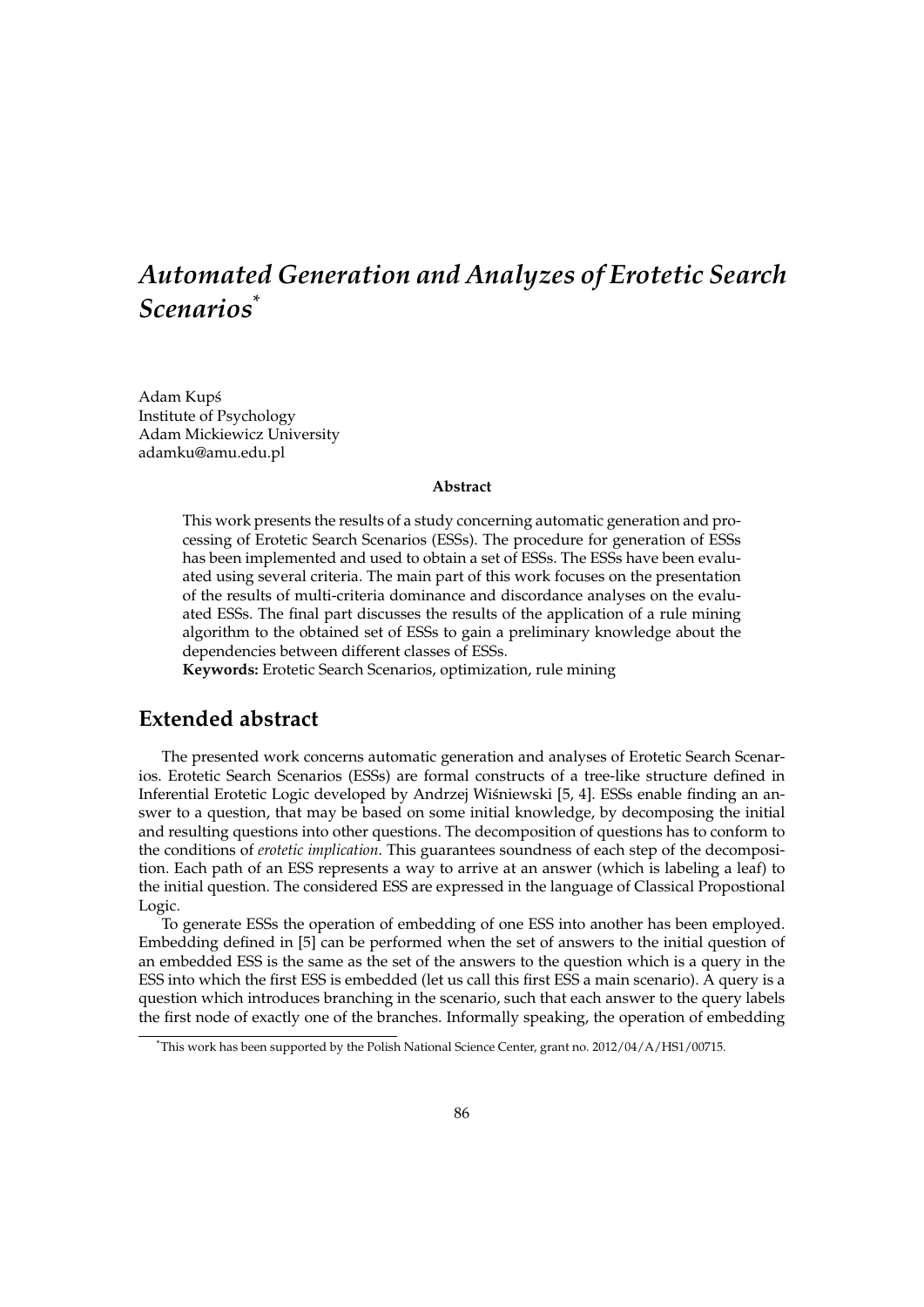places the embedded scenario at the place of a query in the main scenario. The operation is admissible if both of the scenarios satisfy Embedding Theorem.

The presented approach, apart from the embedding operation, makes use of the contraction operation which is a removal of paths of the generated scenarios by "answering" a selected query. This operation is performed by replacing a query with one of the answers to this query and by removal of all of the branches occurring immediately after this query, apart from the one starting with the selected answer. To eliminate redundancies and inconsistencies that can occur after the embedding, the contraction operation alongside some more support operations, that remove repeating occurrences of formulas, are performed.

The procedure of the automatic generation of ESSs made use of the initial set of fifteen manually created scenarios. This set was subjected to a few steps of embedding of one scenario into another (when possible) and "repairing" of the resulting scenarios by the contraction and support operations. Additionally, each step of embedding and repair was followed by generation of canonical and concise forms of the previously obtained ESS. After the generation procedure, all the resulting ESS have been evaluated on seven criteria: completeness, conciseness, canonicity, purity, redundancy, realizability and overflow.

After the generation and evaluation stages, three kinds of analyses have been performed. First, all the obtained scenarios have been analyzed using multi-criteria dominance relation (see [\[3\]](#page-89-2) for an application of multi-criteria dominance analysis in computational logic). The multi-criteria dominance relation allows comparison of the scenarios evaluated with many criteria without imposing any order of the preference on those criteria. The result of this kind of analysis allows to establish a group of non-dominated ESSs, which can be considered the best or the most efficient ones. Next, the data about the criteria have been used to perform multicriteria discordance analysis. Multi-criteria discordance analysis helps to gain knowledge about interdependencies between the criteria to better understand to what degree these criteria are independent from each other and how they actually work in the generated set of ESSs. Finally, Apriori rule mining algorithm [\[1,](#page-88-0) [2\]](#page-88-1) has been employed to get even more knowledge about the dependencies between the criteria in the set of ESSs. The output of this algorithm consists of conditional sentences that represent rules combining information about values of different criteria. Moreover, the degree of confidence of those rules is provided. This is why the algorithm has been also used to search for general statements about ESSs by analyzing the rules of maximal confidence.

The results shed a new light on the concept of optimal ESS and indicate how to improve the procedures to generate efficient scenarios. The results of application of Apriori algorithm allow to establish general statements about relations between different classes of Erotetic Search Scenarios. The future plans concern: research of complexity issues related to generation and application of ESSs, extension of the used language to the first-order language, inclusion of more evaluation (also quantitative) criteria and automation of the analysis of rules generated by Apriori algorithm.

- <span id="page-88-0"></span>[1] R. Agrawal and R. Srikant. Fast algorithms for mining association rules. In *Proceedings of 20th International Conference on Very Large Data Bases*, volume 1215, pages 487–499, 1994.
- <span id="page-88-1"></span>[2] M. Hall, E. Frank, G. Holmes, B. Pfahringer, P. Reutemann, and I. H. Witten. The weka data mining software: An update. *SIGKDD Explor. Newsl.*, 11(1):10–18, November 2009.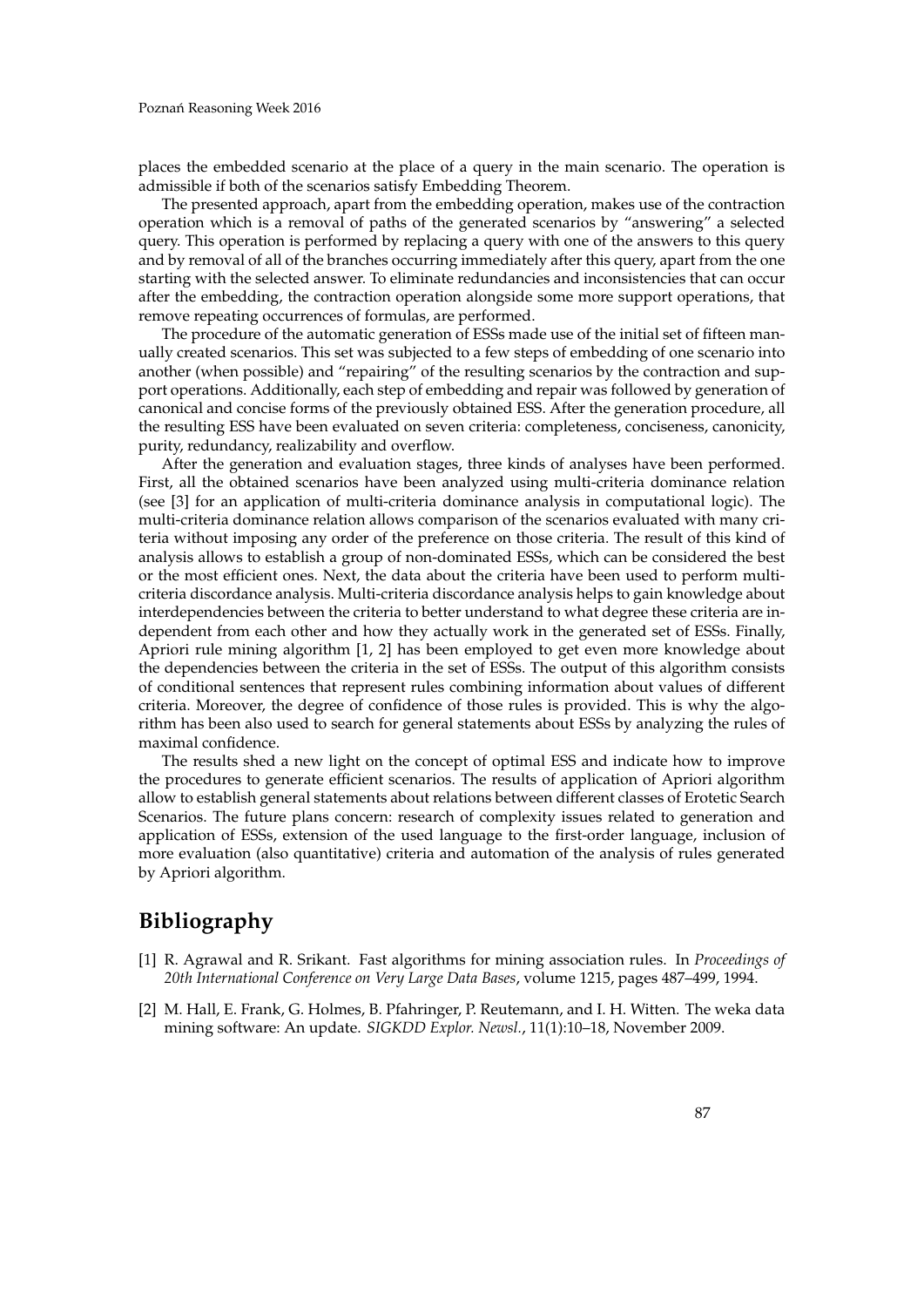- <span id="page-89-2"></span>[3] M. Komosinski, A. Kups, D. Leszczyńska-Jasion, and M. Urbański. Identifying efficient abductive hypotheses using multi-criteria dominance relation. *ACM Transactions on Computational Logic*, 15(4):28:1–28:20, 2014.
- <span id="page-89-1"></span>[4] A. Wi´sniewski. Erotetic search scenarios. *Synthese*, 134(3):389–427, 2003.
- <span id="page-89-0"></span>[5] A. Wi´sniewski. *Questions, Inferences and Scenarios*, volume 46 of *Studies in Logic. Logic and Cognitive Systems*. College Publications, London, 2013.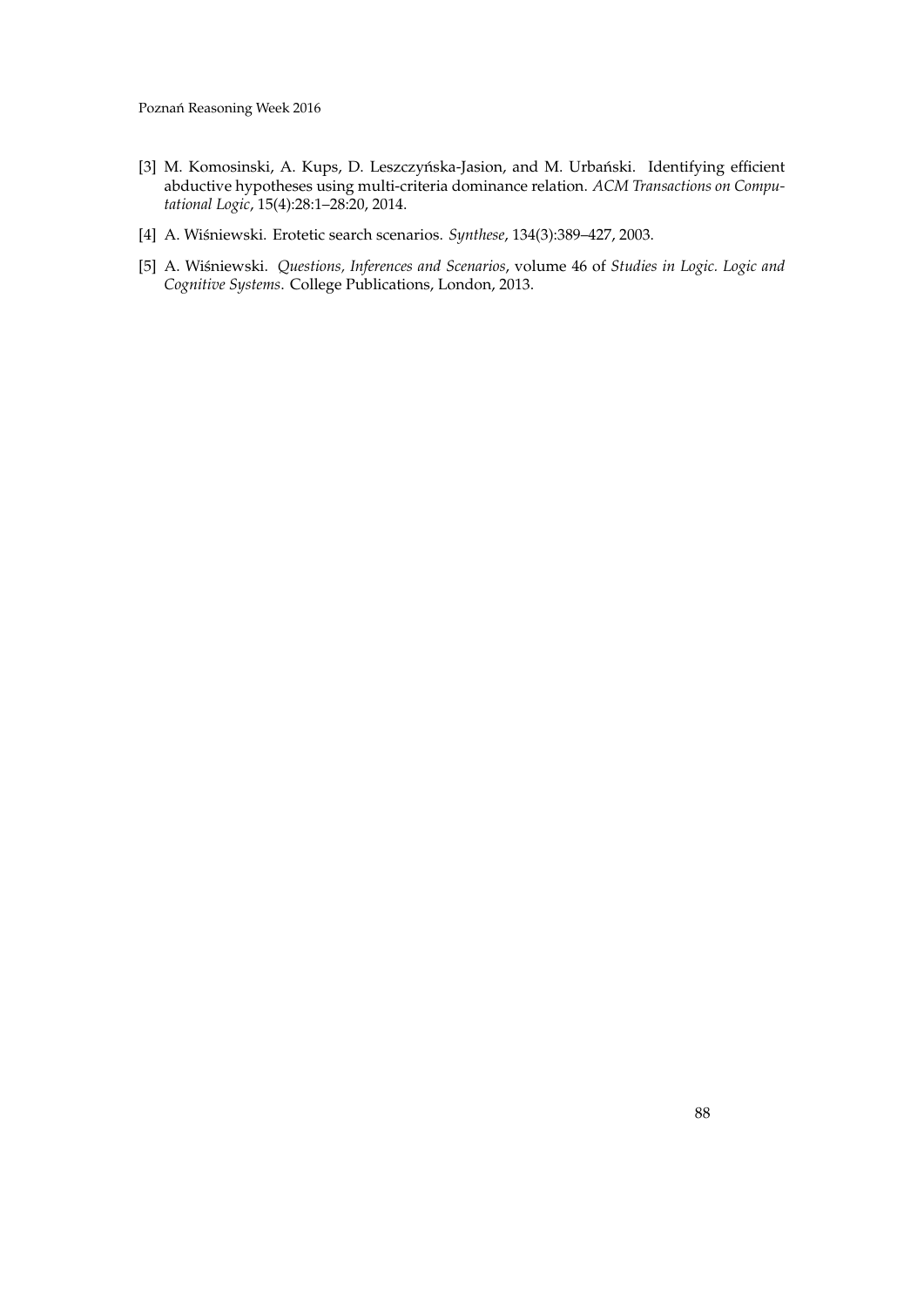# *Dialogic logic and dynamisation of erotetic search scenarios execution*[\\*](#page-0-0)

Paweł Łupkowski Institute of Psychology Adam Mickiewicz University [Pawel.Lupkowski@amu.edu.pl](mailto:Pawel.Lupkowski@amu.edu.pl) <http://reasoning.edu.pl>

#### **Abstract**

In this talk I will present a dialogic logic approach to the dynamisation of erotetic search scenario (ESS) execution. ESS is a tool from Inferential Erotetic Logic. The outcome system allows for the modelling of the dynamic interrogative problem solving with the underlying IEL concepts of erotetic inferences validity for a simple case of two party dialogue game and for more complex multi-agent environment. I will also discuss applicability of this approach into the field of cooperative answering for databases and information systems.

**Keywords:** Inferential Erotetic Logic (IEL), erotetic search scenario, questions, dialogue games

### **1. Motivations**

In the talk I will focus on a particular kind of information seeking dialogues [\[9\]](#page-92-0), namely the ones where a problem is solved *via* the questioning process. An agent solves the problem by dividing it into several simpler sub-problems and by gathering solutions to these sub-problems from other agents, thus obtaining a solution to the initial problem. Such a process may be successfully modelled using erotetic search scenario (a tool developed within the Inferential Erotetic Logic, IEL, [\[13\]](#page-93-0), [\[14\]](#page-93-1)). ESS represents a certain map of possible courses of events in a given questioning process. Each path of an e-scenario is one of the ways the process might go depending on the answers obtained to queries.

I propose a system that combines IEL approach with a dialogue logic. For this purpose we will consider a dialogue as a certain game, which consists of a sequence of locution events [\[3\]](#page-92-1). As a result we obtain a modular system (which is easy to modify and adapt) that allows us to describe a game where one of the players is using e-scenarios as a questioning strategy.

The motivation for such an approach is twofold. Firstly, it comes from the system presented by [\[10\]](#page-92-2), where a dynamic epistemic component is added to a logic of questions in order to describe an information seeking procedure. Secondly, my approach is inspired by the system pro-

<sup>\*</sup>This work was supported by funds of the National Science Centre, Poland (DEC-2012/04/A/HS1/00715).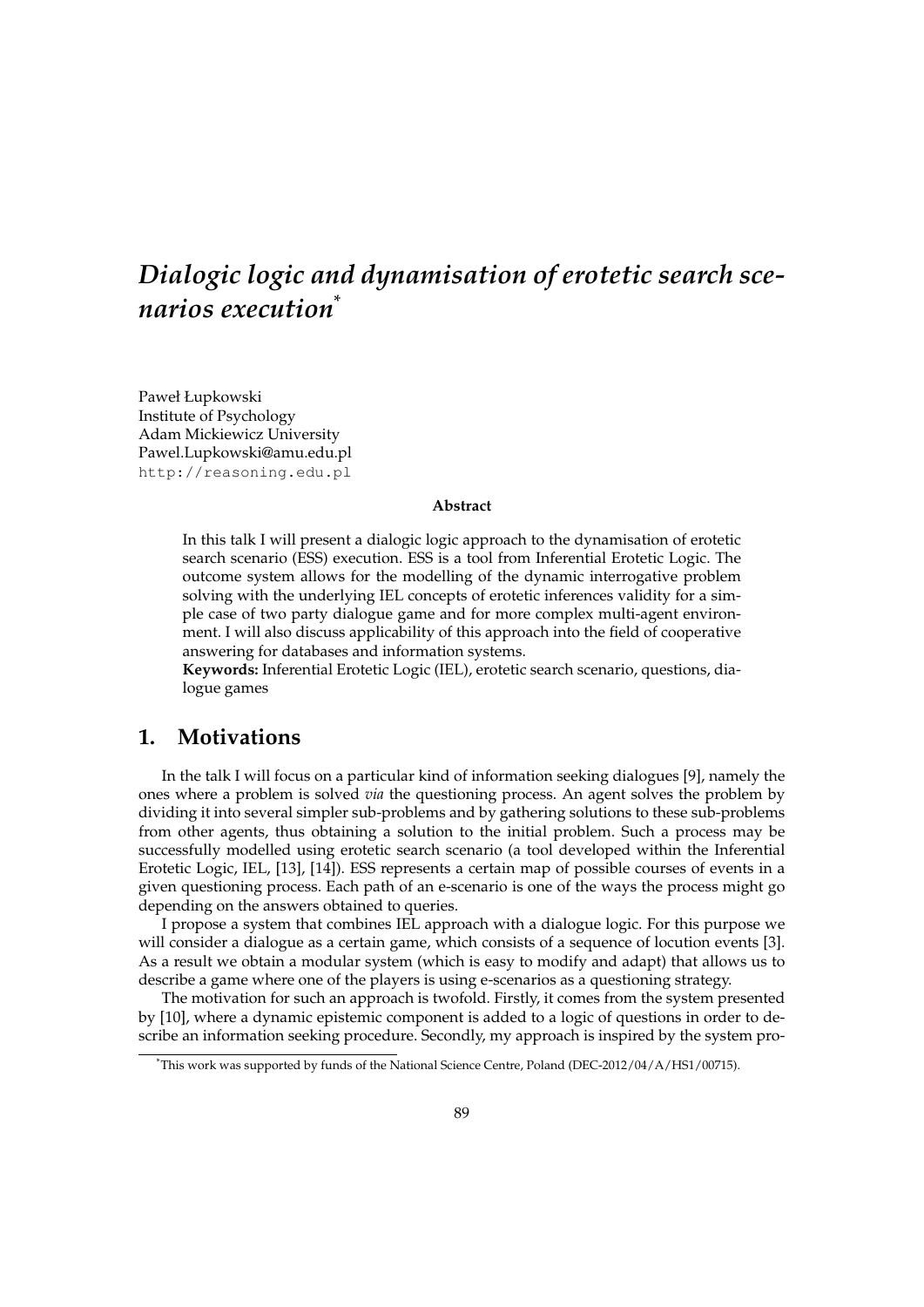posed in [\[1\]](#page-92-3) and [\[5\]](#page-92-4). My approach shares the main intuition of using a logic in the background of a formal dialogue system in order to check the correctness of certain dialogue moves.

#### **2. Dialogue games**

Let us imagine a dialogue between two participants: Bob and Alice. This dialogue is a questioning game in which Bob wants to solve a certain problem expressed by his initial question. He decomposes the initial question into series of auxiliary questions, that will be asked of Alice. By obtaining answers to auxiliary questions Bob hopes to solve the initial problem. We assume that he will use an ESS as his questioning strategy. We also assume that Alice is providing information according to the best of her knowledge. She may, however, withdraw from providing an answer.

Intuitively we may describe the game as follows. Bob asks questions and Alice provides answers. The game goes step-by-step. In one step Bob is allowed to: ask a question or provide a justification for a question/solution; or end the game. Alice in one step can: provide an answer to a question; challenge the question ("I claim that your question is irrelevant", which in our case is understood as not fulfilling the conditions of e-implication); challenge the solution ("Please explain the solution you propose"); deny answering ("I don't want to answer").

In a scenario where one of his questions is being attacked Bob is obliged to provide erotetic justification for the question (i.e. reveal a part of his questioning strategy).

I propose a dialogue logic  $DL(IEL)$ <sub>2</sub> in order to precisely describe the rules of the game and the rules of executing Bob's questioning strategy. In the talk I will will specify: (i) The taxonomy of locutions; (ii) Commitment store rules; and (iii) Interaction rules for *DL*(*IEL*)2. I will also present how to extend this system in order to grasp the multi-agent interaction (where Bob employs more than one information source in his questioning process).

### **3. Cooperative answering**

Databases and information systems in general offer correct answers to user's questions (as far as these systems contain valid data). The problem is to ensure that the answers will also be non-misleading and useful for a user—i.e. *LupQ:cooperative* [\[2\]](#page-92-5). Certain cooperative answering phenomena may be modelled within the framework of ESS [\[8\]](#page-92-6), [\[6\]](#page-92-7). ESS are used here to generate cooperative responses [\[7\]](#page-92-8) in cases when: the answer to a question is negative or there is no answer available in a database. These techniques are supplemented with the idea of cooperative question-responses as an extension of traditional cooperative behaviours.

I propose a dialogue logic systems *DL*(*IEL*)*COOP*<sup>1</sup> and *DL*(*IEL*)*COOP*<sup>2</sup> as an integrative approach for cooperative techniques based on ESS. The first system is able to generate cooperative responses without the cooperative questioning capacity.  $DL(IEL)_{COOP2}$  is extended in such a way that it is able to interact with a user using cooperative questioning. Dialogue logic systems allows us to present, in a clear way, interactions between cooperative information system and a user in a step-by-step dialogue manner as they are governed by the interaction rules.

#### **4. Summary**

The proposed framework is fairly universal and modular. It can be modified on the level of rules used to describe the dynamics of questioning process. E.g. it allows for adding new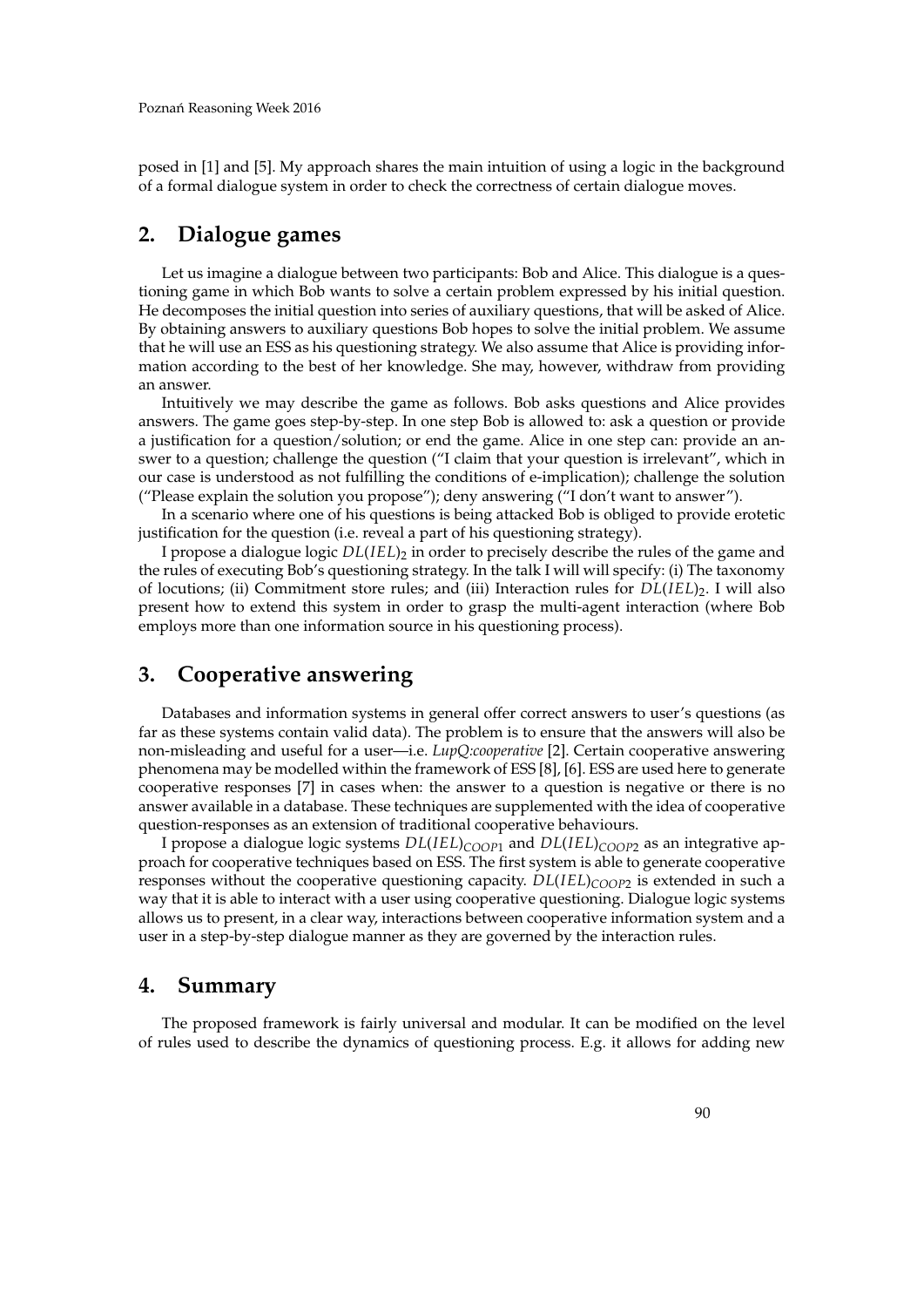locution types, or modifying interaction rules to obtain the desired behaviours of agents in interaction. What is more we can also adapt IEL tools used here in order to tailor them better to our needs (one can e.g. use the ESS based on the notion of weak e-implication [\[11\]](#page-92-9), falsificationist e-implication [\[4\]](#page-92-10) or epistemic e-implication [\[10\]](#page-92-2)).

- <span id="page-92-3"></span>[1] Katarzyna Budzynska, Magdalena Kacprzak, Anna Sawicka, and Yaskorska Olena. *Dynamika dialogow w ujeciu formalnym (Dialogue Dynamics: A Formal Approach)*. IFiS PAN, Warszawa, 2015.
- <span id="page-92-5"></span>[2] Terry Gaasterland, Parke Godfrey, and Jack Minker. An overview of cooperative answering. *Journal of Intelligent Information Systems*, 1:123–157, 1992.
- <span id="page-92-1"></span>[3] Roderic A. Girle. Belief sets and commitment stores. In *Proceedings of the Argumentation Conference*, Brock University, Ontario, 1997.
- <span id="page-92-10"></span>[4] Adam Grobler. Fifth part of the definition of knowledge. *Philosophica*, 86:33–50, 2012.
- <span id="page-92-4"></span>[5] Magdalena Kacprzak and Katarzyna Budzynska. Strategies in dialogues: A game-theoretic approach. *Computational Models of Argument: Proceedings of COMMA 2014*, 266:333, 2014.
- <span id="page-92-7"></span>[6] Paweł Łupkowski. *Logic of Questions in the Wild. Inferential Erotetic Logic in Information Seeking Dialogue Modelling*. College Publications, London.
- <span id="page-92-8"></span>[7] Paweł Łupkowski and Jonathan Ginzburg. A corpus-based taxonomy of question responses. In *Proceedings of the 10th International Conference on Computational Semantics (IWCS 2013)*, pages 354–361, Potsdam, Germany, March 2013. Association for Computational Linguistics.
- <span id="page-92-6"></span>[8] Paweł Łupkowski and Dorota Leszczyńska-Jasion. Generating cooperative questionresponses by means of erotetic search scenarios. *Logic and Logical Philosophy*, 24(1):61–78, 2014.
- <span id="page-92-0"></span>[9] Peter McBurney and Simon Parsons. Games that agents play: A formal framework for dialogues between autonomous agents. *Journal of Logic, Language and Information*, 11(3):315– 334, 2002.
- <span id="page-92-2"></span>[10] Michal Peliš and Ondrej Majer. Logic of questions from the viewpoint of dynamic epistemic logic. In M. Peliš, editor, *The Logica Yearbook 2009*, pages 157–172. College Publications, London, 2010.
- <span id="page-92-9"></span>[11] Mariusz Urbański, Katarzyna Paluszkiewicz, and Joanna Urbańska. Erotetic Problem Solving: From Real Data to Formal Models. An Analysis of Solutions to Erotetic Reasoning Test Task. In Fabio Paglieri, editor, *The Psychology of Argument: Cognitive Approaches to Argumentation and Persuasion*. College Publications, London, 2016.
- [12] Mariusz Urbański, Katarzyna Paluszkiewicz, and Joanna Urbańska. Erotetic problem solving: From real data to formal models. an analysis of solutions to erotetic reasoning test task. In Fabio Paglieri, editor, *The Psychology of Argument: Cognitive Approaches to Argumentation and Persuasion College Publications*. College Publications, London, 2016.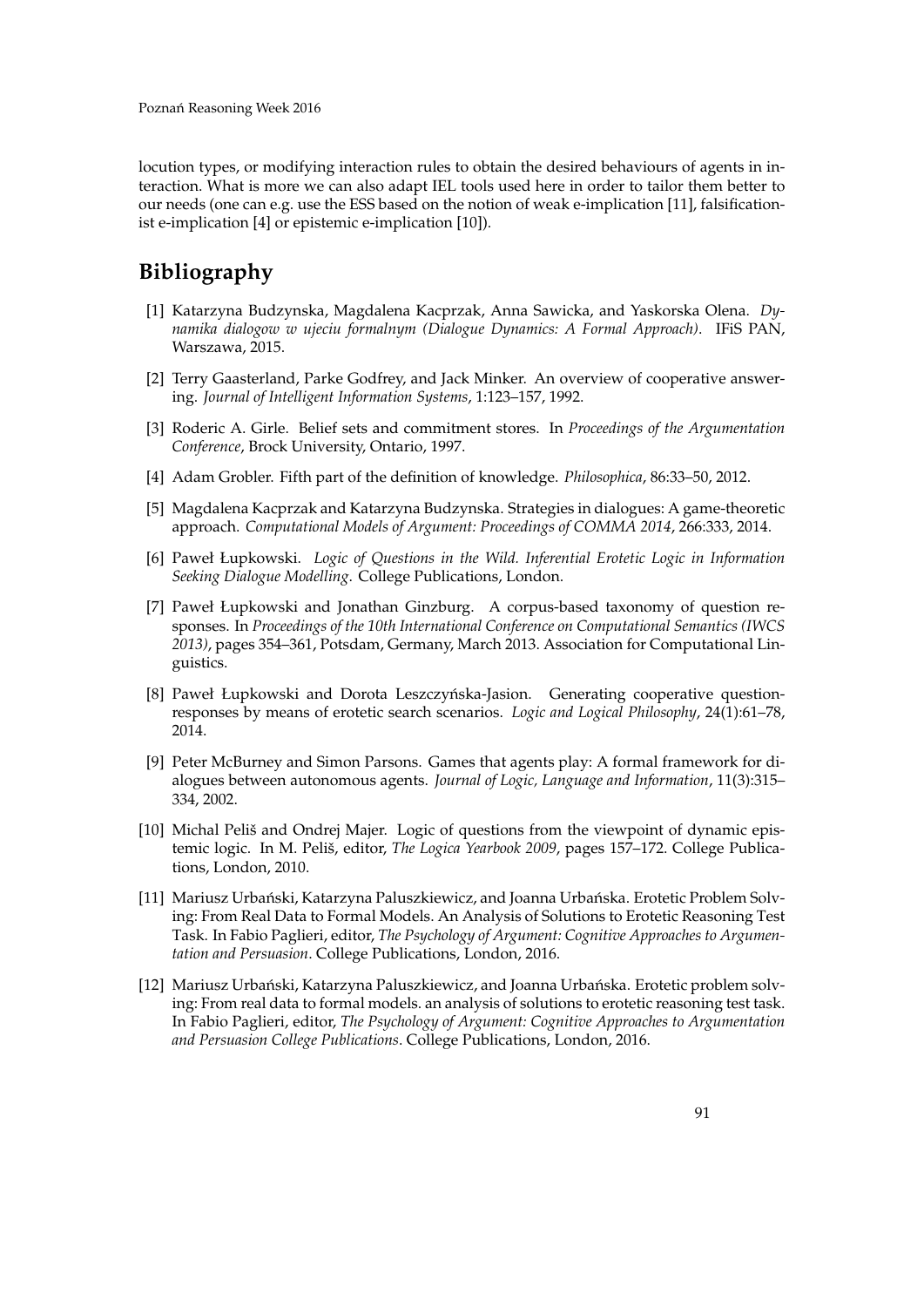- <span id="page-93-0"></span>[13] Andrzej Wiśniewski. *The Posing of Questions: Logical Foundations of Erotetic Inferences*. Kluwer AP, Dordrecht, Boston, London, 1995.
- <span id="page-93-1"></span>[14] Andrzej Wiśniewski. *Questions, Inferences, and Scenarios*. College Publications, London, 2013.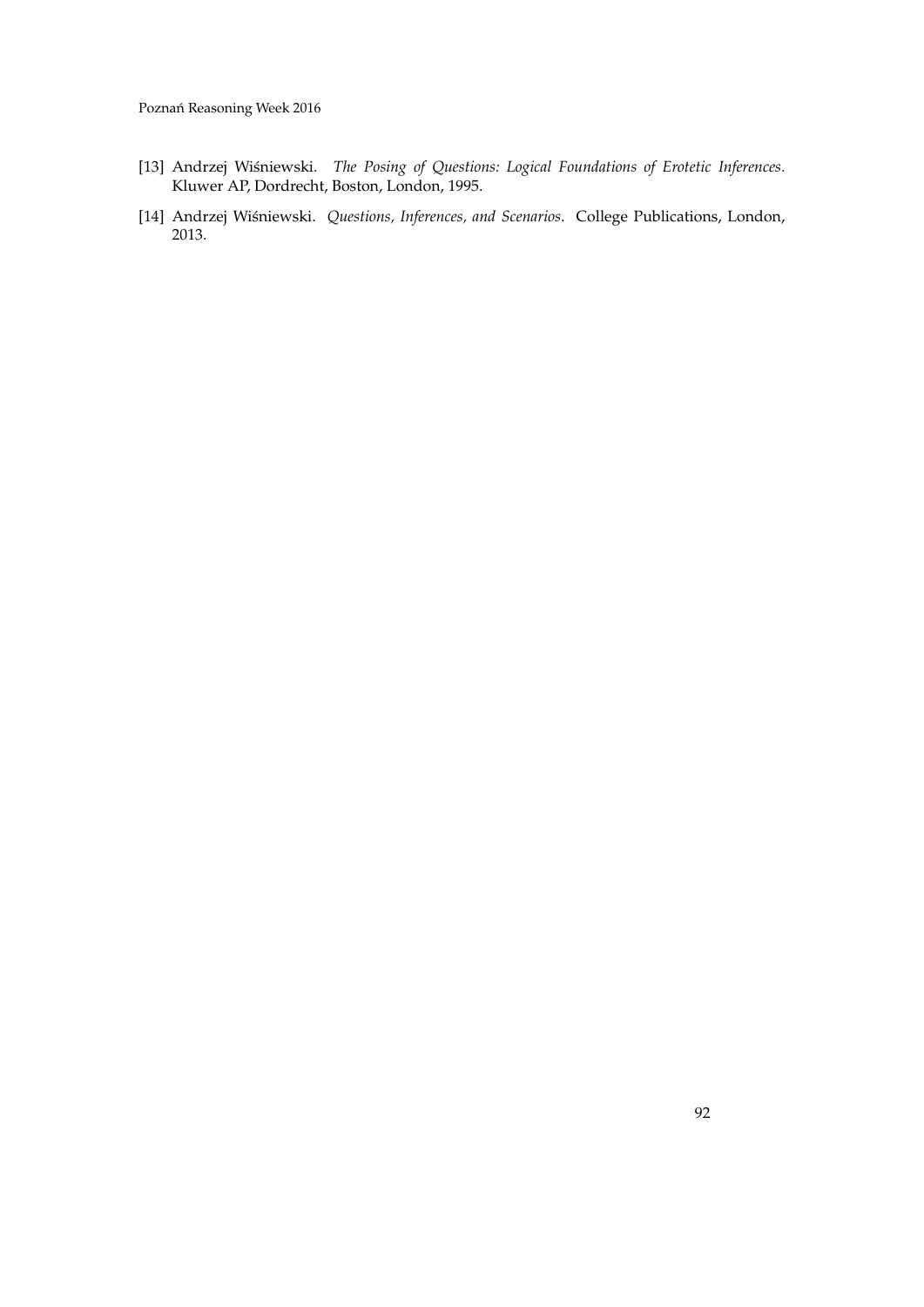# *Erotetic Epistemic Logic*[\\*](#page-0-0)

Michal Peliš Department of Logic Faculty of Arts Charles University in Prague [michal.pelis@ff.cuni.cz](mailto:michal.pelis@ff.cuni.cz)

#### **Abstract**

Our aim is to present a possible erotetic enrichment of epistemic logic. Here we omit the dynamic aspect of communication with questions. Erotetic items that will be introduced in the epistemic framework are: formalization of questions in modal language, extension of satisfaction relation for questions, answerhood conditions, and inferential relations with questions. A specialist in erotetic logic will recognize the significant influence of Inferential Erotetic Logic (IEL) [\[4,](#page-96-0) [5\]](#page-96-1) and the intensional approach from [\[1,](#page-96-2) [2\]](#page-96-3). Both approaches inspired questions' formalization and semantics of questions. IEL inspired various inferential structures with questions.This paper is based on the third chapter of [\[3\]](#page-96-4). **Keywords:** epistemic logic, erotetic logic, askability

# **1. Epistemic logic with questions**

Logic in use will be the normal multi-modal logic S5 with its standard relational semantics (Kripke frames and models). The language has signs for atomic formulas  $P = \{p, q, ...\}$  and formulas defined in BNF as follows:  $\varphi ::= p \mid \neg \psi \mid \psi_1 \wedge \psi_2 \mid K_i \psi \mid \hat{K}_i \psi$  $\varphi ::= p \mid \neg \psi \mid \psi_1 \wedge \psi_2 \mid K_i \psi \mid \hat{K}_i \psi$  $\varphi ::= p \mid \neg \psi \mid \psi_1 \wedge \psi_2 \mid K_i \psi \mid \hat{K}_i \psi$ .<sup>1</sup> In multi-agent variants of epistemic logic we presuppose that there is a finite set of agents A.

A *Kripke frame* is a relational structure  $\mathcal{F} = \langle S, R_i \rangle$  with a set of states (possible worlds) *S*, and an accessibility relation (equivalence)  $R_i \subseteq S^2$  for (every)  $i \in A$ . A *Kripke model* **M** is a pair  $\langle \mathcal{F}, v \rangle$  where *v* is a valuation of atomic formulas. The satisfaction relation  $\models$  between states and formulas is defined in the standard way.

We extend the epistemic language with brackets  $\{,\}$  and the question mark  $\{x_k\}$ , where *x* indicates the questioner(s), it can be a 'name' of an agent or a group of agents. A question  $Q^x$  is any formula of the form  $?$ <sub>*x*</sub>{ $\psi_1$ , . . . ,  $\psi_n$ }, where  $dQ^x = \{\psi_1, \dots, \psi_n\}$  is the set of direct answers to a question *Q*. Direct answers are formulas of our extended epistemic language (questions can

<span id="page-94-0"></span><sup>&</sup>lt;sup>1</sup>The necessity-like modality  $K_i$  can be interpreted as 'agent *i* knows that ...'. Modality  $\hat{K}_i$  is understood to be dual to  $K_i$ :  $\hat{K}_i \varphi \equiv \neg K_i \neg \varphi$ .

<sup>\*</sup>The work was supported by grant From Shared Evidence to Group Attitudes (Czech Science Foundation, no. 16- 07954J).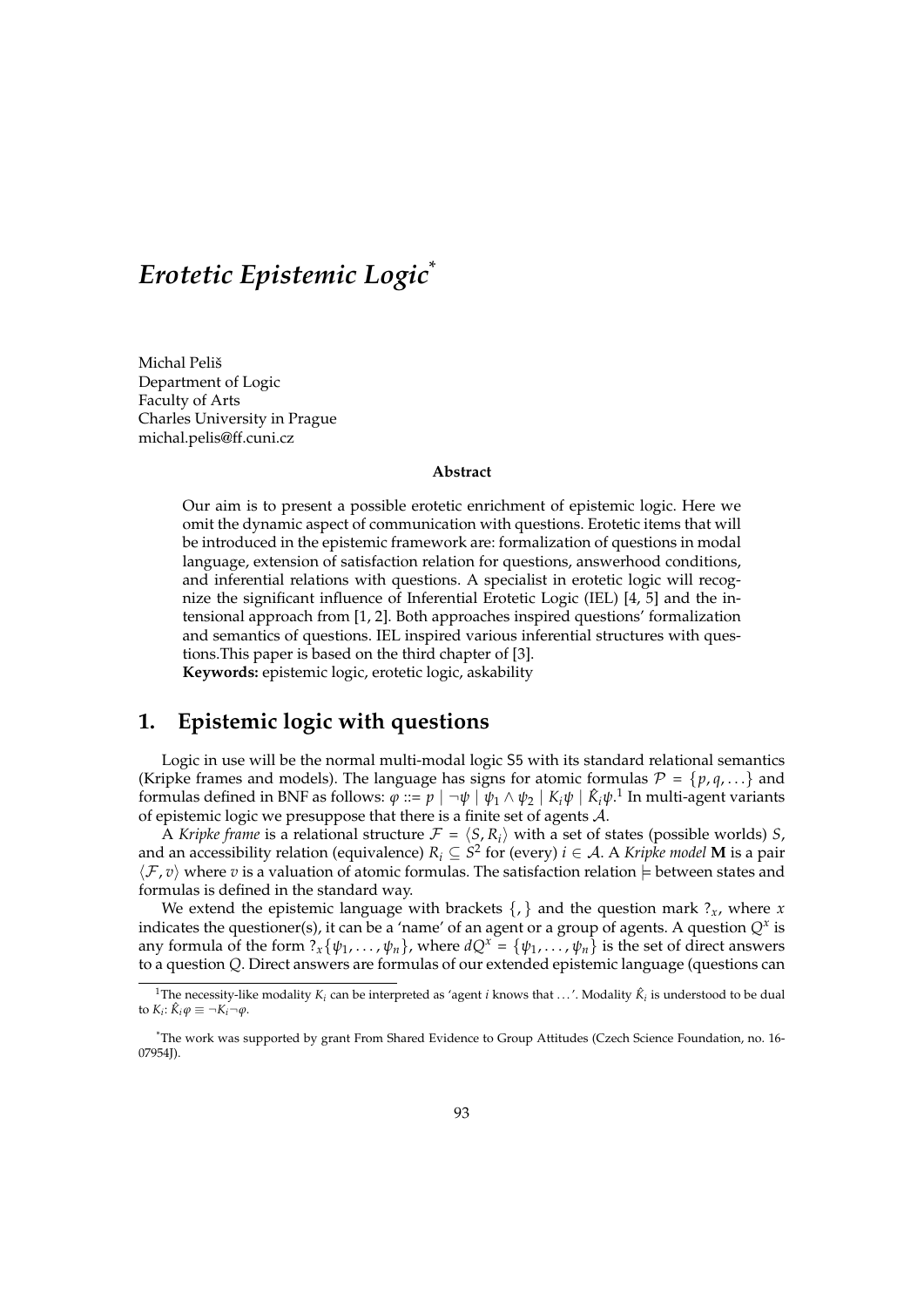be among direct answers). We suppose that *dQ<sup>x</sup>* is finite with at least two syntactically distinct elements.

It makes little sense to speak about the truth or falsity of a question. We introduce instead a notion of *askability* of a question.

**Definition 3** (Individual askability). *We say that*  $Q^i = ?_i\{\alpha_1, \dots, \alpha_n\}$  *is* askable *by an agent i in the state*  $(M, w)$  *and write*  $(M, w) \models Q^i$  *iff* 

- *1.*  $(M, w) \not\models K_i \alpha$ , for each  $\alpha \in dQ^i$ *(non-triviality)*
- *2.*  $(M, w) \models \hat{K}_i \alpha$ , for each  $\alpha \in dQ^i$  (admissibility)
- *3.*  $(M, w) \models K_i \left( \bigvee_{\alpha \in dQ^i} \alpha \right)$  (context)

Moreover, we can speak about *group askability* whenever the question is askable for each agent from a (non-empty) group  $G \subseteq A$ .

We will discuss all three conditions of askability: *Non-triviality* and *admissibility* are connected with answerhood conditions of questions, and *context* plays a special role connected with presuppositions of questions. Simultaneously, we will clarify the role of questions as direct answers and some problematic aspects of the presented approach.

### **2. Epistemic erotetic implication**

Erotetic inference is implicitly based on (standard) implication. We say that a question *Q*<sup>1</sup> implies  $Q_2$  (in a state *s*, for an agent *i*) whenever askability of  $Q_1$  (in *s*, for *i*) implies askability of *Q*<sup>2</sup> (in *s*, for *i*).

$$
(M, w) \models Q_1^i \rightarrow Q_2^i
$$
 iff  $(M, w) \models Q_1^i$  implies  $(M, w) \models Q_2^i$ 

We can say that  $Q_1$  *entails*  $Q_2$  if and only if the formula  $Q_1^i \rightarrow Q_2^i$  is valid (for any agent *i*). In the talk, we will discuss the role of epistemic erotetic implication in answerhood conditions.

#### **3. Other inferential structures with questions**

A question *Q* is askable (by an agent *i*) in (*M*, *w*) with respect to a set of formulas Γ iff  $(M, w) \models \{K_i \gamma \mid \gamma \in \Gamma\}$  and  $(M, w) \models Q^i$ . We write:

$$
(M,w)\models (K_i\Gamma\Join Q_1^i)
$$

If, moreover,  $Q_2^i$  is implied (by  $Q_1^i$  with respect to Γ) in this state, we write

$$
(M,w) \models (K_i \Gamma \Join Q_1^i) \Rightarrow Q_2^i
$$

A question *Q* is askable (by an agent *i*) in (*M*, *w*) with respect to a set of hypotheses Γ iff  $(M, w) \models \{K_i \gamma \mid \gamma \in \Gamma\}$  implies  $(M, w) \models Q^i$ . We write:

$$
(M,w)\models K_i\Gamma\Rightarrow Q^i
$$

Properties of these inferential structures will be presented in the talk.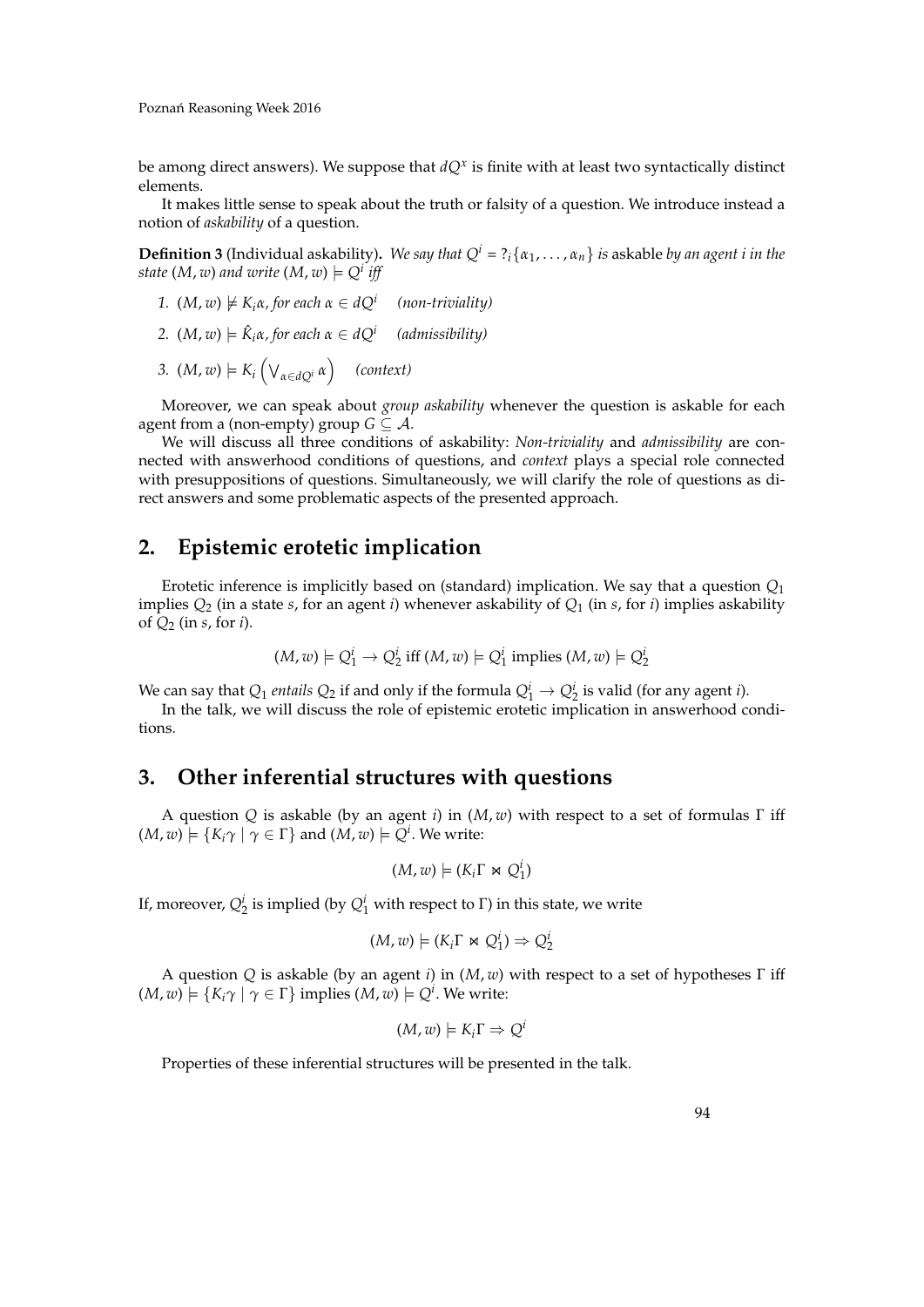- <span id="page-96-2"></span>[1] Jeroen Groenendijk and Martin Stokhof. Partitioning logical space. Annotated handout, ILLC, Department of Philosophy, Universiteit van Amsterdam, 1990. Second European Summerschool on Logic, Language and Information; Leuven, August 1990; version 1.02.
- <span id="page-96-3"></span>[2] Jeroen Groenendijk and Martin Stokhof. Questions. In J. van Benthem and A. ter Meulen, editors, *Handbook of Logic and Language*, pages 1055–1125. Elsevier, Amsterdam, 1997.
- <span id="page-96-4"></span>[3] Michal Peliš. *Inferences with Ignorance: Logics of Questions (Inferential Erotetic Logic & Erotetic Epistemic Logic)*. Karolinum, Praha, 2016.
- <span id="page-96-0"></span>[4] Andrzej Wiśniewski. *The Posing of Questions: Logical Foundations of Erotetic Inferences*. Kluwer, 1995.
- <span id="page-96-1"></span>[5] Andrzej Wiśniewski. Questions and inferences. *Logique & Analyse*, 173-175:5-43, 2001.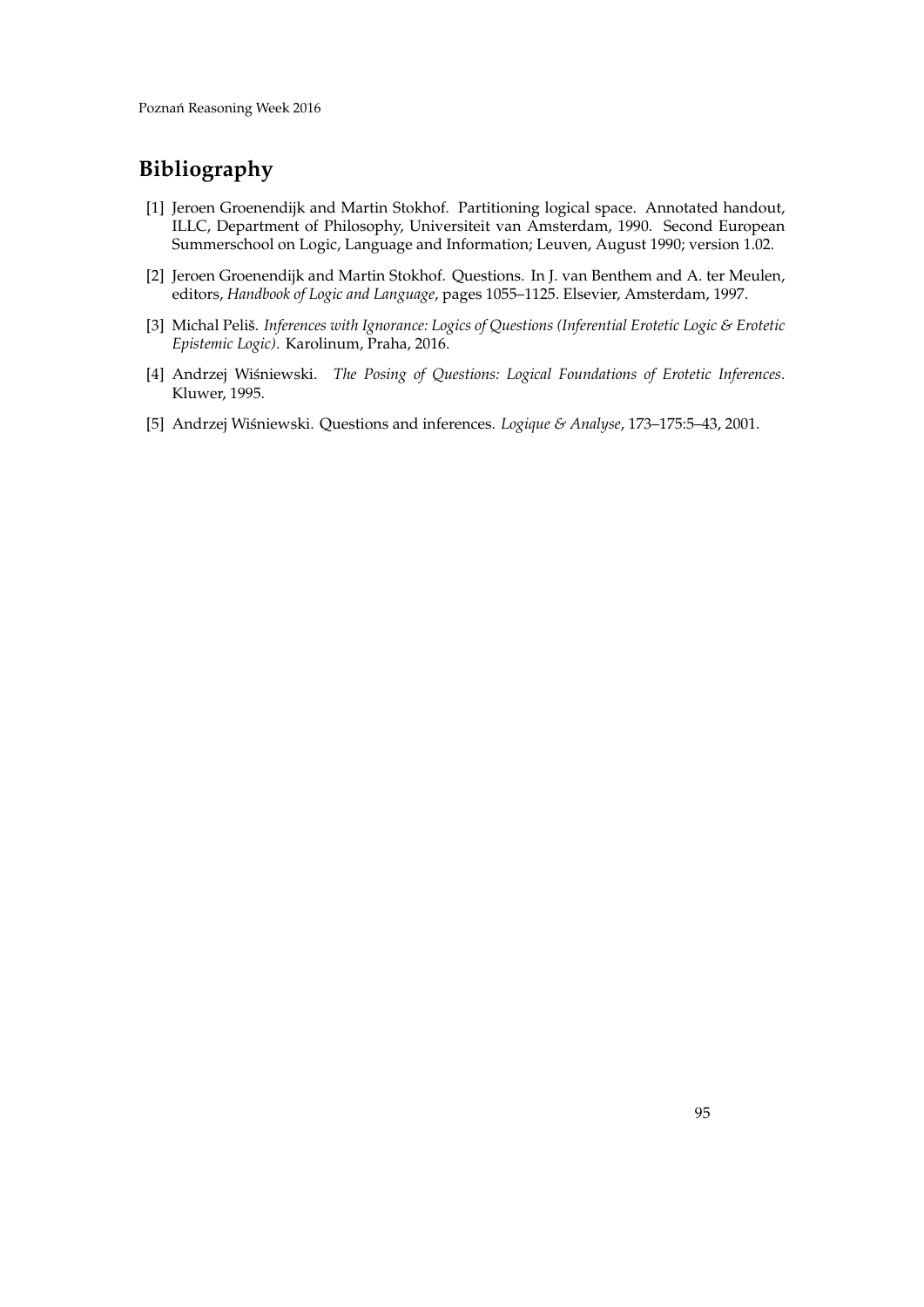# *On non accepting Hamblin's third postulate*[\\*](#page-0-0)

Mariusz Urbański Institute of Psychology Adam Mickiewicz University [mariusz.urbanski@amu.edu.pl](mailto:mariusz.urbanski@amu.edu.pl) <http://mu.edu.pl>

#### **Abstract**

In this paper I argue that there are sound reasons not to accept Hamblin's postulate that the possible answers to a question are an exhaustive set of mutually exclusive possibilities.

**Keywords:** Logic of questions, Hamblin's postulates, safe questions

### **Extended abstract**

In his paper "Questions" Hamblin [\[3,](#page-98-0) p. 162–164] famously formulated three postulates which were to characterize questions:

- 1. Knowing what counts as an answer is equivalent to knowing the question.
- 2. An answer to a question is a statement.
- 3. The possible answers to a question are an exhaustive set of mutually exclusive possibilities.

None of these postulates is uncontroversial and each can be argued for and against (see for example [\[1,](#page-98-1) [2,](#page-98-2) [4\]](#page-98-3)). The focus in this paper is on the third one: my point is that there are sound reasons for this postulate to be rejected or at least to be considered with greater care than it is usually the case.

There are two conditions imposed by the third postulate on a set of possible answers to a question: the exhaustiveness condition and the mutual exclusiveness condition. Hamblin justifies the exhaustiveness condition with an example of a question "Have you stopped beating your wife?". It is seemingly safe question (i.e. it has true direct answer [\[7,](#page-98-4) p. 38]), but in fact it may happen that no direct answer to it is true, if the presupposition of the question is false. Hamblin calls this question "logically improper", because, in his own words, "the indicated answers 'yes' and 'no' do not, on the usual reckoning, cover all the logical possibilities" [\[3,](#page-98-0) p.

<sup>\*</sup>Work on this paper was supported by funds of the National Science Council, Poland (DEC-2012/04/A/HS1/00715).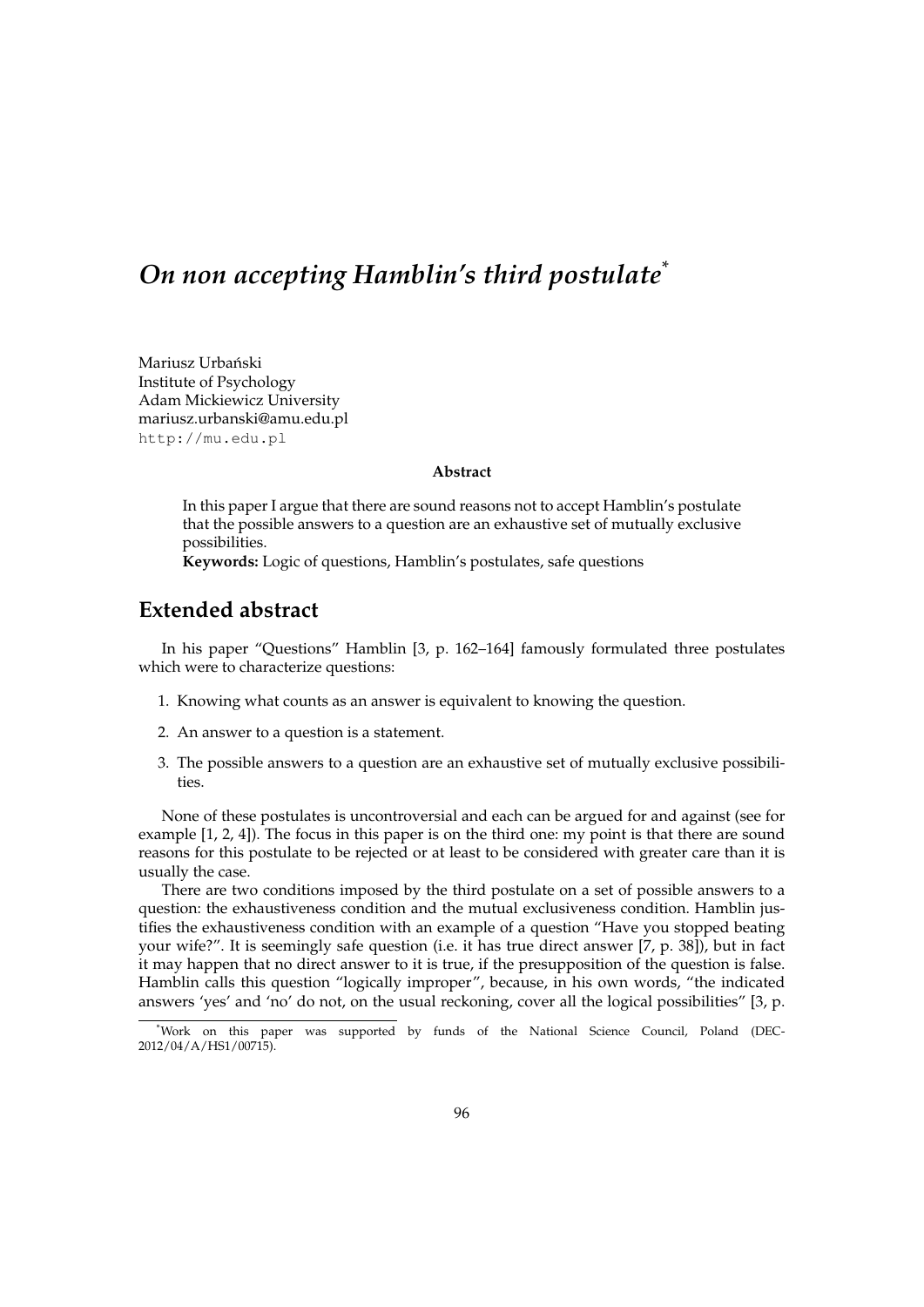163]. To make this question logically proper one needs to add a 'supplementary' answer, invalidating the presupposition, e. g. "I have never beaten my wife" (nb. Hamblin himself indicated that the safeness of a question can be considered not in an unrestricted sense but relatively to a certain presupposition or assumption). As for the mutual exclusiveness condition, Hamblin's justification of it can be construed in terms of Gricean maxim of quantity (and also of manner, to some extent): "Either Europe, or Asia, or Africa" is not a proper answer to the question "In which continent is Luxembourg", as it does not convey the desired amount of information, or, in Hamblin's words, is not 'complete' [\[3,](#page-98-0) p. 164].

Thus it is rather obvious that the rationale underlying the third postulate has a strong pragmatic flavour to it. In particular, by no means it amounts to its received interpretation: that a disjunction of all the direct answers to the question should be a valid formula. We can interpret the third postulate as a claim that there should be a possibility for each question to be truthfully answered, even if its presuppositions are false.

My claims in this paper are the following:

- 1. The third postulate taken seriously has important consequences first of all for semantics of questions: classical logic as the basis for it becomes untenable. Also, the formal representations of questions become affected (in particular the ones following the principles of the set-of-answers metodology [\[4\]](#page-98-3)).
- 2. There are questions which obey the third postulate (elsewhere [\[5\]](#page-98-5) we called them Maximally Informative Questions); nevertheless, not all the questions do.
- 3. There are good reasons to reject both exhaustiveness and mutual exclusiveness conditions, based on the real linguistic practice.
- 4. What Hamblin puts into one category of possible answers should be divided into direct answers, non-direct yet admissible answers and, possibly, other responses to a question.

- <span id="page-98-1"></span>[1] Jeroen Groenendijk and Martin Stokhof. Partitioning logical space. Annotated handout, 1990 (accessed online 7.07.2016 at [http://lumiere.ens.fr/~bspector/ESSLLI09/](http://lumiere.ens.fr/~bspector/ESSLLI09/PartitioningLogicalSpaceGS.pdf) [PartitioningLogicalSpaceGS.pdf](http://lumiere.ens.fr/~bspector/ESSLLI09/PartitioningLogicalSpaceGS.pdf)).
- <span id="page-98-2"></span>[2] Jeroen Groenendijk and Martin Stokhof. Questions. In Johan van Benthem and Alice ter Meulen (eds.), *Handbook of Logic and Language*, pp. 1059–1131. Elsevier, 2011.
- <span id="page-98-0"></span>[3] Charles L. Hamblin. Questions. *Australasian Journal of Philosophy*, 36(3), pp. 159–168, 1958.
- <span id="page-98-3"></span>[4] David Harrah. The logic of questions. In Dov M. Gabbay and Franz Guenthner (eds.), *Handbook of Philosophical Logic*, volume 2, pp. 1–60. Springer, 2002.
- <span id="page-98-5"></span>[5] Katarzyna Paluszkiewicz and Mariusz Urbański. Generalized conjunctive questions. The case of Classical Propositional Calculus and some normal modal logics. Research report, AMU Institute of Psychology, Poznań, 2015.
- [6] Mariusz Urbański. Synthetic tableaux and erotetic search scenarios: Extension and extraction. *Logique et Analyse*, 173-174-175:69–91, 2001.
- <span id="page-98-4"></span>[7] Andrzej Wi´sniewski. *Questions, Inferences, and Scenarios*, College Publications, London, 2013.